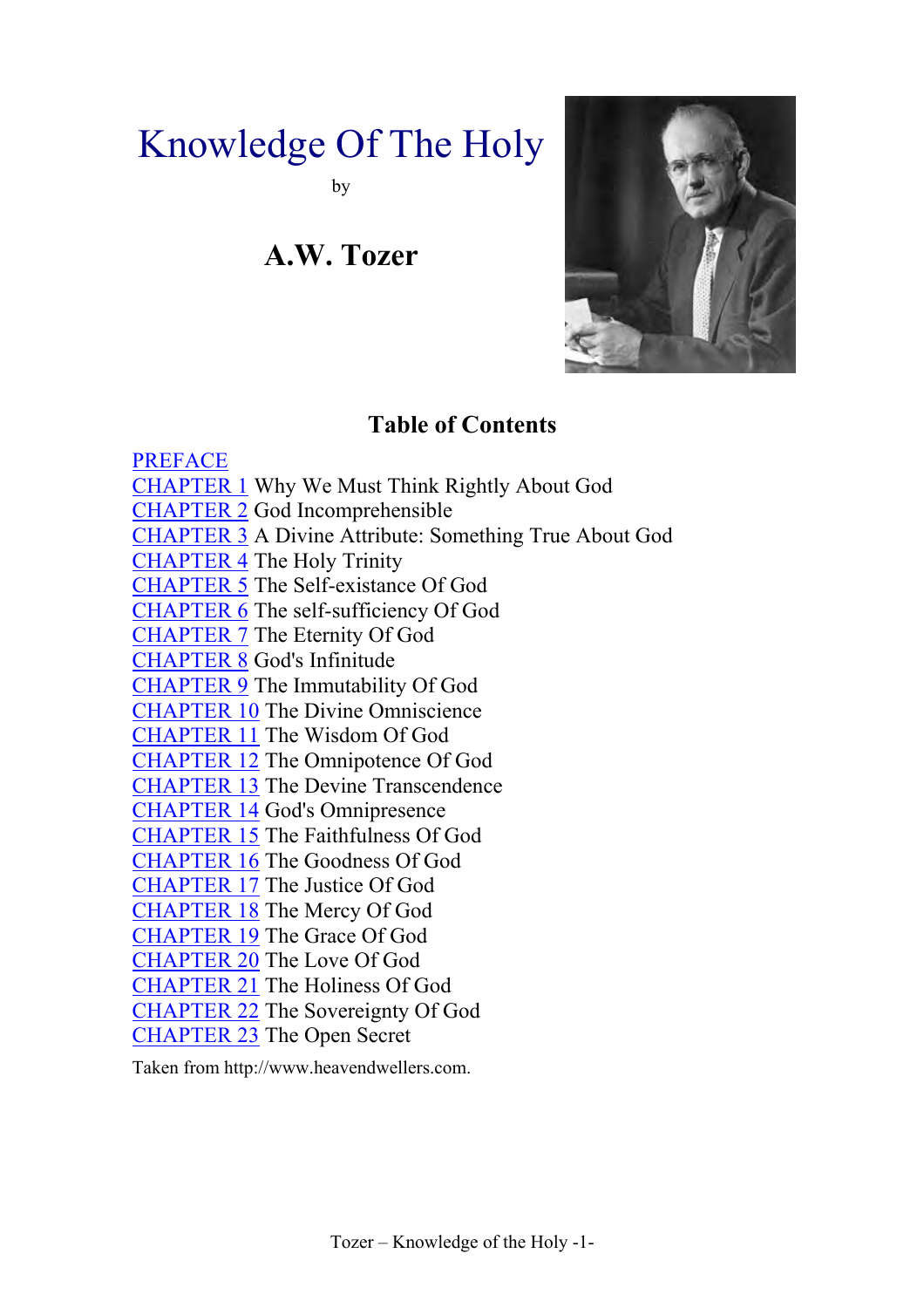## PREFACE

True religion confronts earth with heaven and brings eternity to bear upon time. The messenger of Christ, though he speaks from God, must also, as the Quakers used to say, "speak to the condition" of his hearers; otherwise he will speak a language known only to himself. His message must be not only timeless but timely. He must speak to his own generation.

The message of this book does not grow out of these times but it is appropriate to them. It is called forth by a condition which has existed in the Church for some years and is steadily growing worse. I refer to the loss of the concept of majesty from the popular religious mind. The Church has surrendered her once lofty concept of God and has substituted for it one so low, so ignoble, as to be utterly unworthy of thinking, worshipping men. This she has done not deliberately, but little by little and without her knowledge; and her very unawareness only makes her situation all the more tragic.

The low view of God entertained almost universally among Christians is the cause of a hundred lesser evils everywhere among us. A whole new philosophy of the Christian life has resulted from this one basic error in our religious thinking.

With our loss of the sense of majesty has come the further loss of religious awe and consciousness of the divine Presence. We have lost our spirit of worship and our ability to withdraw inwardly to meet God in adoring silence. Modern Christianity is simply not producing the kind of Christian who can appreciate or experience the life in the Spirit. The words, "Be still, and know that I am God," mean next to nothing to the selfconfident, bustling worshipper in this middle period of the twentieth century.

This loss of the concept of majesty has come just when the forces of religion are making dramatic gains and the churches are more prosperous than at any time within the past several hundred years. But the alarming thing is that our gains are mostly external and our losses wholly internal; and since it is the quality of our religion that is affected by internal conditions, it may be that our supposed gains are but losses spread over a wider field.

The only way to recoup our spiritual losses is to go back to the cause of them and make such corrections as the truth warrants. The decline of the knowledge of the holy has brought on our troubles. A rediscovery of the majesty of God will go a long way toward curing them. It is impossible to keep our moral practices sound and our inward attitudes right while our idea of God is erroneous or inadequate. If we would bring back spiritual power to our lives, we must begin to think of God more nearly as He is.

As my humble contribution to a better understanding of the Majesty in the heavens I offer this reverent study of the attributes of God. Were Christians today reading such works as those of Augustine or Anselm a book like this would have no reason for being. But such illuminated masters are known to modern Christians only by name. Publishers dutifully reprint their books and in due time these appear on the shelves of our studies. But the whole trouble lies right there: they remain on the shelves. The current religious mood makes the reading of them virtually impossible even for educated Christians.

<span id="page-1-0"></span>Apparently not many Christians will wade through hundreds of pages of heavy religious matter requiring sustained concentration. Such books remind too many persons of the secular classics they were forced to read while they were in school and they turn away from them with a feeling of discouragement.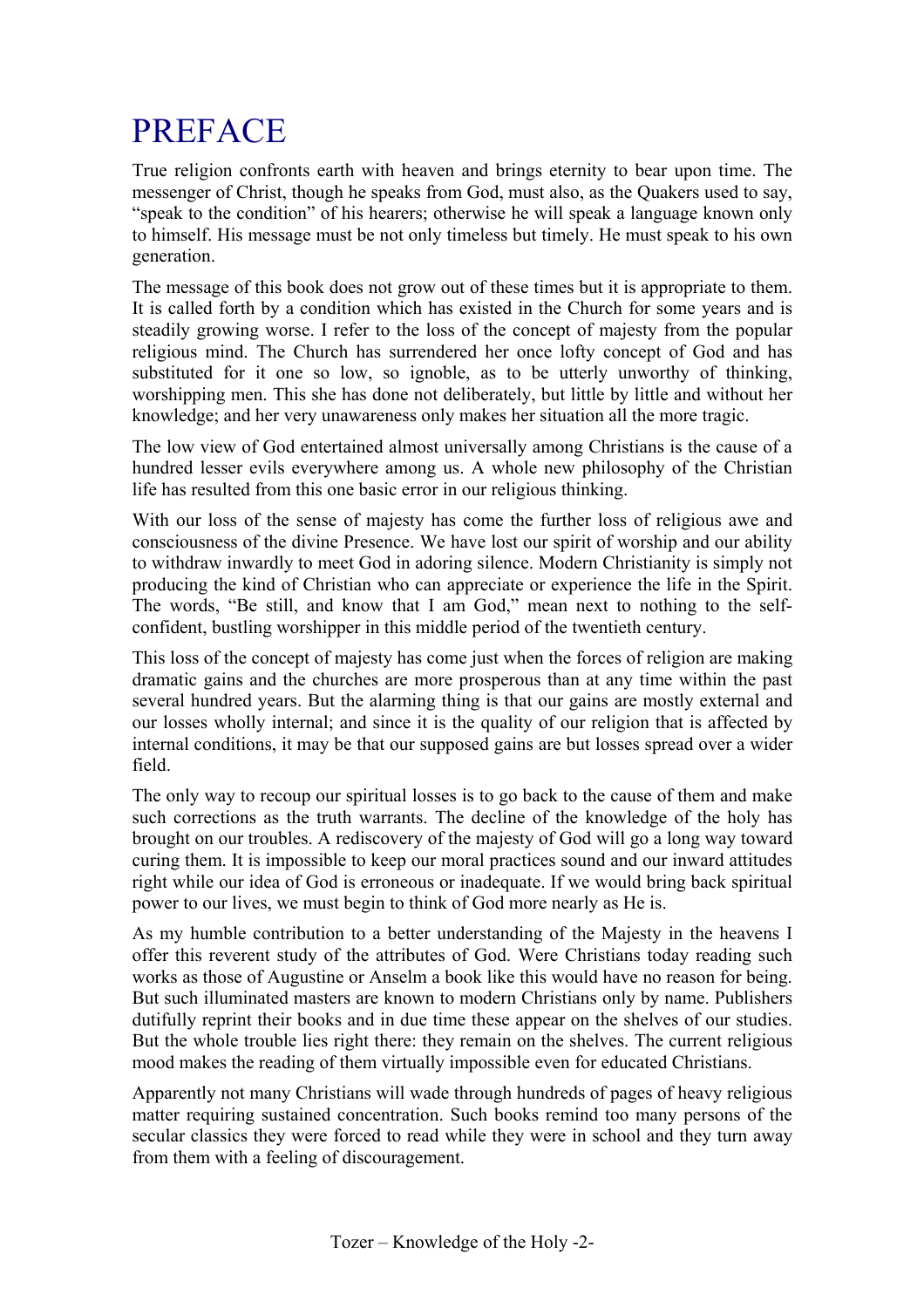For that reason an effort such as this may be not without some beneficial effect. Since this book is neither esoteric nor technical, and since it is written in the language of worship with no pretension to elegant literary style, perhaps some persons may be drawn to read it. While I believe that nothing will be found here contrary to sound Christian theology, I yet write not for professional theologians but for plain persons whose hearts stir them up to seek after God Himself.

It is my hope that this small book may contribute somewhat to the promotion of personal heart religion among us; and should a few persons by reading it be encouraged to begin the practice of reverent meditation on the being of God, that will more than repay the labor required to produce it.

A. W. Tozer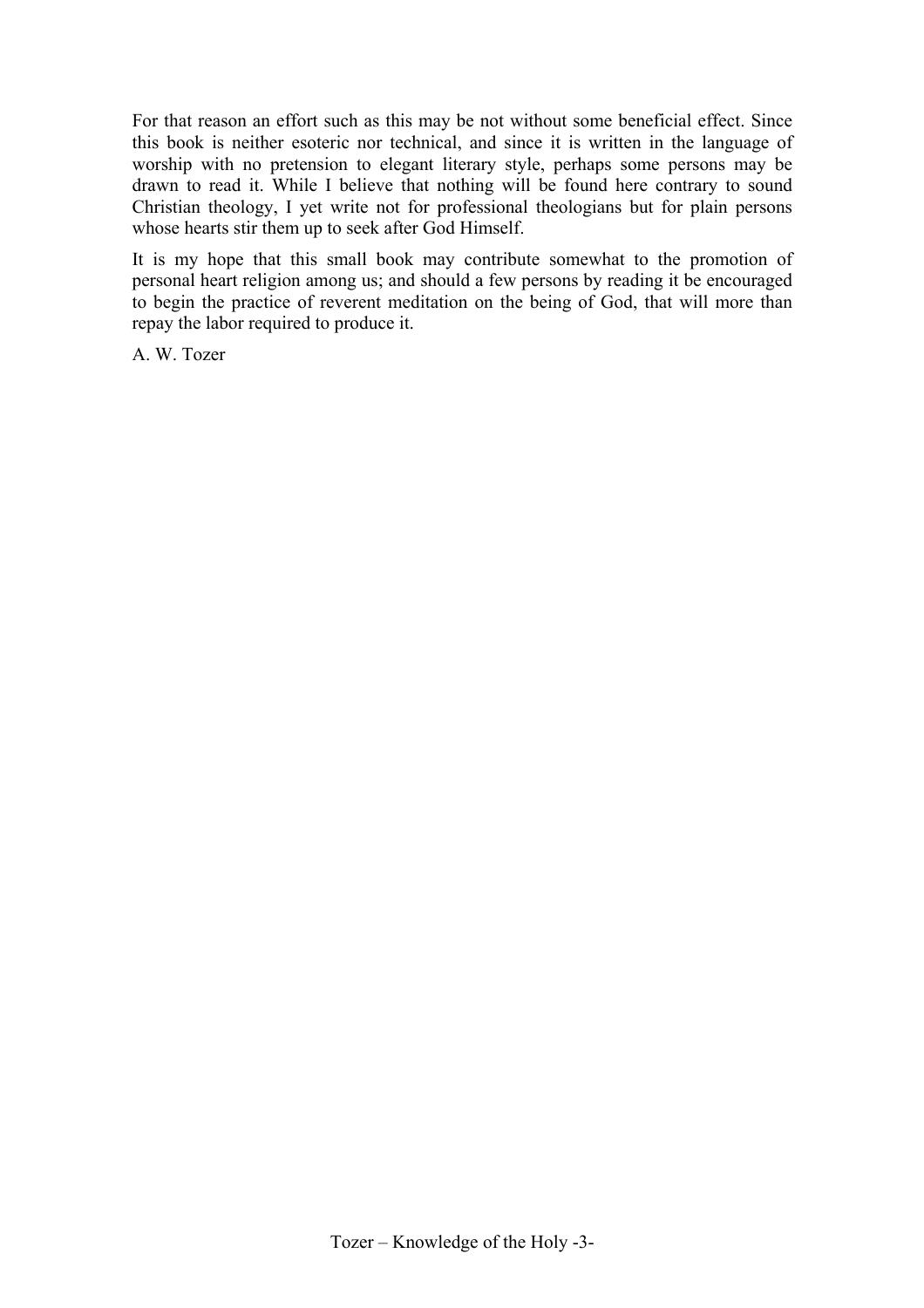## Why We Must Think Rightly About God

O, Lord God Almighty, not the God of the philosophers and the wise but the God of the prophets and apostles; and better than all, the God and Father of our Lord Jesus Christ, may I express Thee unblamed?

They that know Thee not may call upon Thee as other than Thou art, and so worship not Thee but a creature of their own fancy; therefore enlighten our minds that we may know Thee as Thou art, so that we may perfectly love Thee and worthily praise Thee.

In the name of Jesus Christ our Lord. Amen.

What comes into our minds when we think about God is the most important thing about us.

The history of mankind will probably show that no people has ever risen above its religion, and man's spiritual history will positively demonstrate that no religion has ever been greater than its idea of God. Worship is pure or base as the worshiper entertains high or low thoughts of God.

For this reason the gravest question before the Church is always God Himself, and the most portentous fact about any man is not what he at a given time may say or do, but what he in his deep heart conceives God to be like. We tend by a secret law of the soul to move toward our mental image of God. This is true not only of the individual Christian, but of the company of Christians that composes the Church. Always the most revealing thing about the Church is her idea of God, just as her most significant message is what she says about Him or leaves unsaid, for her silence is often more eloquent than her speech. She can never escape the self-disclosure of her witness concerning God.

Were we able to extract from any man a complete answer to the question, "What comes" into your mind when you think about God?" we might predict with certainty the spiritual future of that man. Were we able to know exactly what our most influential religious leaders think of God today, we might be able with some precision to foretell where the Church will stand tomorrow.

Without doubt, the mightiest thought the mind can entertain is the thought of God, and the weightiest word in any language is its word for God. Thought and speech are God's gifts to creatures made in His image; these are intimately associated with Him and impossible apart from Him. It is highly significant that the first word was the Word: "And the Word was with God, and the Word was God." We may speak because God spoke. In Him word and idea are indivisible.

That our idea of God corresponds as nearly as possible to the true being of God is of immense importance to us. Compared with our actual thoughts about Him, our creedal statements are of little consequence. Our real idea of God may lie buried under the rubbish of conventional religious notions and may require an intelligent and vigorous search before it is finally unearthed and exposed for what it is. Only after an ordeal of painful self-probing are we likely to discover what we actually believe about God.

<span id="page-3-0"></span>A right conception of God is basic not only to systematic theology but to practical Christian living as well. It is to worship what the foundation is to the temple; where it is inadequate or out of plumb the whole structure must sooner or later collapse. I believe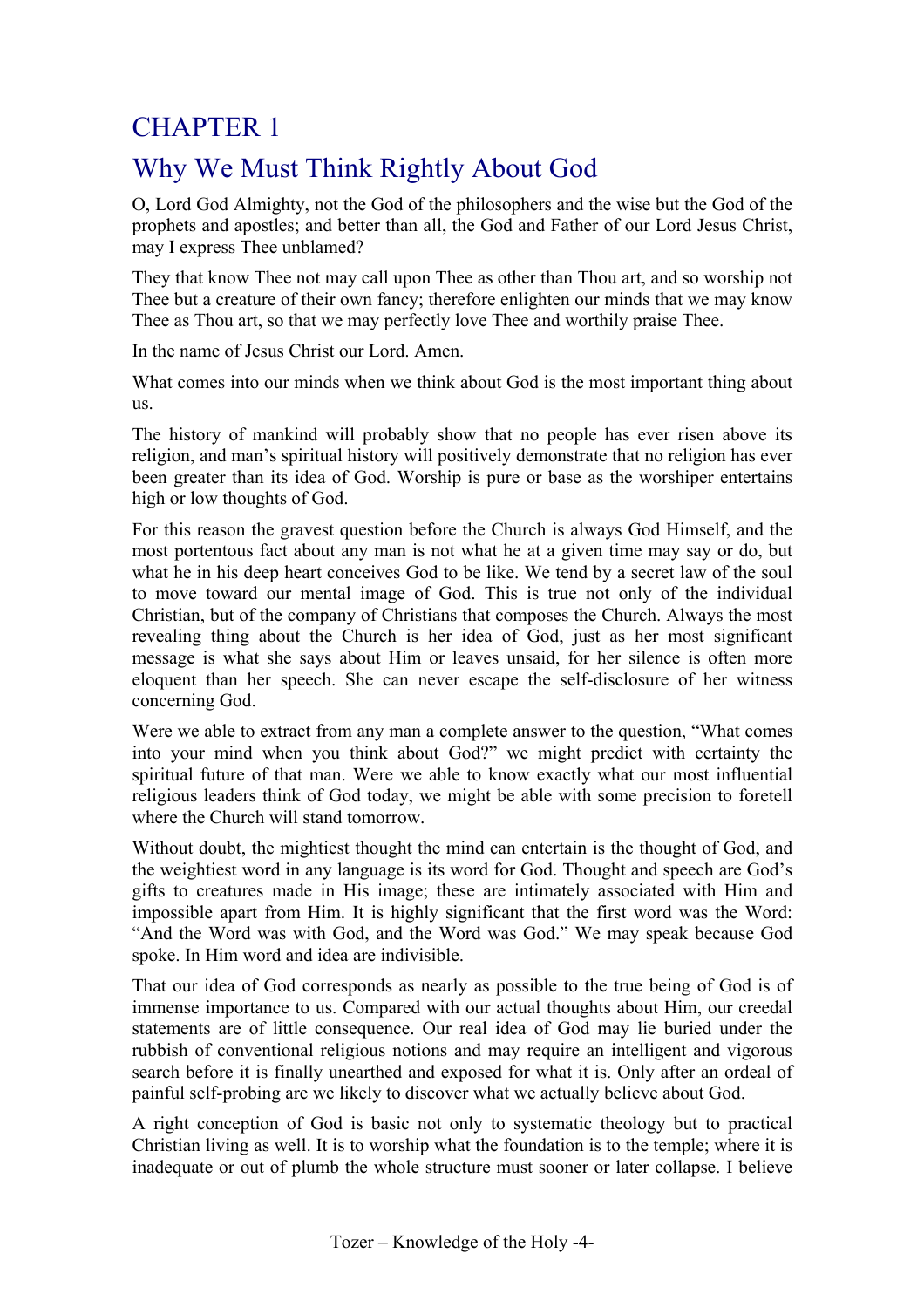there is scarcely an error in doctrine or a failure in applying Christian ethics that cannot be traced finally to imperfect and ignoble thoughts about God.

It is my opinion that the Christian conception of God current in these middle years of the twentieth century is so decadent as to be utterly beneath the dignity of the Most High God and actually to constitute for professed believers something amounting to a moral calamity.

All the problems of heaven and earth, though they were to confront us together and at once, would be nothing compared with the overwhelming problem of God: That He is; what He is like; and what we as moral beings must do about Him.

The man who comes to a right belief about God is relieved of ten thousand temporal problems, for he sees at once that these have to do with matters which at the most cannot concern him for very long; but even if the multiple burdens of time may be lifted from him, the one mighty single burden of eternity begins to press down upon him with a weight more crushing than all the woes of the world piled one upon another. That mighty burden is his obligation to God. It includes an instant and lifelong duty to love God with every power of mind and soul, to obey Him perfectly, and to worship Him acceptably. And when the man's laboring conscience tells him that he has done none of these things, but has from childhood been guilty of foul revolt against the Majesty in the heavens, the inner pressure of self-accusation may become too heavy to bear.

The gospel can lift this destroying burden from the mind, give beauty for ashes, and the garment of praise for the spirit of heaviness. But unless the weight of the burden is felt the gospel can mean nothing to the man; and until he sees a vision of God high and lifted up, there will be no woe and no burden. Low views of God destroy the gospel for all who hold them.

Among the sins to which the human heart is prone, hardly any other is more hateful to God than idolatry, for idolatry is at bottom a libel on His character. The idolatrous heart assumes that God is other than He is - in itself a monstrous sin - and substitutes for the true God one made after its own likeness. Always this

God will conform to the image of the one who created it and will be base or pure, cruel or kind, according to the moral state of the mind from which it emerges.

A god begotten in the shadows of a fallen heart will quite naturally be no true likeness of the true God.

"Thou thoughtest," said the Lord to the wicked man in the psalm, "that I was altogether such as one as thyself." Surely this must be a serious affront to the Most High God before whom cherubim and seraphim continually do cry, "Holy, holy, holy, Lord God of Sabaoth<sup>"</sup>

Let us beware lest we in our pride accept the erroneous notion that idolatry consists only in kneeling before visible objects of adoration, and that civilized peoples are therefore free from it. The essence of idolatry is the entertainment of thoughts about God that are unworthy of Him. It begins in the mind and may be present where no overt act of worship has taken place.

"When they knew God," wrote Paul, "they glorified him not as God, neither were thankful; but became vain in their imaginations, and their foolish heart was darkened."

Then followed the worship of idols fashioned after the likeness of men and birds and beasts and creeping things. But this series of degrading acts began in the mind. Wrong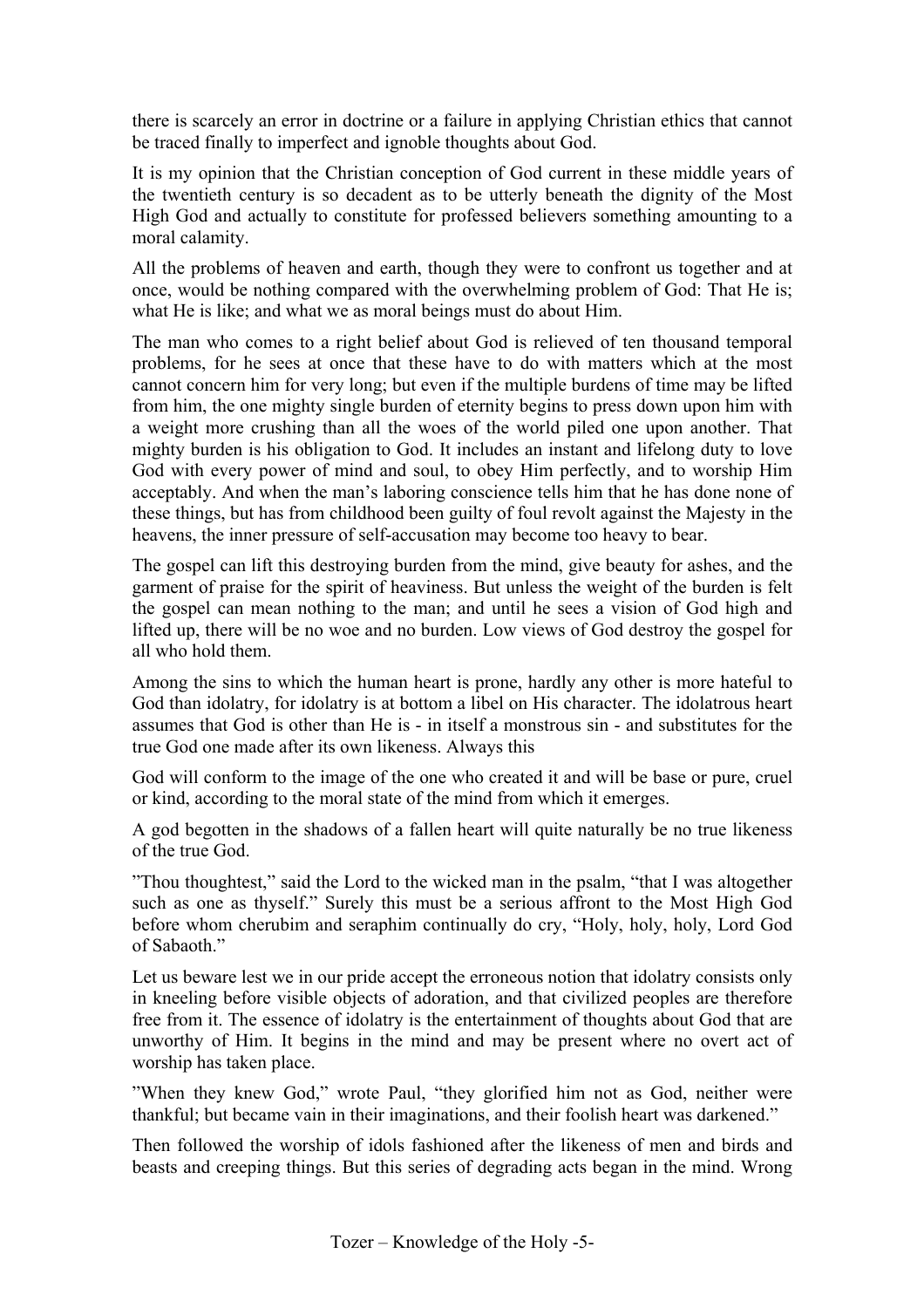ideas about God are not only the fountain from which the polluted waters of idolatry flow; they are themselves idolatrous. The idolater simply imagines things about God and acts as if they were true.

Perverted notions about God soon rot the religion in which they appear. The long career of Israel demonstrates this clearly enough, and the history of the Church confirms it. So necessary to the Church is a lofty concept of God that when that concept in any measure declines, the Church with her worship and her moral standards declines along with it. The first step down for any church is taken when it surrenders its high opinion of God.

Before the Christian Church goes into eclipse anywhere there must first be a corrupting of her simple basic theology. She simply gets a wrong answer to the question, ^What is God like?" and goes on from there. Though she may continue to cling to a sound nominal creed, her practical working creed has become false. The masses of her adherents come to believe that God is different from what He actually is; and that is heresy of the most insidious and deadly kind.

The heaviest obligation lying upon the Christian Church today is to purify and elevate her concept of God until it is once more worthy of Him - and of her. In all her prayers and labors this should have first place. We do the greatest service to the next generation of Christians by passing on to them undimmed and undiminished that noble concept of God which we received from our Hebrew and Christian fathers of generations past. This will prove of greater value to them than anything that art or science can devise.

> *O, God of Bethel, by whose hand Thy people still are fed; Who through this weary pilgrimage Hast all our fathers led! Our vows, our prayers we now present Before Thy throne of grace: God of our fathers! be the God Of their succeeding race.*

Philip Doddridge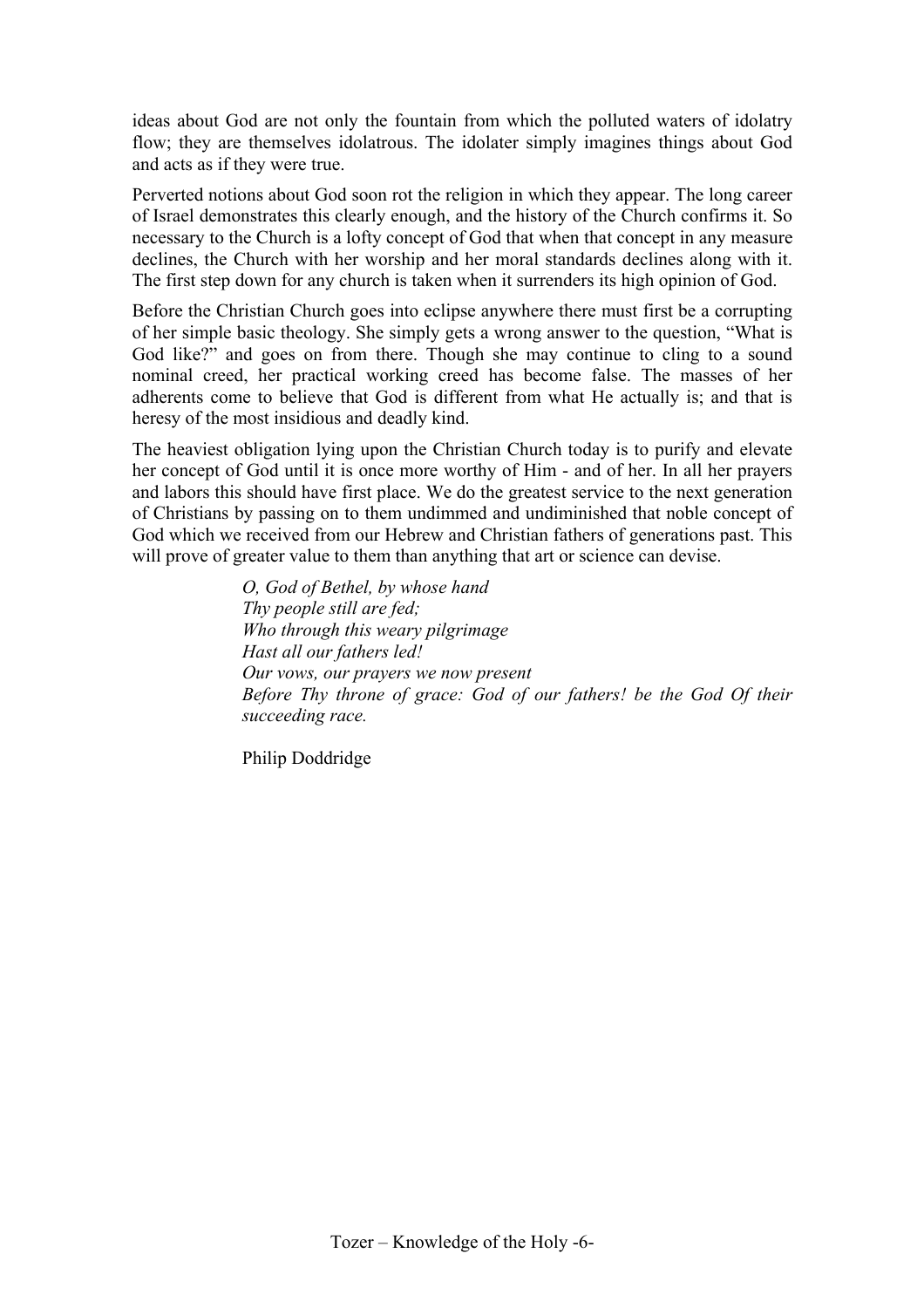#### God Incomprehensible

Lord, how great is our dilemma! In Thy Presence silence best becomes us, but love inflames our hearts and constrains us to speak.

Were we to hold our peace the stones would cry out; yet if we speak, what shall we say? Teach us to know that we cannot know, for the things of God knoweth no man, but the Spirit of God. Let faith support us where reason fails, and we shall think because we believe, not in order that we may believe.

In Jesus' name. Amen.

The child, the philosopher, and the religionist have all one question: ^What is God like?"

This book is an attempt to answer that question. Yet at the outset I must acknowledge that it cannot be answered except to say that God is not like anything; that is, He is not exactly like anything or anybody.

We learn by using what we already know as a bridge over which we pass to the unknown. It is not possible for the mind to crash suddenly past the familiar into the totally unfamiliar. Even the most vigorous and daring mind is unable to create something out of nothing by a spontaneous act of imagination. Those strange beings that populate the world of mythology and superstition are not pure creations of fancy. The imagination created them by taking the ordinary inhabitants of earth and air and sea and extending their familiar forms beyond their normal boundaries, or by mixing the forms of two or more so as to produce something new. However beautiful or grotesque these may be, their prototypes can always be identified. They are like something we already know.

The effort of inspired men to express the ineffable has placed a great strain upon both thought and language in the Holy Scriptures. These being often a revelation of a world above nature, and the minds for which they were written being a part of nature, the writers are compelled to use a great many "like" words to make themselves understood.

When the Spirit would acquaint us with something that lies beyond the field of our knowledge, He tells us that this thing is like something we already know, but He is always careful to phrase His description so as to save us from slavish literalism. For example, when the prophet Ezekiel saw heaven opened and beheld visions of God, he found himself looking at that which he had no language to describe. What he was seeing was wholly different from anything he had ever known before, so he fell back upon the language of resemblance. "As for the likeness of the living creatures, their appearance was like burning coals of fire."

The nearer he approaches to the burning throne the less sure his words become: "And above the firmament that was over their heads was the likeness of a throne, as the appearance of a sapphire stone: and upon the likeness of the throne was the likeness as the appearance of a man above upon it. And I saw as the colour of amber, as the appearance of fire round about within it.... This was the appearance of the likeness of the glory of the Lord."

<span id="page-6-0"></span>Strange as this language is, it still does not create the impression of unreality. One gathers that the whole scene is very real but entirely alien to anything men know on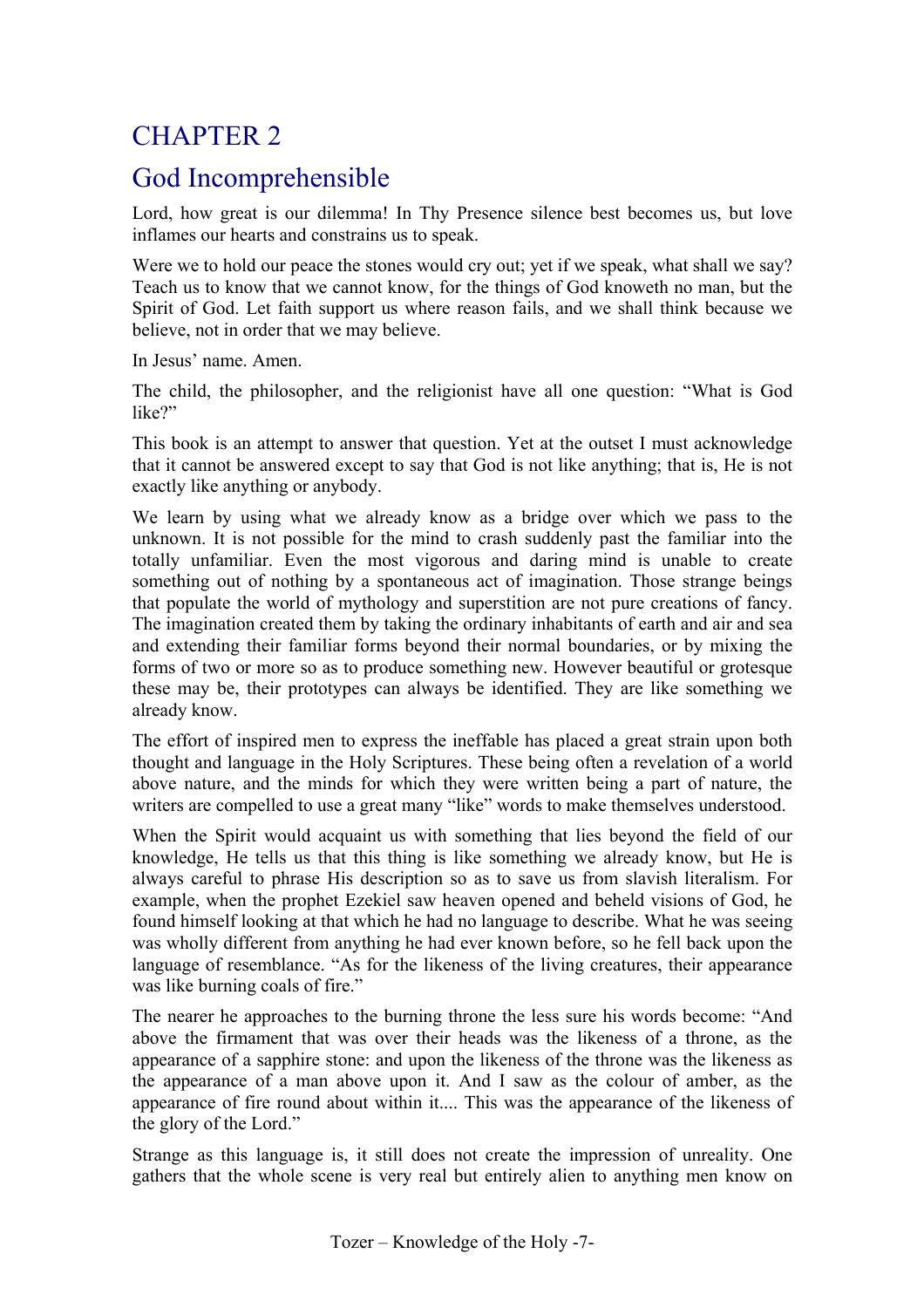earth. So, in order to convey an idea of what he sees, the prophet must employ such words as "likeness," "appearance," "as it were," and "the likeness of the appearance." Even the throne becomes "the appearance of a throne" and He that sits upon it, though like a man, is so unlike one that He can be described only as ^the likeness of the appearance of a man."

When the Scripture states that man was made in the image of God, we dare not add to that statement an idea from our own head and make it mean "in the exact image." To do so is to make man a replica of God, and that is to lose the unicity of God and end with no God at all. It is to break down the wall, infinitely high, that separates That-which-is-God from that-which-is-not-God. To think of creature and Creator as alike in essential being is to rob God of most of His attributes and reduce Him to the status of a creature. It is, for instance, to rob Him of His infinitude: there cannot be two unlimited substances in the universe. It is to take away His sovereignty: there cannot be two absolutely free beings in the universe, for sooner or later two completely free wills must collide. These attributes, to mention no more, require that there be but one to whom they belong.

When we try to imagine what God is like we must of necessity use that-which-is-not-God as the raw material for our minds to work on; hence whatever we visualize God to be, He is not, for we have constructed our image out of that which He has made and what He has made is not God. If we insist upon trying to imagine Him, we end with an idol, made not with hands but with thoughts; and an idol of the mind is as offensive to God as an idol of the hand.

"The intellect knoweth that it is ignorant of Thee," said Nicholas of Cusa, "because it knoweth Thou canst not be known, unless the unknowable could be known, and the invisible beheld, and the inaccessible attained."

"If anyone should set forth any concept by which Thou canst be conceived," says Nicholas again, "I know that that concept is not a concept of Thee, for every concept is ended in the wall of Paradise.... So too, if any were to tell of the understanding of Thee, wishing to supply a means whereby Thou mightest be understood, this man is yet far from Thee.... forasmuch as Thou art absolute above all the concepts which any man can frame"

Left to ourselves we tend immediately to reduce God to manageable terms. We want to get Him where we can use Him, or at least know where He is when we need Him. We want a God we can in some measure control. We need the feeling of security that comes from knowing what God is like, and what He is like is of course a composite of all the religious pictures we have seen, all the best people we have known or heard about, and all the sublime ideas we have entertained.

If all this sounds strange to modern ears, it is only because we have for a full half century taken God for granted. The glory of God has not been revealed to this generation of men. The God of contemporary Christianity is only slightly superior to the gods of Greece and Rome, if indeed He is not actually inferior to them in that He is weak and helpless while they at least had power.

If what we conceive God to be He is not, how then shall we think of Him? If He is indeed incomprehensible, as the Creed declares Him to be, and unapproachable, as Paul says He is, how can we Christians satisfy our longing after Him? The hopeful words, "Acquaint now thyself with him, and be at peace," still stand after the passing of the centuries; but how shall we acquaint ourselves with One who eludes all the straining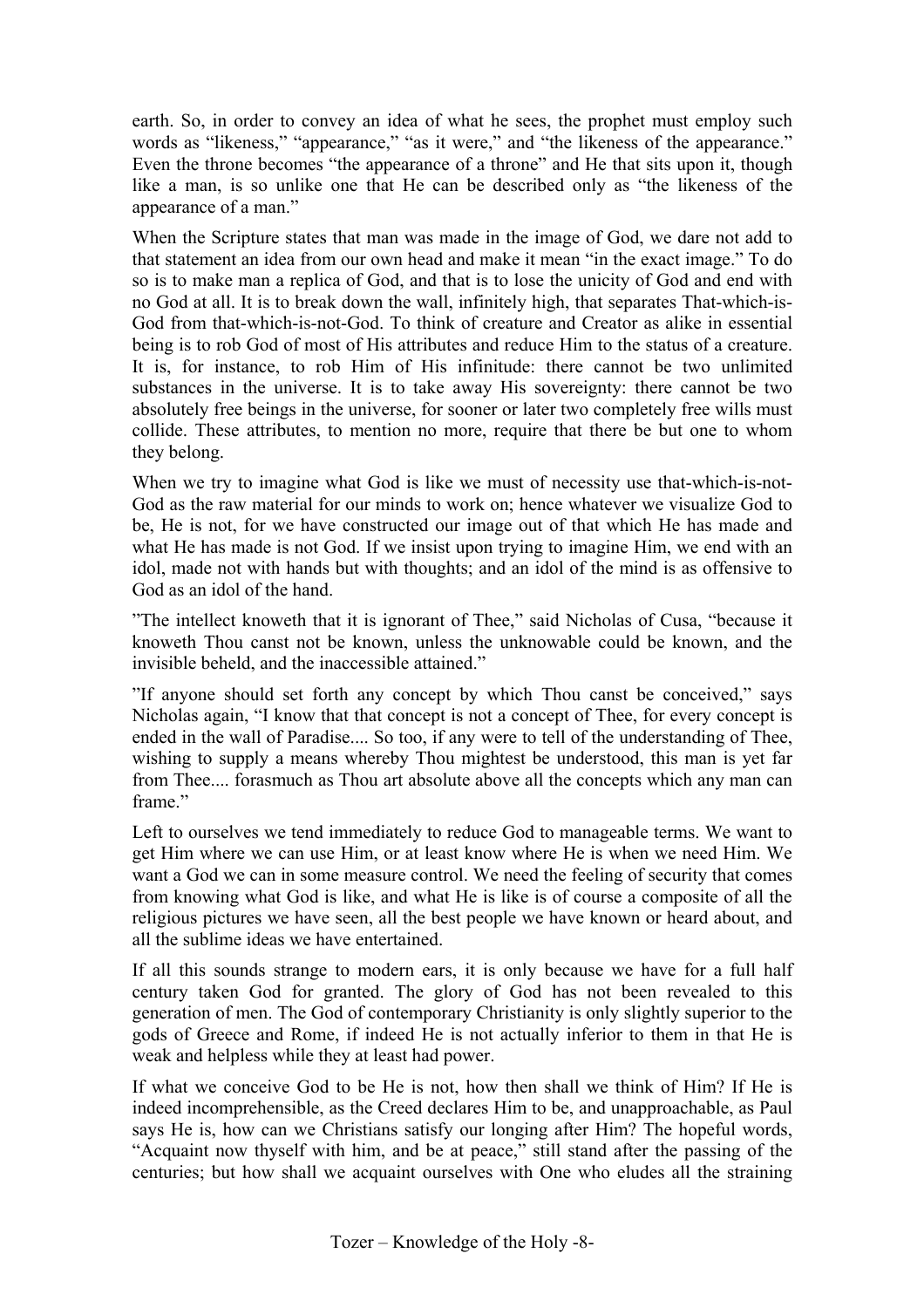efforts of mind and heart? And how shall we be held accountable to know what cannot be known?

"Canst thou by searching find out God?" asks Zophar the Naamathite; "canst thou find out the Almighty unto perfection? It is high as heaven; what canst thou do? deeper than hell: what canst thou know?"

"Neither knoweth any man the Father, save the Son," said our Lord, "and he to whomsoever the Son will reveal him." The Gospel according to John reveals the helplessness of the human mind before the great Mystery which is God, and Paul in First Corinthians teaches that God can be known only as the Holy Spirit performs in the seeking heart an act of self-disclosure.

The yearning to know What cannot be known, to comprehend the Incomprehensible, to touch and taste the Unapproachable, arises from the image of God in the nature of man. Deep calleth unto deep, and though polluted and landlocked by the mighty disaster theologians call the Fall, the soul senses its origin and longs to return to its Source. How can this be realized?

The answer of the Bible is simply "through Jesus Christ our Lord." In Christ and by Christ, God effects complete self-disclosure, although He shows Himself not to reason but to faith and love. Faith is an organ of knowledge, and love an organ of experience. God came to us in the incarnation; in atonement He reconciled us to Himself, and by faith and love we enter and lay hold on Him.

"Verily God is of infinite greatness," says Christ's enraptured troubadour, Richard Rolle; "more than we can think; ... unknowable by created things; and can never be comprehended by us as He is in Himself. But even here and now, whenever the heart begins to burn with a desire for God, she is made able to receive the uncreated light and, inspired and fulfilled by the gifts of the Holy Ghost, she tastes the joys of heaven. She transcends all visible things and is raised to the sweetness of eternal life....

Herein truly is perfect love; when all the intent of the mind, all the secret working of the heart, is lifted up into the love of God."

That God can be known by the soul in tender personal experience while remaining infinitely aloof from the curious eyes of reason constitutes a paradox best described as

Darkness to the intellect But sunshine to the heart. Frederick W. Faber

The author of the celebrated little work The Cloud of Unknowing develops this thesis throughout his book. In approaching God, he says, the seeker discovers that the divine Being dwells in obscurity, hidden behind a cloud of unknowing; nevertheless he should not be discouraged but set his will with a naked intent unto God. This cloud is between the seeker and God so that he may never see God clearly by the light of understanding nor feel Him in the emotions. But by the mercy of God faith can break through into His Presence if the seeker but believe the Word and press on.

Michael de Molinos, the Spanish saint, taught the same thing. In his Spiritual Guide he says that God will take the soul by the hand and lead her through the way of pure faith, ^and causing the understanding to leave behind all considerations and reasonings He draws her forward.... Thus He causes her by means of a simple and obscure knowledge of faith to aspire only to her Bridegroom upon the wings of love."

For these and similar teachings Molinos was condemned as a heretic by the Inquisition and sentenced to life imprisonment. He soon died in prison, but the truth he taught can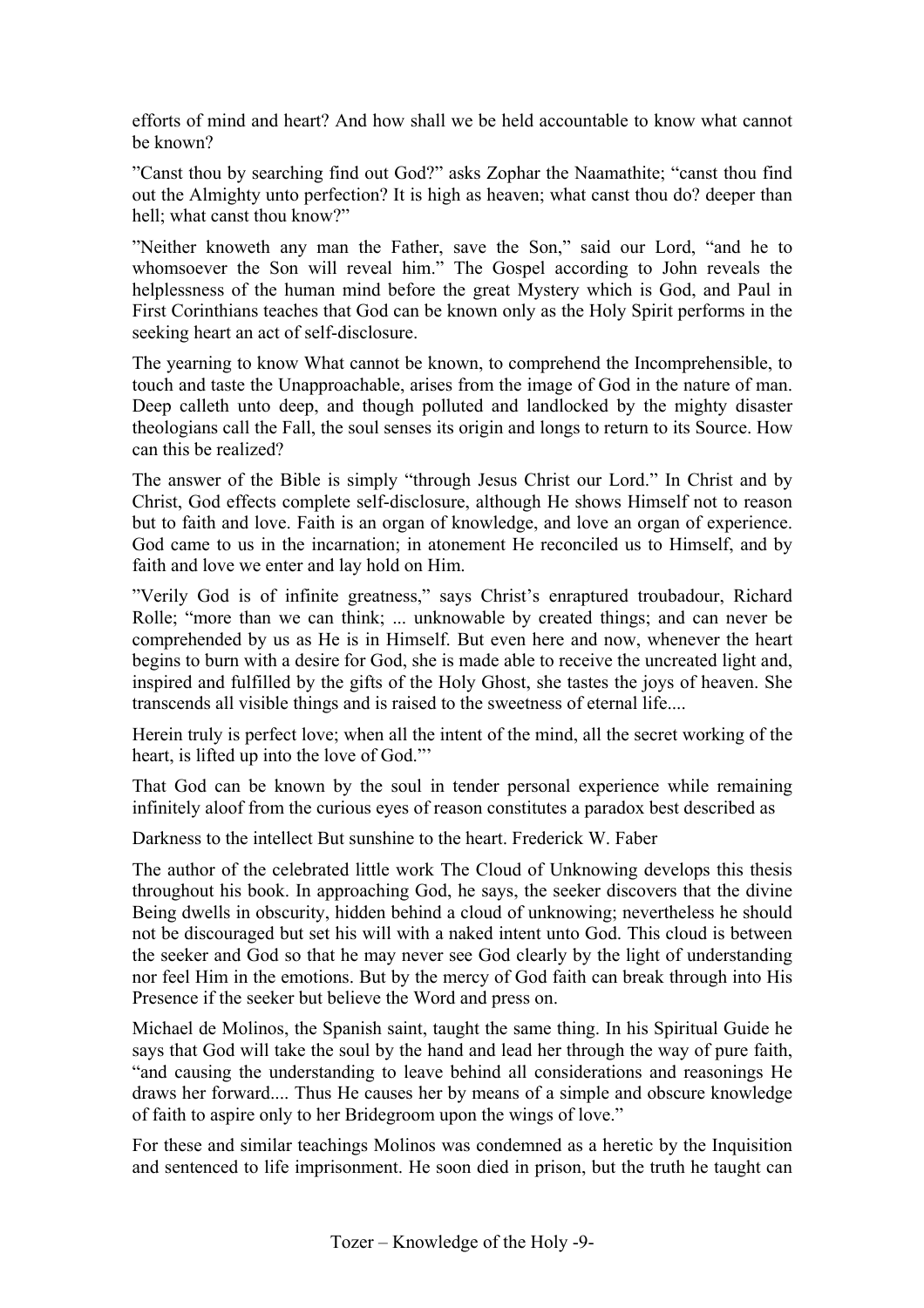never die. Speaking of the Christian soul he says: "Let her suppose that all the whole world and the most refined conceptions of the wisest intellects can tell her nothing, and that the goodness and beauty of her Beloved infinitely surpass all their knowledge, being persuaded that all creatures are too rude to inform her and to conduct her to the true knowledge of God.... She ought then to go forward with her love, leaving all her understanding behind. Let her love God as He is in Himself, and not as her imagination says He is, and pictures Him."

"What is God like?" If by that question we mean "What is God like in Himself?" there is no answer. If we mean ^What has God disclosed about Himself that the reverent reason can comprehend?" there is, I believe, an answer both full and satisfying. For while the name of God is secret and His essential nature incomprehensible, He in condescending love has by revelation declared certain things to be true of Himself. These we call His attributes.

Sovereign Father, heavenly King, Thee we now presume to sing; Glad thine attributes confess, Glorious all, and numberless. Charles Wesley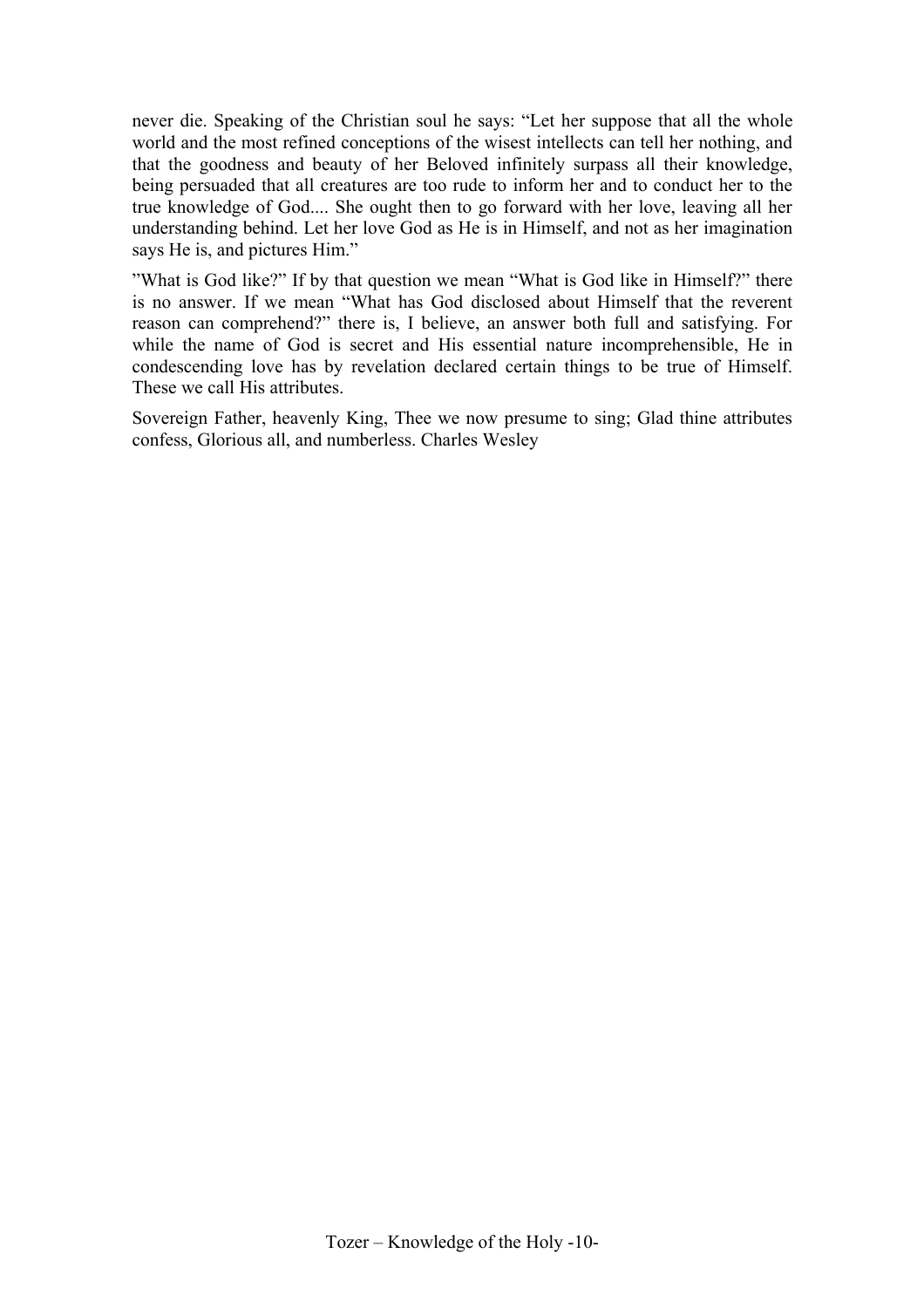#### A Divine Attribute: Something True About God

Majesty unspeakable, my soul desires to behold Thee. I cry to Thee from the dust.

Yet when I inquire after Thy name it is secret. Thou art hidden in the light which no man can approach unto. What Thou art cannot be thought or uttered, for Thy glory is ineffable.

Still, prophet and psalmist, apostle and saint have encouraged me to believe that I may in some measure know Thee. Therefore, I pray, whatever of Thyself Thou hast been pleased to disclose, help me to search out as treasure more precious than rubies or the merchandise of fine gold: for with Thee shall I live when the stars of the twilight are no more and the heavens have vanished away and only Thou remainest. Amen.

The study of the attributes of God, far from being dull and heavy, may for the enlightened Christian be a sweet and absorbing spiritual exercise. To the soul that is athirst for God, nothing could be more delightful.

> *Only to sit and think of God, Oh what a joy it is! To think the thought, to breath the Name Earth has no higher bliss.*

Frederick W. Faber

It would seem to be necessary before proceeding further to define the word attribute as it is used in this volume. It is not used in its philosophical sense nor confined to its strictest theological meaning. By it is meant simply whatever may be correctly ascribed to God. For the purpose of this book an attribute of God is whatever God has in any way revealed as being true of Himself.

And this brings us to the question of the number of the divine attributes. Religious thinkers have differed about this. Some have insisted that there are seven, but Faber sang of the "God of a thousand attributes," and Charles Wesley exclaimed,

*Glory thine attributes confess, Glorious all and numberless.* 

True, these men were worshiping, not counting; but we might be wise to follow the insight of the enraptured heart rather than the more cautious reasonings of the theological mind. If an attribute is something that is true of God, we may as well not try to enumerate them. Furthermore, to this meditation on the being of God the number of the attributes is not important, for only a limited few will be mentioned here.

If an attribute is something true of God, it is also something that we can conceive as being true of Him. God, being infinite, must possess attributes about which we can know. An attribute, as we can know it, is a mental concept, an intellectual response to God's self-revelation. It is an answer to a question, the reply God makes to our interrogation concerning himself.

What is God like? What kind of God is He? How may we expect Him to act toward us and toward all created things? Such questions are not merely academic. They touch the far-in reaches of the human spirit, and their answers affect life and character and destiny.

<span id="page-10-0"></span>When asked in reverence and their answers sought in humility, these are questions that cannot but be pleasing to our Father which art in heaven. ^For He willeth that we be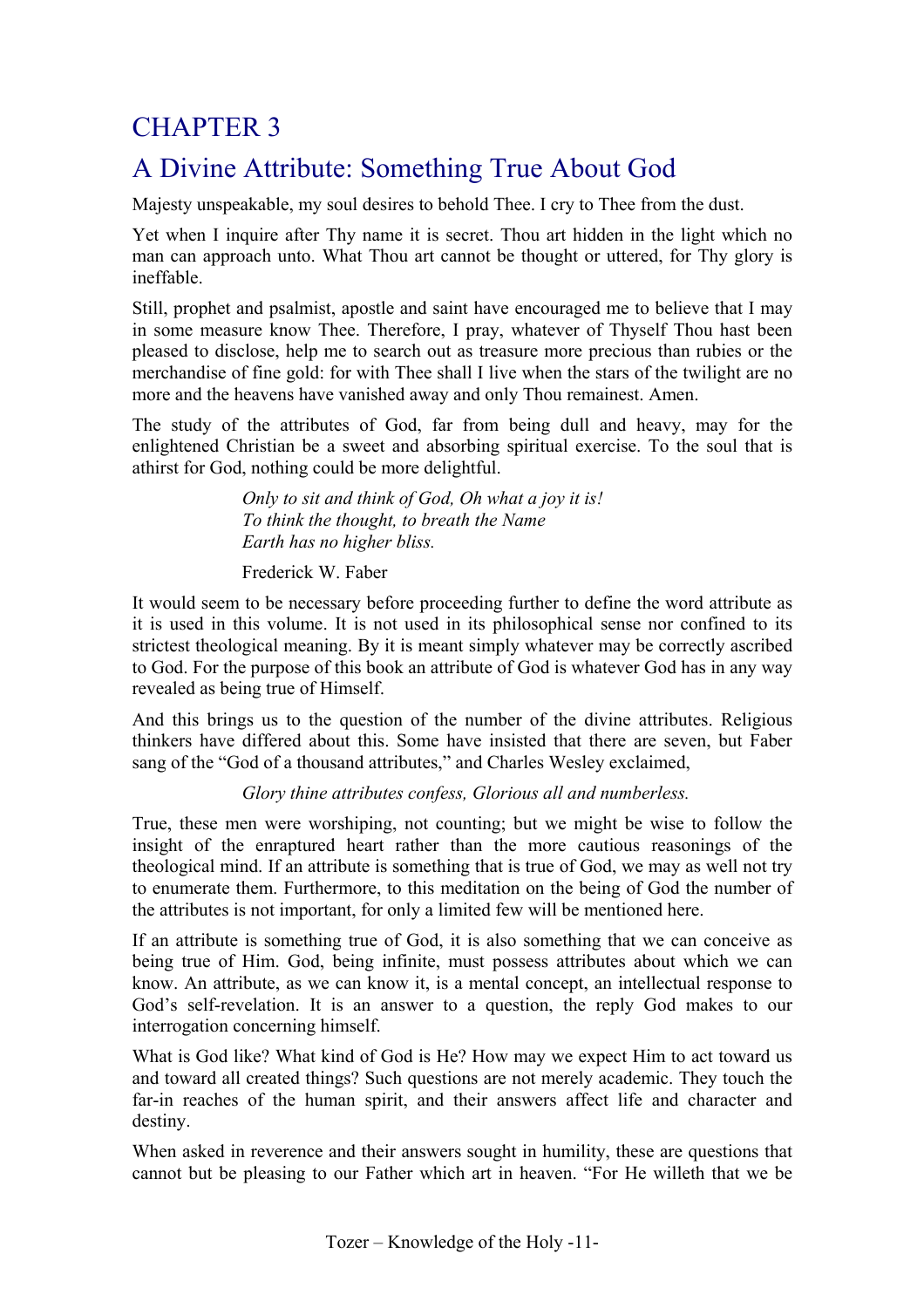occupied in knowing and loving," wrote Julian of Norwich, "till the time that we shall be fulfilled in heaven.... For of all things the beholding and the loving of the Maker maketh the soul to seem less in his own sight, and most filleth him with reverent dread and true meekness; with plenty of charity for his fellow Christians. ^To our questions God has provided answers; not all the answers, certainly, but enough to satisfy our intellects and ravish our hearts. These answers He has provided in nature, in the Scriptures, and in the person of His Son.

The idea that God reveals Himself in the creation is not held with much vigor by modern Christians; but it is, nevertheless, set forth in the inspired Word, especially in the writings of David and Isaiah in the Old Testament and in Paul's Epistle to the Romans in the New. In the Holy Scriptures the revelation is clearer:

The heavens declare Thy glory, Lord, In every star Thy wisdom shines;

But when our eyes behold Thy Word, We read Thy name in fairer lines. Isaac Watts

And it is a sacred and indispensable part of the Christian message that the full sun-blaze of revelation came at the incarnation when the Eternal Word became flesh to dwell among us.

Though God in this threefold revelation has provided answers to our questions concerning Him, the answers by no means lie on the surface. They must be sought by prayer, by long meditation on the written Word, and by earnest and well-disciplined labor. However brightly the light may shine, it can be seen only by those who are spiritually prepared to receive it.

"Blessed are the pure in heart, for they shall see God."

If we would think accurately about the attributes of God, we must learn to reject certain words that are sure to come crowding into our minds - such words as trait, characteristic, quality, words which are proper and necessary when we are considering created beings but altogether inappropriate when we are thinking about God. We must break ourselves of the habit of thinking of the Creator as we think of His creatures. It is probably impossible to think without words, but if we permit ourselves to think with the wrong words, we shall soon be entertaining erroneous thoughts; for words, which are given us for the expression of thought, have a habit of going beyond their proper bounds and determining the content of thought.  $A$ s nothing is more easy than to think," says Thomas Traherne, "so nothing is more difficult than to think well." If we ever think well it should be when we think of God.

A man is the sum of his parts and his character the sum of the traits that compose it. These traits vary from man to man and may from time to time vary from themselves within the same man. Human character is not constant because the traits or qualities that constitute it are unstable. These come and go, burn low or glow with great intensity throughout our lives. Thus a man who is kind and considerate at thirty may be cruel and churlish at fifty. Such a change is possible because man is made; he is in a very real sense a composition; he is the sum of the traits that make up his character.

We naturally and correctly think of man as a work wrought by the divine Intelligence. He is both created and made. How he was created lies undisclosed among the secrets of God; how he was brought from no- being to being, from nothing to something is not known and may never be known to any but the One who brought him forth. How God made him, however, is less of a secret, and while we know only a small portion of the whole truth, we do know that man possesses a body, a soul, and a spirit; we know that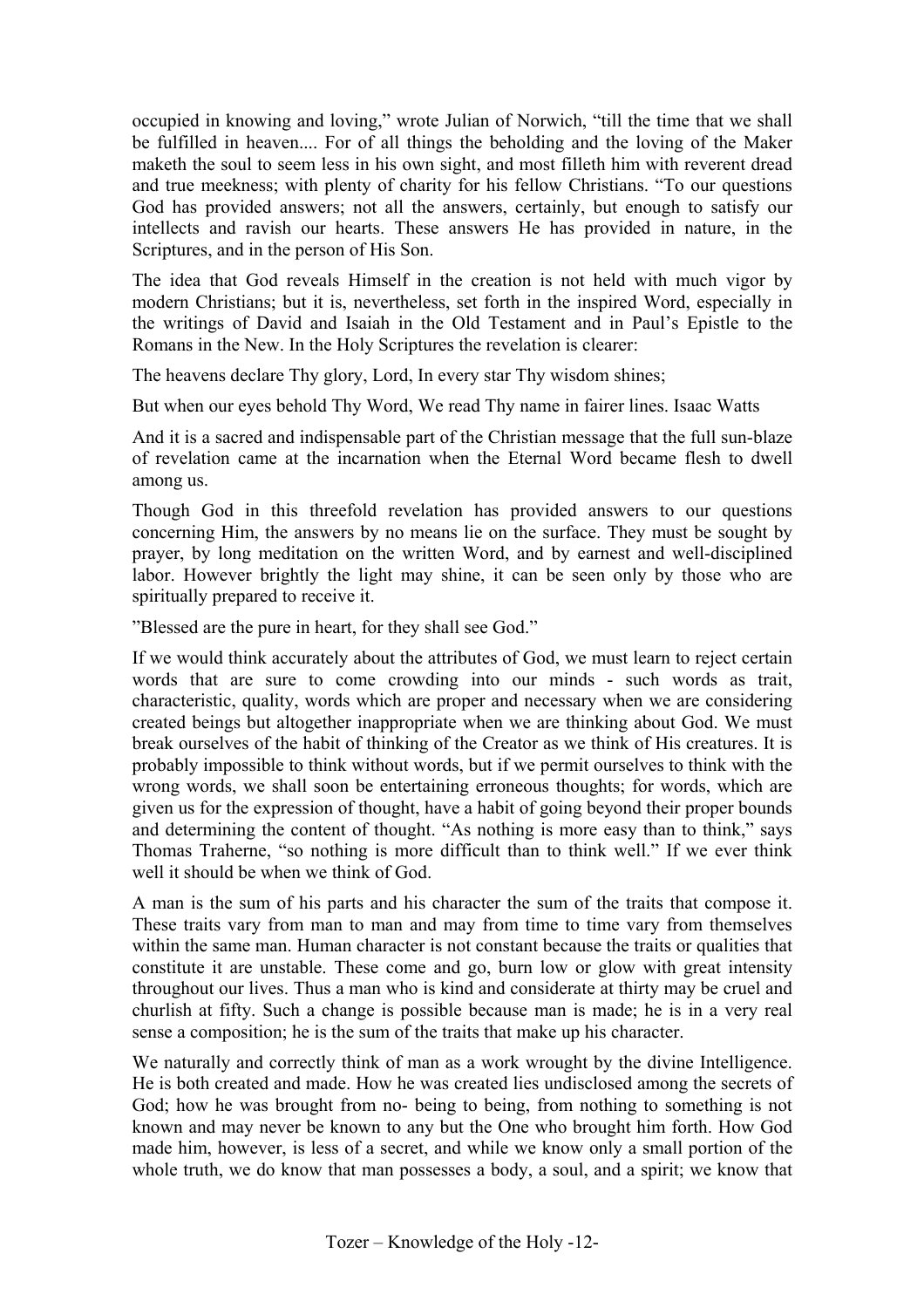he has memory, reason, will, intelligence, sensation, and we know that to give these meaning he has the wondrous gift of consciousness. We know, too, that these, together with various qualities of temperament, compose his total human self.

These are gifts from God arranged by infinite wisdom, notes that make up the score of creations loftiest symphony, threads that compose the master tapestry of the universe.

But in all this we are thinking creature-thoughts and using creature-words to express them. Neither such thoughts nor such words are appropriate to the Deity. "The Father is made of none," says the Athanasian Creed, "neither created nor begotten. The Son is of the Father alone, not made, nor created, but begotten. The Holy Spirit is of the Father and the Son: not made nor created, nor begotten, but proceeding." God exists in Himself and of Himself. His being He owes to no one. His substance is indivisible. He has no parts but is single in His unitary being.

The doctrine of the divine unity means not only that there is but one God; it means also that God is simple, uncomplex, one with Himself. The harmony of His being is the result not of a perfect balance of parts but of the absence of parts. Between His attributes no contradiction can exist. He need not suspend one to exercise another, for in Him all His attributes are one. All of God does all that God does; He does not divide himself to perform a work, but works in the total unity of His being.

An attribute, then, is a part of God. It is how God is, and as far as the reasoning mind can go, we may say that it is what God is, though, as I have tried to explain, exactly what He is He cannot tell us. Of what God is conscious when He is conscious of self. only He knows. "The things of God knoweth no man, but the Spirit of God." Only to an equal could God communicate the mystery of His Godhead; and to think of God as having an equal is to fall into an intellectual absurdity.

The divine attributes are what we know to be true of God. He does not possess them as qualities; they are how God is as He reveals Himself to His creatures. Love, for instance, is not something God has and which may grow or diminish or cease to be. His love is the way God is, and when He loves He is simply being Himself. And so with the other attributes.

> *One God! one Majesty! There is no God but Thee! Unbounded, unextended Unity! Unfathomable Sea! All life is out of Thee, and Thy life is Thy blissful Unity.*

Frederick W. Faber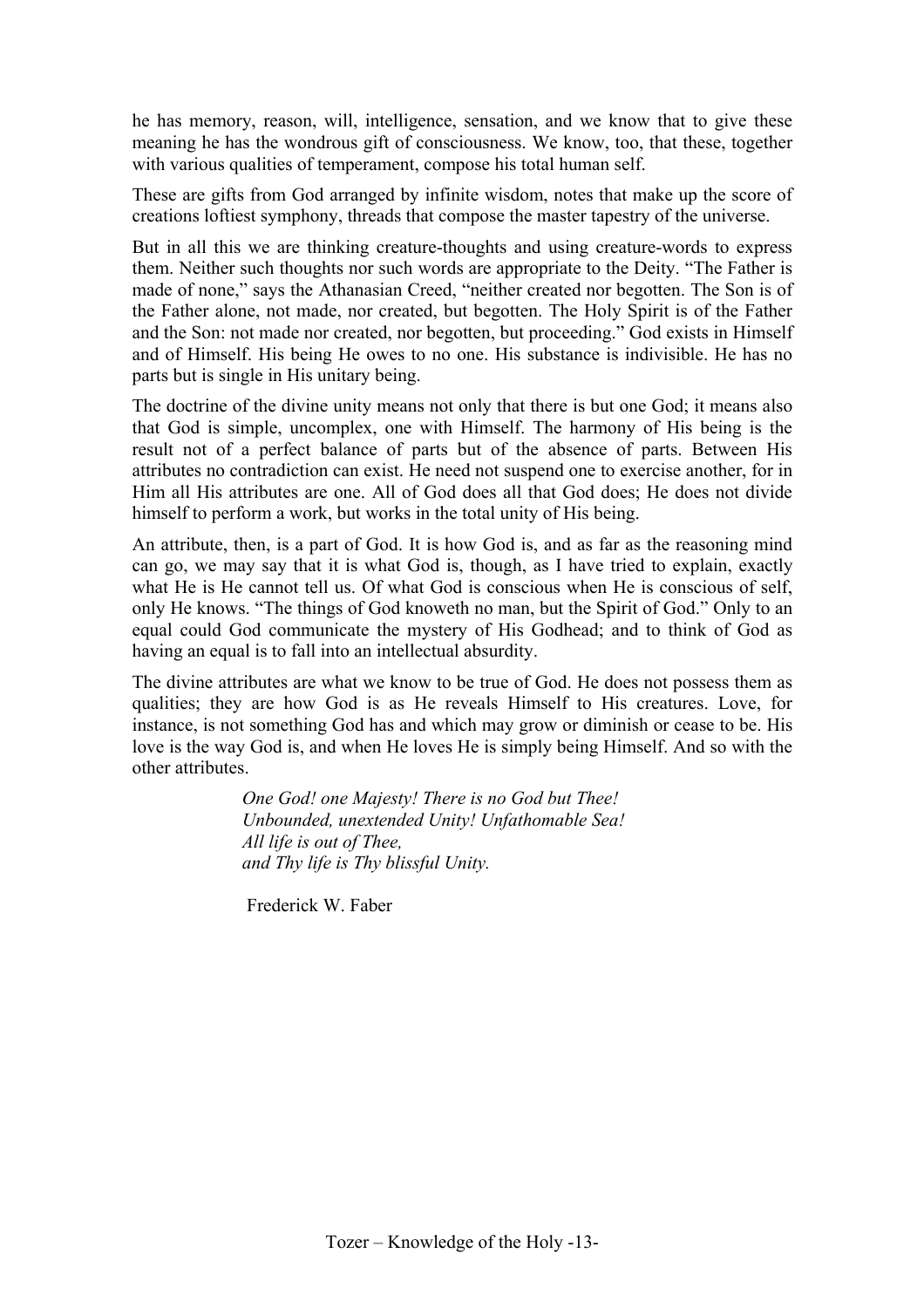#### The Holy Trinity

God of our fathers, enthroned in light, how rich, how musical is the tongue of England! Yet when we attempt to speak forth Thy wonders, our words how poor they seem and our speech how unmelodious. When we consider the fearful mystery of Thy Triune Godhead we lay our hand upon our mouth. Before that burning bush we ask not to understand, but only that we may fitly adore Thee, One God in Persons Three. Amen.

To meditate on the three Persons of the Godhead is to walk in thought through the garden eastward in Eden and to tread on holy ground. Our sincerest effort to grasp the incomprehensible mystery of the Trinity must remain forever futile, and only by deepest reverence can it be saved from actual presumption.

Some persons who reject all they cannot explain have denied that God is a Trinity. Subjecting the Most High to their cold, level-eyed scrutiny, they conclude that it is impossible that he could be both One and Three. These forget that their whole life is enshrouded in mystery. They fall to consider that any real explanation of even the simplest phenomenon in nature lies hidden in obscurity and can no more be explained than can the mystery of the Godhead.

Every man lives by faith, the nonbeliever as well as the saint; the one by faith in natural laws and the other by faith in God. Every man throughout his entire life constantly accepts without understanding. The most learned sage can be reduced to silence with one simple question, "What?" The answer to that question lies forever in the abyss of unknowing beyond any man's ability to discover. "God understandeth the way thereof, and he knoweth the place thereof" but mortal man never.

Thomas Carlyle, following Plato, pictures a man, a deep pagan thinker, who had grown to maturity in some hidden cave and is brought out suddenly to see the sun rise. "What would his wonder be," exclaims Carlyle, "his rapt astonishment at the sight we daily witness with indifference! With the free, open sense of a child, yet with the ripe faculty of a man, his whole heart would be kindled by that sight.... This green flowery rockbuilt earth, the trees, the mountains, rivers, many-sounding seas; that great deep sea of azure that swims overhead; the winds sweeping through it; the black cloud fashioning itself together, now pouring out fire, now hail and rain; what is it? Ay, what? At bottom we do not yet know; we can never know at all."

How different are we who have grown used to it, who have become jaded with a satiety of wonder. "It is not by our superior insight that we escape the difficulty," says Carlyle, ^it is by our superior levity, our inattention, our want of insight. It is by not thinking that we cease to wonder at it.... We call that fire of the black thundercloud electricity, and lecture learnedly about it, and grind the like of it out of glass and silk: but what is it? Whence comes it? Whither goes it? Science has done much for us; but it is a poor science that would hide from us the great deep sacred infinitude of Nescience, whither we can never penetrate, on which all science swims as a mere superficial film. This world, after all our science and sciences, is still a miracle; wonderful, inscrutable, magical and more, to whosoever will think of it."

<span id="page-13-0"></span>These penetrating, almost prophetic, words were written more than a century ago, but not all the breath- taking advances of science and technology since that time have invalidated one word or rendered obsolete as much as one period or comma. Still we do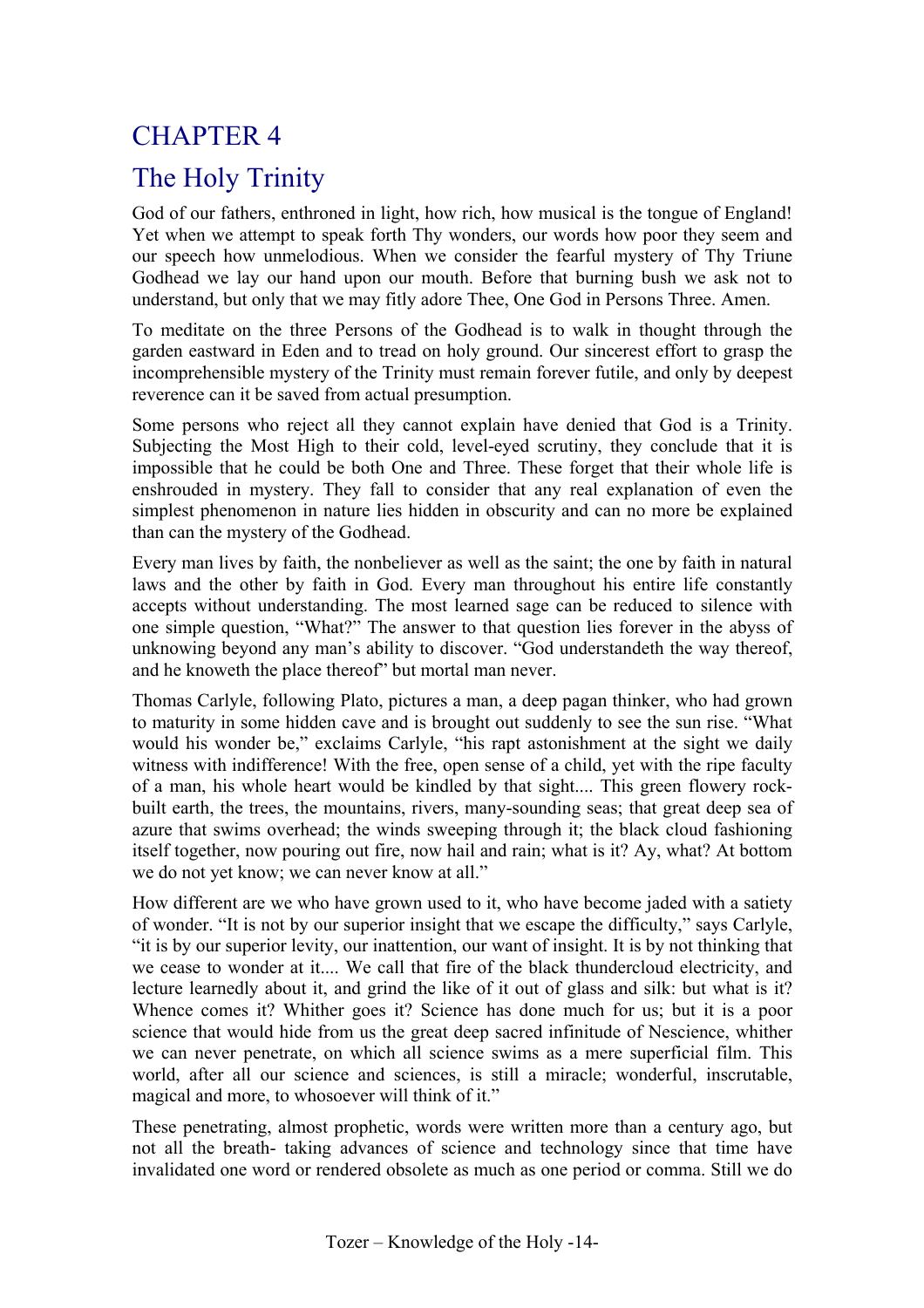not know. We save face by repeating frivolously the popular jargon of science. We harness the mighty energy that rushes through our world; we subject it to fingertip control in our cars and our kitchens; we make it work for us like Aladdin's jinn, but still we do not know what it is. Secularism, materialism, and the intrusive presence of things have put out the light in our souls and turned us into a generation of zombies. We cover our deep ignorance with words, but we are ashamed to wonder, we are afraid to whisper "mystery."

The Church has not hesitated to teach the doctrine of the Trinity. Without pretending to understand, she has given her witness, she has repeated what the Holy Scriptures teach. Some deny that the Scriptures teach the Trinity of the Godhead on the ground that the whole idea of trinity in unity is a contradiction in terms; but since we cannot understand the fall of a leaf by the roadside or the hatching of a robin's egg in the nest yonder, why should the Trinity be a problem to us? "We think more loftily of God," says Michael de Molinos, "by knowing that He is incomprehensible, and above our understanding, than by conceiving Him under any image, and creature beauty, according to our rude understanding."

Not all who called themselves Christians through the centuries were Trinitarians, but as the presence of God in the fiery pillar glowed above the camp of Israel throughout the wilderness journey, saying to all the world, "These are My people," so belief in the Trinity has since the days of the apostles shone above the Church of the Firstborn as she journeyed down the years. Purity and power have followed this faith. Under this banner have gone forth apostles, fathers, martyrs, mystics, hymnists, reformers, revivalists, and the seal of divine approval has rested on their lives and their labors. However they may have differed on minor matters, the doctrine of the Trinity bound them together.

What God declares the believing heart confesses without the need of further proof. Indeed, to seek proof is to admit doubt, and to obtain proof is to render faith superfluous. Everyone who possesses the gift of faith will recognize the wisdom of those daring words of one of the early Church fathers: "I believe that Christ died for me because it is incredible; I believe that he rose from the dead because it is impossible."

That was the attitude of Abraham, who against all evidence waxed strong in faith, giving glory to God. It was the attitude of Anselm, "the second Augustine," one of the greatest thinkers of the Christian era, who held that faith must precede all effort to understand. Reflection upon revealed truth naturally follows the advent of faith, but faith comes first to the hearing ear, not to the cogitating mind. The believing man does not ponder the Word and arrive at faith by a process of reasoning, not does he seek confirmation of faith from philosophy or science. His cry is, "O earth, earth, hear the word of the Lord. Yea, let God be true, but every man a liar. "

Is this to dismiss scholarship as valueless in the sphere of revealed religion? By no means. The scholar has a vitally important task to perform within a carefully prescribed precinct. His task is to guarantee the purity of the text, to get as close as possible to the Word as originally given. He may compare Scripture with Scripture until he has discovered the true meaning of the text. But right there his authority ends. He must never sit in judgment upon what is written. He dare not bring the meaning of the Word before the bar of his reason. He dare not commend or condemn the Word as reasonable or unreasonable, scientific or unscientific. After the meaning is discovered, that meaning judges him; never does he judge it.

The doctrine of the Trinity is truth for the heart. The spirit of man alone can enter through the veil and penetrate into that Holy of Holies. "Let me seek Thee in longing,"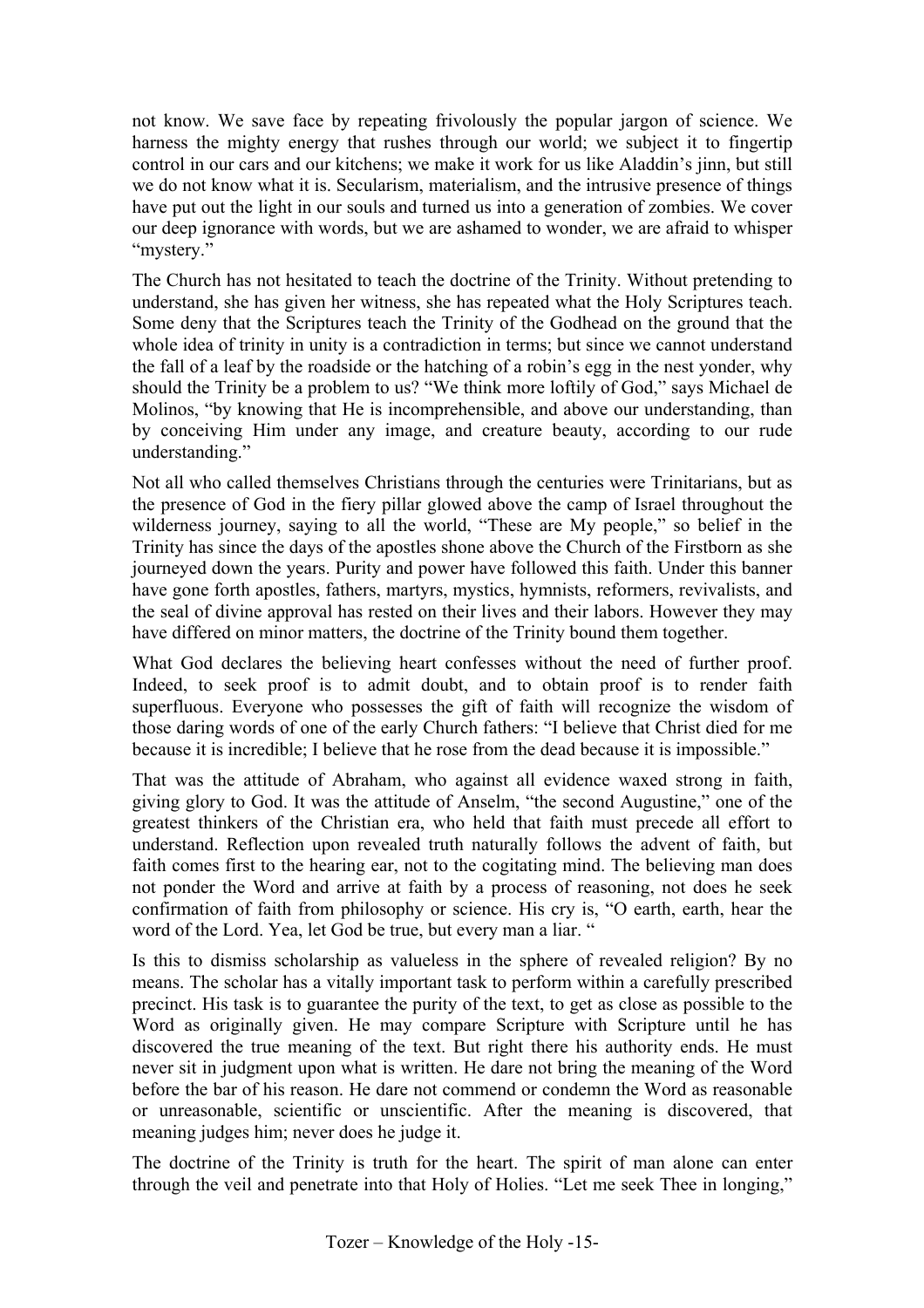pleaded Anselm, "let me long for Thee in seeking; let me find Thee in love, and love Thee in finding." Love and faith are at home in the mystery of the Godhead. Let reason kneel in reverence outside.

Christ did not hesitate to use the plural form when speaking of Himself along with the Father and the Spirit. "We will come unto him and make our abode with him." Yet again He said, "I and my Father are one." It is most important that we think of God as Trinity in Unity, neither confounding the Persons nor dividing the Substance. Only so may we think rightly of God and in a manner worthy of Him and of our own souls.

It was our Lord's claim to equality with the Father that outraged the religionists of His day and led at last to His crucifixion. The attack on the doctrine of the Trinity two centuries later by Arius and others was also aimed at Christ's claim to deity. During the Arian controversy 318 Church fathers (many of them

maimed and scarred by the physical violence suffered in earlier persecutions) met at Nicaea and adopted a statement of faith, one section of which runs:

> *I believe in one Lord Jesus Christ, The only-begotten Son of God, Begotten of Him before all ages, God of God, Light of Light, Very God of Very God, Begotten, not made, Being of one substance with the Father, By whom all things were made.*

For more than sixteen hundred years this has stood as the final test of orthodoxy, as well it should, for it condenses in theological language the teaching of the New Testament concerning the position of the Son in the Godhead.

The Nicene Creed also pays tribute to the Holy Spirit as being Himself God and equal to the Father and the Son:

> *I believe in the Holy Spirit The Lord and giver of life, Which proceedeth from the Father and the Son, Who with the Father and Son together Is worshipped and glorified.*

Apart from the question of whether the Spirit proceeds from the Father alone or from the Father and the Son, this tenet of the ancient creed has been held by the Eastern and Western branches of the Church and by all but a tiny minority of Christians.

The authors of the Athanasian Creed spelled out with great care the relation of the three Persons to each other, filling in the gaps in human thought as far as they were able while staying within the bounds of the inspired Word. "In this Trinity," runs the Creed, ^nothing is before or after, nothing is greater or less: but all three Persons coeternal, together and equal."

How do these words harmonize with the saying of Jesus, "My Father is greater than I"? Those old theologians knew, and wrote into the Creed, "Equal to His Father, as touching His Godhead; less than the Father, as touching His manhood," and this interpretation commends itself to every serious-minded seeker after truth in a region where the light is all but blinding.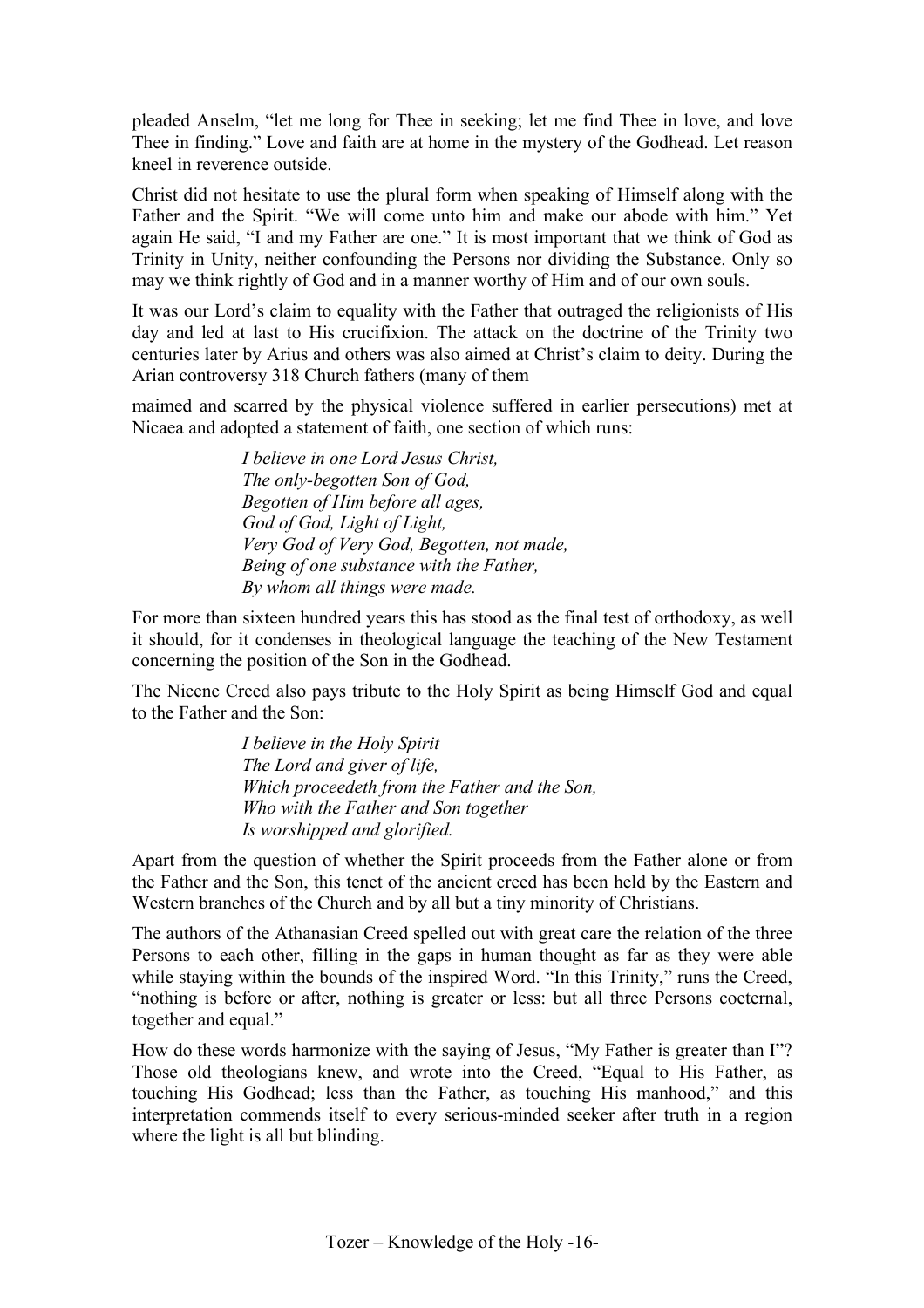To redeem mankind the Eternal Son did not leave the bosom of the Father; while walking among men He referred to Himself as "the only begotten Son which is in the bosom of the Father," and spoke of Himself again as "the Son of man which is in heaven." We grant mystery here, but not confusion. In His incarnation the son veiled His deity, but He did not void it. The unity of the Godhead made it impossible that He should surrender anything of His deity. When He took upon Him the nature of man, He did not degrade Himself or become even for a time less than He had been before. God can never become less than Himself. For God to become anything that He has not been is unthinkable.

The Persons of the Godhead, being one, have one will. They work always together, and never one smallest act is done by one without the instant acquiescence of the other two. Every act of God is accomplished by the Trinity in Unity. Here, of course, we are being driven by necessity to conceive of God in human terms. We are thinking of God by analogy with man, and the result must fall short of ultimate truth; yet if we are to think of God at all, we must do it by adapting creature-thoughts and creature-words to the Creator. It is a real if understandable error to conceive of the Persons of the Godhead as conferring with one another and reaching agreement by interchange of thought as humans do. It has always seemed to me that Milton introduces an element of weakness into his celebrated Paradise Lost when he presents the Persons of the Godhead conversing with each other about the redemption of the human race.

When the Son of God walked the earth as the Son of Man, He spoke often to the Father and the Father answered Him again; as the Son of Man, He now intercedes with God for His people. The dialogue involving the Father and the Son recorded in the Scriptures is always to be understood as being between the Eternal Father and the Man Christ Jesus. That instant, immediate communion between the Persons of the Godhead which has been from all eternity knows not sound nor effort nor motion.

> *Amid the eternal silences None heard but He who always spake, And the silence was unbroken. O marvellous! O worshipful! No song or sound is heard, But everywhere and every hour In love, in wisdom, and in power, The Father speaks His dear Eternal Word.*

Frederick W. Faber

A popular belief among Christians divide the work of God between the three Persons, giving a specific part to each, as, for instance, creation to the Father, redemption to the Son, and regeneration to the Holy Spirit. This is partly true but not wholly so, for God cannot so divide Himself that one Person works while another is inactive. In the Scriptures the three Persons are shown to act in harmonious unity in all the mighty works that are wrought throughout the universe.

In the Holy Scriptures the work of creation is attributed to the Father (Gen. 1:1), to the Son (Col. 1;16), and to the Holy Spirit (Job. 26:13 and Ps. 104:30). The incarnation is shown to have been accomplished by the three Persons in full accord (Luke 1: 35), though only the Son became flesh to dwell among us. At Christ's baptism the Son came up out of the water, the Spirit descended upon Him and the Father's voice spoke from heaven (Matt. 3:16, 17). Probably the most beautiful description of the work of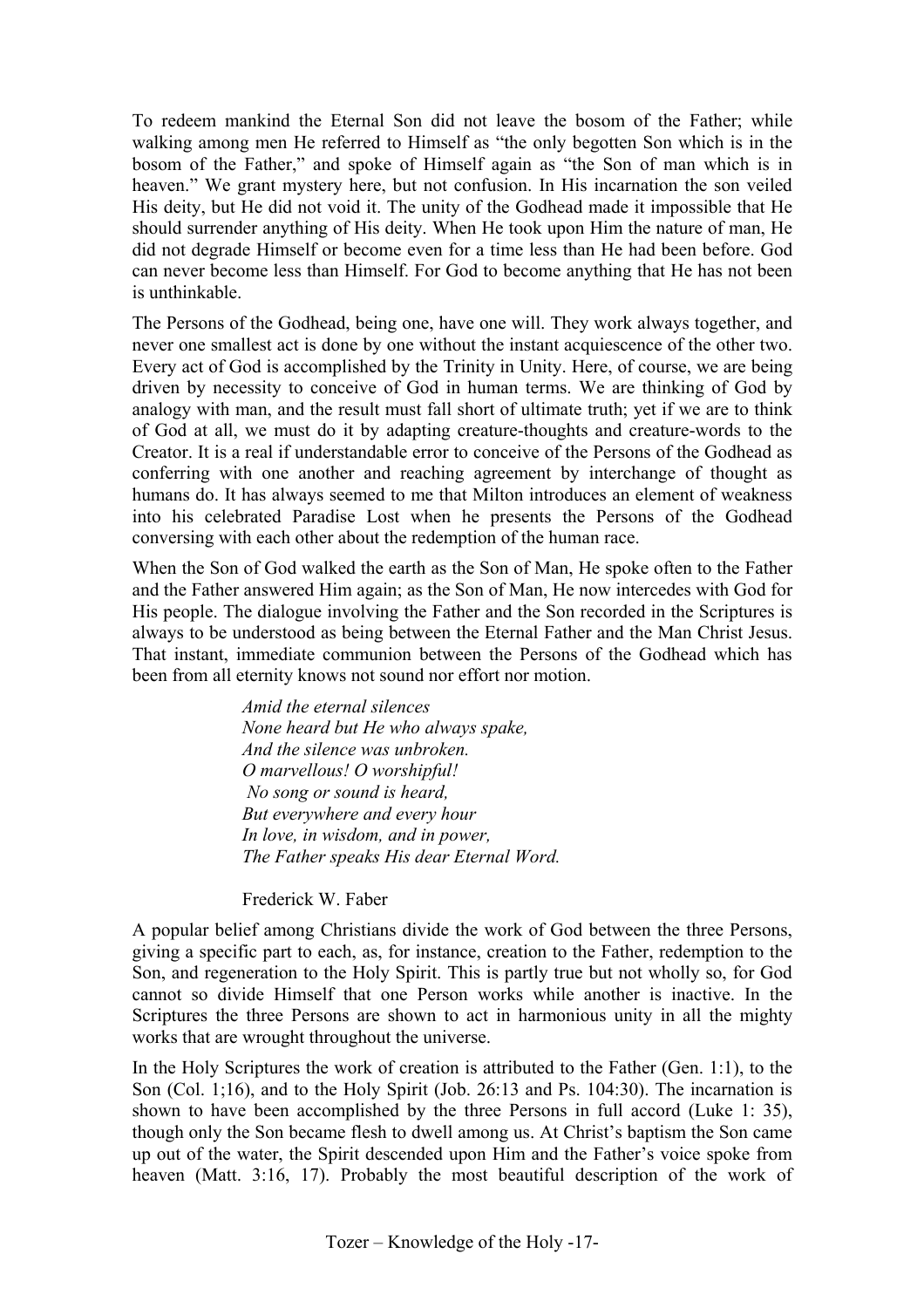atonement is found in Hebrews 9:14, where it is stated that Christ, through the Eternal Spirit, offered Himself without spot to God; and there we behold the three persons operating together.

The resurrection of Christ is likewise attributed variously to the Father (Acts 2:32), to the Son (John 10:17-18), and to the Holy Spirit (Rom. 1:4). The salvation of the individual man is shown by the apostle Peter to be the work of all three Persons of the Godhead  $(1$  Pet. 1:2), and the indwelling of the Christian man's soul is said to be by the Father, the Son, and the Holy Spirit (John 14:15-23).

The doctrine of the Trinity, as I have said before, is truth for the heart. The fact that it cannot be satisfactorily explained, instead of being against it, is in its favor. Such a truth had to be revealed; no one could have imagined it.

> *O Blessed Trinity! O simplest Majesty! O Three in One! Thou art for ever God alone. Holy Trinity! Blessed equal Three. One God, we praise Thee.*

Frederick W. Faber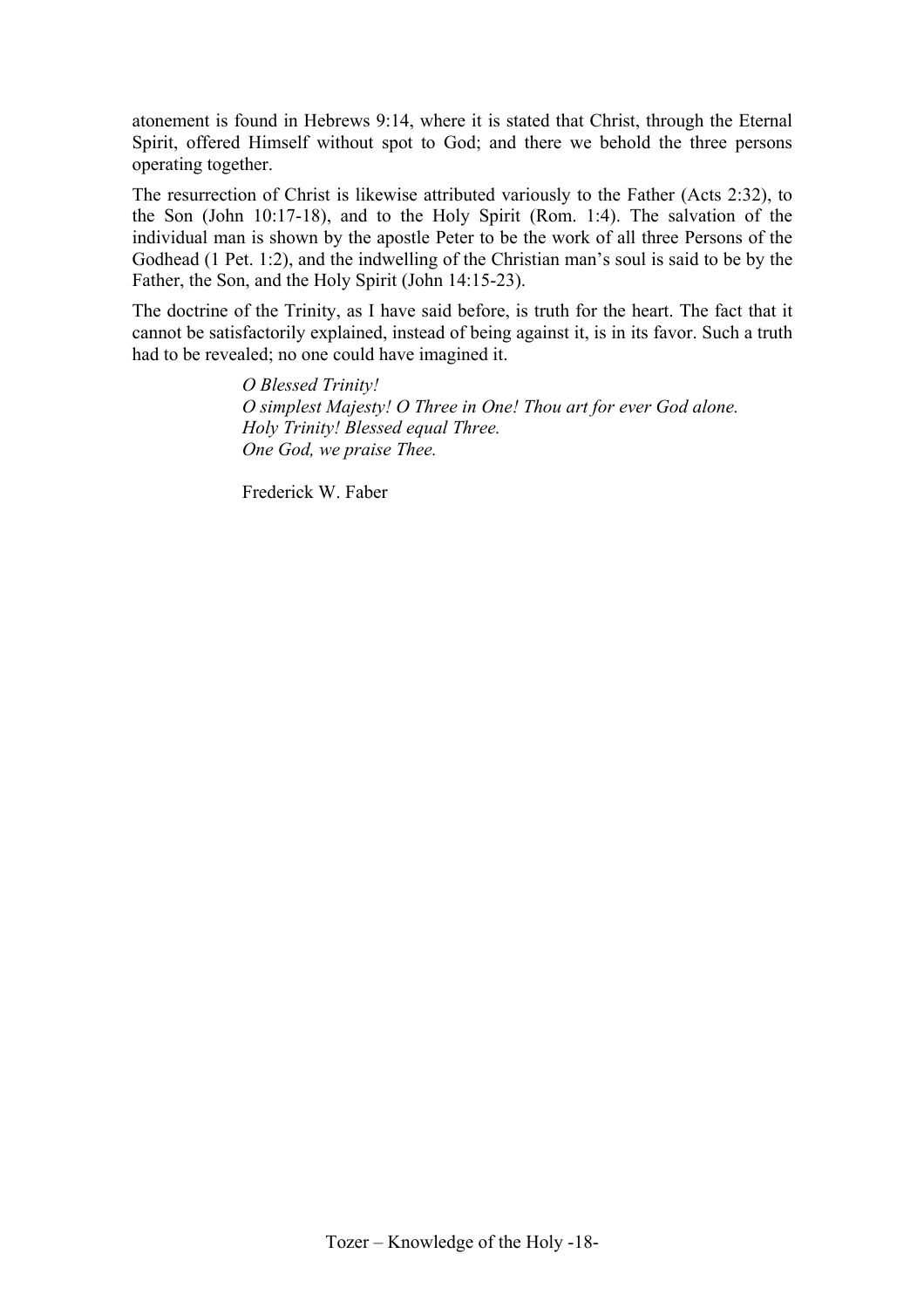#### The Self-existence of God

Lord of all being! Thou alone canst affirm I AM THAT I AM; vet we who are made in Thine image may each one repeat "I am," so confessing that we derive from Thee and that our words are but an echo of Thine own. We acknowledge Thee to be the great Original of which we through Thy goodness are grateful if imperfect copies. We worship Thee, O Father Everlasting. Amen.

"God has no origin," said Novatian and it is precisely this concept of no-origin which distinguishes That- which-is-God from whatever is not God.

Origin is a word that can apply only to things created. When we think of anything that has origin we are not thinking of God. God is self-existent, while all created things necessarily originated somewhere at some time. Aside from God, nothing is self-caused.

By our effort to discover the origin of things we confess our belief that everything was made by Someone who was made of none. By familiar experience we are taught that everything "came from" something else. Whatever exists must have had a cause that antedates it and was at least equal to it, since the lesser cannot produce the greater. Any person or thing may be at once both caused and the cause of someone or something else; and so, back to the One who is the cause of all but is Himself caused by none.

The child by his question, "Where did God come from?" is unwittingly acknowledging his creaturehood. Already the concept of cause and source and origin is firmly fixed in his mind. He knows that everything around him came from something other than itself, and he simply extends that concept upward to God. The little philosopher is thinking in true creature-idiom and, allowing for his lack of basic information, he is reasoning correctly. He must be told that God has no origin, and he will find this hard to grasp since it introduces a category with which he is wholly unfamiliar and contradicts the bent toward origin-seeking so deeply ingrained in all intelligent beings, a bent that impels them to probe ever back and back toward undiscovered beginnings.

To think steadily of that to which the idea of origin cannot apply is not easy, if indeed it is possible at all. Just as under certain conditions a tiny point of light can be seen, not by looking directly, at it but by focusing the eyes slightly to one side, so it is with the idea of the Uncreated. When we try to focus our thought upon One who is pure uncreated being we may, see nothing at all, for He dwelleth in light that no man can approach unto. Only by faith and love are we able to glimpse Him as he passes by our shelter in the cleft of the rock. "And although this knowledge is very cloudy, vague and general," says Michael de Molinos, being supernatural, it produces a far more clear and perfect cognition of God than any sensible or particular apprehension that can be formed in this life; since all corporeal and sensible images are immeasurably remote from God."

The human mind, being created, has an understandable uneasiness about the Uncreated. We do not find it comfortable to allow for the presence of One who is wholly outside of the circle of our familiar knowledge. We tend to be disquieted by the thought of One who does not account to us for His being, who is responsible to no one, who is selfexistent, self-dependent and self-sufficient.

<span id="page-18-0"></span>Philosophy and science have not always been friendly toward the idea of God, the reason being that they are dedicated to the task of accounting for things and are impatient with anything that refuses to give an account of itself. The philosopher and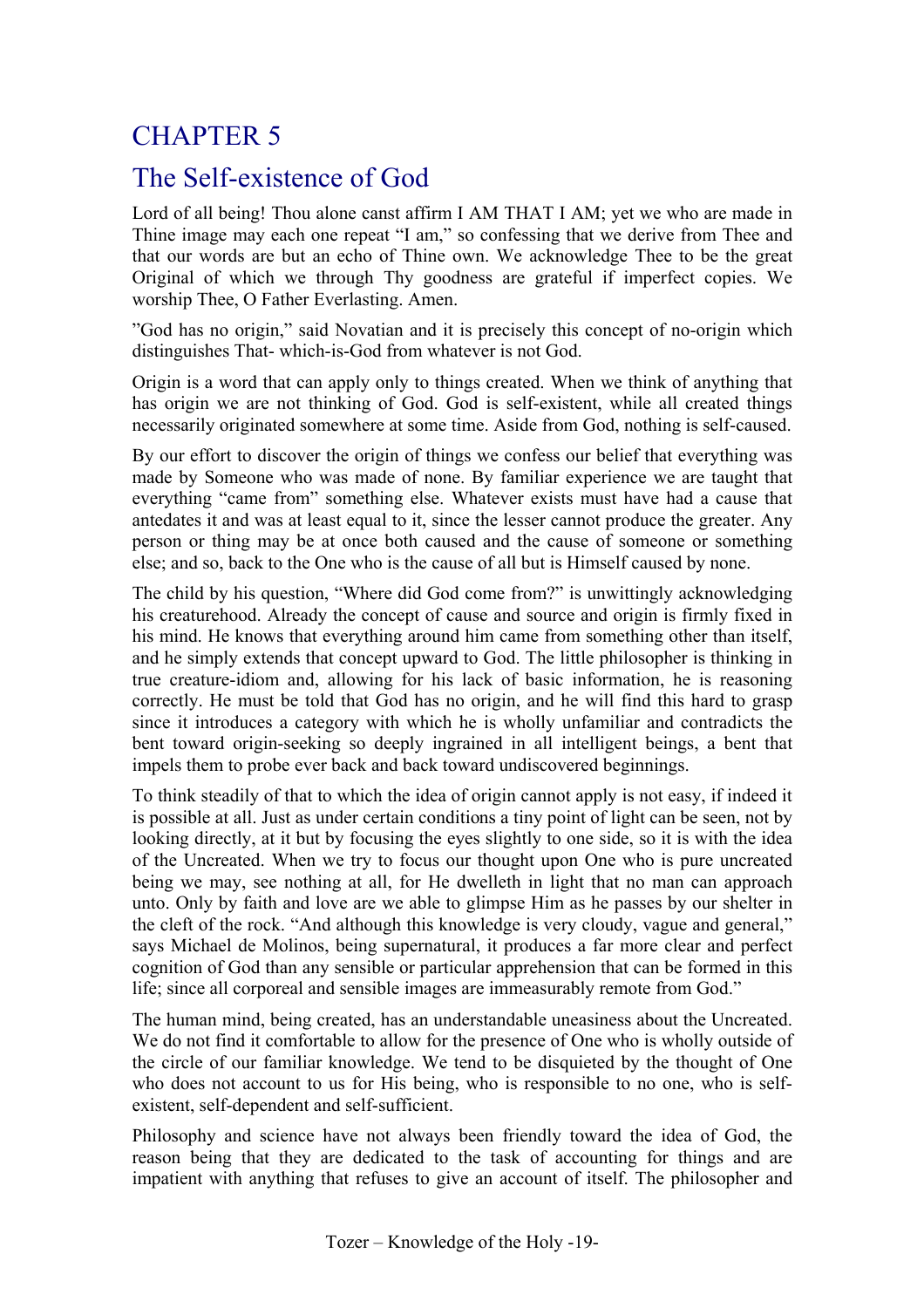the scientist will admit that there is much that they do not know; but that is quite another thing from admitting that there is something which they can never know, which indeed they have no technique for discovering.

To admit that there is One who lies beyond us, who exists outside of all our categories, who will not be dismissed with a name, who will not appear before the bar of our reason, nor submit to our curious inquiries: this requires a great deal of humility, more than most of us possess, so we save face by thinking God down to our level, or at least down to where we can manage Him. Yet how He eludes us! For He is everywhere while He is nowhere, for "where" has to do with matter and space, and God is independent of both. He is unaffected by time or motion, is wholly self-dependent and owes nothing to the worlds His hands have made.

> *Timeless, spaceless, single, lonely, Yet sublimely Three, Thou art grandly, always, only God is Unity! Lone in grandeur, lone in glory, Who shall tell Thy wondrous story? Awful Trinity!*

Frederick W. Faber

It is not a cheerful thought that millions of us who live in a land of Bibles, who belong to churches and labor to promote the Christian religion, may yet pass our whole life on this earth without once having thought or tried to think seriously about the being of God. Few of us have let our hearts gaze in wonder at the I AM, the self-existent Self back of which no creature can think. Such thoughts are too painful for us. We prefer to think where it will do more good - about how to build a better mousetrap, for instance, or how to make two blades of grass grow where one grew before. And for this we are now paying a too heavy price in the secularlzation of our religion and the decay of our inner lives.

Perhaps some sincere but puzzled Christian may at this juncture wish to inquire about the practicality of such concepts as I am trying to set forth here. "What bearing does this have on my life?" he may ask.

\_What possible meaning can the self-existence of God have for me and others like me in a world such as this and in times such as these?"

To this I reply that, because we are the handiwork of God, it follows that all our problems and their solutions are theological. Some knowledge of what kind of God it is that operates the universe is indispensable to a sound philosophy of life and a sane outlook on the world scene.

The much-quoted advice of Alexander Pope, Know then thyself, presume not God to scan: The proper study of mankind is man,

if followed literally would destroy any possibility of man's ever knowing himself in any but the most superficial way. We can never know who or what we are till we know at least something of what God is. For this reason the self-existence of God is not a wisp of dry doctrine, academic and remote; it is in fact as near as our breath and as practical as the latest surgical technique.

For reasons known only to Himself, God honored man above all other beings by creating him in His own image. And let it be understood that the divine image in man is not a poetic fancy, not an idea born of religious longing. It is a solid theological fact,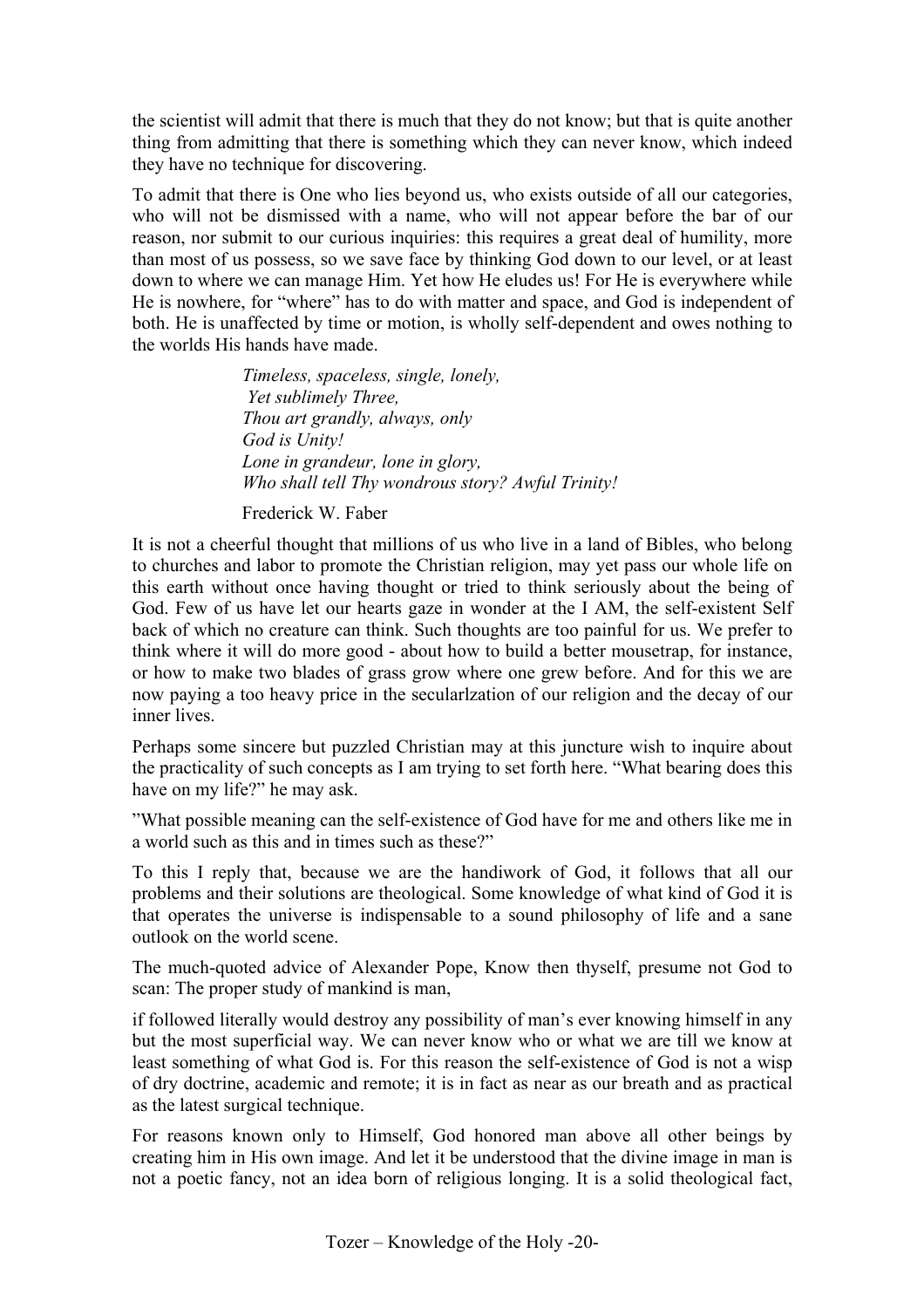taught plainly throughout the Sacred Scriptures and recognized by the Church as a truth necessary to a right understanding of the Christian faith.

Man is a created being, a derived and contingent self, who of himself possesses nothing but is dependent each moment for his existence upon the One who created him after His own likeness. The fact of God is necessary to the fact of man. Think God away and man has no ground of existence.

That God is everything and man nothing is a basic tenet of Christian faith and devotion; and here the teachings of Christianity coincide with those of the more advanced and philosophical religions of the East. Man for all his genius is but an echo of the original Voice, a reflection of the uncreated Light. As a sunbeam perishes when cut off from the sun, so man apart from God would pass back into the void of nothingness from which he first leaped at the creative call.

Not man only, but everything that exists came out of and is dependent upon the continuing creative impulse. "In the beginning was the Word, and the Word was with God, and the Word was God.... All things were made by him and without him was not any thing made that was made." That is how John explains it, and with him agrees the apostle Paul: ^For by him were all things created, that are in heaven and that are in earth, visible and invisible, whether they be thrones, or dominions, or principalities, or powers: all things were created by him, and for him; and he is before all things, and by him all things consist." To this witness the writer to the Hebrews adds his voice, testifying of Christ that He is the brightness of God's glory and the express image of His Person, and that He upholds all things by the word of His power.

In this utter dependence of all things upon the creative will of God lies the possibility for both holiness and sin. One of the marks of God's image in man is his ability to exercise moral choice. The teaching of Christianity is that man chose to be independent of God and confirmed his choice by deliberately disobeying a divine command. This act violated the relationship that normally existed between God and His creature; it rejected God as the ground of existence and threw man back upon himself. Thereafter he became not a planet revolving around the central Sun, but a sun in his own right, around which everything else must revolve.

A more positive assertion of selfhood could not be imagined than those words of God to Moses: I AM THAT I AM. Everything God is, everything that is God, is set forth in that unqualified declaration of independent being. Yet in God, self is not sin but the quintessence of all possible goodness, holiness and truth.

The natural man is a sinner because and only because he challenges God's selfhood in relation to his own. In all else he may willingly accept the sovereignty of God; in his own life he rejects it. For him, God's dominion ends where his begins. For him, self becomes Self, and in this he unconsciously imitates Lucifer, that fallen son of the morning who said in his heart, "I will ascend into heaven, I will exalt my throne above the stars of God.  $\ldots$  I will be like the Most High."

Yet so subtle is self that scarcely anyone is conscious of its presence. Because man is born a rebel, he is unaware that he is one. His constant assertion of self, as far as he thinks of it at all, appears to him a perfectly normal thing. He is willing to share himself, sometimes even to sacrifice himself for a desired end, but never to dethrone himself. No matter how far down the scale of social acceptance he may slide, he is still in his own eyes a king on a throne, and no one, not even God, can take that throne from him.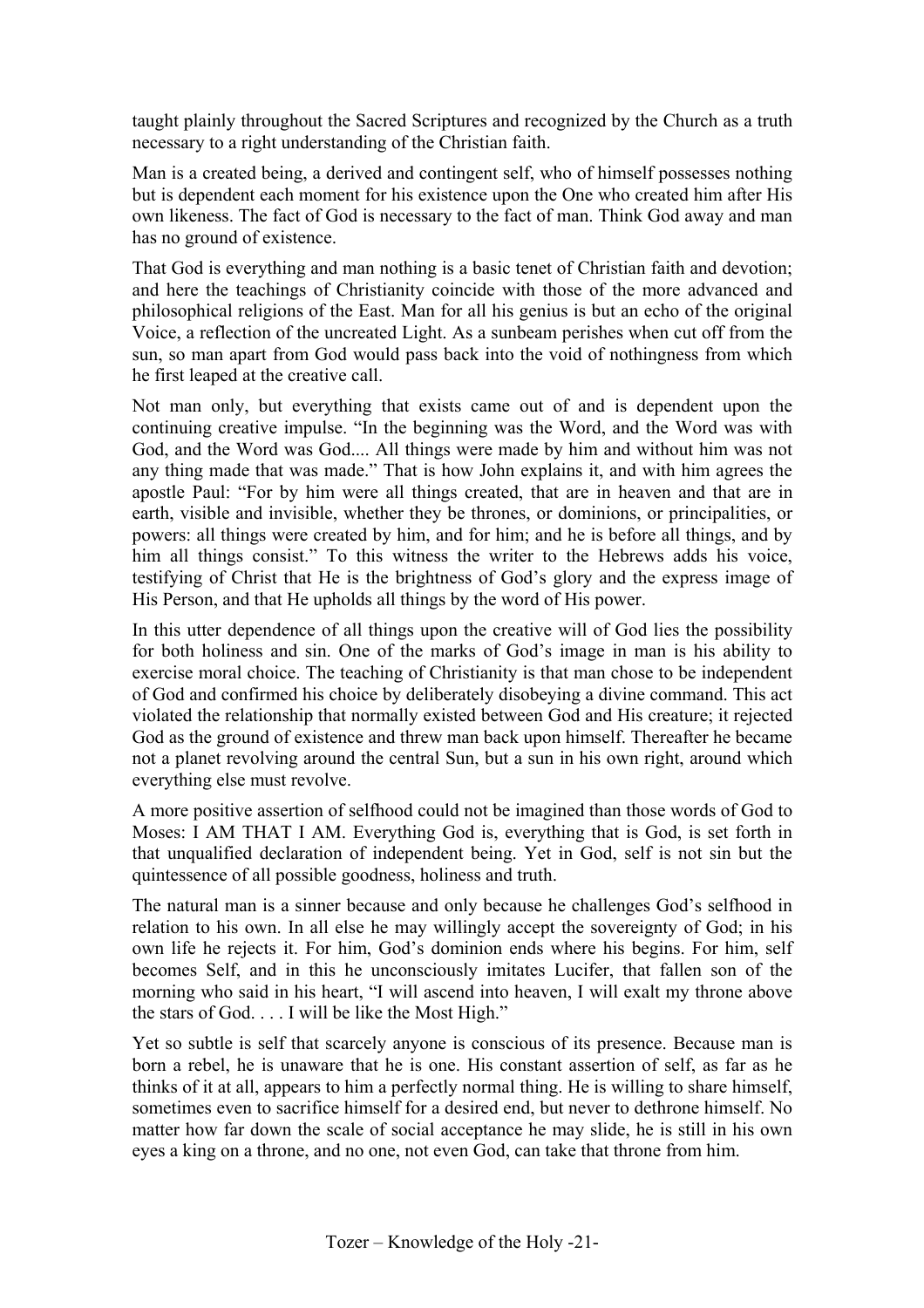Sin has many manifestations but its essence is one. A moral being, created to worship before the throne of God, sits on the throne of his own selfhood and from that elevated position declares, "I AM." That is sin in its concentrated essence; yet because it is natural it appears to be good. It is only when in the gospel the soul is brought before the face of the Most Holy One without the protective shield of ignorance that the frightful moral incongruity is brought home to the conscience. In the language of evangelism the man who is thus confronted by the fiery presence of Almighty God is said to be under conviction. Christ referred to this when He said of the Spirit whom He would send to the world, "And when he is come, he will reprove the world of sin, and of righteousness, and of judgment."

The earliest fulfilment of these words of Christ was at Pentecost after Peter had preached the first great Christian sermon. "Now when they heard this, they were pricked in their heart, and said unto Peter and to the rest of the apostles, Men and brethren, what shall we do?" This "What shall we do?" is the deep heart cry of every man who suddenly realizes that he is a usurper and sits on a stolen throne. However painful, it is precisely this acute moral consternation that produces true repentance and makes a robust Christian after the penitent has been dethroned and has found forgiveness and peace through the gospel.

"Purity of heart is to will one thing," said Kierkegaard, and we may with equal truth turn this about and declare, "The essence of sin is to will one thing," for to set our will against the will of God is to dethrone God and make ourselves supreme in the little kingdom of Mansoul. This is sin at its evil root. Sins may multiply like the sands by the seashore, but they are yet one. Sins are because sin is. This is the rationale behind the much maligned doctrine of natural depravity which holds that the independent man can do nothing but sin and that his good deeds are really not good at all. His best religious works God rejects as He rejected the offering of Cain. Only when he has restored his stolen throne to God are his works acceptable.

The struggle of the Christian man to be good while the bent toward self-assertion still lives within him as a kind of unconscious moral reflex is vividly described by the apostle Paul in the seventh chapter of his Roman Epistle; and his testimony is in full accord with the teaching of the prophets. Eight hundred years before the advent of Christ the prophet Isaiah identified sin as rebellion against the will of God and the assertion of the right of each man to choose for himself the way he shall go. "All we like sheep have gone astray," he said, "we have turned every one to his own way," and I believe that no more accurate description of sin has ever been given.

The witness of the saints has been in full harmony with prophet and apostle, that an inward principle of self lies at the source of human conduct, turning everything men do into evil. To save us completely Christ must reverse the bent of our nature; He must plant a new principle within us so that our subsequent conduct will spring out of a desire to promote the honor of God and the good of our fellow men. The old self-sins must die, and the only instrument by which they can be slain is the Cross. "If any man come after me, let him deny himself, and take up his cross, and follow me," said our Lord, and years later the victorious Paul could say, "I am crucified with Christ: nevertheless I live; yet not I, but Christ liveth in me."

> *My God, shall sin its power maintain And in my soul defiant live! Tis not enough that Thou forgive, The cross must rise and self be slain. O God of love, Thy power disclose:*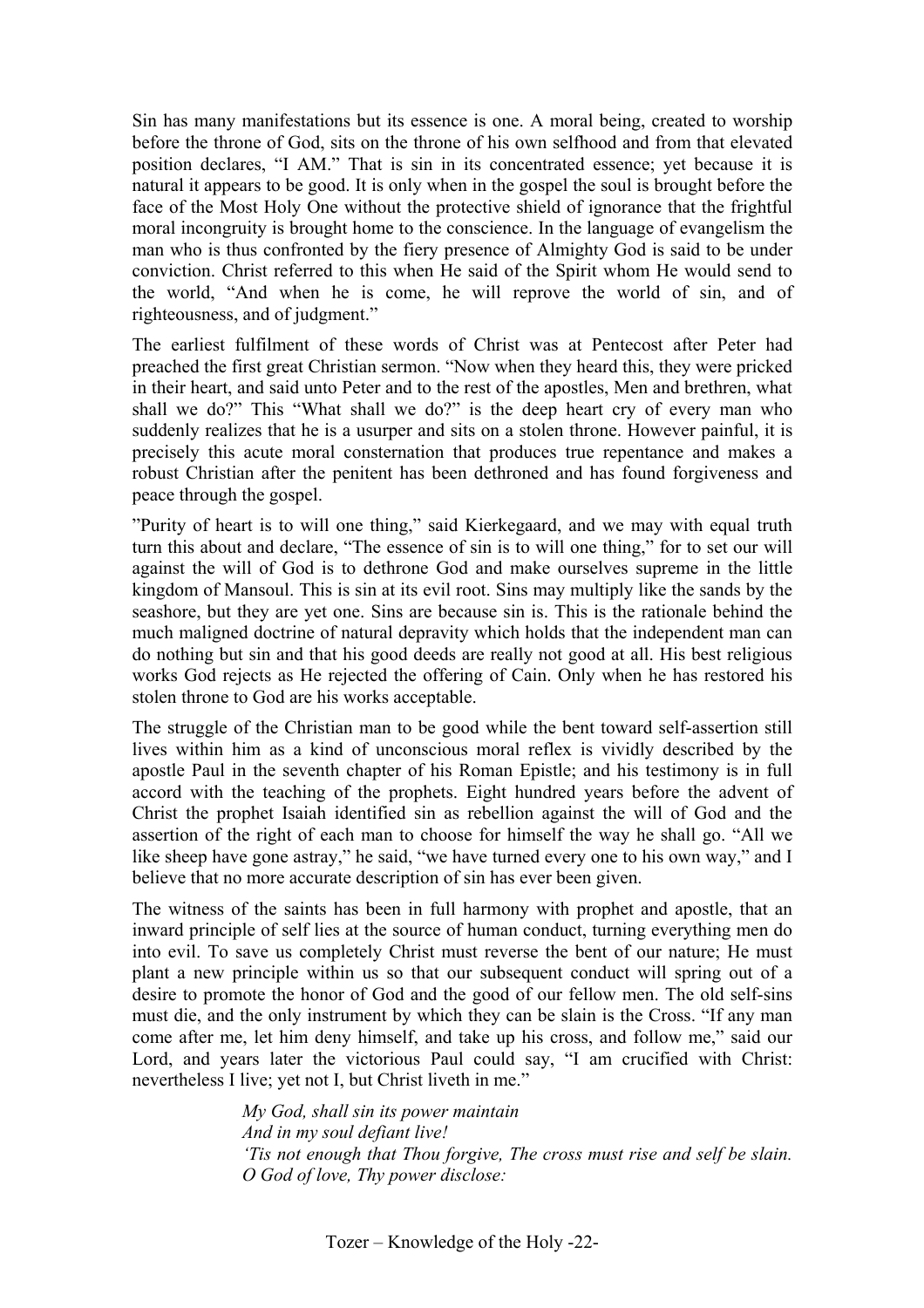*'Tis not enough that Christ should rise, I, too, must seek the brightening skies, And rise from death, as Christ arose.* Greek hymn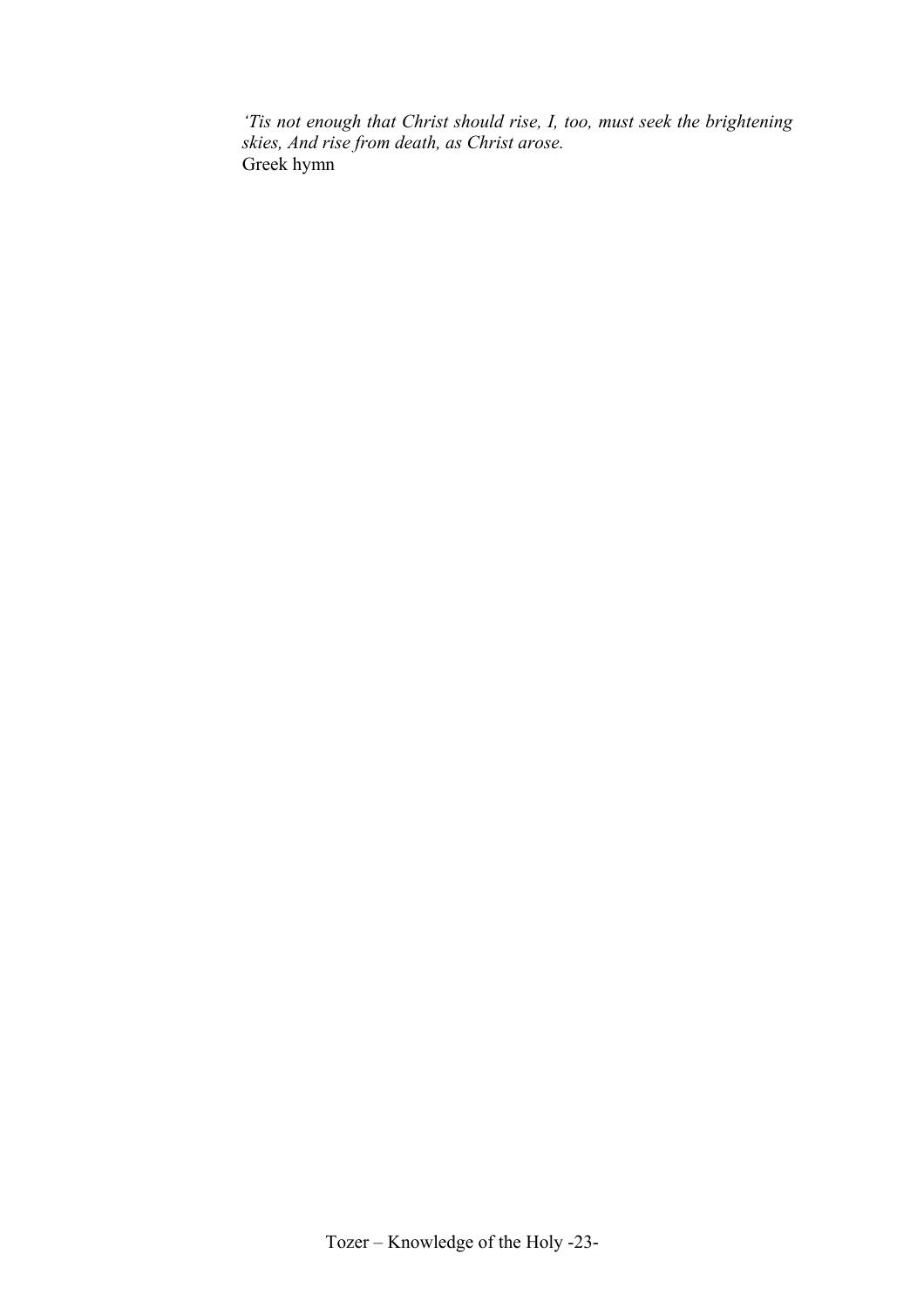#### The Self-sufficiency of God

Teach us, O God, that nothing is necessary to Thee. Were anything necessary to Thee that thing would be the measure of Thine imperfection: and how could we worship one who is imperfect? If nothing is necessary to Thee, then no one is necessary, and if no one, then not we. Thou dost seek us though Thou does not need us. We seek Thee because we need Thee, for in Thee we live and move and have our being. Amen

"The Father hath life in himself," said our Lord, and it is characteristic of His teaching that He thus in a brief sentence sets forth truth so lofty as to the transcend the highest reaches of human thought. God, He said, is self-sufficient; He is what He is in Himself, in the final meaning of those words.

Whatever God is, and all that God is, He is in Himself. All life is in and from God, whether it be the lowest form of unconscious life or the highly self-conscious, intelligent life of a seraph. No creature has life in itself; all life is a gift from God.

The life of God, conversely, is not a gift from another. Were there another from whom God could receive the gift of life, or indeed any gift whatever, that other would be God in fact. An elementary but correct way to think of God is as the One who contains all, who gives all that is given, but who Himself can receive nothing that He has not first given.

To admit the existence of a need in God is to admit incompleteness in the divine Being. Need is a creature- word and cannot be spoken of the Creator. God has a voluntary relation to everything He has made, but

He has no necessary relation to anything outside of Himself. His interest in His creatures arises from His sovereign good pleasure, not from any need those creatures can supply nor from any completeness they can bring to Him who is complete in Himself.

Again we must reverse the familiar flow of our thoughts and try to understand that which is unique, that which stands alone as being true in this situation and nowhere else. Our common habits of thought allow for the existence of need among created things. Nothing is complete in itself but requires something outside itself in order to exist. All breathing things need air; every organism needs food and water. Take air and water from the earth and all life would perish instantly. It may be stated as all axiom that to stay alive every created thing needs some other created thing and all things need God. To God alone nothing is necessary.

The river grows larger by its tributaries, but where is the tributary that can enlarge the One out of whom came everything and to whose infinite fullness all creation owes its being?

> *Unfathomable Sea: all life is out of Thee, And Thy life is Thy blissful Unity.*

Frederick W. Faber

<span id="page-23-0"></span>The problem of why God created the universe still troubles thinking men; but if we cannot know why, we can at least know that He did not bring His worlds into being to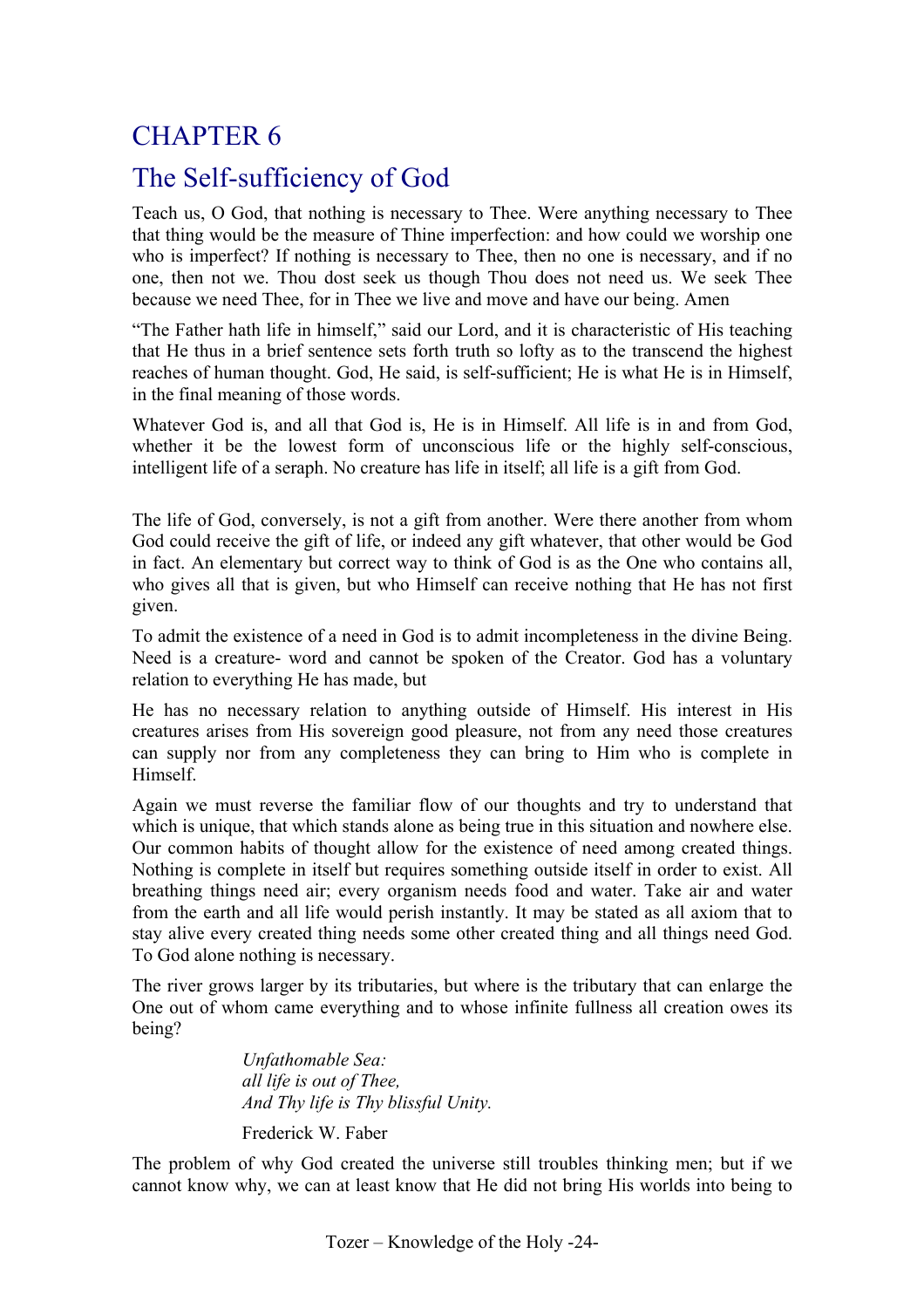meet some unfulfilled need in Himself, as a man might build a house to shelter him against the winter cold or plant a field of corn to provide him with necessary food. The word necessary is wholly foreign to God.

Since He is the Being supreme over all, it follows that God cannot be elevated. Nothing is above Him, nothing beyond Him. Any motion in His direction is elevation for the creature; away from Him, descent. He holds His position out of Himself and by leave of none. As no one can promote Him, so no one can degrade Him. It is written that He upholds all things by the word of His power. How can He be raised or supported by the things He upholds?

Were all human beings suddenly to become blind, still the sun would shine by day and the stars by night, for these owe nothing to the millions who benefit from their light. So, were every man on earth to become atheist, it could not affect God in any way. He is what He is in Himself without regard to any other. To believe in Him adds nothing to His perfections; to doubt Him takes nothing away.

Almighty God, just because He is almighty, needs no support. The picture of a nervous, ingratiating God fawning over men to win their favor is not a pleasant one; yet if we look at the popular conception of God that is precisely what we see. Twentieth century Christianity has put God on charity. So lofty is our opinion of ourselves that we find it quite easy, not to say enjoyable, to believe that we are necessary to God. But the truth is that God is not greater for our being, nor would He be less if we did not exist. That we do exist is altogether of God's free determination, not by our desert nor by divine necessity.

Probably the hardest thought of all for our natural egotism to entertain is that God does not need our help. We commonly represent Him as a busy, eager, somewhat frustrated Father hurrying about seeking help to carry out His benevolent plan to bring peace and salvation to the world, but, as said the Lady Julian, "I saw truly that God doeth all-thing, be it never so little." The God who worketh all things surely needs no help and no helpers.

Too many missionary appeals are based upon this fancied frustration of Almighty God. An effective speaker can easily excite pity in his listeners, not only for the heathen but for the God who has tried so hard and so long to save them and has failed for want of support. I fear that thousands of younger persons enter Christian service from no higher motive than to help deliver God from the embarrassing situation His love has gotten Him into and His limited abilities seem unable to get Him out of. Add to this a certain degree of commendable idealism and a fair amount of compassion for the underprivileged and you have the true drive behind much Christian activity today.

Again, God needs no defenders. He is the eternal Undefended. To communicate with us in all idiom we can understand, God in the Scriptures makes full use of military terms; but surely it was never intended that we should think of the throne of the Majesty on high as being under siege, with Michael and his hosts or some other heavenly beings defending it from stormy overthrow. So to think is to misunderstand everything the Bible would tell us about God. Neither Judaism nor Christianity could approve such puerile notions. A God who must be defended is one who can help us only while someone is helping Him. We may count upon Him only if He wins in the cosmic seesaw battle between right and wrong. Such a God could not command the respect of intelligent men; He could only excite their pity.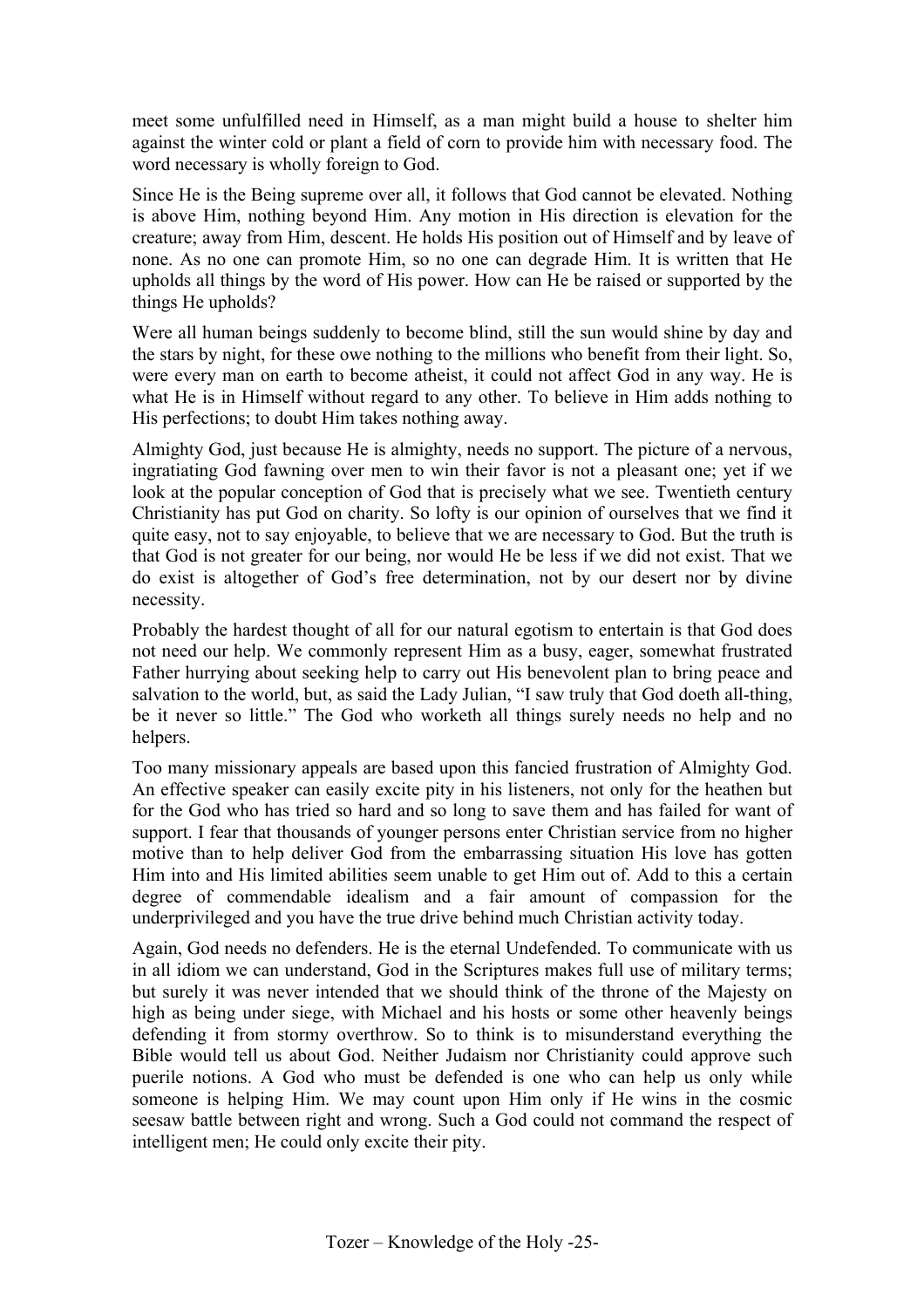To be right we must think worthily of God. It is morally imperative that we purge from our minds all ignoble concepts of the Deity and let Him be the God in our minds that He is in His universe. The Christian religion has to do with God and man, but its focal point is God, not man. Man's only claim to importance is that he was created in the divine image; in himself he is nothing. The psalmists and prophets of the Scriptures refer sad scorn to weak man whose breath is in his nostrils, who grows up like the grass in the morning only to be cut down and wither before the setting of the sun. That God exists for himself and man for the glory of God is the emphatic teaching of the Bible. The high honor of God is first in heaven as it must yet be in earth.

From all this we may begin to understand why the Holy Scriptures have so much to say about the vital place of faith and why they brand unbelief as a deadly sin. Among all created beings, not one dare trust it itself. God alone trusts in himself; all other beings must trust in Him. Unbelief is actually perverted faith, for it puts its trust not in the living God but in dying men. The unbeliever denies the self-sufficiency of

God and usurps attributes that are not his. This dual sin dishonors God and ultimately destroys the soul of the man.

In His love and pity God came to us as Christ. This has been the consistent position of the Church from the days of the apostles. It is fixed for Christian belief in the doctrine of the incarnation of the Eternal Son. In recent times, however, this has come to mean something different from, and less than, what it meant to the early church. The Man Jesus as He appeared in the flesh has been equated with the Godhead and all His human weaknesses and limitations attributed to the Deity. The truth is that the Man who walked among us was a demonstration, not of unveiled deity but of perfect humanity. The awful majesty of the Godhead was mercifully sheathed in the soft envelope of Human nature to protect mankind. "Go down," God told Moses on the mountain, ^charge the people, less they break through unto the Lord to gaze, and many of them perish"; and later, "Thou canst not see my face: for there shall no man see me, and live."

Christians today appear to know Christ only after the flesh. They try to achieve communion with Him by divesting Him of His burning holiness and unapproachable majesty, the very attributes He veiled while on earth but assumed in fullness of glory upon His ascension to the Father's right hand. The Christ of popular Christianity has a weak smile and a halo. He has become Someone-up-There who likes people, at least some people, and these are grateful but not too impressed. If they need Him, He also needs them.

Let us not imagine that the truth of the divine self-sufficiency will paralyse Christian activity. Rather it will stimulate all holy endeavor. This truth, while a needed rebuke to human self-confidence, will when viewed in its Biblical perspective lift from our minds the exhausting load of mortality and encourage us to take the easy yoke of Christ and spend ourselves in Spirit-inspired toil for the honor of God and the good of mankind. For the blessed news is that the God who needs no one has in sovereign condescension set Himself to work by and in and through His obedient children.

If all this appears self-contradictory - Amen, be it so. The various elements of truth stand in perpetual antithesis, sometimes requiring us to believe apparent opposites while we wait for the moment when we shall know as we are known. Then truth which now appears to be in conflict with itself will arise in shining unity and it will be seen that the conflict has not been in the truth but in our sin-damaged minds.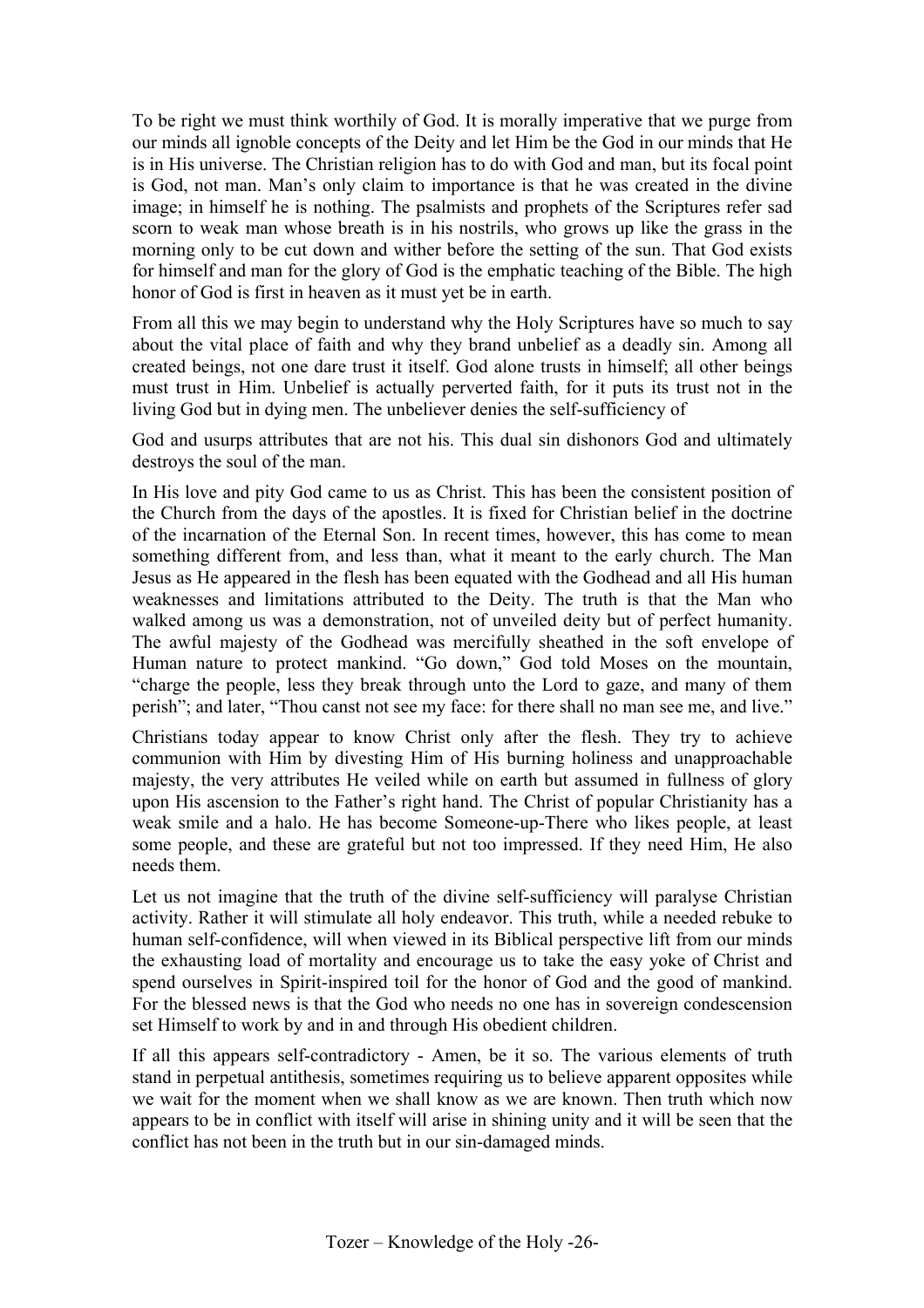In the meanwhile our inner fulfilment lies in loving obedience to the commandments of Christ and the inspired admonitions of His apostles. "It is God which worketh in you." He needs no one, but when faith is present He works through anyone. Two statements are in this sentence and a healthy spiritual life requires that we accept both. For a full generation the first has been in almost total eclipse, and that to our deep spiritual injury.

Fountain of good, all blessing flows From Thee; no want Thy fulness knows; What but Thyself canst Thou desire? Yet, self-sufficient as Thou art,

Thou dost desire my worthless heart. This, only this, dost Thou require. Johann Scheffler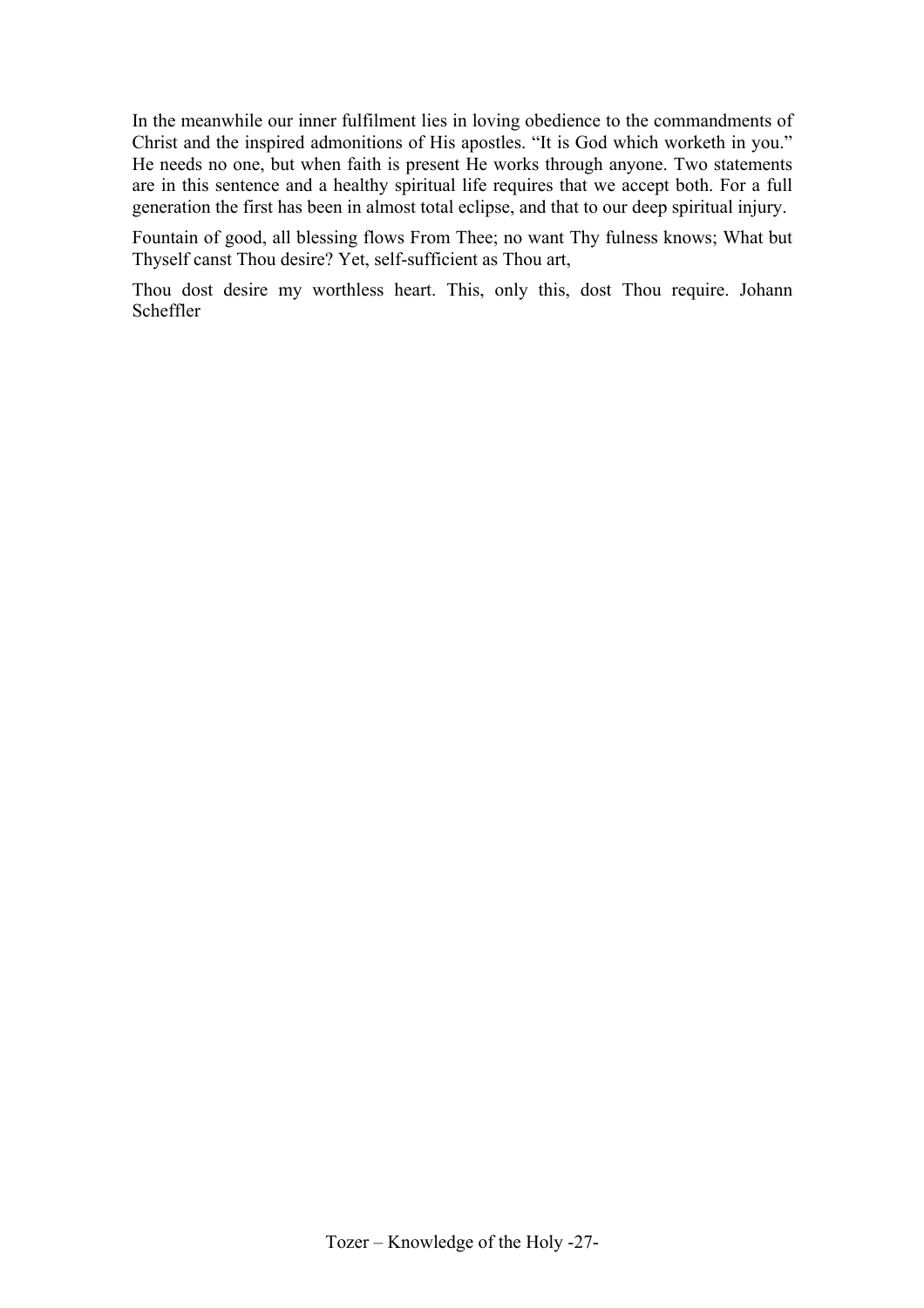#### The Eternity of God

This day our hearts approve with gladness what our reason can never fully comprehend, even Thine eternity, O Ancient of Days. Art Thou not from everlasting, O Lord, my God, mine Holy One?

We worship Thee, the Father Everlasting, whose years shall have no end; and Thee, the love-begotten Son whose goings forth have been ever of old; we also acknowledge and adore Thee, Eternal Spirit, who before the foundation of the world didst live and love in coequal glory with the Father and the Son.

Enlarge and purify the mansions of our souls that they may be fit habitations for Thy Spirit, who dost prefer before all temples the upright heart and pure. Amen.

The concept of everlastingness runs like a lofty mountain range throughout the entire Bible and looms large in orthodox Hebrew and Christian thought. Were we to reject the concept, it would be altogether impossible for us to think again the thoughts of prophets and apostles, so full were they of the long dreams of eternity.

Because the word everlasting is sometimes used by the sacred writers to mean no more than long-lasting (as "the everlasting hills"), some persons have argued that the concept of unending existence was not in the minds of the writers when they used the word but was supplied later by the theologians. This is of course a serious error, and, as far as I can see, has no ground in serious scholarship. It has been used by certain teachers as an escape from the doctrine of eternal punishment. These reject the eternity of moral retribution, and to be consistent they are forced to weaken the whole idea of endlessness. This is not the only instance where an attempt was made to slay a truth to keep it quiet lest it appear as a material witness against an error.

The truth is that if the Bible did not teach that God possessed endless being in the ultimate meaning of that term, we would be compelled to infer it from His other attributes, and if the Holy Scriptures had no word for absolute everlastingness, it would be necessary for us to coin one to express the concept, for it is assumed, implied, and generally taken for granted everywhere throughout the inspired Scriptures. The idea of endlessness is to the kingdom of God what carbon is to the kingdom of nature. As carbon is present almost everywhere, as it is an essential element in all living matter and supplies all life with energy, so the concept of everlastingness is necessary to give meaning to any Christian doctrine. Indeed I know of no tenet of the Christian creed that could retain its significance if the idea of eternity were extracted from it.

"From everlasting to everlasting, thou art God," said Moses in the Spirit. "From the vanishing point to the vanishing point" would be another way to say it quite in keeping with the words as Moses used them. The mind looks backward in time till the dim past vanishes, then turns and looks into the future till thought and imagination collapses from exhaustion: and God is at both points, unaffected by either.

<span id="page-27-0"></span>Time marks the beginning of created existence, and because God never began to exist it can have no application to Him. "Began" is a time-word, and it can have no personal meaning for the high and lofty

> *One that inhabited eternity. No age can heap its outward years on Thee; Dear God! Thou art; Thyself, Thine own eternity. Frederick F. Faber*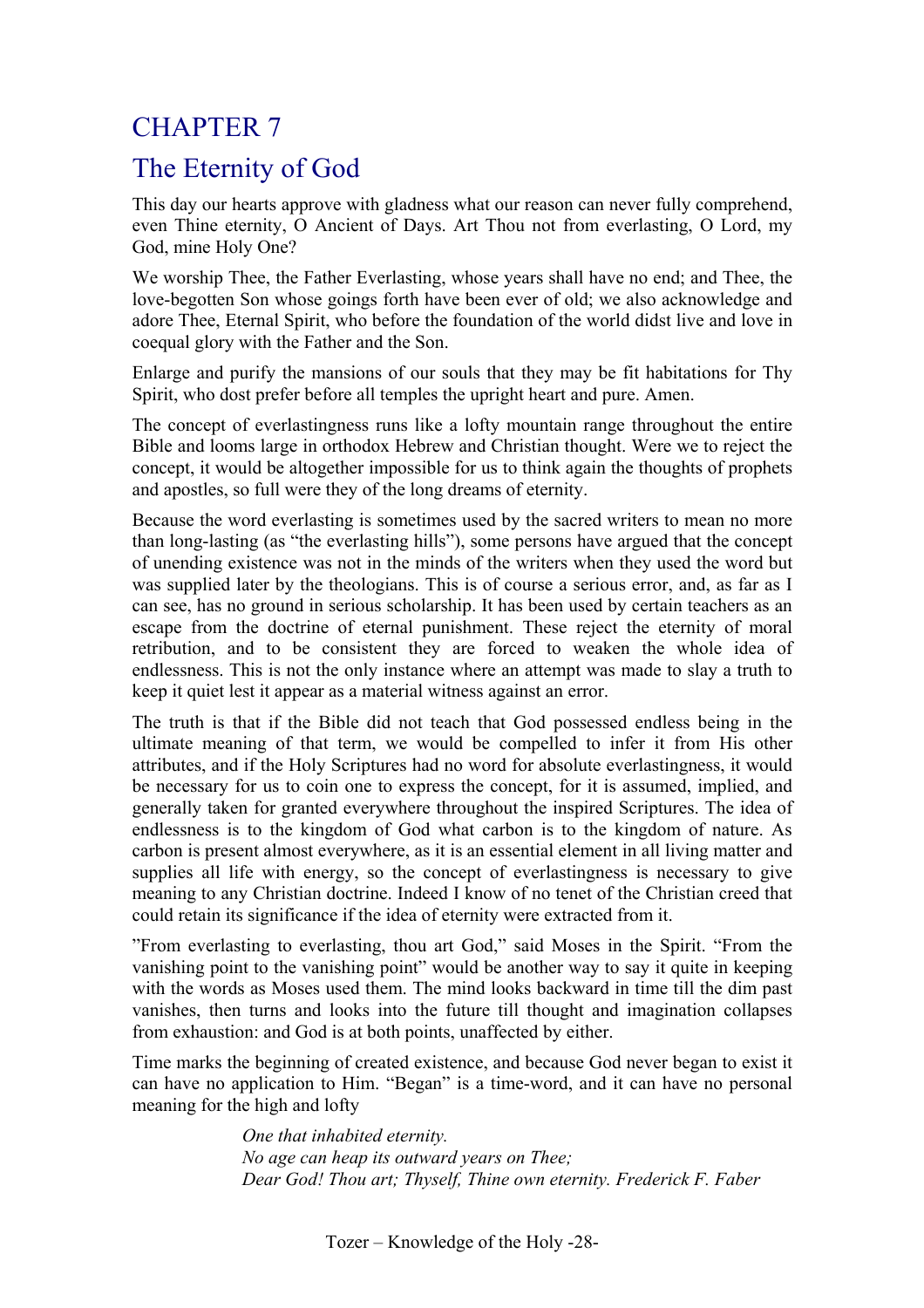Because God lives in an everlasting now, He has no past and no future. When timewords occur in the Scriptures they refer to our time, not to His. When the four living creatures before the throne cry day and night, "Holy, holy, holy, Lord God Almighty, which was, and is, and is to come," they are identifying God with the flow of creaturelife with its familiar three tenses; and this is right and good, for God has sovereignly willed so to identify Himself. But since God is uncreated, He is not himself affected by that succession of consecutive changes we call time.

God dwells in eternity but time dwells in God. He has already lived all our tomorrows as He has lived all our yesterdays. An illustration offered by C. S. Lewis may help us here. He suggests that we think of a sheet of paper infinitely extended. That would be eternity. Then on that paper draw a short line to represent time. As the line begins and ends on that infinite expanse, so time began in God and will end in Him.

That God appears at time's beginning is not too difficult to comprehend, but that He appears at the beginning and end of time simultaneously is not so easy to grasp; yet it is true. Time is known to us by a succession of events. It is the way we account for consecutive changes in the universe. Changes take place not all at once but in succession, one after the other, and it is the relation of "after" to "before" that gives us our idea of time. We wait for the sun to move from east to west or for the hour hand to move around the face of the clock, but God is not compelled so to wait. For Him everything that will happen has already happened.

This is why God can say, "I am God, and there is none like me, declaring the end from the beginning." He sees the end and the beginning in one view. "For infinite duration, which is eternity's self, includeth all succession," says Nicholas of Cusa, "and all which seemeth to us to be in succession existeth not posterior to Thy concept, which is eternity.... Thus, because Thou art God almighty, Thou dwellest within the wall of Paradise, and this wall is that coincidence where later is one with earlier, where the end is one with the beginning, where Alpha and Omega are the same.... For NOW and THEN coincide in the circle of the wall of Paradise. But, O my God, the Absolute and Eternal, it is beyond the present and the past that Thou dost exist and utter speech."

When He was a very old man, Moses wrote the psalm from which I have quoted earlier in this chapter. In it he celebrates the eternity of God. To him this truth is a solid theological fact as firm and hard as that Mount Sinai with which he was so familiar, and for him it had two practical meanings: since God is eternal, He can be and continue forever to be the one safe home for His time-driven children. "Lord, thou hast been our dwelling place in all generations." The second thought is less comforting: God's eternity is so long and our years on earth are so few, how shall we establish the work of our hands? How shall we escape the abrasive action of events that would wear us out and destroy us? God fills and dominates the psalm, so it is to Him that Moses makes his plaintive appeal, "So teach us to number our days, that we may apply our hearts unto wisdom." May the knowledge of Thy eternity not be wasted on me!

We who live in this nervous age would be wise to meditate on our lives and our days long and often before the face of God and on the edge of eternity. For we are made for eternity as certainly as we are made for time, and as responsible moral beings we must deal with both.

"He hath set eternity in their heart," said the Preacher, and I think he here sets forth both the glory and the misery of men. To be made for eternity and forced to dwell in time is for mankind a tragedy of huge proportions. All within us cries for life and permanence,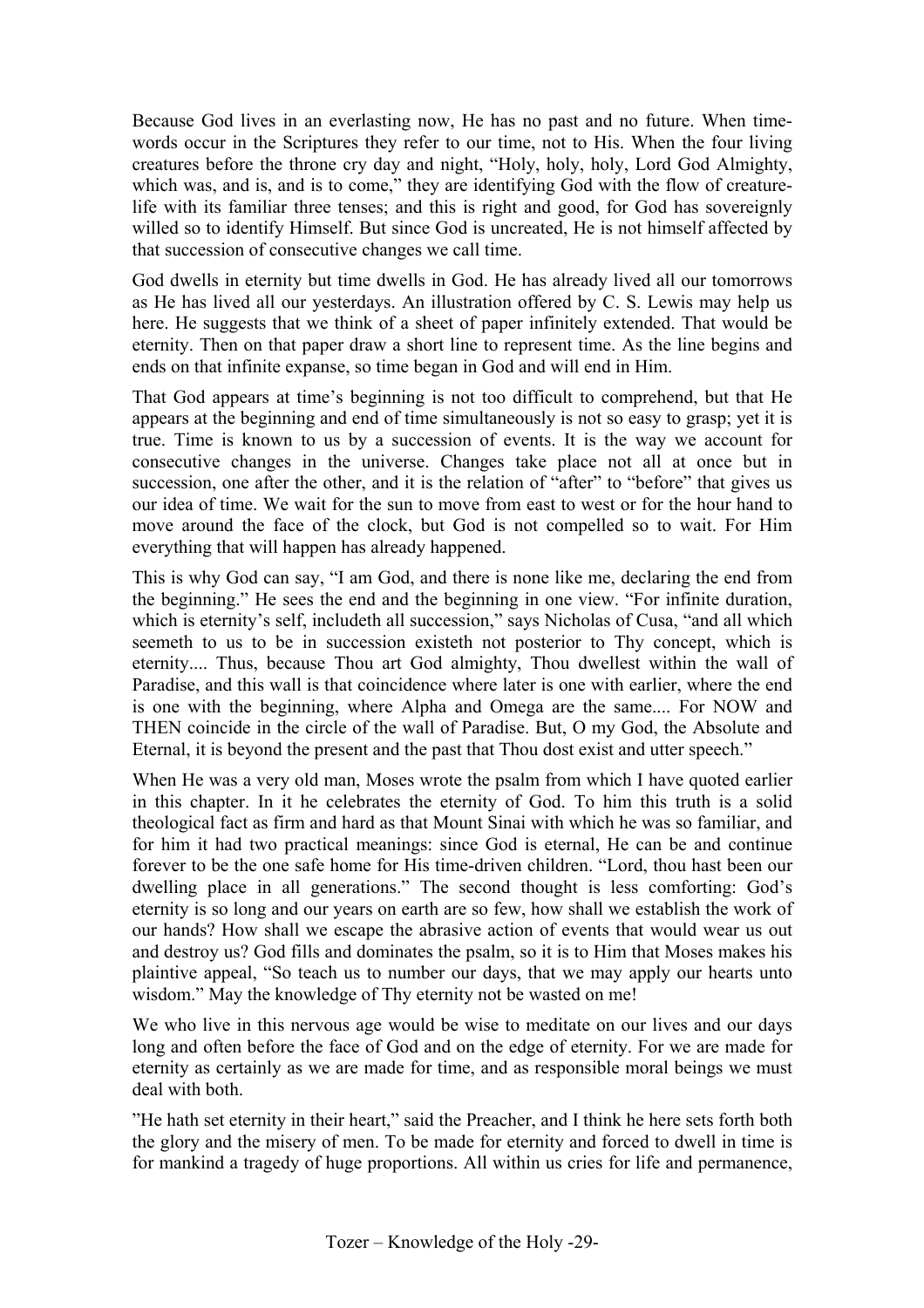and everything around us reminds us of mortality and change. Yet that God has made us of the stuff of eternity is both a glory and a prophecy yet to be fulfilled.

I hope it will not be found unduly repetitious if I return again to that important pillar of Christian theology, the image of God in man. The marks of the divine image have been so obscured by sin that they are not easy to identify, but is it not reasonable to believe that one mark may be man's insatiable craving for immortality?

Thou wilt not leave us in the dust: Thou madest man, he knows not why; He thinks he was not made to die

And Thou hast made him: Thou art just.

So reasons Tennyson, and the deepest instincts of the normal human heart agree with him. The ancient image of God whispers within every man of everlasting hope; somewhere he will continue to exist. Still he cannot rejoice, for the light that lighteth every man that cometh into the world troubles his conscience, frightening him with proofs of guilt and evidences of coming death. So is he ground between the upper millstone of hope and the nether stone of fear.

Just here the sweet relevancy of the Christian message appears. "Jesus Christ ... hath abolished death, and hath brought life and immortality to light through the gospel." So wrote the greatest Christian of them all just before he went out to meet his executioner. God's eternity and man's mortality join to persuade us that faith in Jesus Christ is not optional. For every man it must be Christ or eternal tragedy. Out of eternity our Lord came into time to rescue His human brethren whose moral folly had made them not only fools of the passing world but slaves of sin and death as well.

> *Brief life is here our portion, Brief sorrow, short-lived care; The life that knows no ending, The tearless life is there. There God, our King and Portion, In fullness of His grace, We then shall see forever, And worship face to face.*

Bernard of Cluny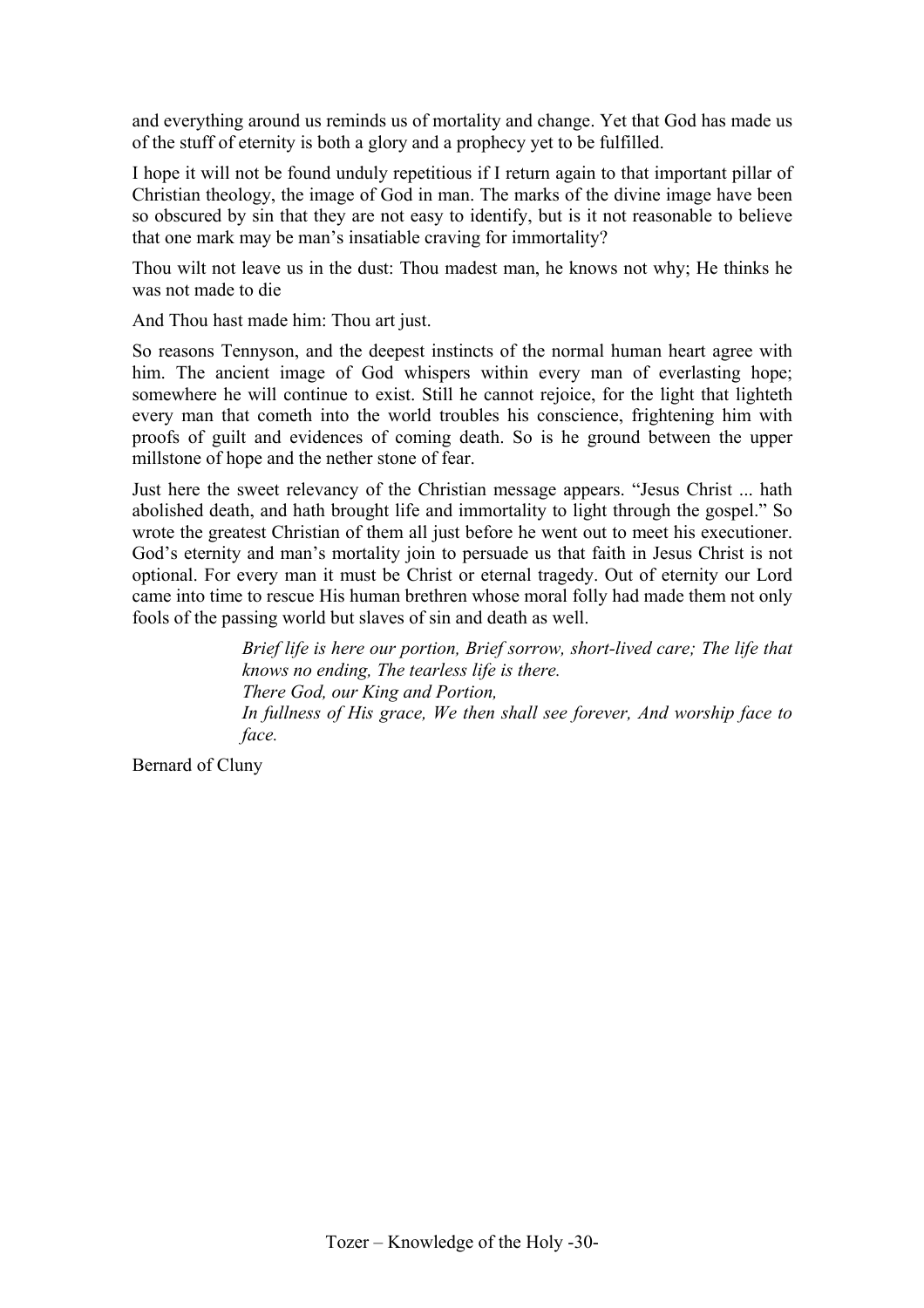#### God's Infinitude

Our Heavenly Father: Let us see Thy glory, if it must be from the shelter of the cleft rock and from beneath the protection of Thy covering hand. Whatever the cost to us in loss of friends or goods or length of days let us know Thee as Thou art, that we may adore Thee as we should. Through Jesus Christ our Lord. Amen.

The world is evil, the times are waxing late, and the glory of God has departed from the church as the fiery cloud once lifted from the door of the Temple in the sight of Ezekiel the prophet.

The God of Abraham has withdrawn His conscious Presence from us, and another God whom our fathers knew not is making himself at home among us. This God we have made and because we have made him we can understand him; because we have created him he can never surprise us, never overwhelm us', nor astonish us, nor transcend us.

The God of glory sometimes revealed Himself like a sun to warm and bless, indeed, but often to astonish, overwhelm, and blind before He healed and bestowed permanent sight. This God of our fathers wills to be the God of their succeeding race. We have only to prepare Him a habitation in love and faith and humility. We have but to want Him badly enough, and He will come and manifest Himself to us.

Shall we allow a saintly and thoughtful man to exhort us? Hear Anselm; or better still, heed his words:

Up now, slight man! Flee for a little while thy occupations; hide thyself for a time from thy disturbing thoughts. Cast aside now thy burdensome cares, and put away thy toilsome business. Yield room for some little time to God, and rest for a little time in Him. Enter the inner chamber of thy mind; shut out all thoughts save that of God and such as can aid thee in seeking Him. Speak now, my whole heart! Speak now to God, saying, I seek Thy face; Thy face, Lord, will I seek."

Of all that can be thought or said about God, His Infinitude is the most difficult to grasp. Even to try to conceive of it would appear to be self-contradictory, for such conceptualization requires us to undertake something which we know at the outset we can never accomplish. Yet we must try, for the Holy Scriptures teach that God is infinite and, if we accept His other attributes, we must of necessity accept this one too.

From the effort to understand, we must not turn back because the way is difficult and there are no mechanical aids for the ascent. The view is better farther up and the journey is not one for the feet but for the heart. Let us seek, therefore, such "trances of thought and mountings of the mind" as God may be pleased to grant us, knowing that the Lord often pours eyesight on the blind and whispers to babes and sucklings truths never dreamed of by the wise and prudent. Now the blind must see and the deaf hear. Now we must expect to receive the treasures of darkness and the hidden riches of secret places.

Infinitude, of course, means limitlessness, and it is obviously impossible for a limited mind to grasp the

<span id="page-30-0"></span>Unlimited. In this chapter I am compelled to think one step short of that about which I am writing, and the reader must of necessity think a degree under that about which he is trying to think. O, the depths of the riches both of the wisdom and knowledge of God! How unsearchable are His judgments, and His ways past finding out!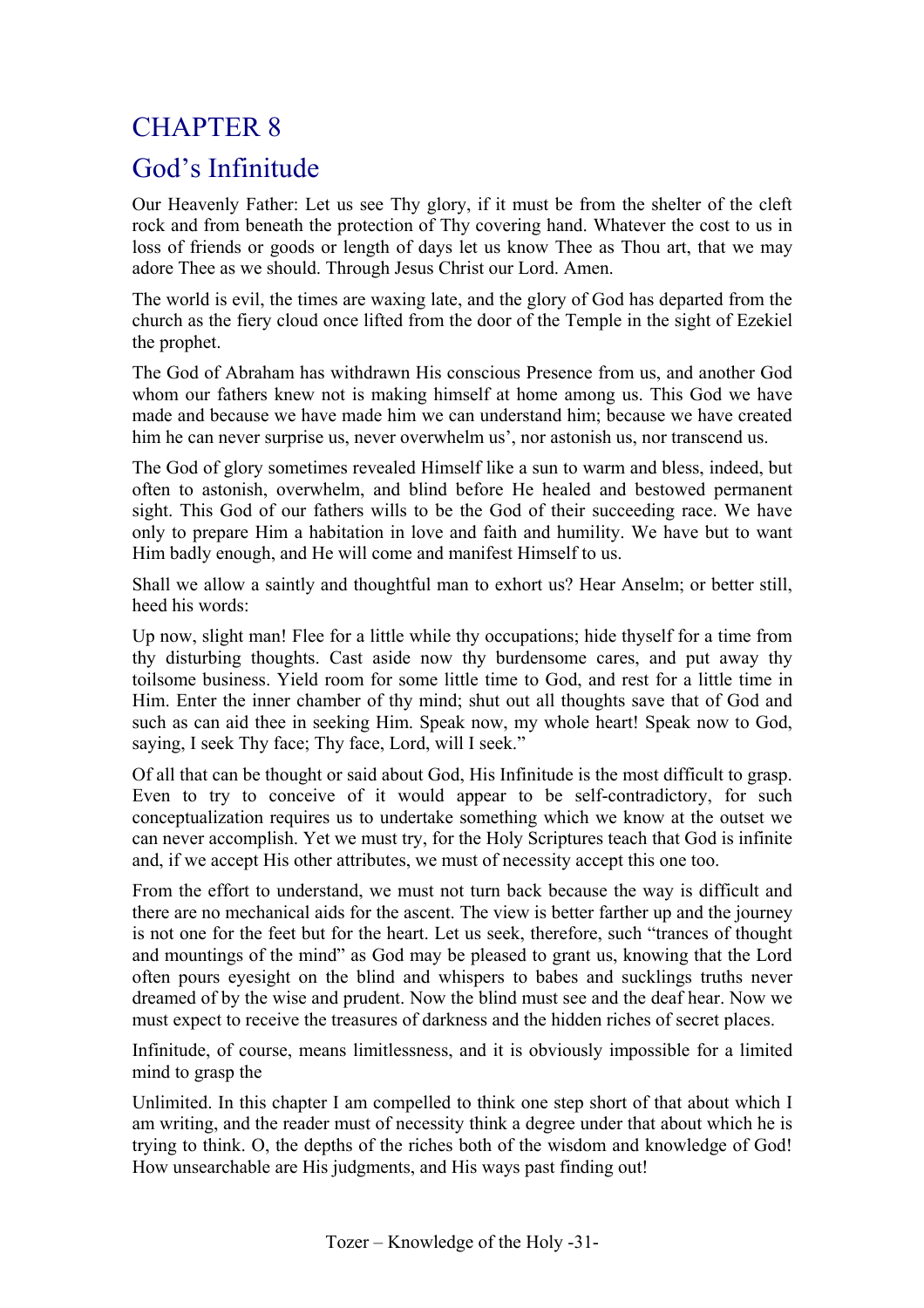The reason for our dilemma has been suggested before. We are trying to envision a mode of being altogether foreign to us, and wholly unlike anything we have known in our familiar world of matter, space, and time.

"Here, and in all our meditations upon the qualities and content of God," writes Novatian, "we pass beyond our power of fit conception, nor can human eloquence put forth a power commensurate with His greatness. At the contemplation and utterance of His majesty all eloquence is rightly dumb, all mental effort is feeble. For God is greater than mind itself. His greatness cannot be conceived. Nay, could we conceive of His greatness He would be less than the human mind which could form the conception. He is greater than all language, and no statement can express Him. Indeed, if any statement could express Him, He would be less than human speech which could by such statement comprehend and gather up all that He is. All our thoughts about Him will be less than He, and our loftiest utterances will be trivialities in comparison with Him."

Unfortunately the word infinite has not always been held to its precise meaning, but has been used carelessly to mean simply much or a great deal, as when we say that an artist takes infinite pains with his picture or a teacher shows infinite patience with her class. Properly, the word can be used of no created thing, and of no one but God. Hence, to argue about whether or not space is infinite is to play with words. Infinitude can belong to but One. There can be no second.

When we say that God is infinite we mean that He knows no bounds. Whatever God is and all that God is, He is without limit. And here again we must break away from the popular meaning of words. "Unlimited wealth" and "boundless energy" are further examples of the misuse of words. Of course no wealth is unlimited and no energy boundless unless we are speaking of the wealth and energy of God.

Again, to say that God is infinite is to say that He is measureless. Measurement is the way created things have of accounting for themselves. It describes limitations, imperfections, and cannot apply to God. Weight describes the gravitational pull of the earth upon material bodies; distance describes intervals between bodies in space; length means extension in space, and there are other familiar measurements such as those for liquid, energy, sound, light, and numbers for pluralities. We also try to measure abstract qualities, and speak of great or little faith, high or low intelligence, large or meager talents.

It is not plain that all this does not and cannot apply to God? It is the way we see the works of His hands, but not the way we see Him. He is above all this, outside of it, beyond it. Our concepts of measurement embrace mountains and men, atoms and stars, gravity, energy, numbers, speed, but never God. We cannot speak of measure or amount or size or weight and at the same time be speaking of God, for these tell of degrees and there are no degrees in God. All that He is He is without growth or addition or development. Nothing in God is less or more, or large or small. He is what He is in Himself, without qualifying thought or word. He is simply God.

In the awful abyss of the divine Being may lie attributes of which we know nothing and which can have no meaning for us, just as the attributes of mercy and grace can have no personal meaning for seraphim or cherubim. These holy beings may know of these qualities in God but be unable to feel them sympathetically for the reason that they have not sinned and so do not call forth God's mercy and grace. So there may be, and I believe there surely are, other aspects of God's essential being which He has not revealed even to His ransomed and Spirit-illuminated children. These hidden facets of God's nature concern His relation to none but Himself. They are like the far side of the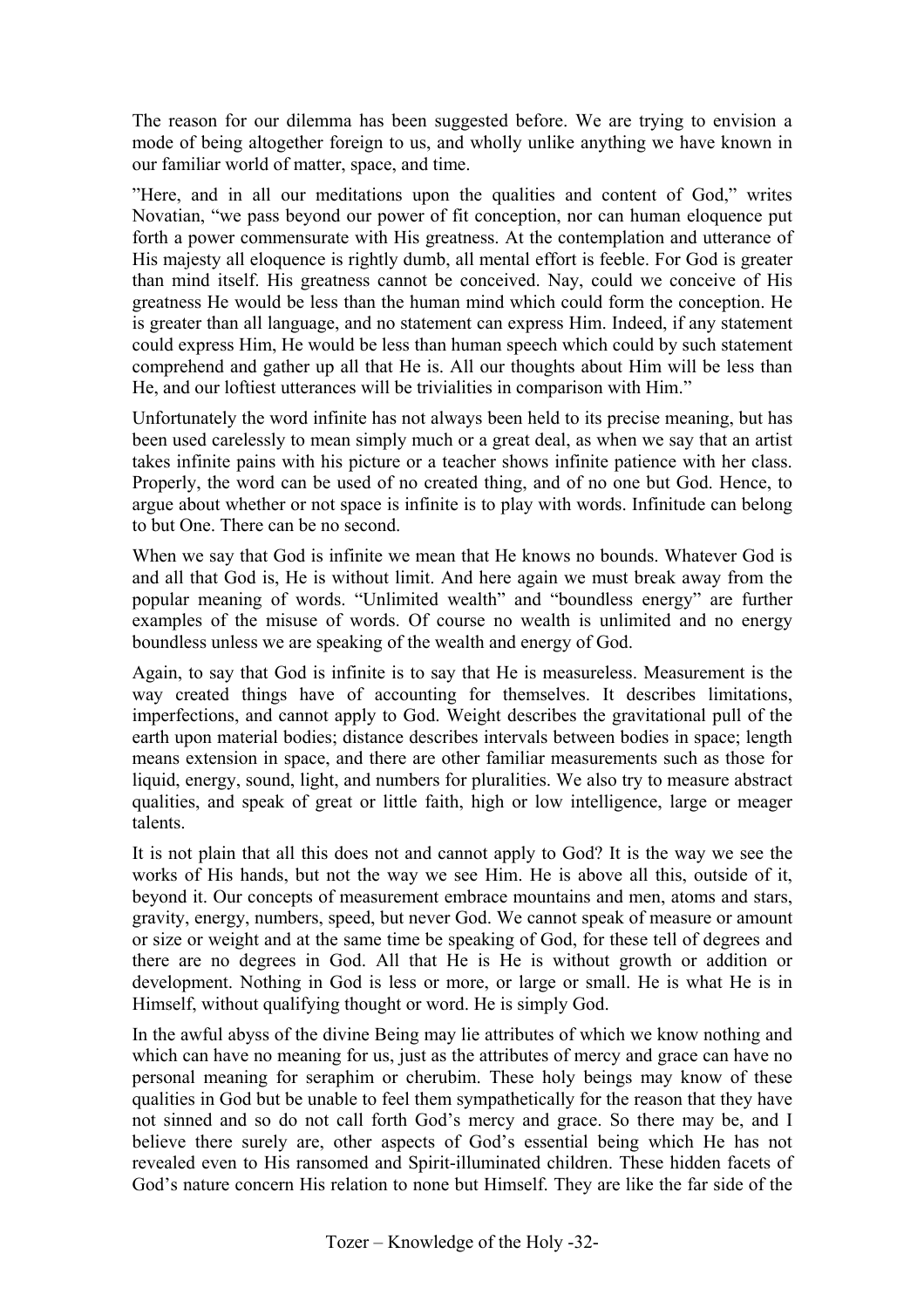moon, which we know is there but which has never been explored and has no immediate meaning for men on earth. There is no reason for us to try to discover what has not been revealed. It is enough to know that God is God.

> *Thine own Self forever filling With self-kindled flame, In Thyself Thou art distilling Unctions without name! Without worshipping of creatures, Without veiling of Thy features, God always the same!*

Frederick W. Faber

But God's infinitude belongs to us and is made known to us for our everlasting profit. Yet, just what does it mean to us beyond the mere wonder of thinking about it? Much every way, and more as we come to know ourselves and God better.

Because God's nature is infinite, everything that flows out of it is infinite also. We poor human creatures are constantly being frustrated by limitations imposed upon us from without and within. The days of the years of our lives are few, and swifter than a weaver's shuttle. Life is a short and fevered rehearsal for a concert we cannot stay to give. Just when we appear to have attained some proficiency we are forced to lay our instruments down. There is simply not time enough to think, to become, to perform what the constitution of our natures indicates we are capable of.

How completely satisfying to turn from our limitations to a God who has none. Eternal years lie in His heart. For Him time does not pass, it remains; and those who are in Christ share with Him all the riches of limitless time and endless years. God never hurries. There are no deadlines against which He must work. Only to know this is to quiet our spirits and relax our nerves. For those out of Christ, time is a devouring beast; before the sons of the new creation time crouches and purrs and licks their hands. The foe of the old human race becomes the friend of the new, and the stars in their courses fight for the man God delights to honor. This we may learn from the divine infinitude.

But there is more. God's gifts in nature have their limitations. They are finite because they have been created, but the gift of eternal life in Christ Jesus is as limitless as God. The Christian man possesses God's own life and shares His infinitude with Him. In God there is life enough for all and time enough to enjoy it. Whatever is possessed of natural life runs through its cycle from birth to death and ceases to be, but the life of God returns upon itself and ceases never. And this is life eternal: to know the one true God, and Jesus Christ whom He has sent.

The mercy of God is infinite too, and the man who has felt the grinding pain of inward guilt knows that this is more than academic. "Where sin abounded, grace did much more abound." Abounding sin is the terror of the world, but abounding grace is the hope of mankind. however sin may abound it still has its limits, for it is the product of finite minds and hearts; but God's much more" introduces us to infinitude. Against our deep creature-sickness stands God's infinite ability to cure.

The Christian witness through the centuries has been that "God so loved the world  $\ldots$ "; it remains for us to see that love in the light of God's infinitude. His love is measureless. It is more: it is boundless. It has no bounds because it is not a thing but a facet of the essential nature of God. His love is something He is, and because He is infinite that love can enfold the whole created world in itself and have room for ten thousand times ten tousand worlds beside.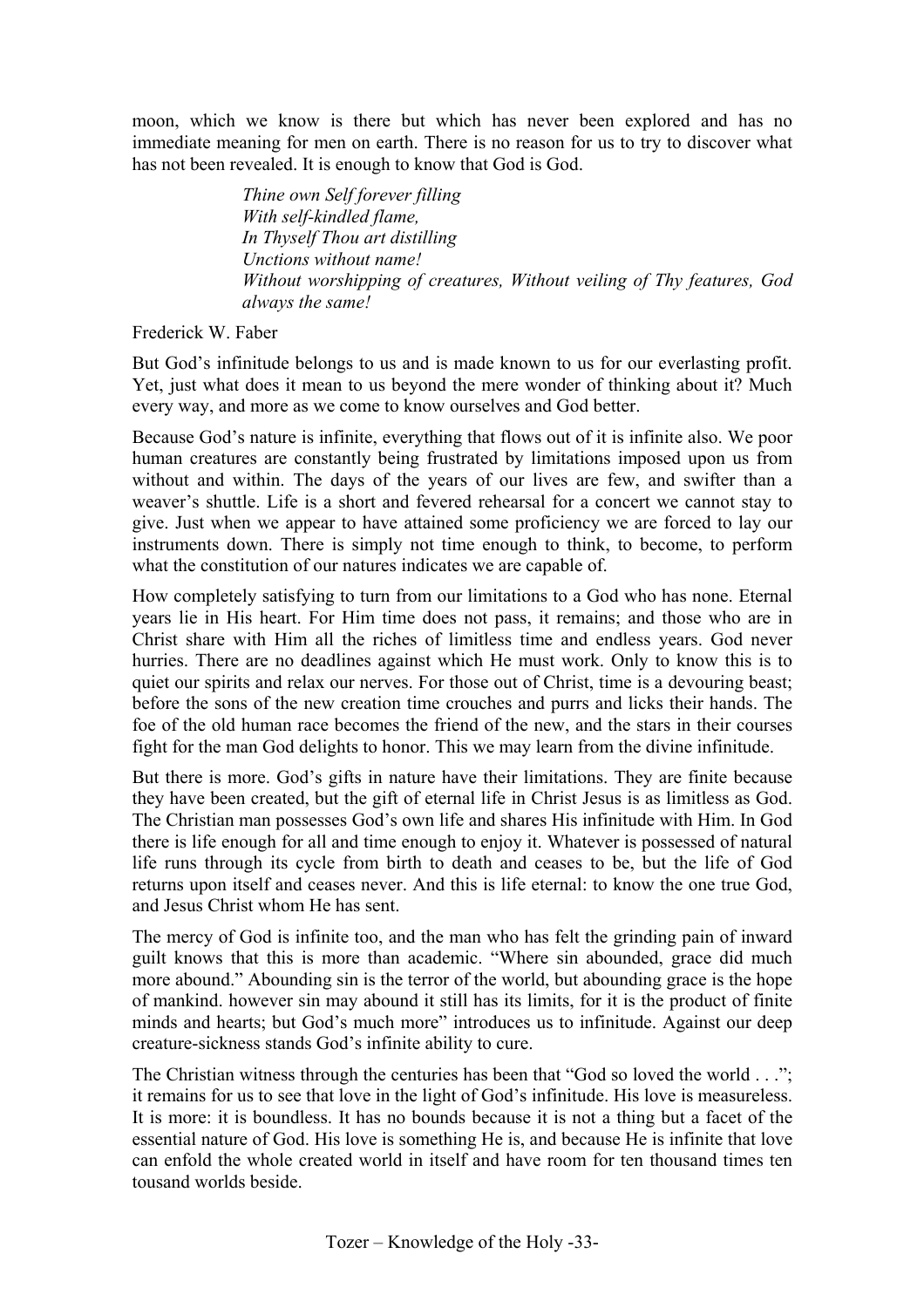*This, this is the God we adore, Our faithful, unchangeable Friend, Whose love is as great as His power, And neither knows measure nor end. Tis Jesus, the first and the last, Whose Spirit shall guide us safe home; We' praise Him for all that is past,*  And trust Him for all that's to come. Joseph Hart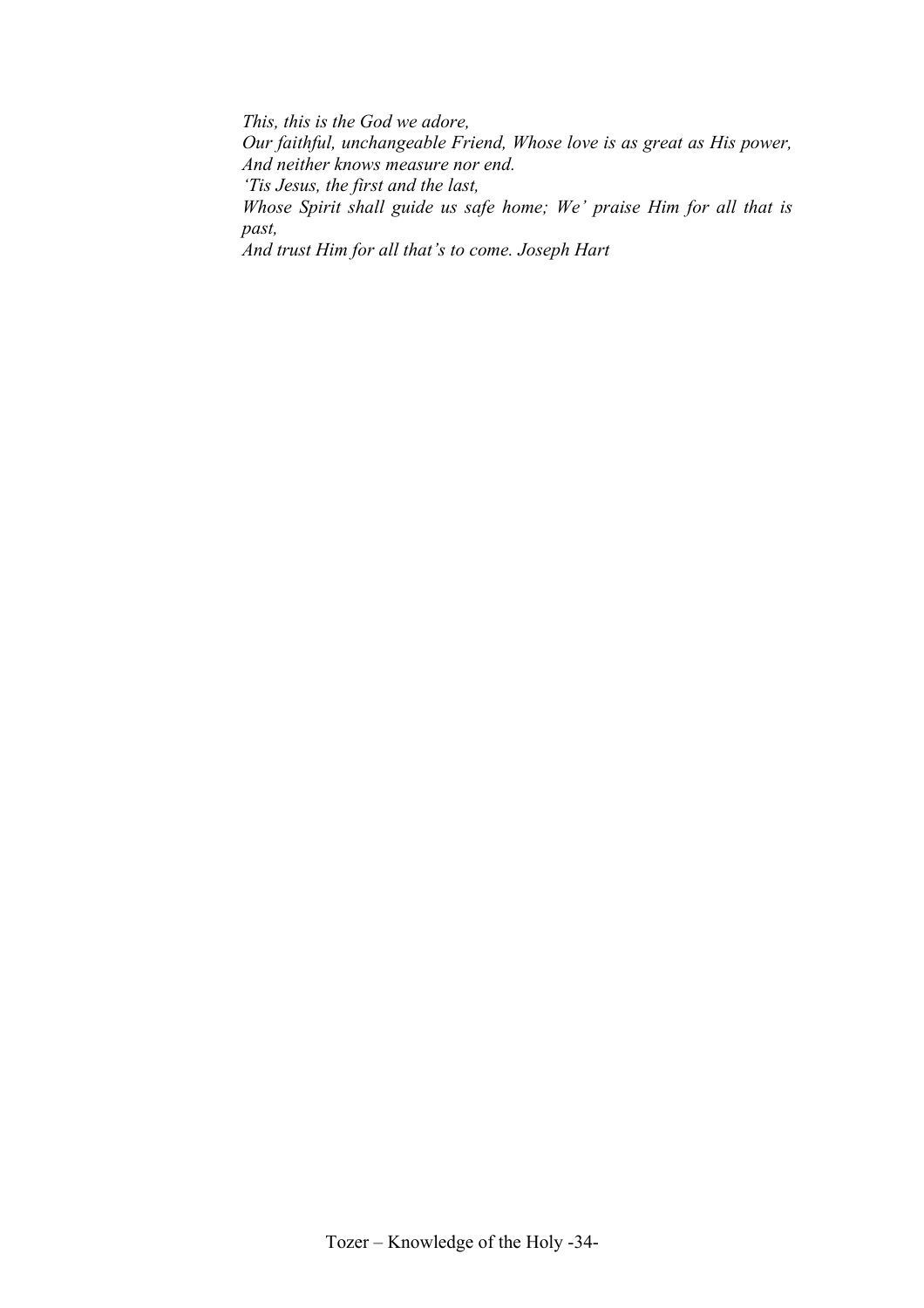#### The Immutability of God

O Christ our Lord, Thou hast been our dwelling place in all generations. As conies to their rock, so have we run to Thee for safety; as birds from their wanderings, so have we flown to Thee for peace. Chance and change are busy in our little world of nature and men, but in Thee we find no variableness nor shadow of turning. We rest in Thee without fear or doubt and face our tomorrows without anxiety. Amen.

The immutability of God is among those attributes less difficult to understand, but to grasp it we must discipline ourselves to sort out the usual thoughts with which we think of created things from the rarer ones that arise when we try to lay hold of whatever may be comprehended of God.

To say that God is immutable is to say that He never differs from Himself. The concept of a growing or developing God is not found in the Scriptures. It seems to me impossible to think of God as varying from Himself in any way. Here is why:

For a moral being to change it would be necessary that the change be in one of three directions. He must go from better to worse or from worse to better; or, granted that the moral quality remain stable, he must change within himself, as from miniature to mature or from one order of being to another. It should be clear that God can move in none of these directions. His perfections forever rule out any such possibility.

God cannot change for the better. Since He is perfectly holy, He has never been less holy than He is now and can never be holier than He is and has always been. Neither can God change for the worse. Any deterioration within the unspeakably holy nature of God is impossible. Indeed I believe it impossible even to think of such a thing, for the moment we attempt to do so, the object about which we are thinking is no longer God but something else and someone less than He. The one of whom we are thinking may be a great and awesome creature, but because he is a creature he cannot be the self-existent Creator.

As there can be no mutation in the moral character of God, so there can be none within the divine essence. The being of God is unique in the only proper meaning of that word; that is, His being is other than and different from all other beings. We have seen how God differs from His creatures in being self-existent, selfsufficient, and eternal. By virtue of these attributes God is God and not some other being. One who can suffer any slightest degree of change is neither self-existent, self-sufficient, nor eternal, and so is not God. Only a being composed of parts may change, for change is basically a shift in the relation of the parts of a whole or the admission of some foreign element into the original composition. Since God is self-existent, He is not composed. There are in Him no parts to be altered. And since He is self-sufficient, nothing can enter His being from without.

<span id="page-34-0"></span>"Whatever is composed of parts," says Anselm, "is not altogether one, but is in some sort plural, and diverse from itself, and either in fact or in concept is capable of dissolution. But these things are alien to Thee, than whom nothing better can be conceived of. Hence, there are no parts in Thee Lord., nor art Thou more than one. But Thou art so truly a unitary being, and so identical with Thyself, that in no respect art Thou unlike Thyself, rather Thou art unity itself, indivisible by any conception."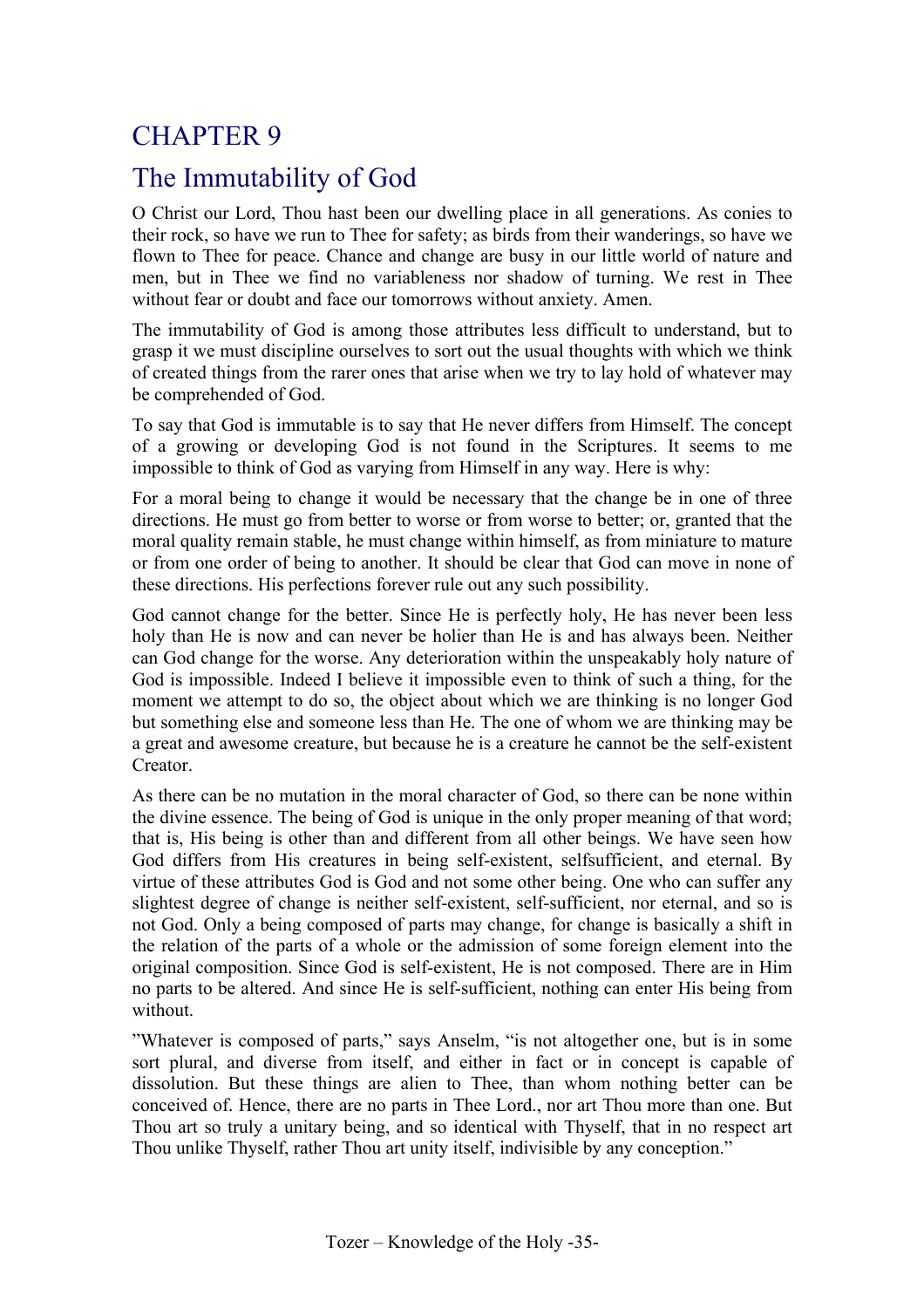"All that God is He has always been, and all that He has been and is He will ever be." Nothing that God has ever said about Himself will be modified; nothing the inspired prophets and apostles have said about Him will be rescinded. His immutability guarantees this.

The immutability of God appears in its most perfect beauty when viewed against the mutability of men. In God no change is possible; in men change is impossible to escape. Neither the man is fixed nor his world, but he and it are in constant flux. Each man appears for a little while to laugh and weep, to work and play, and then to go to make room for those who shall follow him in the never-ending cycle.

Certain poets have found a morbid pleasure in the law of impermanence and have sung in a minor key the song of perpetual change. Omar the tentmaker was one who sang with pathos and humor of mutation and mortality, the twin diseases that afflict mankind. "Don't slap that clay around so roughly," he exhorts the potter, "that may be your grandfather's dust you make so free with". "When you lift the cup to drink red wine," he reminds the reveler, "you may be kissing the lips of some beauty dead long ago."

This note of sweet sorrow expressed with gentle humor gives a radiant beauty to his quatrains but, however beautiful, the whole long poem is sick, sick unto death. Like the bird charmed by the serpent that would devour it, the poet is fascinated by the enemy that is destroying him and all men and every generation of men.

The sacred writers, too, face up to man's mutability, but they are healthy men and there is a wholesome strength in their words. They have found the cure for the great sickness. God, they say changes not. The law of mutation belongs to a fallen world, but God is immutable, and in Him men of faith find at last eternal permanence. In the meanwhile change works for the children of the kingdom, not against them. The changes that occur in them are wrought by the hand of the in-living Spirit. "But we all," says the apostle, "with open face beholding as in a glass the glory of the Lord, are changed into the same image from glory to glory, even as by the Spirit of the Lord."

In a world of change and decay not even the man of faith can be completely happy. Instinctively he seeks the unchanging and is bereaved at the passing of dear familiar things.

> *O Lord! my heart is sick, Sick of this everlasting change; And life runs tediously quick Through its unresting race and varied range: Change finds no likeness to itself in Thee And wakes no echo in Thy mute Eternity. Frederick W. Faber*

These words of Faber find sympathetic response in every heart; yet much as we may deplore the lack of stability in all earthly things, in a fallen world such as this the very ability to change is a golden treasure, a gift from God of such fabulous worth as to call for constant thanksgiving. For human beings the whole possibility of redemption lies in their ability to change.

To move across from one sort of person to another is the essence of repentance: the liar becomes truthful, the thief honest, the lewd pure, the proud humble. The whole moral texture of the life is altered. The thoughts, the desires, the affections are transformed, and the man is no longer what he had been before. So radical is this change that the apostle calls the man that used to be "the old man" and the man that now is "the new man, which is renewed in knowledge after the image of him that created him."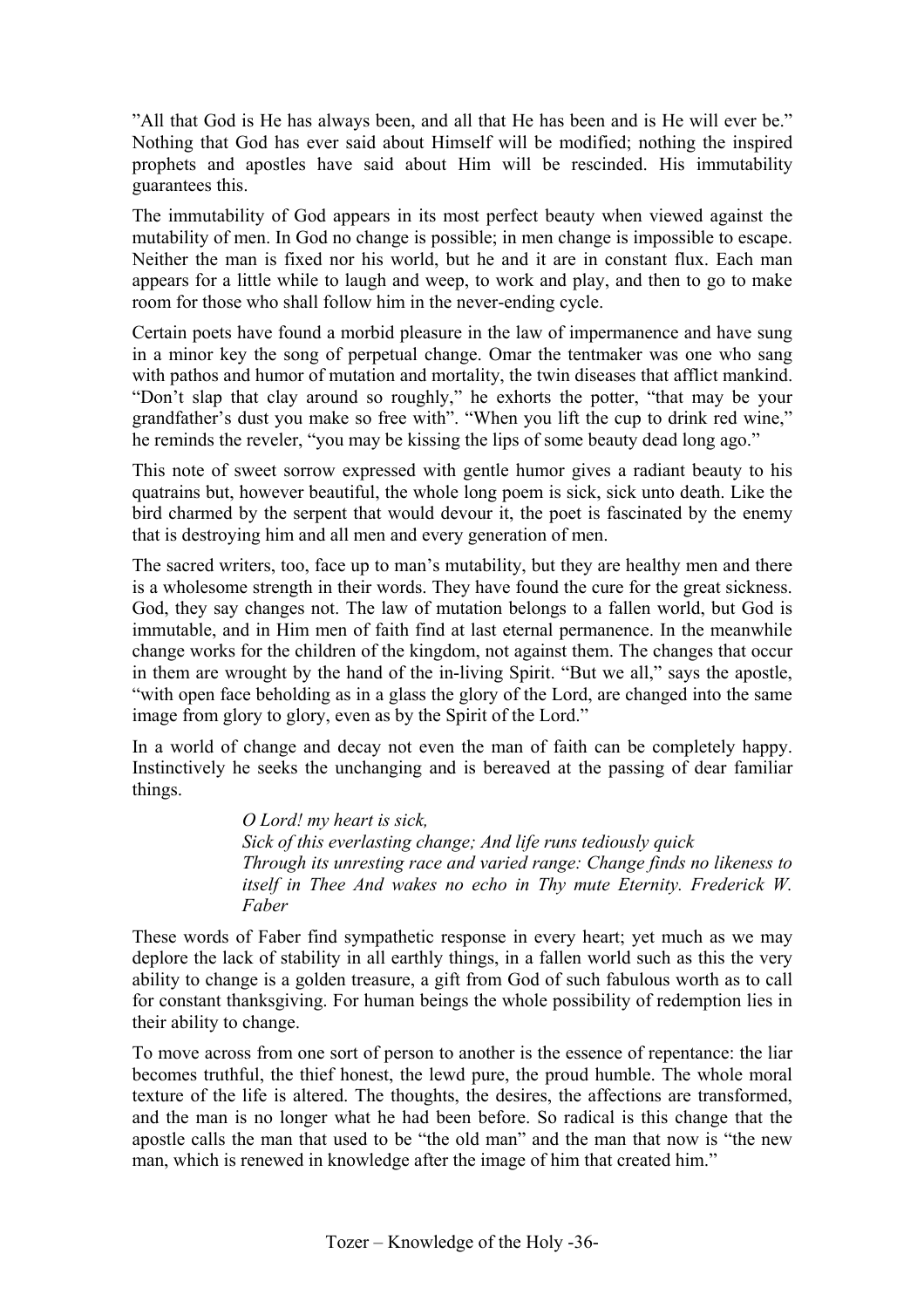Yet the change is deeper and more basic than any external acts can reveal, for it includes also the reception of life of another and higher quality. The old man, even at his best, possesses only the life of Adam: the new man has the life of God. And this is more than a mere manner of speaking; it is quite literally true. When God infuses eternal life into the spirit of a man, the man becomes a member of a new and higher order of being.

In the working out of His redemptive processes the unchanging God makes full use of change and through a succession of changes arrives at permanence at last. In the Book of Hebrews this is shown most clearly.

"He taketh away the first, that he may establish the second," is a kind of summation of the teaching of that remarkable book. The old covenant, as something provisional, was abolished, and the new and everlasting covenant took its place.

The blood of goats and bulls lost its significance when the blood of the Paschal Lamb was shed. The law, the altar, the priesthood - all were temporary and subject to change; now the eternal law of God is engraven forever on the living, sensitive stuff of which the human soul is composed. The ancient sanctuary is no more, but the new sanctuary is eternal in the heavens and there the Son of God has His eternal priesthood.

Here we see that God uses change as a lowly servant to bless His redeemed household, but He Himself is outside of the law of mutation and is unaffected by any changes that occur in the universe.

> *And all things as they change proclaim The Lord eternally the same.* Charles Wesley

Again the question of use arises. "Of what use to me is, the knowledge that God is immutable?" someone asks. "Is not the whole thing mere metaphysical speculation? Something that might bring a certain satisfaction to persons of a particular type of mind but can have no real significance for practical men?"

If by "practical men" we mean unbelieving men engrossed in secular affairs and indifferent to the claims of Christ, the welfare of their own souls, or the interests of the world to come, then for them such a book as this can have no meaning at all; nor, unfortunately, can any other book that takes religion seriously. But while such men may be in the majority, they do not by any means compose the whole of the population. There are still the seven thousand who have not bowed their knees to Baal. These believe they were created to worship God and to enjoy His presence forever, and they are eager to learn all they can about the God with whom they expect to spend eternity.

In this world where men forget us, change their attitude toward us as their private interests dictate, and revise their opinion of us for the slightest cause, is it not a source of wondrous strength to know that the God with whom we have to do changes not? That His attitude toward us now is the same as it was in eternity past and will be in eternity to come?

What peace it brings to the Christian's heart to realize that our Heavenly Father never differs from Himself. Incoming to Him at any time we need not wonder whether we shall find Him in a receptive mood. He is always receptive to misery and need, as well as to love and faith. He does not keep office hours nor set aside periods when He will see no one. Neither does He change His mind about anything. Today, this moment, He feels toward His creatures, toward babies, toward the sick, the fallen, the sinful, exactly as He did when He sent His only-begotten Son into the world to die for mankind.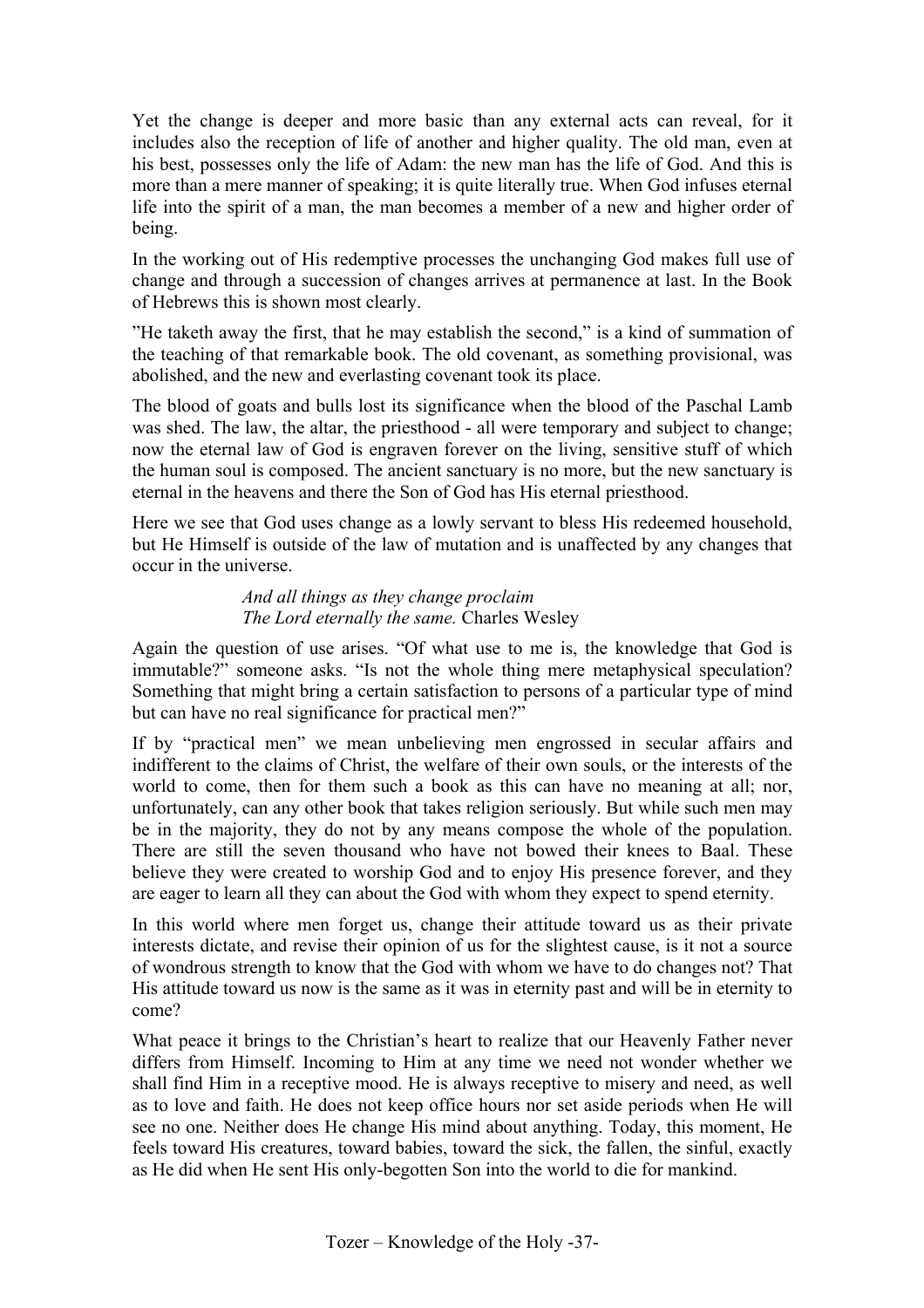God never changes moods or cools off in His affections or loses enthusiasm. His attitude toward sin is now the same as it was when He drove out the sinful man from the eastward garden, and His attitude toward the sinner the same as when He stretched forth His hands and cried, "Come unto me, all ye that labour and are heavy laden, and I will give you rest."

God will not compromise and He need not be coaxed. He cannot be persuaded to alter His Word nor talked into answering selfish prayer. In all our efforts to find God, to please Him, to commune with Him, we should remember that all change must be on our part. "I am the Lord, I change not." We have but to meet His clearly stated terms, bring our lives into accord with His revealed will, and His infinite power will become instantly operative toward us in the manner set forth through the gospel in the Scriptures of truth.

> *Fountain of being! Source of Good! Immutable Thou dost remain! Nor can the shadow of a change Obscure the glories of Thy reign. Earth may with all her powers dissolve, If such the great Creator will; But Thou for ever art the same, I AM is Thy memorial still. From Walker's Collection*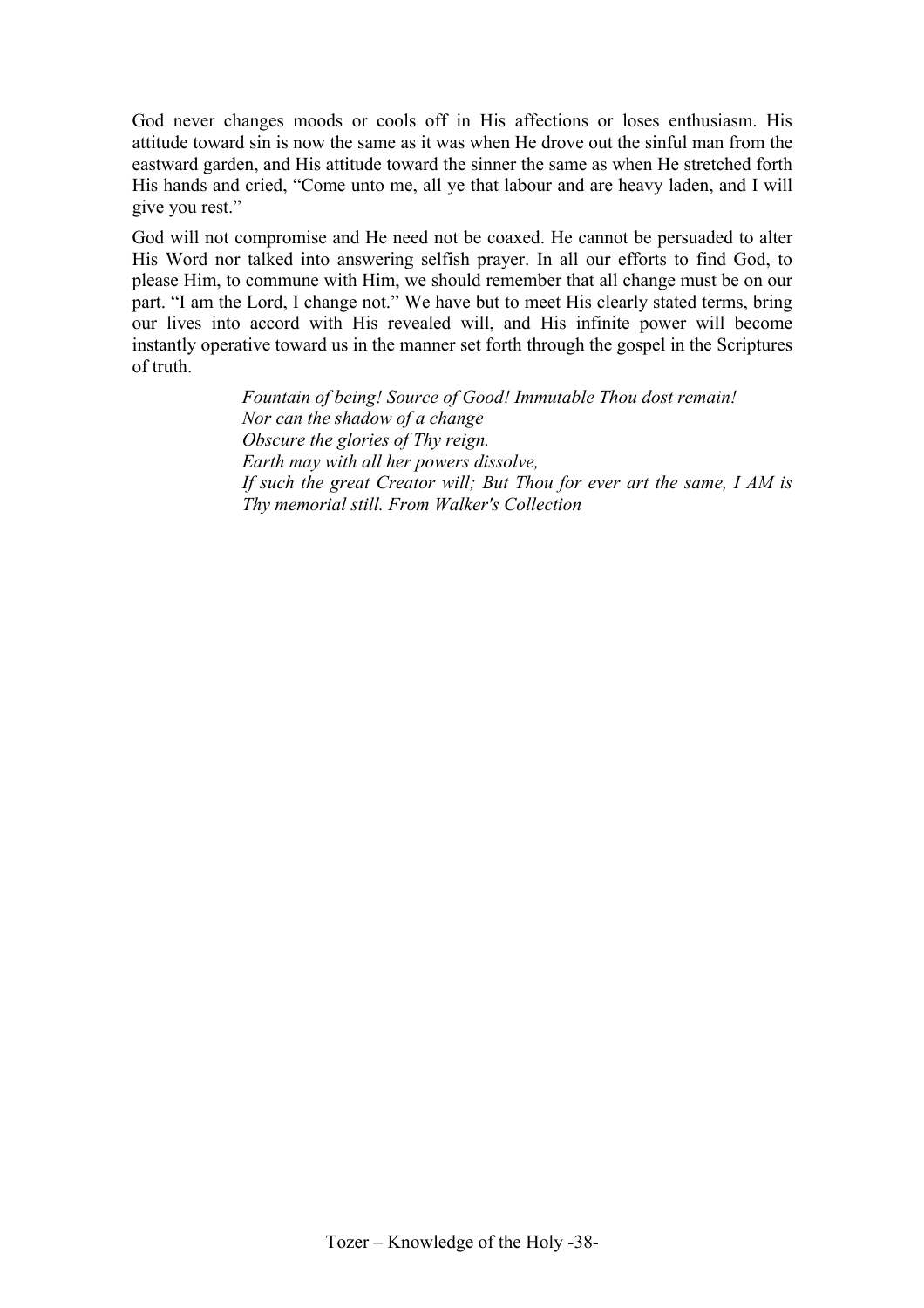#### The Divine Omniscience

Lord, Thou knowest all things; Thou knowest my downsitting and mine uprising and art acquainted with all my ways. I can inform Thee of nothing and it is vain to try to hide anything from Thee. In the light of Thy perfect knowledge I would be as artless as a little child. Help me to put away all care, for Thou knowest the way that I take and when Thou hast tried me I shall come forth as gold. Amen.

To say that God is omniscient is to say that He possesses perfect knowledge and therefore has no need to learn. But it is more: it is to say that God has never learned and cannot learn.

The Scriptures teach that God has never learned from anyone. ^Who hath directed the Spirit of the Lord, or being his counsellor hath taught him? With whom took he counsel, and who instructed him, and taught him in the path of judgment, and taught him knowledge, and shewed to Him the way of understanding?"

\_For who hath known the mind of the Lord? or who hath been His counsellor?" These rhetorical questions put by the prophet and the apostle Paul declare that God has never learned.

From there it is only a step to the conclusion that God cannot learn. Could God at any time or in any manner receive into His mind knowledge that He did not possess and had not possessed from eternity, He would be imperfect and less than himself. To think of a God who must sit at the feet of a teacher, even though that teacher be an archangel or a seraph, is to think of someone other than the Most High God, maker of heaven and earth.

This negative approach to the divine omniscience is, I believe, quite justified in the circumstances. Since our intellectual knowledge of God is so small and obscure, we can sometimes gain considerable advantage in our struggle to understand what God is like by the simple expedient of thinking what He is not like. So far in this examination of the attributes of God we have been driven to the free use of negatives. We have seen that God had no origin, that He had no beginning, that He requires no helpers, that He suffers no change, and that in His essential being there are no limitations.

This method of trying to make men see what God is like by showing them what He is not like is used also by the inspired writers in the Holy Scriptures. "Hast thou not known? hast thou not heard," cries Isaiah, "that the everlasting God, the Lord, the Creator of the ends of the earth, fainteth not, neither is weary?" And that abrupt statement by God Himself, "I am the Lord, I change not," tells us more about the divine omniscience than could be told in a ten-thousand word treatise, were all negatives arbitrarily ruled out. God's eternal truthfulness is stated negatively by the apostle Paul, "God... cannot lie"; and when the angel asserted that "with God nothing shall be impossible," the two negatives add up to a ringing positive.

That God is omniscient is not only taught in the Scriptures, it must be inferred also from all else that is taught concerning Him. God perfectly knows Himself and, being the source and author of all things, it follows that He knows all that can be known. And this He knows instantly and with a fullness of perfection that includes every possible item of knowledge concerning everything that exists or could have existed anywhere in the universe at any time in the past or that may exist in the centuries or ages yet unborn.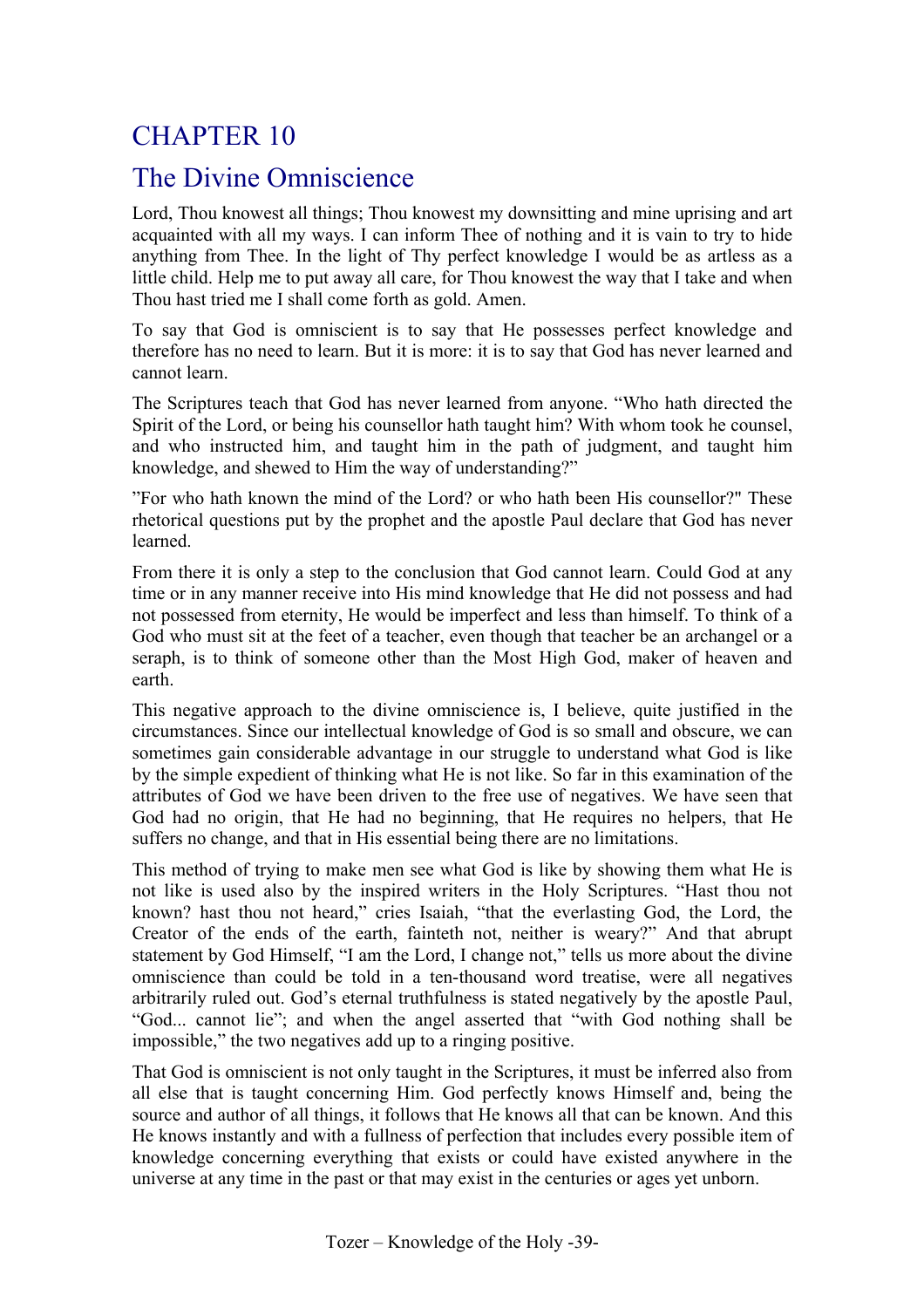God knows instantly and effortlessly all matter and all matters, all mind and every mind, all spirit and all spirits, all being and every being, all creaturehood and all creatures, every plurality and all pluralities, all law and every law, all relations, all causes, all thoughts, all mysteries, all enigmas, all feeling, all desires, every unuttered secret, all thrones and dominions, all personalities, all things visible and invisible in heaven and in earth, motion, space, time, life, death, good, evil, heaven, and hell.

Because God knows all things perfectly, He knows no thing better than any other thing, but all things equally well. He never discovers anything. He is never surprised, never amazed. He never wonders about anything nor (except when drawing men out for their own good) does He seek information or ask questions.

God is self-existent and self-contained and knows what no creature can ever know - Himself, perfectly.

"The things of God knoweth no man, but the Spirit of God." Only the Infinite can know the infinite.

In the divine omniscience we see set forth against each other the terror and fascination of the Godhead. That God knows each person through and through can be a cause of shaking fear to the man that has something to hide - some unforsaken sin, some secret crime committed against man or God. The unblessed soul may well tremble that God knows the flimsiness of every pretext and never accepts the poor excuses given for sinful conduct, since He knows perfectly the real reason for it. "Thou hast set our iniquities before thee, our secret sins in the light of thy countenance." How frightful a thing to see the sons of Adam seeking to hide among the trees of another garden. But where shall they hide? "Whither shall I go from thy spirit? or whither shall I flee from thy presence?... If I say, Surely the darkness shall cover me; even the night shall be light about me. Yea, the darkness hideth not from thee; but the night shineth as the day."

And to us who have fled for refuge to lay hold upon the hope that is set before us in the gospel, how unutterably sweet is the knowledge that our Heavenly Father knows us completely. No talebearer can inform on us, no enemy can make an accusation stick; no forgotten skeleton can come tumbling out of some hidden closet to abash us and expose our past; no unsuspected weakness in our characters can come to light to turn God away from us, since He knew us utterly before we knew Him and called us to Himself in the full knowledge of everything that was against us. "For the mountains shall depart, and the hills be removed; but my kindness shall not depart from thee, neither shall the covenant of my peace be removed, saith the Lord that hath mercy on thee."

Our Father in heaven knows our frame and remembers that we are dust. He knew our inborn treachery, and for His own sake engaged to save us (Isa. 48:8-11). His only begotten Son, when He walked among us, felt our pains in their naked intensity of anguish. His knowledge of our afflictions and adversities is more than theoretic; it is personal, warm, and compassionate. Whatever may befall us, God knows and cares as no one else can.

> *He doth give His joy to all; He becomes an infant small; He becomes a man of woe; He doth feel the sorrow too. Think not thou canst sigh a sigh And thy Maker is not by; Think not thou canst weep a tear And thy Maker is not near. O! He gives to us His joy*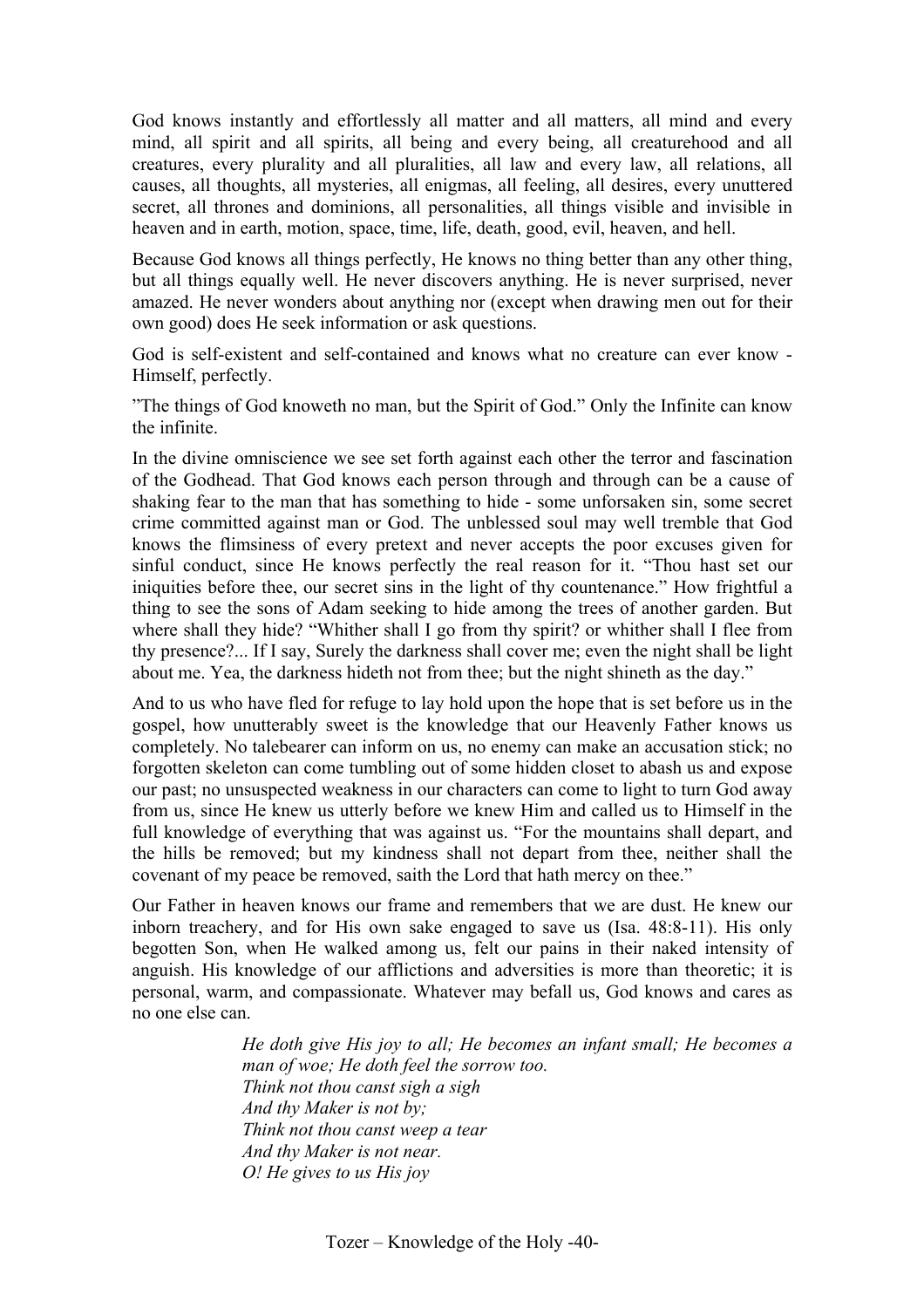*That our griefs He may destroy; Till our grief is fled and gone He doth sit by us and moan. William Blake*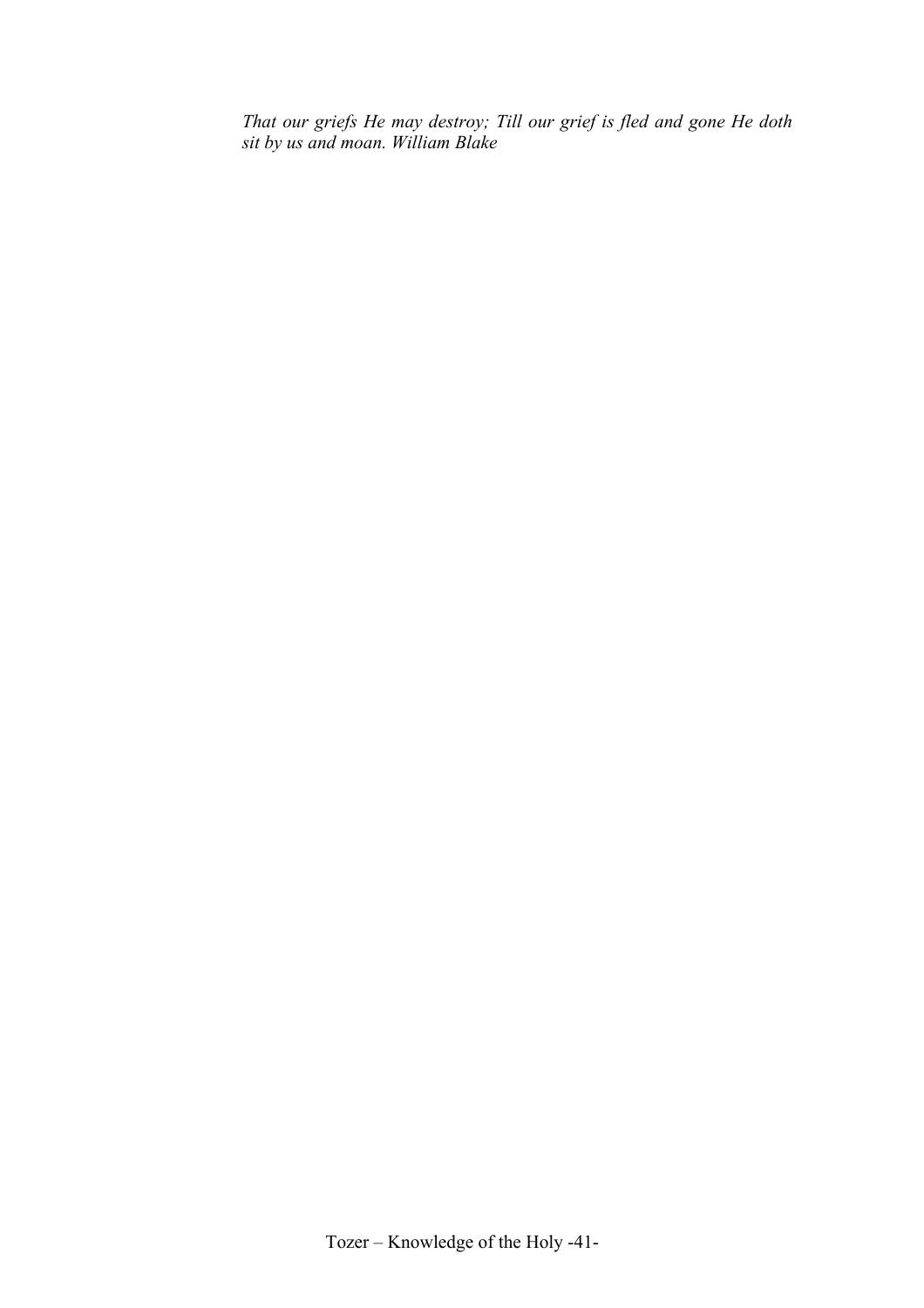### The Wisdom of God

Thou, O Christ, who wert tempted in all points like as we are, yet without sin, make us strong to overcome the desire to be wise and to be reputed wise by others as ignorant as ourselves. We turn from our wisdom as well as from our folly and flee to Thee, the wisdom of God and the power of God. Amen.

In this brief study of the divine wisdom we begin with faith in God. Following our usual pattern, we shall not seek to understand in order that we may believe, but to believe in order that we may understand. Hence, we shall not seek for proof that God is wise. The unbelieving mind would not be convinced by any proof and the worshipping heart needs none.

"Blessed be the name of God for ever and ever," cried Daniel the prophet, "for wisdom and might are his:

. . . he giveth wisdom unto the wise, and knowledge to them that know understanding: he revealeth the deep and secret things: he knoweth what is in the darkness, and the light dwelleth with him." The believing man responds to this, and to the angelic chant, ^Blessing, and glory, and wisdom, and thanksgiving, and honour, and power, and might, be unto our God for ever and ever." It never occurs to such a man that God should furnish proof of His wisdom or His power. Is it not enough that He is God?

When Christian theology declares that God is wise, it means vastly more than it says or can say, for it tries to make a comparatively weak word bear an incomprehensible plentitude of meaning that threatens to tear it apart and crush it under the sheer weight of the idea. "His understanding is infinite," says the psalmist. It is nothing less than infinitude that theology is here laboring to express.

Since the word infinite describes what is unique, it can have no modifiers. We do not say "more unique" or "very infinite." Before infinitude we stand silent.

There is indeed a secondary, created wisdom which God has given in measure to His creatures as their highest good may require; but the wisdom of any creature or of all creatures, when set against the boundless wisdom of God, is pathetically small. For this reason the apostle is accurate when he refers to God as "only wise" That is, God is wise in Himself, and all the shining wisdom of men or angels is but a reflection of that uncreated effulgence which streams from the throne of the Majesty in the heavens.

The idea of God as infinitely wise is at the root of all truth. It is a datum of belief necessary to the soundness of all other beliefs about God. Being what He is without regard to creatures, God is of course unaffected by our opinions of Him, but our moral sanity requires that we attribute to the maker and sustainer of the universe a wisdom entirely perfect. To refuse to do this is to betray the very thing in us that distinguishes us from the beasts.

In the Holy Scriptures wisdom, when used of God and good men, always carries a strong moral connotation. It is conceived as being pure, loving, and good. Wisdom that is mere shrewdness is often attributed to evil men, but such wisdom is treacherous and false. These two kinds of wisdom are in perpetual conflict. Indeed, when seen from the lofty peak of Sinai or Calvary, the whole history of the world is discovered to be but a contest between the wisdom of God and the cunning of Satan and fallen men. The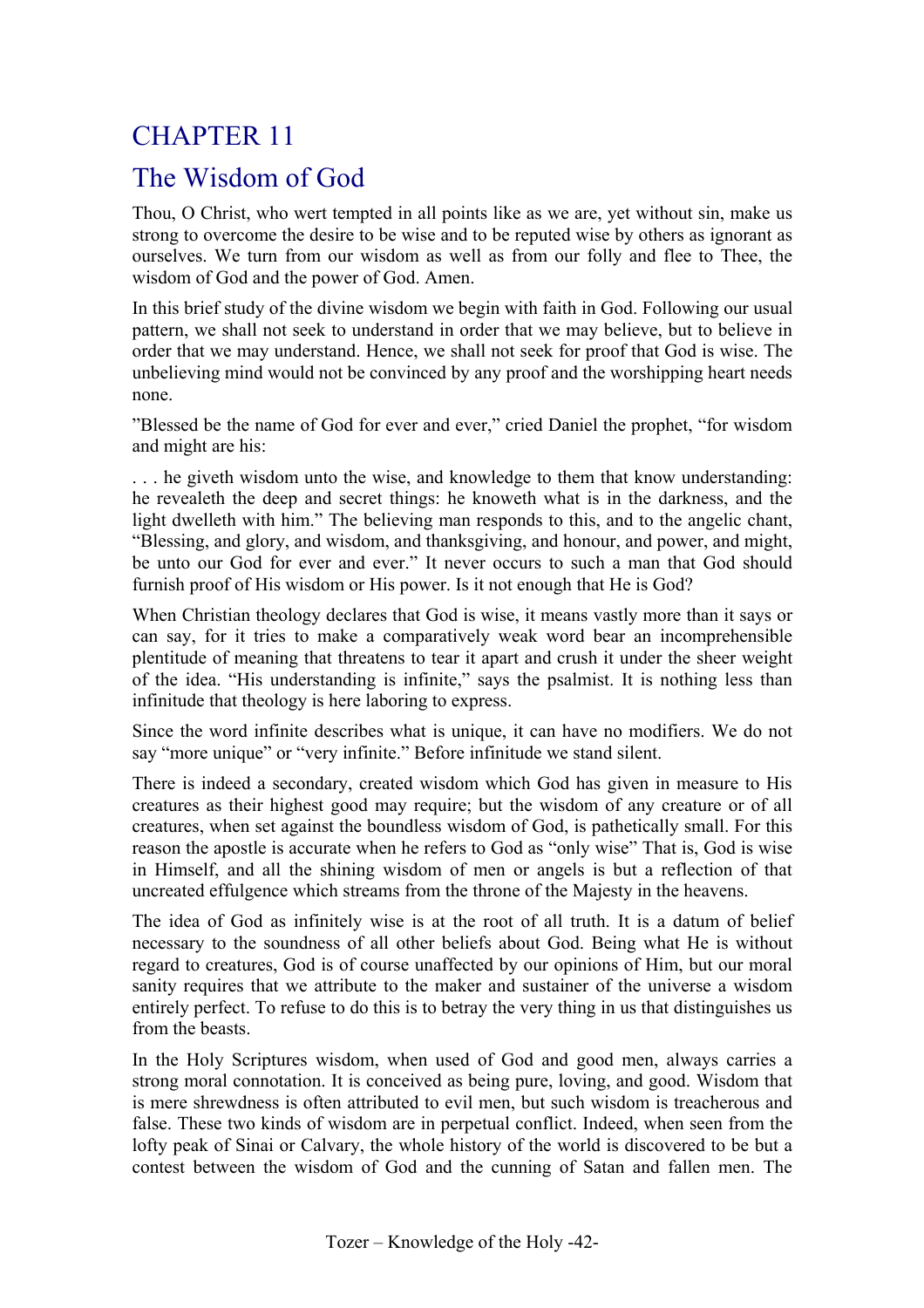outcome of the contest is not in doubt. The imperfect must fall before the perfect at last. God has warned that He will take the wise in their own craftiness and bring to nothing the understanding of the prudent.

Wisdom, among other things, is the ability to devise perfect ends and to achieve those ends by the most perfect means. It sees the end from the beginning, so there can be no need to guess or conjecture. Wisdom sees everything in focus, each in proper relation to all, and is thus able to work toward predestined goals with flawless precision.

All God's acts are done in perfect wisdom, first for His own glory, and then for the highest good of the greatest number for the longest time. And all His acts are as pure as they are wise, and as good as they are wise and pure. Not only could His acts not be better done: a better way to do them could not be imagined. An infinitely wise God must work in a manner not to be improved upon by finite creatures.

O Lord, how manifold are Thy works! In wisdom hast Thou made them all. The earth is full of Thy riches!

Without the creation, the wisdom of God would have remained forever locked in the boundless abyss of the divine nature. God brought His creatures into being that He might enjoy them and they rejoice in Him.

"And God saw every thing that he had made, and, behold, it was very good."

Many through the centuries have declared themselves unable to believe in the basic wisdom of a world wherein so much appears to be so wrong. Voltaire in his Candide introduces a determined optimist, whom he calls Dr. Pangloss, and into his mouth puts all the arguments for the "best-of-all-possible-worlds" philosophy. Of course the French cynic took keen delight in placing the old professor in situations that made his philosophy look ridiculous.

But the Christian view of life is altogether more realistic than that of Dr. Pangloss with his "sufficient reason." It is that this is not at the moment the best of all possible worlds, but one lying under the shadow of a huge calamity, the Fall of man.

The inspired writers insist that the whole creation now groans and travails under the mighty shock of the Fall. They do not attempt to supply "sufficient reasons"; they assert that the "creature was made subject to vanity, not willingly, but by reason of him who hath subjected the same in hope." No effort here to justify the ways of God with men; just a simple declaration of fact. The being of God is its own defense.

But there is hope in all our tears. When the hour of Christ's triumph arrives, the suffering world will be brought out into the glorious liberty of the sons of God. For men of the new creation the golden age is not past but future, and when it is ushered in, a wondering universe will see that God has indeed abounded toward us in all wisdom and prudence. In the meantime we rest our hope in the only wise God, our Saviour, and wait with patience the slow development of His benign purposes.

In spite of tears and pain and death we believe that the God who made us all is infinitely wise and good. As Abraham staggered not at the promises of God through unbelief, but was strong in faith, giving the glory to God, and was fully persuaded that what He had promised He was able to perform, so do we base our hope in God alone and hope against hope till the day breaks. We rest in what God is. I believe that this alone is true faith. Any faith that must be supported by the evidence of the senses is not real faith. ^Jesus saith unto him, Thomas, because thou hast seen me, thou hast believed: blessed are they that have not seen, and yet have believed."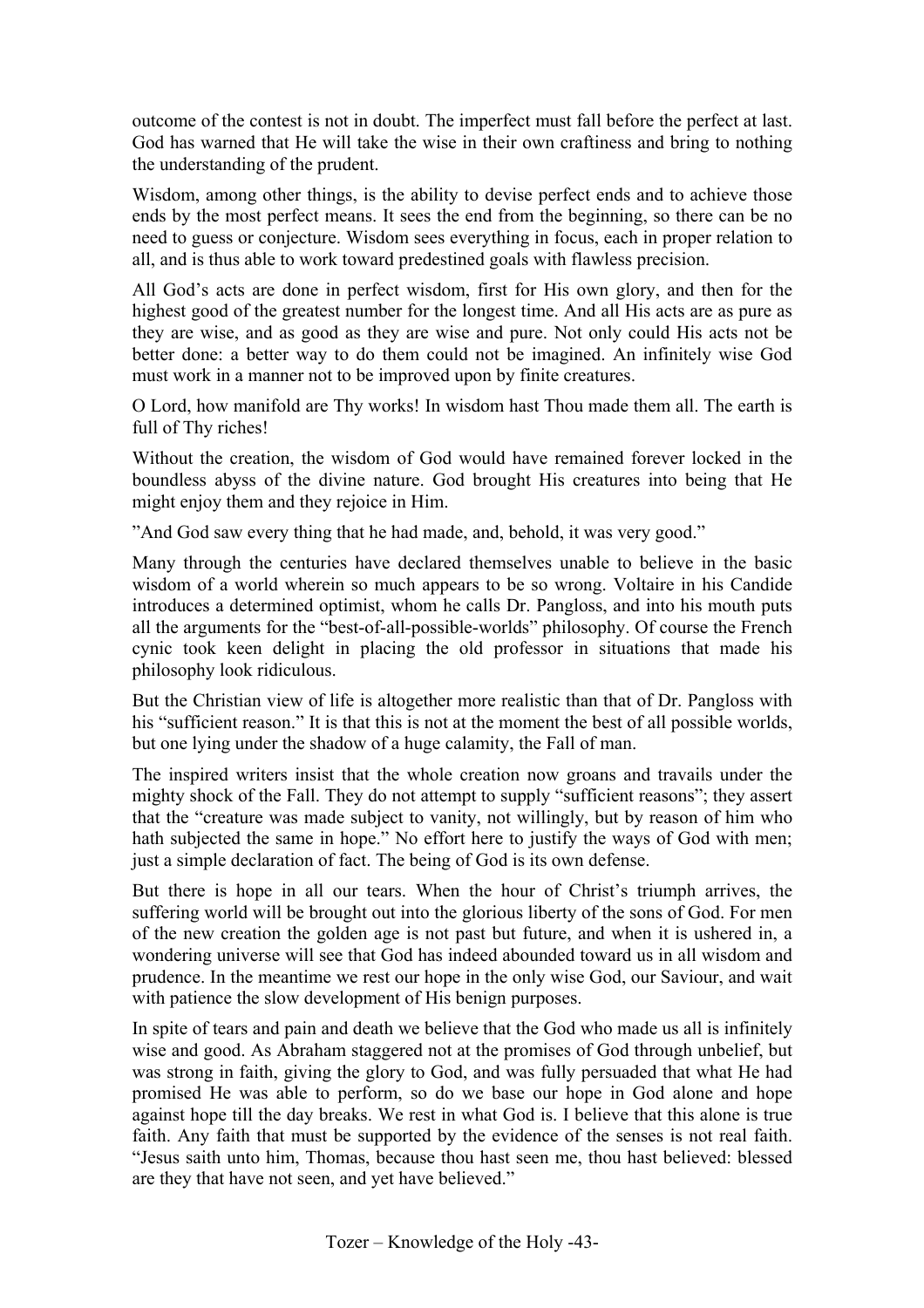The testimony of faith is that, no matter how things look in this fallen world, all God's acts are wrought in perfect wisdom. The incarnation of the Eternal Son in human flesh was one of God's mighty deeds, and we may be sure that this awesome deed was done with a perfection possible only to the Infinite. "Without controversy great is the mystery of godliness: God was manifest in the flesh.

Atonement too was accomplished with the same flawless skill that marks all of God's acts. However little we understand it all, we know that Christ's expiatory work perfectly reconciled God and men and opened the kingdom of heaven to all believers. Our concern is not to explain but to proclaim. Indeed I wonder whether God could make us understand all that happened there at the cross. According to the apostle Peter not even angels know, however eagerly they may desire to look into these things.

The operation of the gospel, the new birth, the coming of the divine Spirit into human nature, the ultimate overthrow of evil, and the final establishment of Christ's righteous kingdom - all these have flowed and do flow out of God's infinite fullness of wisdom. The sharpest eyes of the honest watcher in the blest company above cannot discover a flaw in the ways of God in bringing all this to fruition, nor can the pooled wisdom of seraphim and cherubim suggest how an improvement might be made in the divine procedure. "I know that, whatsoever God doeth, it shall be for ever: nothing can be put to it, nor any thing taken from it: and God doeth it, that men should fear before him."

It is vitally important that we hold the truth of God's infinite wisdom as a tenet of our creed; but this is not enough. We must by the exercise of faith and by prayer bring it into the practical world of our day-by-day experience.

To believe actively that our Heavenly Father constantly spreads around us providential circumstances that work for our present good and our everlasting well-being brings to the soul a veritable benediction. Most of us go through life praying a little, planning a little, jockeying for position, hoping but never being quite certain of anything, and always secretly afraid that we will miss the way. This is a tragic waste of truth and never gives rest to the heart.

There is a better way. It is to repudiate our own wisdom and take instead the infinite wisdom of God. Our insistence upon seeing ahead is natural enough, but it is a real hindrance to our spiritual progress. God has charged himself with full responsibility for our eternal happiness and stands ready to take over the management of our lives the moment we turn in faith to Him.

Here is His promise:  $A$ nd I will bring the blind by a way that they knew not; I will lead them in paths that they have not known: I will make darkness light before them, and crooked things straight. These things will I do unto them, and not forsake them."

> *Let Him lead the blindfold onwards, Love needs not to know; Children whom the Father leadeth Ask not where they go. Though the path be all unknown, Over moors and mountains lone. Gerhard Teersteegen*

God constantly encourages us to trust Him in the dark. I will go before thee, and make the crooked places straight: I will break in pieces the gates of brass, and cut in sunder the bars of iron: and I will give thee the treasures of darkness, and hidden riches of secret places, that thou mayest know that I, the Lord, which call thee by thy name, am the God of Israel."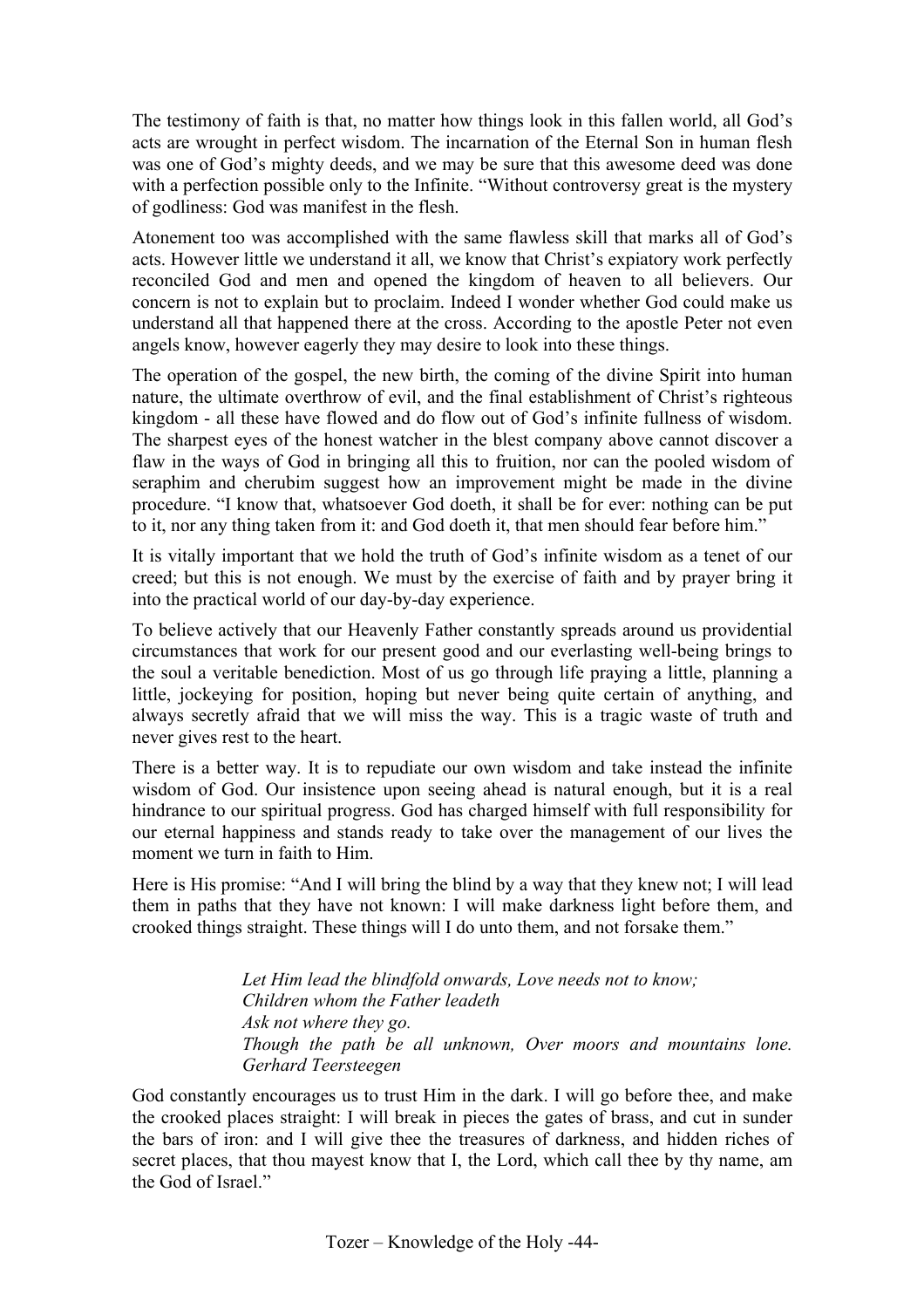It is heartening to learn how many of God's mighty deeds were done in secret, away from the prying eyes of men or angles.

When God created the heavens and the earth, darkness was upon the face of the deep. When the Eternal Son became flesh, He was carried for a time in the darkness of the sweet virgin's womb. When He died for the life of the world, it was in the darkness, seen by no one at the last. When He arose from the dead, it was ,'very early in the morning." No one saw Him rise. It is as if God were saying, "What I am is all that need matter to you, for there lie your hope and your peace. I will do what I will do, and it will all come to light at last, but how I do it is My secret. Trust Me, and be not afraid."

> *With the goodness of God to desire our highest welfare, the wisdom of God to plan it, and the power of God to achieve it, what do we lack? Surely we are the most favored of all creatures. In all our Maker's grand designs, Omnipotence, with wisdom, shines; His works, through all this wondrous frame, Declare the glory of His Name. Thomas Blacklock*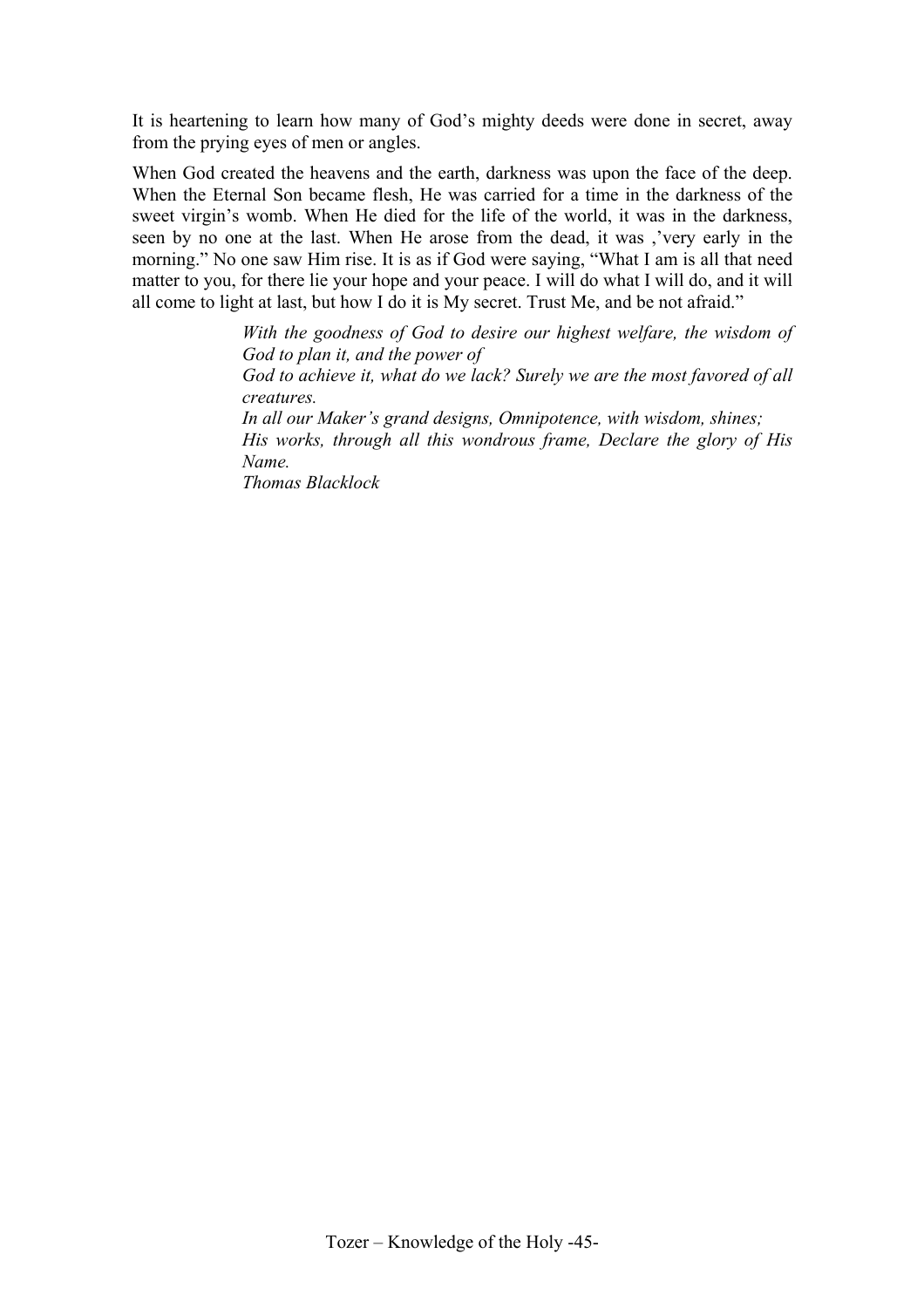### The Omnipotence of God

Our Heavenly Father, we have heard Thee say, ^I am the Almighty God; walk before me, and be thou perfect." But unless Thou dost enable us by the exceeding greatness of Thy power how can we who are by nature weak and sinful walk in a perfect way?

Grant that we may learn to lay hold on the working of the mighty power which wrought in Christ when

Thou didst raise Him from the dead and set Him at Thine own right hand in the heavenly places. Amen.

In the time of his vision John the Revelator heard as it were the voice of a great multitude and as the voice of many waters and as the voice of mighty thunderings sounding throughout the universe, and what the voice proclaimed was the sovereignty and omnipotence of God: "Alleluia: for the Lord God omnipotent reigneth.

Sovereignty and omnipotence must go together. One cannot exist without the other. To reign, God must have power, and to reign sovereignly, He must have all power. And that is what omnipotent means, having all power. The word derives from the Latin and is identical in meaning with the more familiar almighty which we have from the Anglo-Saxon. This latter word occurs fifty-six times in our English Bible and is never used of anyone but God. He alone is almighty.

God possesses what no creature can: an incomprehensible plenitude of power, a potency that is absolute. This we know by divine revelation, but once known, it is recognized as being in full accord with reason. Grant that God is infinite and selfexistent and we see at once that He must be all-powerful as well, and reason kneels to worship before the divine omnipotence.

"Power belongeth unto God," says the psalmist, and Paul the apostle declares that nature itself gives evidence of the eternal power of the Godhead (Rom 1:20). From this knowledge we reason to the omnipotence of God this way: God has power. Since God is also infinite, whatever He has must be without limit; therefore God has limitless power, He is omnipotent. We see further that God the self- existent Creator is the source of all the power there is, and since a source must be at least equal to anything that emanates from it, God is of necessity equal to all the power there is, and this is to say again that He is omnipotent.

God has delegated power to His creatures, but being self-sufficient, He cannot relinquish anything of His perfections and, power being one of them, He has never surrendered the least iota of His power. He gives but He does not give away. All that He gives remains His own and returns to Him again. Forever He must remain what He has forever been, the Lord God omnipotent.

One cannot long read the Scriptures sympathetically without noticing the radical disparity between the outlook of men of the Bible and that of modern men. We are today suffering from a secularized mentality. Where the sacred writers saw God, we see the laws of nature. Their world was fully populated; ours is all but empty. Their world was alive and personal; ours is impersonal and dead. God ruled their world; ours is ruled by the laws of nature and we are always once removed from the presence of God.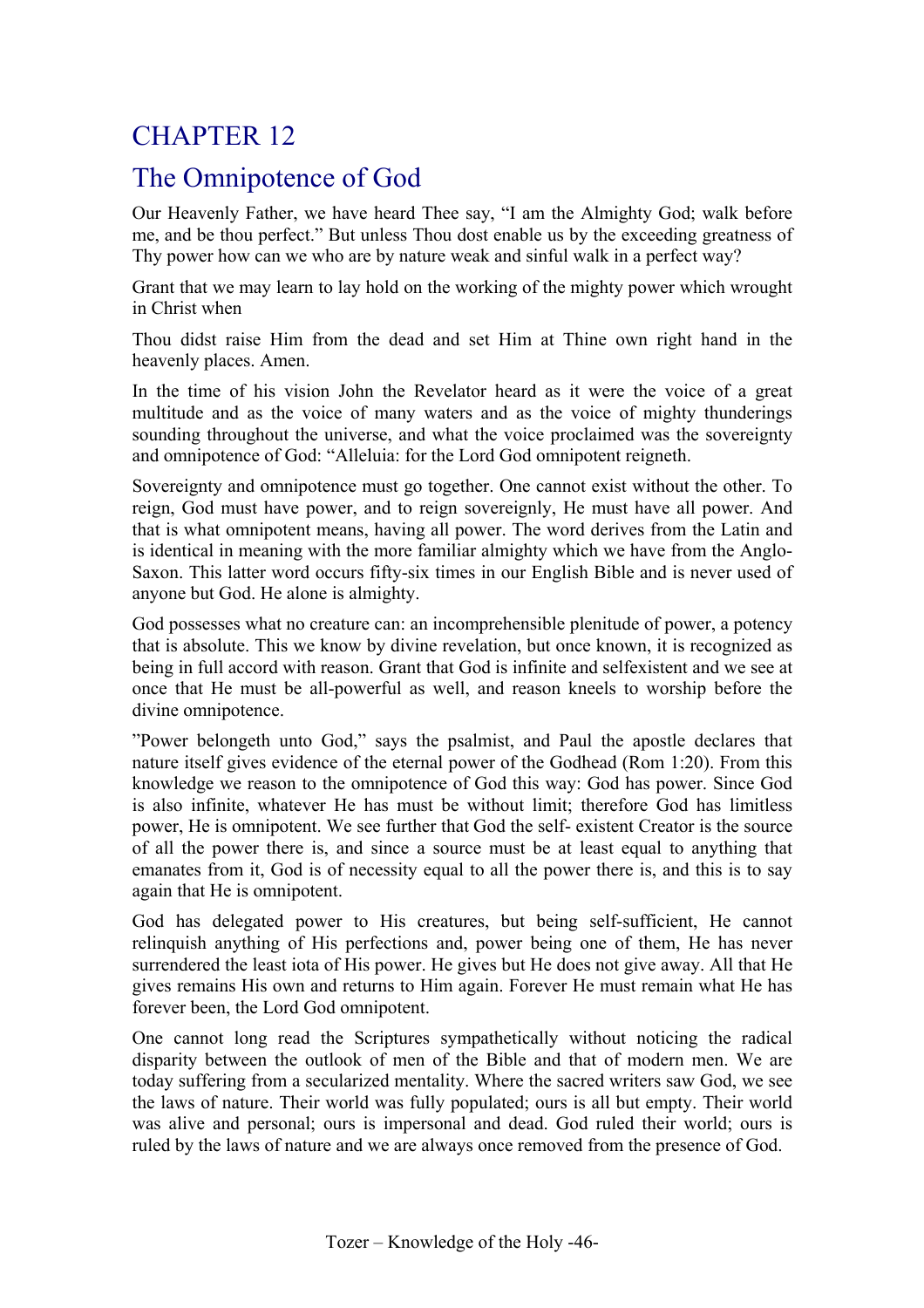And what are these laws of nature that have displaced God in the minds of millions? Law has two meanings. One is all external rule enforced by authority, such as the common rule against robbery and assault. The word is also used to denote the uniform way things act in the universe, but this second use of the word is erroneous. What we see in nature is simply the paths God's power and wisdom take through creation. Properly these are phenomena, not laws, but we call them laws by analogy with the arbitrary laws of society.

Science observes how the power of God operates, discovers a regular pattern somewhere and fixes it as a "law." The uniformity of God's activities in His creation enables the scientist to predict the course of natural phenomena. The trustworthiness of God's behavior in His world is the foundation of all scientific truth. Upon it the scientist rests his faith and from there he goes on to achieve great and useful things in such fields as those of navigation, chemistry, agriculture, and the medical arts.

Religion on the other hand, goes back of the nature of God. It is concerned not with the footprints of God along the paths of creation, but with the One who treads those paths. Religion is interested primarily in the One who is the source of all things, the master of every phenomenon. For this One philosophy has various names, the most horrendous that I have seen being that supplied by Rudolph Otto: "The absolute, the gigantic, never-resting active world stress." The Christian delights to remember that this "world stress" once said "I AM" and the greatest teacher of them all directed His disciples to address Him as a person:

"When ye pray, say, Our Father which art in heaven, Hallowed be thy name." The men of the Bible everywhere communed with this "gigantic absolute" in language as personal as speech affords, and with Him prophet and saint walked in a rapture of devotion, warm intimate and deeply satisfying.

Omnipotence is not a name given to the sum of all power, but an attribute of a personal God we Christians believe to be the Father of our Lord Jesus Christ and of all who believe on Him to life eternal. The worshipping man finds this knowledge a source of wonderful strength for his inner life. His faith rises to take the great leap upward into the fellowship of Him who can do whatever He wills to do, for whom nothing is hard or difficult because He possesses power absolute.

Since He has at His command all the power in the universe, the Lord God omnipotent can do anything as easily as anything else. All His acts are done without effort. He expends no energy that must be replenished. His self-sufficiency makes it unnecessary for Him to look outside of Himself for a renewal of strength. All the power required to do all that He wills to do lies in undiminished fullness in His own infinite being.

The Presbyterian pastor A. B. Simpson, approaching middle age, broken in health, deeply despondent and ready to quit the ministry, chanced to hear the simple Negro spiritual,

Nothing is too hard for Jesus, No man can work like Him.

Its message sped like an arrow to his heart, carrying faith and hope and life for body and soul. He sought a place of retirement and after a season alone with God arose to his feet completely cured, and went forth in fullness of joy to found what has since become one of the largest foreign missionary societies in the world. For thirty-five years after this encounter with God, he labored prodigiously in the service of Christ. His faith in God of limitless power gave him all the strength he needed to carry on.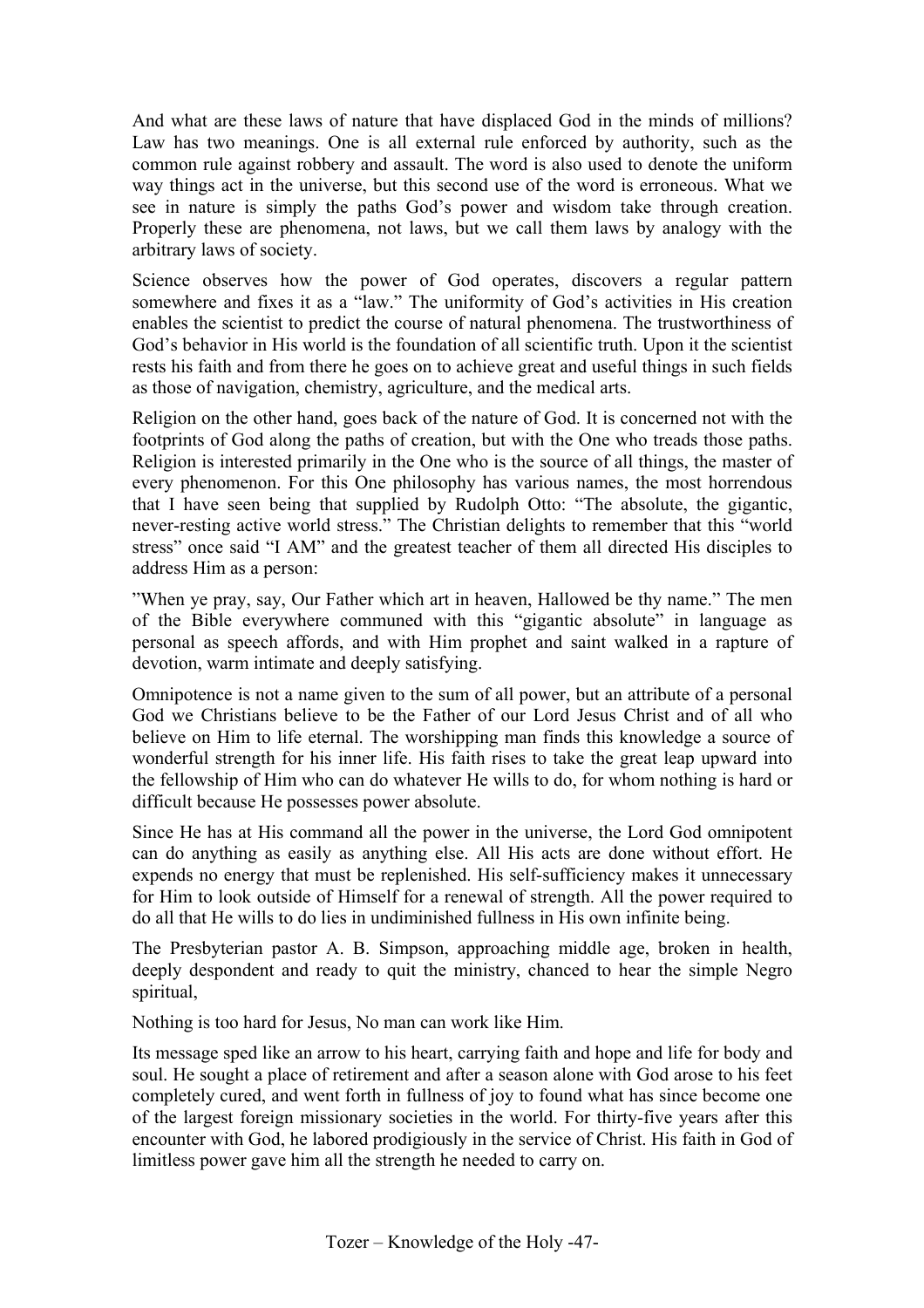*Almighty One! I bend in the dust before Thee; Even so veiled cherubs bend; In calm and still devotion I adore Thee, All-wise, all-present friend* 

*Thou to the earth its emerald robe hast given, Or curtained it in sow; And the bright sun, and the soft moon in heaven, Before Thy presence bow.* 

*Sir John Bowring*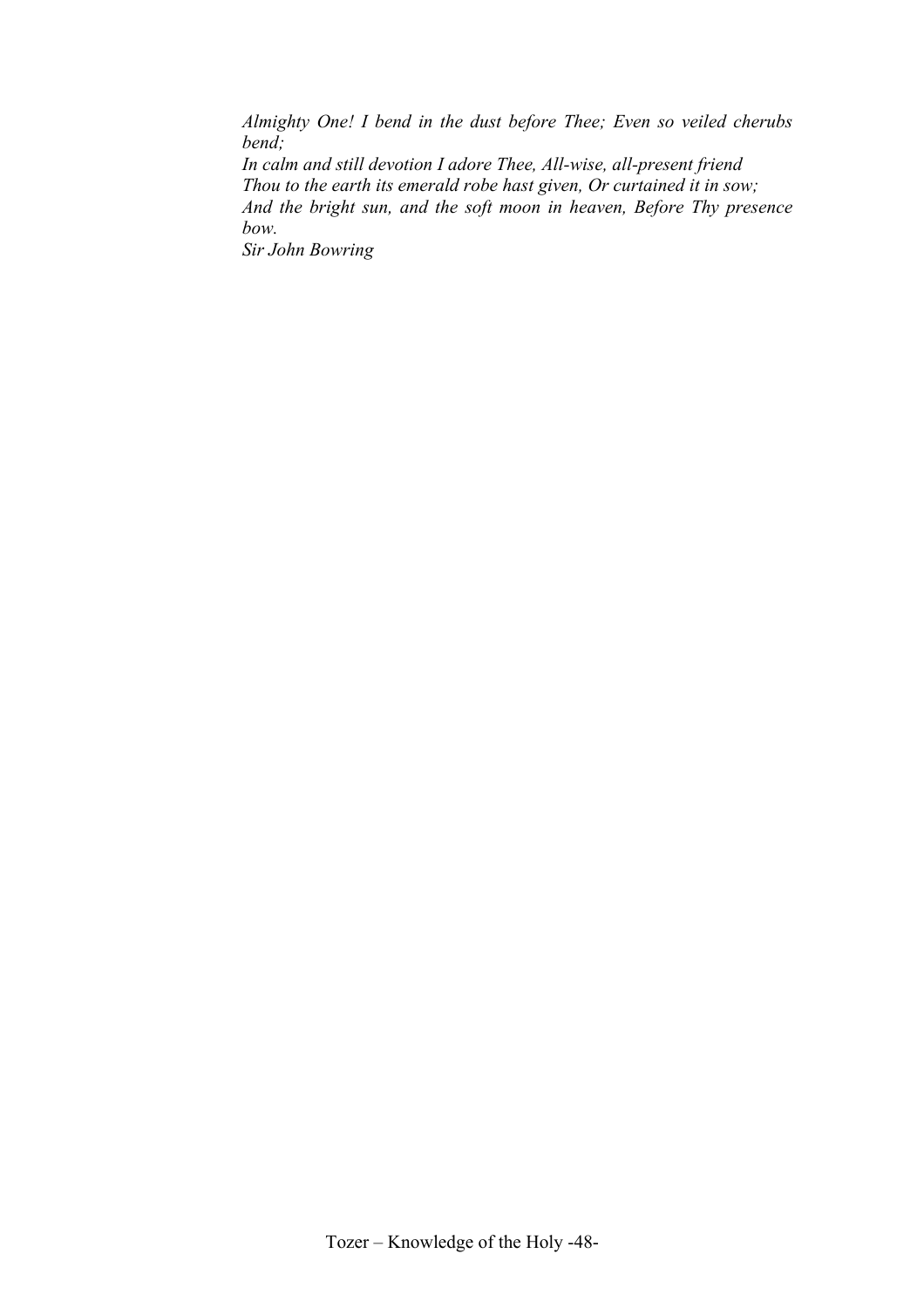### The Divine Transcendence

O Lord our Lord, there is none like Thee in heaven above or in the earth beneath. Thine is the greatness and the dignity and the majesty. All that is in the heaven and the earth is Thine; Thine is the kingdom and the power and the glory forever, O God, and Thou art exalted as head over all. Amen.

When we speak of God as transcendent we mean of course that He is exalted far above the created universe, so far above that human thought cannot imagine it.

To think accurately about this, however, we must keep in mind that "far above" does not here refer to physical distance from the earth but to quality of being. We are concerned not with location in space nor with mere altitude, but with life.

God is spirit, and to Him magnitude and distance have no meaning. To us they are useful as analogies and illustrations, so God refers to them constantly when speaking down to our limited understanding. The words of God as found in Isaiah, "Thus saith the high and lofty One that inhabiteth eternity," give a distinct impression of altitude, but that is because we who dwell in a world of matter, space, and time tend to think in material terms and can grasp abstract ideas only when they are identified in some way with material things. In its struggle to free itself from the tyranny of the natural world, the human heart must learn to translate upward the language the Spirit uses to instruct us.

It is spirit that gives significance to matter and apart from spirit nothing has any value at last. A little child strays from a party of sightseers and becomes lost on a mountain, and immediately the whole mental perspective of the members of the party is changed. Rapt admiration for the grandeur of nature gives way to acute distress for the lost child. The group spreads out over the mountainside anxiously calling the child's name and searching eagerly into every secluded spot where the little one might chance to be hidden.

What brought about this sudden change? The tree-clad mountain is still there towering into the clouds in breath-taking beauty, but no one notices it now. All attention is focused upon the search for a curly-haired little girl not yet two years old and weighing less than thirty pounds. Though so new and so small, she is more precious to parents and friends than all the huge bulk of the vast and ancient mountain they had been admiring a few minutes before. And in their judgment the whole civilized world concurs, for the little girl can love and laugh and speak and pray, and the mountain cannot. It is the child's quality of being that gives it worth.

Yet we must not compare the being of God with any other as we just now compared the mountain with the child. We must not think of God as highest in an ascending order of beings, starting with the single cell and going on up from the fish to the bird to the animal to man to angel to cherub to God. This would be to grant God eminence, even pre-eminence, but that is not enough; we must grant Him transcendence in the fullest meaning of that word.

Forever God stands apart, in light unapproachable. He is as high above an archangel as above a caterpillar, for the gulf that separates the archangel from the caterpillar is but finite, while the gulf between God and the archangel is infinite. The caterpillar and the archangel, though far removed from each other in the scale of created things, are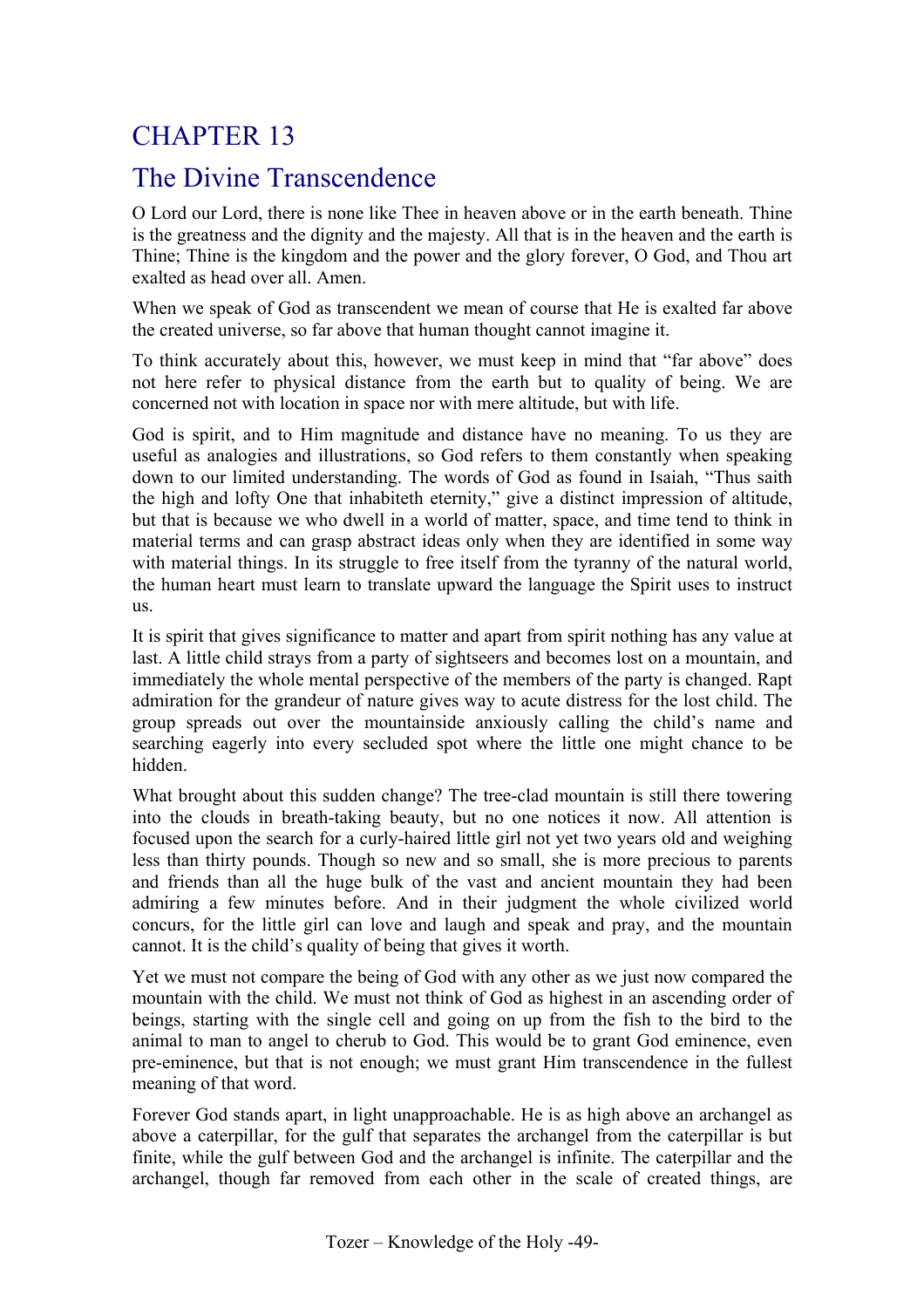nevertheless one in that they are alike created. They both belong in the category of thatwhich-is-not-God and are separated from God by infinitude itself.

Reticence and compulsion forever contend within the heart that would speak of God.

How shall polluted mortals dare To sing Thy glory or Thy grace? Beneath Thy feet we lie afar,

And see but shadows of Thy face. Isaac Watts

Yet we console ourselves with the knowledge that it is God Him-self who puts it in our hearts to seek Him and makes it possible in some measure to know Him, and He is pleased with even the feeblest effort to make Him known.

If some watcher or holy one who has spent his glad centuries by the sea of fire were to come to earth, how meaningless to him would be the ceaseless chatter of the busy tribes of men. How strange to him and how empty would sound the, flat, stale and profitless words heard in the average pulpit from week to week.

And were such a one to speak on earth would he not speak of God? Would he not charm and fascinate his hearers with rapturous descriptions of the Godhead? And after hearing him could we ever again consent to listen to anything less than theology, the doctrine of God? Would we not thereafter demand of those who would presume to teach us that they speak to us from the mount of divine vision or remain silent altogether?

When the psalmist saw the transgression of the wicked his heart told him how it could be. "There is no fear of God before his eyes," he explained, and in so saying revealed to us the psychology of sin. When men no longer fear God, they transgress His laws without hesitation. The fear of consequences is not deterrent when the fear of God is gone.

In olden days men of faith were said to "walk in the fear of God" and to "serve the Lord with fear." However intimate their communion with God, however bold their prayers, at the base of their religious life was the conception of God as awesome and dreadful. This idea of God transcendent rims through the whole Bible and gives color and tone to the character of the saints. This fear of God was more than a natural apprehension of danger; it was a nonrational dread, an acute feeling of personal insufficiency in

the presence of God the Almighty.

Wherever God appeared to men in Bible times the results were the same - an overwhelming sense of terror and dismay, a wrenching sensation of sinfulness and guilt. When God spoke, Abram stretched himself upon the ground to listen. When Moses saw the Lord in the burning bush, he hid his face in fear to look upon God. Isalah's vision of God wrung from him the cry, "Woe is me!" and the confession, "I am undone; because I am a man of unclean lips."

Daniel's encounter with God was probably the most dreadful and wonderful of them all. The prophet lifted up his eyes and saw One whose "body also was like the beryl, and his face as the appearance of lightning, and his eyes as lamps of fire, and his arms and his feet like in colour to polished brass, and the voice of his words like the voice of a multitude." "I Daniel alone saw the vision" he afterwards wrote, "for the men that were with me saw not the vision; but a great quaking fell upon them, so that they fled to hide themselves. Therefore I was left alone, and saw this great vision, and there remained no strength in me: for my comeliness was turned in me into corruption, and I retained no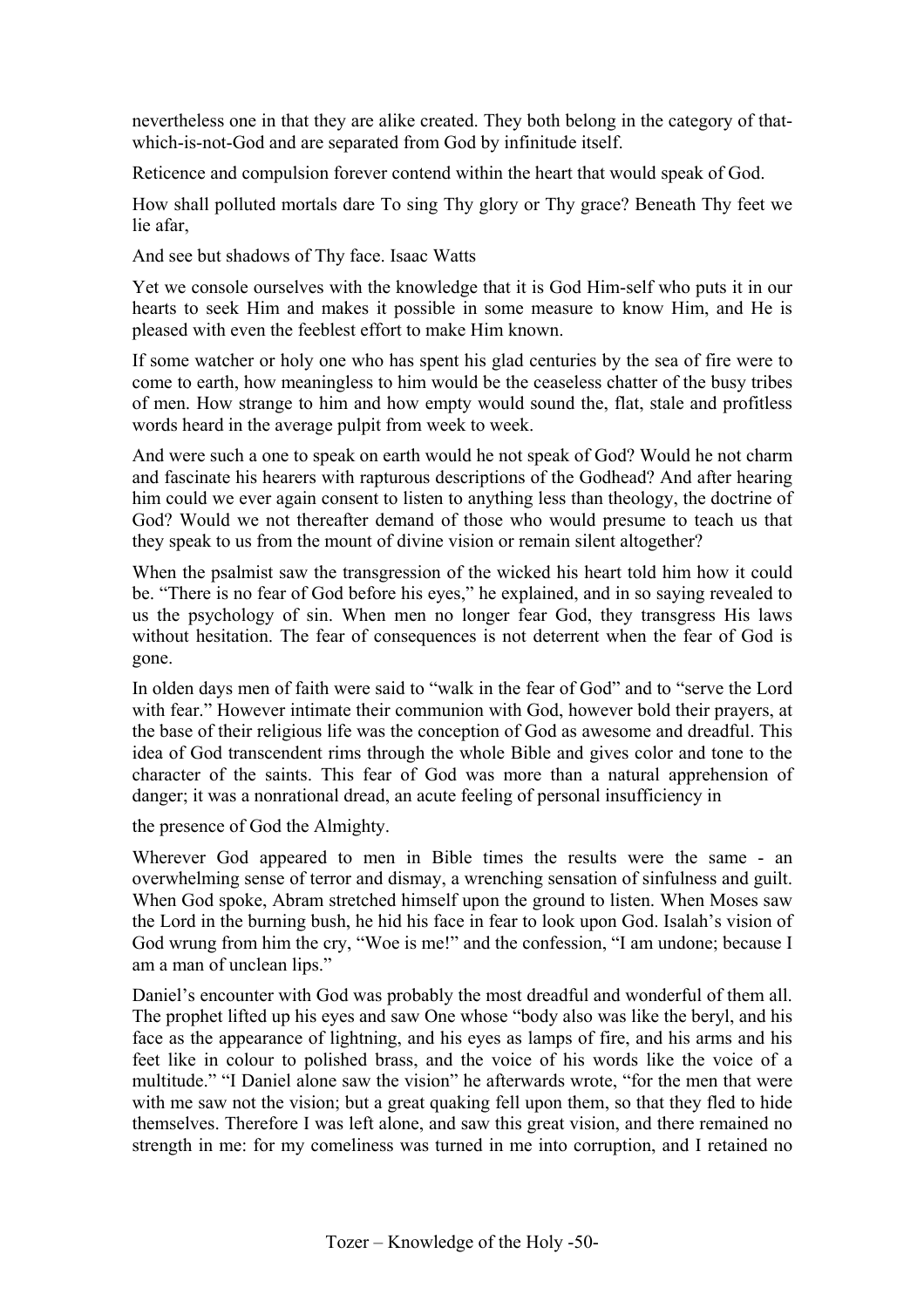strength. Yet heard I the voice of his words: and when I heard the voice of his words, then was I in a deep sleep on my face, and my face toward the ground."

These experiences show that a vision of the divine transcendence soon ends all controversy between the man and his God. The fight goes out of the man and he is ready with the conquered Saul to ask meekly,

"Lord, what wilt thou have me to do?"

Conversely, the self-assurance of modern Christians, the basic levity present in so many of our religious gatherings, the shocking disrespect shown for the Person of God, are evidence enough of deep blindness of heart.

Many call themselves by the name of Christ, talk much about God, and pray to Him sometimes, but evidently do not know who He is. "The fear of the Lord is a fountain of life," but this healing fear is today hardly found among Christian men.

Once in conversation with his friend Eckermann, the poet Goethe turned to thoughts of religion and spoke of the abuse of the divine name. "People treat it," he said, "as if that incomprehensible and most high Being, who is even beyond the reach of thought, were only their equal. Otherwise they would not say 'the Lord God, the dear God, the good God.' This expression becomes to them, especially to the clergy, who have it daily in their mouths, a mere phrase, a barren name, to which no thought whatever is attached. If they were impressed by His greatness they would be dumb, and through veneration unwilling to name Him.

> *Lord of all being, throned afar, They glory flames from sun and star; Center and soul of every sphere, Yet to each loving heart how near! Lord of all life, below, above, Whose light is truth, whose warmth is love, Before Thy ever-blazing throne We ask no luster of our own. Oliver Wendell Holmes*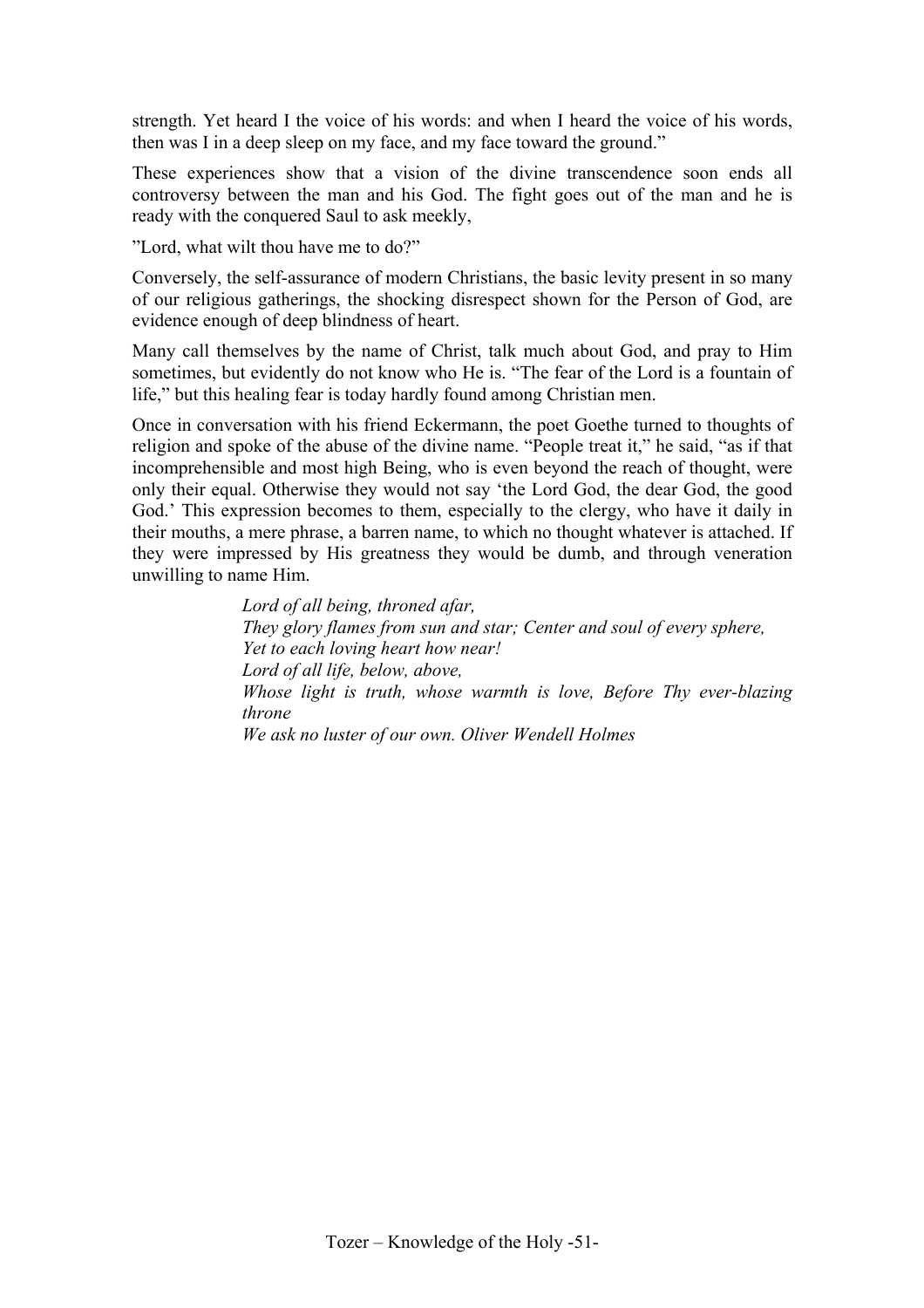### God's Omnipresence

Our Father, we know that Thou art present with us, but our knowledge is but a figure and shadow of truth and has little of the spiritual savor and inward sweetness such knowledge should afford. This is for us a great loss and the cause of much weakness of heart. Help us to make at once such amendment of life as is necessary before we can experience the true meaning of the words "In thy presence is fulness of joy." Amen.

The word present, of course, means here, close to, next to, and the prefix omni gives it universality. God is everywhere here, close to everything, next to everyone.

Few other truths are taught in the Scriptures with as great clarity as the doctrine of the divine omnipresence. Those passages supporting this truth are so plain that it would take considerable effort to misunderstand them. They declare that God is immanent in His creation, that there is no place in heaven or earth or hell where men may hide from His presence. They teach that God is at once far off and near, and that in Him men move and live and have their being. And what is equally convincing is that they everywhere compel us to assume that God is omnipresent to account for other facts they tell us about Him.

For instance, the Scriptures teach that God is infinite. This means that His being knows no limits. Therefore there can be no limit to His presence; He is omnipresent. In His infinitude He surrounds the finite creation and contains it. There is no place beyond Him for anything to be. God is our environment as the sea is to the fish and the air to the bird. "God is over all things," wrote Hildebert of Lavardin, "under all things; outside all; within but not enclosed; without but not excluded; above but not raised up; below but not depressed; wholly above, presiding; wholly beneath, sustaining; wholly within, filling."

The belief that God is present within His universe cannot be held in isolation. It has practical implications in many areas of theological thought and bears directly upon certain religions problems, such, for instance, as the nature of the world. Thinking men of almost every age and culture have been concerned with the question of what kind of world this is. Is it a material world running by itself, or is it spiritual and run by unseen powers? Does this interlocking system explain itself or does its secret lie in mystery? Does the stream of existence begin and end in itself? Or is its source higher up and farther back in the hills?

Christian theology claims to have the answer to these questions. It does not speculate nor offer an opinion but presents its "Thus saith the Lord" as its authority. It declares positively that the world is spiritual: it originated in spirit, flows out of spirit, is spiritual in essence, and is meaningless apart from the Spirit that inhabits it.

The doctrine of the divine omnipresence personalizes man's relation to the universe in which he finds himself. This great central truth gives meaning to all truths and imparts supreme value to all his little life. God is present, near him, next to him, and this God sees him and knows him through and thorough.

At this point faith begins, and while it may go on to include a thousand other wonderful truths, these all refer back to the truth that God is and God is here. "He that cometh to God", says the Book of Hebrews, "must believe that he is" And Christ Himself said, "Ye believe in God, Believe also..." What ever "also" may be added to the elementary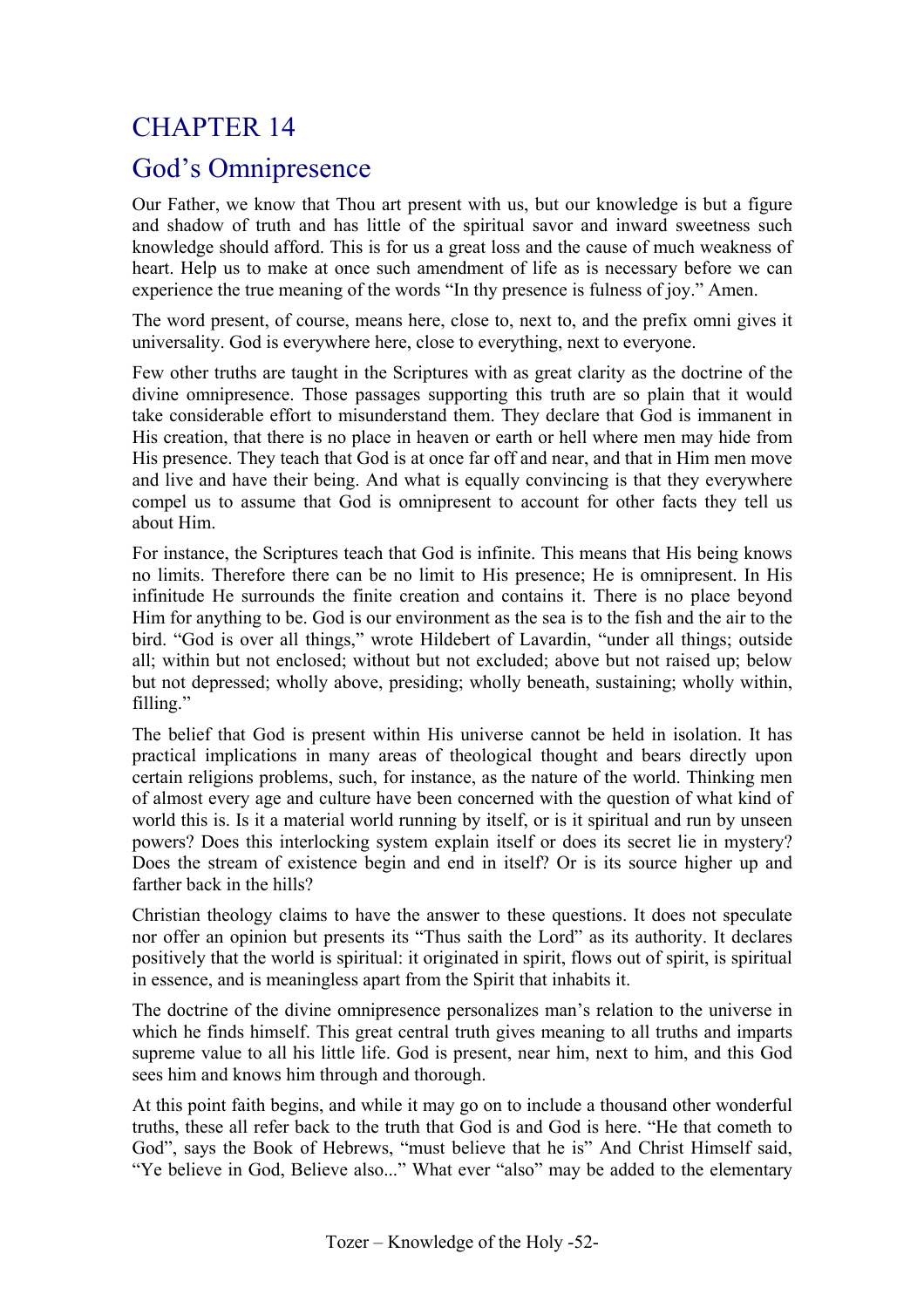belief in God is superstructure, and regardless of the heights to which it may rise, it continues to rest solidly upon the original foundation.

The teachings of the New Testament is that God created the world by the Logos, the Word, and the Word is identified with the second person of the Godhead who was present in the world even before He became incarnate in human nature. The Word made all things and remained in His creation to uphold and sustain it and be at the same time a moral light enabling every man to distinguish good from evil. The universe operates as an orderly system, not by impersonal laws but by the creative voice of the immanent and universal Presence, the Logos.

Canon W. G. Holmes of India told of seeing Hindu worshipers tapping on trees and stones and whispering

"Are you there? Are you there?" to the god they hoped might reside within. In complete humility the instructed Christian brings the answer to that question. God is indeed there. He is there as He is here and everywhere, not confined to tree or stone, but free in the universe, near to everything, next to everyone, and through Jesus Christ immediately accessible to every loving heart. The doctrine of the divine omnipresence decides this forever.

This truth is to the convinced Christian a source of deep comfort in sorrow and of steadfast assurance in all the varied experiences of his life. To him "the practice of the presence of God" consists not of protecting an imaginary object from within his own mind and then seeking to realize its presence; it is rather to recognize the real presence of the One whom all sound theology declares to be already there, an objective entity, existing apart from any apprehension of Him on the part of His creatures. The resultant experience is not visionary but real.

The certainty that God is always near us, present in all parts of His world, closer to us than our thoughts, should maintain us in a state of high moral happiness most of the time. But not all the time. It would be less than honest to promise every believer continual jubilee and less than realistic to expect it. As a child may cry out in pain even when sheltered in its mother's arms, so a Christian may sometimes know what it is to suffer even in the conscious presence of God. Though "alway rejoicing," Paul admitted that he was sometimes sorrowful, and for our sakes Christ experienced strong crying and tears though He never left the bosom of the Father (John 1:18).

But all will be well. In a world like this tears have their therapeutic effects. The healing balm distilled from the garments of the enfolding Presence cures our ills before they become fatal. The knowledge that we are never alone calms the troubled sea of our lives and speaks peace to our souls.

That God is here both Scripture and reason declare. It remains only for us to learn to realize this in conscious experience. A sentence from a letter by Dr. Allen Fleece sums up the testimony of many others:

> *\The knowledge that God is present is blessed, but to feel His presence is nothing less than sheer happiness.*" *God reveals His presence: Let us now adore Him, And with awe appear before Him. Him alone, God we own; He's our Lord and Savour, Praise His name forever. God Himself is with us: Whom the angelic legions Serve with awe in heavenly regions. Gerhard Tersteegen*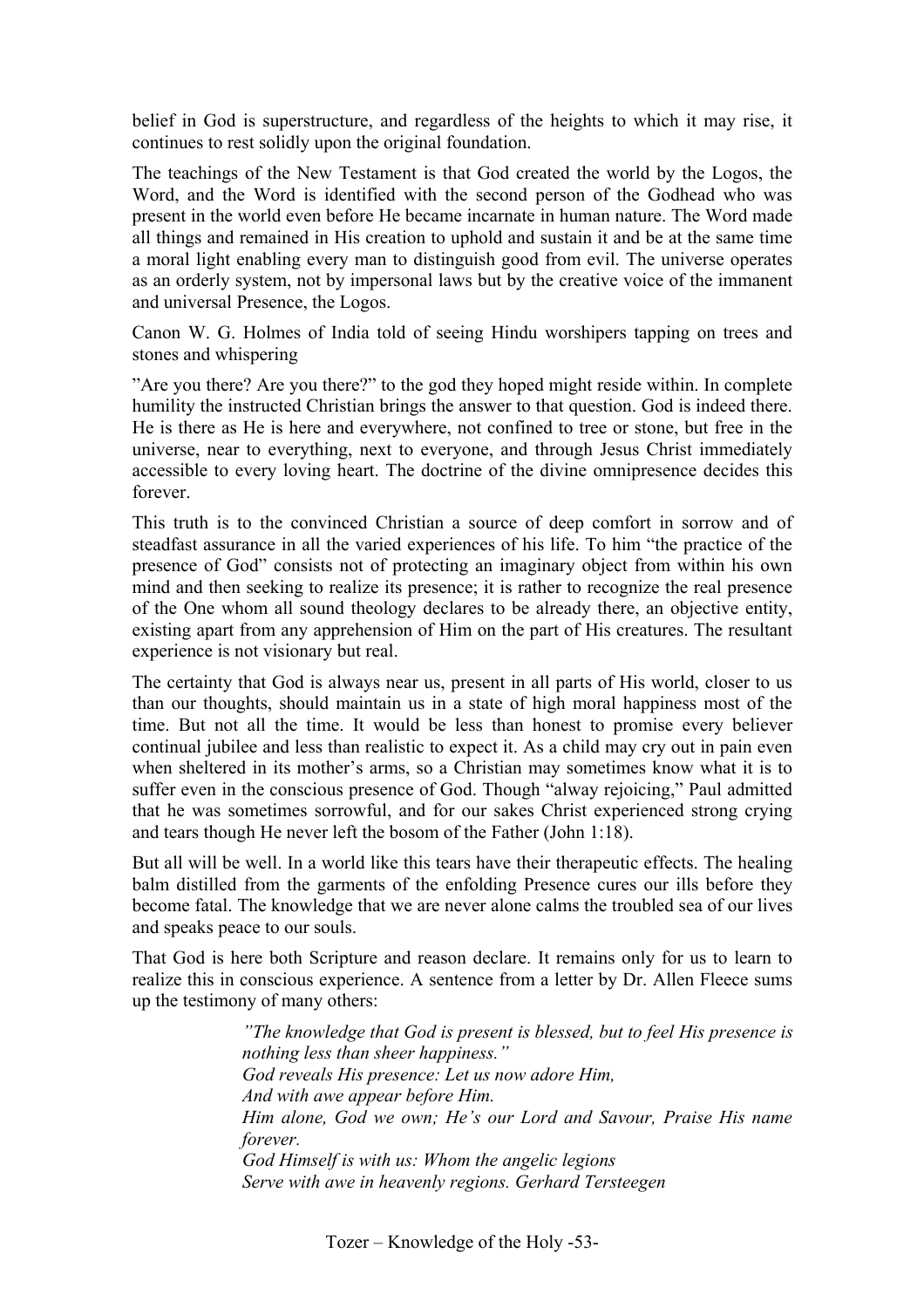### The Faithfulness of God

It is a good thing to give thanks unto Thee and to sing praises unto Thy name, O Most High, to show forth Thy loving-kindness in the morning and Thy faithfulness every night. As Thy Son while on earth was loyal to Thee, His Heavenly Father, so now in heaven He is faithful to us, His earthly brethren; and in this knowledge we press on with every confident hope for all the years and centuries yet to come. Amen.

As emphasized earlier, God's attributes are not isolated traits of His character but facets of His unitary being. They are not things-in-themselves; they are, rather, thoughts by which we think of God aspects of a perfect whole, names given to whatever we know to be true of the Godhead.

To have a correct understanding of the attributes it is necessary that we see them all as one. We can think of them separately but they cannot be separated. "All attributes assigned to God cannot differ in reality, by reason of the perfect simplicity of God, although we in divers ways use of God divers words," says Nicholas of Cusa. "Whence, although we attribute to God sight, hearing, taste, smell, touch, sense, reason and intellect, and so forth, according to the divers significations of each word, yet in Him sight is not other than hearing, or tasting, or smelling, or touching, or feeling, or understanding. And so all theology is said to be stablished in a circle, because any one of His attributes is affirmed of another."

In studying any attribute, the essential oneness of all the attributes soon becomes apparent. We see, for instance, that if God is self-existent He must be also selfsufficient; and if He has power He, being infinite, must have all power. If He possesses knowledge, His infinitude assures us that He possesses all knowledge. Similarly, His immutability presuppose His faithfulness. If He is unchanging, it follows that He could not be unfaithful, since that would require Him to change.

Any failure within the divine character would argue imperfection and, since God is perfect, it could not occur. Thus the attributes explain each other and prove that they are but glimpes the mind enjoys of the absolutely perfect Godhead.

All of God's acts are consistent with all of His attributes. No attribute contradicts the other, but all harmonize and blend into each other in the infinite abyss of the Godhead. All that God does agrees with all that God is and being and doing are one in Him.

The familiar picture of God as often torn between His justice and His mercy is altogether false to the facts. To think of God as inclining first toward one and then toward another of His attributes is to imagine a God who is unsure of Himself, frustrated and emotionally unstable, which of course is to say that the one of whom we are thinking is not the true God at all but a weak, mental reflection of Him badly out of focus.

God being who He is, cannot cease to be what He is, and being what He is, He cannot act out of character with Himself. He is at once faithful and immutable, so all His words and acts must be and remain faithful. Men become unfaithful out of desire, fear, weakness, loss of interest, or because of some strong influence from without. Obviously none of these forces can affect God in any way. He is His own reason for all He is and does. He cannot be compelled from without, but ever speaks and acts from within Himself by His own sovereign will as it pleases Him.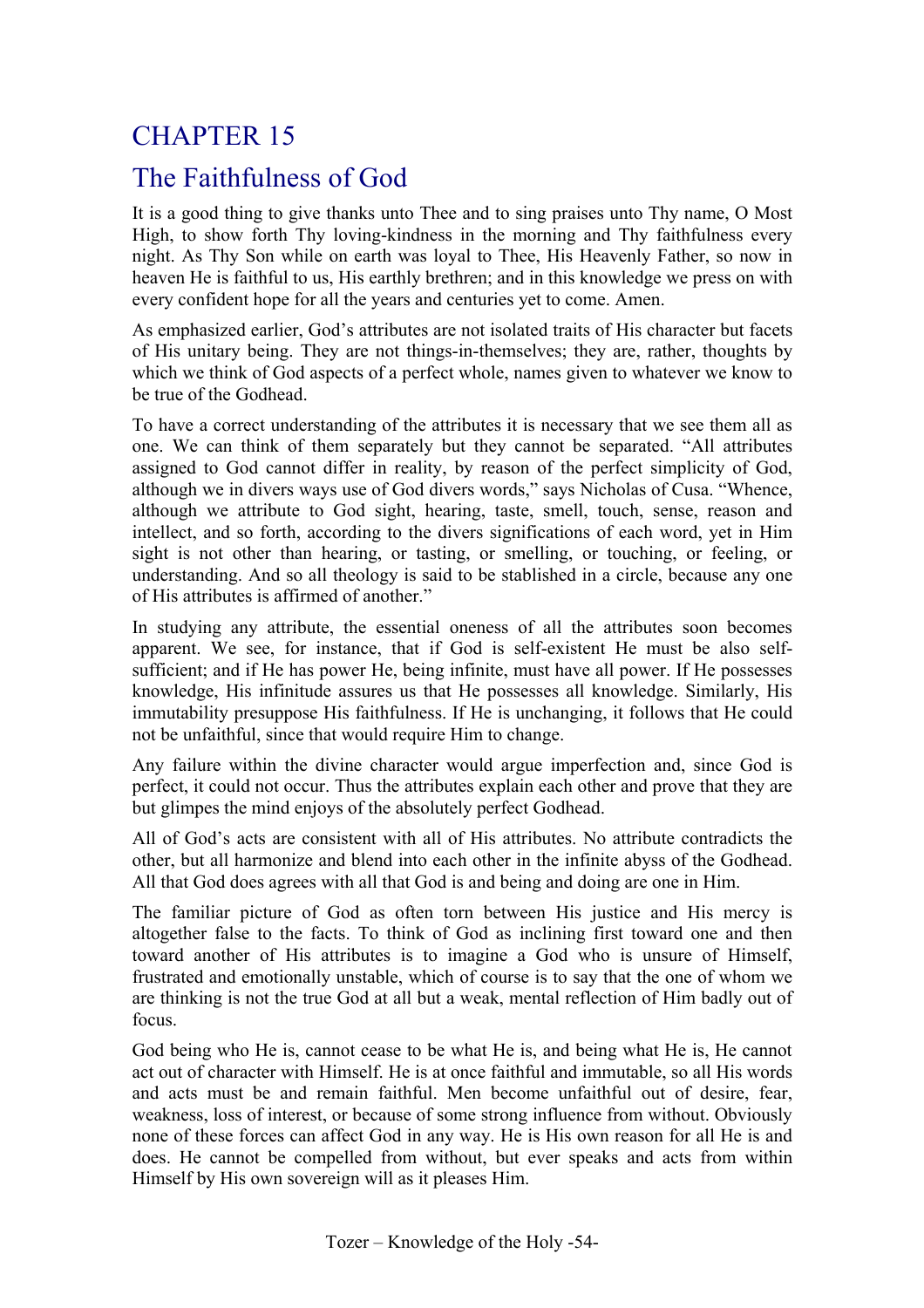I think it might be demonstrated that almost every heresy that has afflicted the church through the years has arisen from believing about God things that are not true, or from overemphasizing certain true things so as to obscure other things equally true. To magnify any attribute to the exclusion of another is to head straight for one of the dismal swamps of theology; and yet we are all constantly tempted to do just that.

For instance, the Bible teaches that God is love, some have interpreted this in such a way as virtually to deny that He is just, which the Bible also teaches. Other press the Biblical doctrine of God's goodness so far that it is made to contradict his holiness. Or they make His compassion cancel out His truth. Still others understand the sovereignty of God in a way that destroys or at least greatly diminishes His goodness and love.

We can hold a correct view of truth only by daring to believe everything God has said about Himself. It is a grave responsibility that a man takes upon himself when he seeks to edit out of God's self-revelation such features as he in his ignorance deems objectionable. Blindness in part must surely fall upon any of us presumptuous enough to attempt such a thing. And it is wholly uncalled for. We need not fear to let the truth stand as it is written. There is no conflict among the divine attributes. God's being is unitary. He cannot divide Himself and act at a given time from one of His attributes while the rest remain inactive. All that God is must accord with all that God does. Justice must be present in mercy, and love in judgment. And so with all the divine attributes.

The faithfulness of God is a datum of sound theology but to the believer it becomes far more than that: it passes through the processes of the understanding and goes on to become nourishing food for the soul. For the Scriptures not only teach truth, they show also its uses for mankind.

The inspired writers were men of like passion with us, dwelling in the midst of life. What they learned about God became to them a sword, a shield, a hammer; it became their life motivation, their good hope, and their confident expectation. From the objective facts of theology their hearts made how many thousand joyous deductions and personal applications! The Book of Psalms rings with glad thanksgiving for the faithfulness of God. The New Testament takes up the theme and celebrates the loyalty of God the Father and His Son Jesus Christ who before Pontius Pilate witnessed a good confession; and in the Apocalypse Christ is seen astride a white horse riding toward His triumph, and the names He bears are Faithful and True.

Christian song, too, celebrates the attributes of God, and among them the divine faithfulness. In our hymnody, at its best, the attributes become the wellspring from which flow rivers of joyous melody. Some old hymnbooks may yet be found in which the hymns have no names; a line in italics above each one indicates theme, and the worshiping heart cannot but rejoice in what it finds: "God's glorious perfections celebrated." "Wisdom, Majesty and goodness." "Omniscience." "Omnipotence and immutability." "Glory, mercy and grace." These are few samples taken from a hymnbook published 1849, but everyone familiar with Christian hymnody knows that the stream of sacred song takes its rise far back in the early years of the Church's existence. From the beginning belief in the perfection of God brought sweet assurance to believing men and taught the ages to sing.

Upon God's faithfulness rests our whole hope of future blessedness. Only as He is faithful will His covenants stand and His promises be honoured. Only as we have complete assurance that He is faithful may we live in peace and look forward with assurance to the life to come.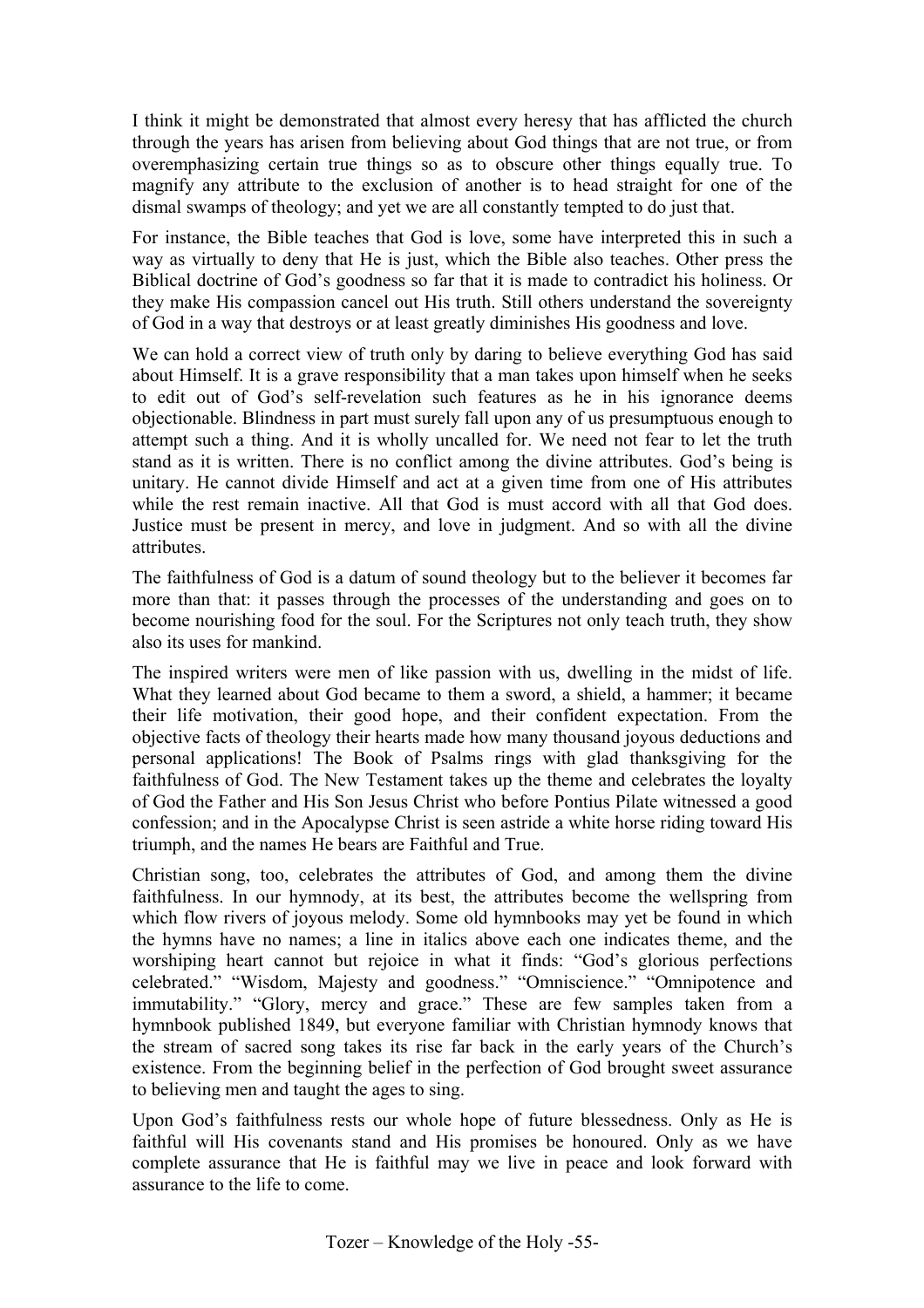Every heart can make its own application of this and draw from it such conclusions as the truth suggests and its own needs bring into focus. The tempted, the anxious, the fearful, the discouraged may all find new hope and good cheer in the knowledge that out Heavenly Father is faithful. He will ever be true to His pledged word. The hard-pressed sons of the covenant may be sure that He will never remove His loving- kindness from them nor suffer His faithfulness to fail.

> *Happy the man whose hopes rely On Israel's God; He made the sky, And earth and seas, with all their train; His truth forever stands secure; He saves the oppressed, He feeds the poor, And none shall find His promises vain. Isaac Watts*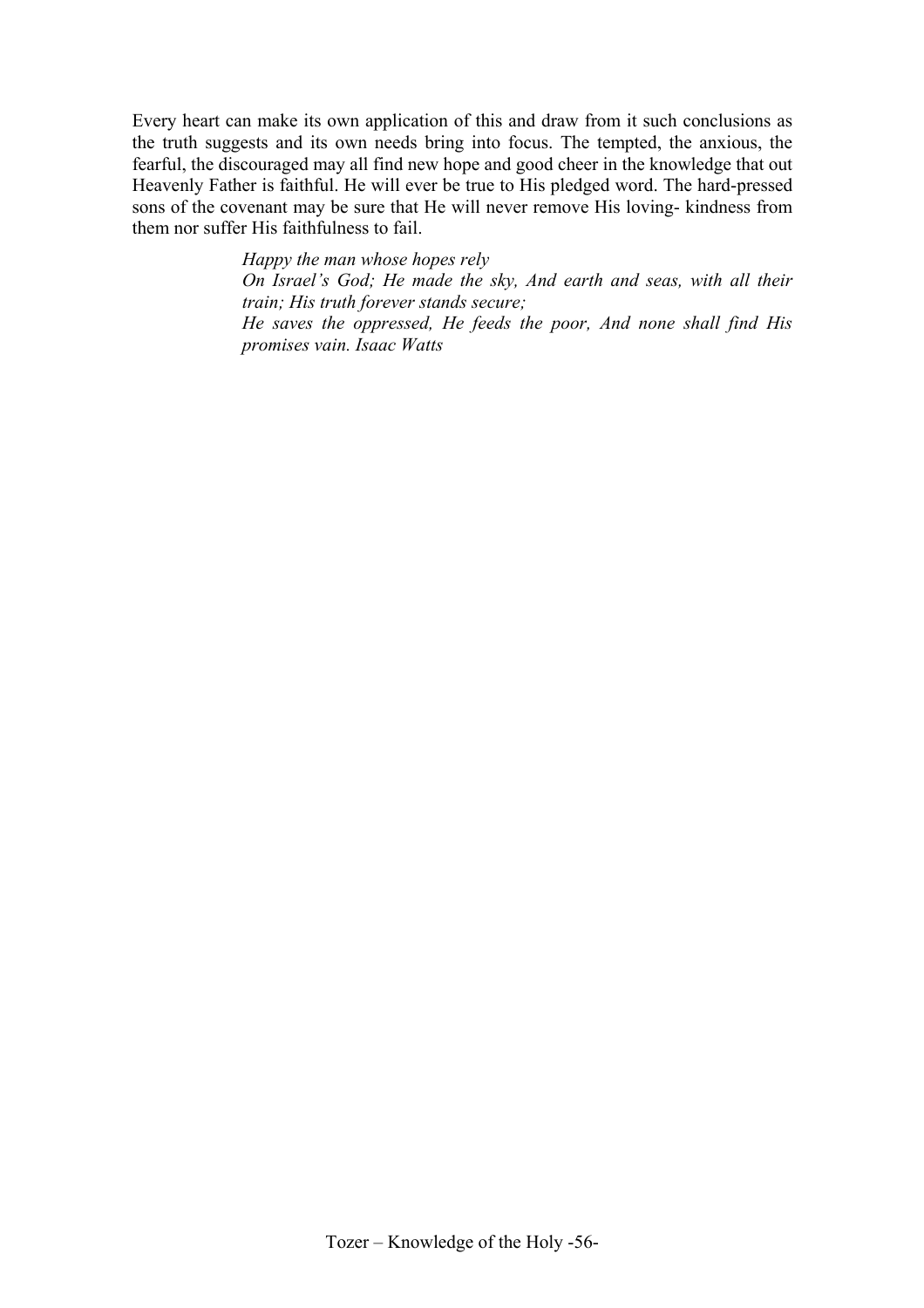#### The Goodness of God

Do good in Thy good pleasure unto us, O Lord. Act toward us not as we deserve but as it becomes Thee, being the God Thou art. So shall we have nothing to fear in this world or in that which is to come. Amen.

The word good means so many things to so many persons that this brief study of the divine goodness begins with a definition. The meaning may be arrived at only by the use of a number of synonyms, going out from and returning by different paths to the same place.

When Christian theology says that God is good, it is not the same as saying that He is righteous or holy. The holiness of God is trumpeted from the heavens and re-echoed on earth by saints and sages wherever God has revealed Himself to men; however, we are not at this time considering His holiness but His goodness, which is quite another thing.

The goodness of God is that which disposes Him to be kind, cordial, benevolent, and full of good will toward men. He is tenderhearted and of quick sympathy, and His unfailing attitude toward all moral beings is open, frank, and friendly. By His nature He is inclined to bestow blessedness and He takes holy pleasure in the happiness of His people.

That God is good is taught or implied on every page of the Bible and must be received as an article of faith as impregnable as the throne of God. It is a foundation stone for all sound thought about God and is necessary to moral sanity. To allow that God could be other than good is to deny the validity of all thought and end ill the negation of every moral judgment. If God is not good, then there can be no distinction between kindness and cruelty, and heaven can be hell and hell, heaven.

The goodness of God is the drive behind all the blessings He daily bestows upon us. God created us because He felt good in His heart and He redeemed us for the same reason.

Julian of Norwich, who lived six hundred years ago, saw clearly that the ground of all blessedness is the goodness of God. Chapter six of her incredibly beautiful and perceptive little classic, Revelations of Divine Love, begins, ^This showing was made to learn our souls to cleave wisely to the goodness of God." Then she lists some of the mighty deeds God has wrought in our behalf, and after each one she adds "of His goodness."

She saw that all our religious activities and every means of grace, however right and useful they may be, are nothing until we understand that the unmerited, spontaneous goodness of God is back of all arid underneath all His acts.

Divine goodness, as one of God's attributes, is self-caused, infinite, perfect, and eternal. Since God is immutable He never varies in the intensity of His loving-kindness. He has never been kinder than He now is, nor will He ever be less kind. He is no respecter of persons but makes His sun to shine on the evil as well as on the good, and sends His rain on the just and on the unjust. The cause of His goodness is in

Himself, the recipients of His goodness are all His beneficiaries without merit and without recompense.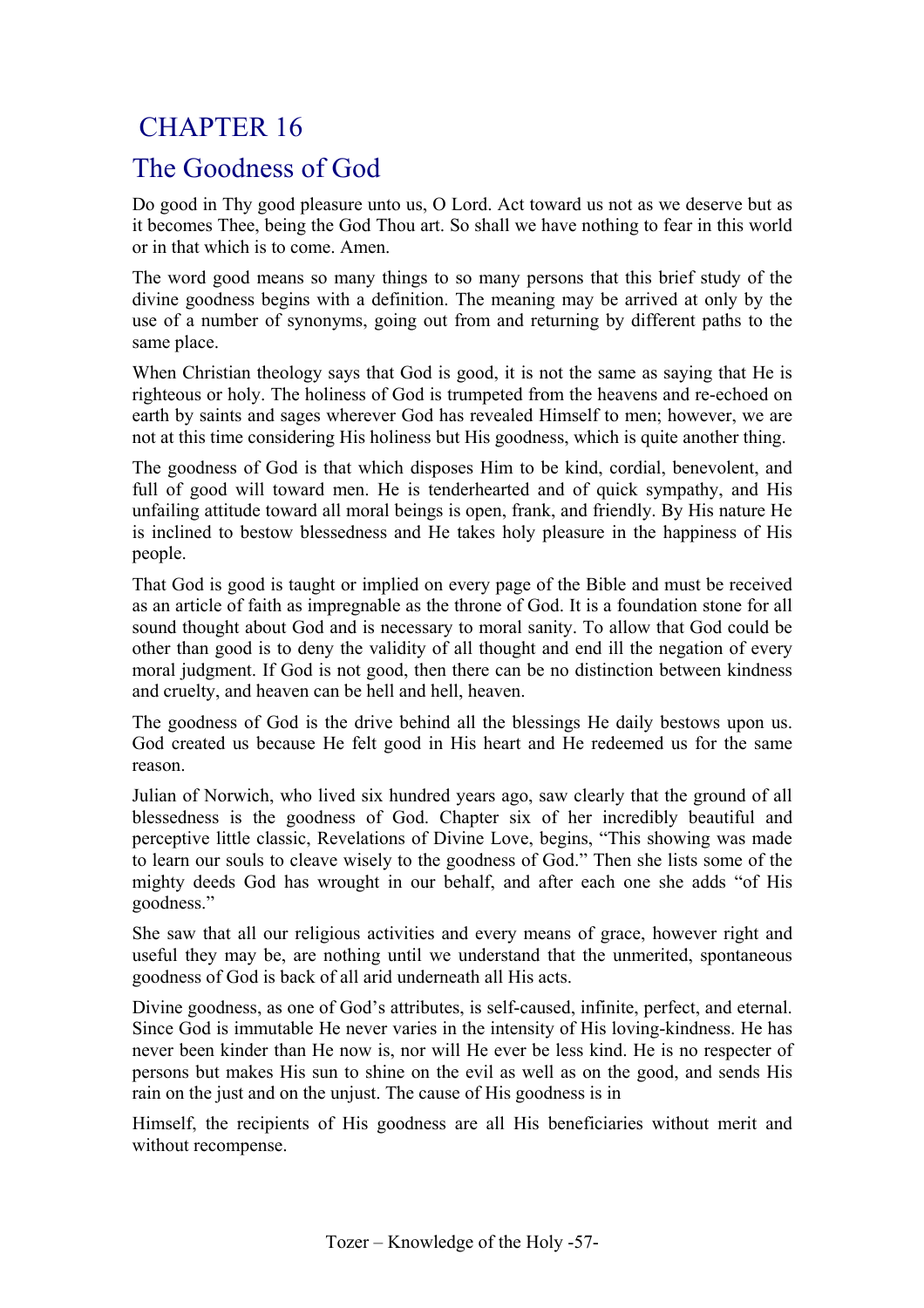With this agrees reason, and the moral wisdom that knows itself runs to acknowledge that there can be no merit in human conduct, not even in the purest and the best. Always God's goodness is the ground of our expectation. Repentance, though necessary, is not meritorious but a condition for receiving the gracious gift of pardon which God gives of His goodness.

Prayer is not itself meritorious. It lays God under no obligation nor puts Him in debt to any. He hears prayer because He is good, and for no other reason. Nor is faith meritorious; it is simply confidence in the goodness of God, and the lack of it is a reflection upon God's holy character.

The whole outlook of mankind might be changed if we could all believe that we dwell under a friendly sky and that the God of heaven, though exalted in power and majesty is eager to be friends with us.

But sin has made us timid and self-conscious, as well it might. Years of rebellion against God have bred in us, a fear that cannot be overcome in a day. The captured rebel does not enter willingly the presence of the king he has so long fought unsuccessfully to overthrow. But if he is truly penitent he may come, trusting only n the loving-kindness of his Lord, and the past will not be held against him. Meister Eckhart encourages us to remember that, when we return to God, even if our sins were as great in number as all mankind's put together, still God would not count them against us, but would have as much confidence in us as if we had never sinned.

Now someone who in spite of his past sins honestly wants to become reconciled to God may cautiously inquire, "If I come to God, how will He act toward me? What kind of disposition has He? What will I find Him to be like?" The answer is that He will be found to be exactly like Jesus. "He that hath seen me," said Jesus, "bath seen the Father."

Christ walked with men on earth that He might show them what God is like and make known the true nature of God to a race that had wrong ideas about Him. This was only one of the things He did while here in the flesh, but this He did with beautiful perfection. From Him we learn how God acts toward people. The hypocritical, the basically insincere, will find Him cold and aloof, as they once found Jesus; but the penitent will find Him merciful; the self-condemned will find Him generous and kind. To the frightened He is friendly, to the poor in spirit He is forgiving, to the ignorant, considerate; to the weak, gentle; to the stranger, hospitable.

By our own attitudes we may determine our reception by Him. Though the kindness of God is an infinite, overflowing fountain of cordiality, God will not force His attention upon us. If we would be welcomed as the Prodigal was, we must come as the Prodigal came; and when we so come, even though the Pharisees and the legalists sulk without, there will be a feast of welcome within, and music and dancing as the Father takes His child again to His heart. The greatness of God rouses fear within us, but His goodness encourages us not to be afraid of Him. To fear and not be afraid - that is the paradox of faith.

> *O God, my hope, my heavenly rest, My all of happiness below, Grant my importunate request, To me, to me, Thy goodness show; Thy beatific face display, The brightness of eternal day. Before my faith's enlightened eyes, Make all Thy gracious goodness pass; Thy goodness is the sight I prize: might I see Thy smiling face:*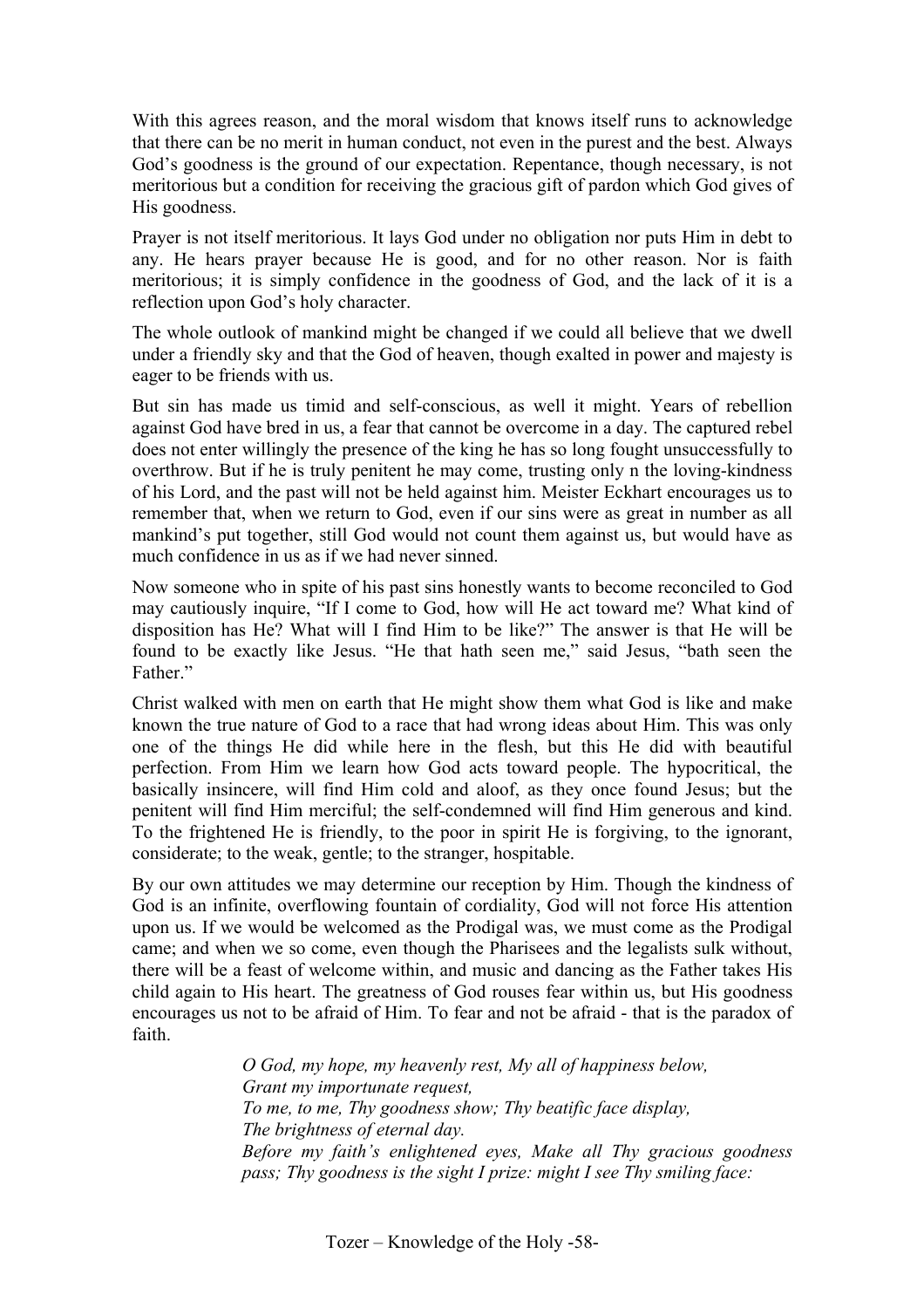*They nature in my soul proclaim, Reveal Thy love, Thy glorious name. Charles Wesley*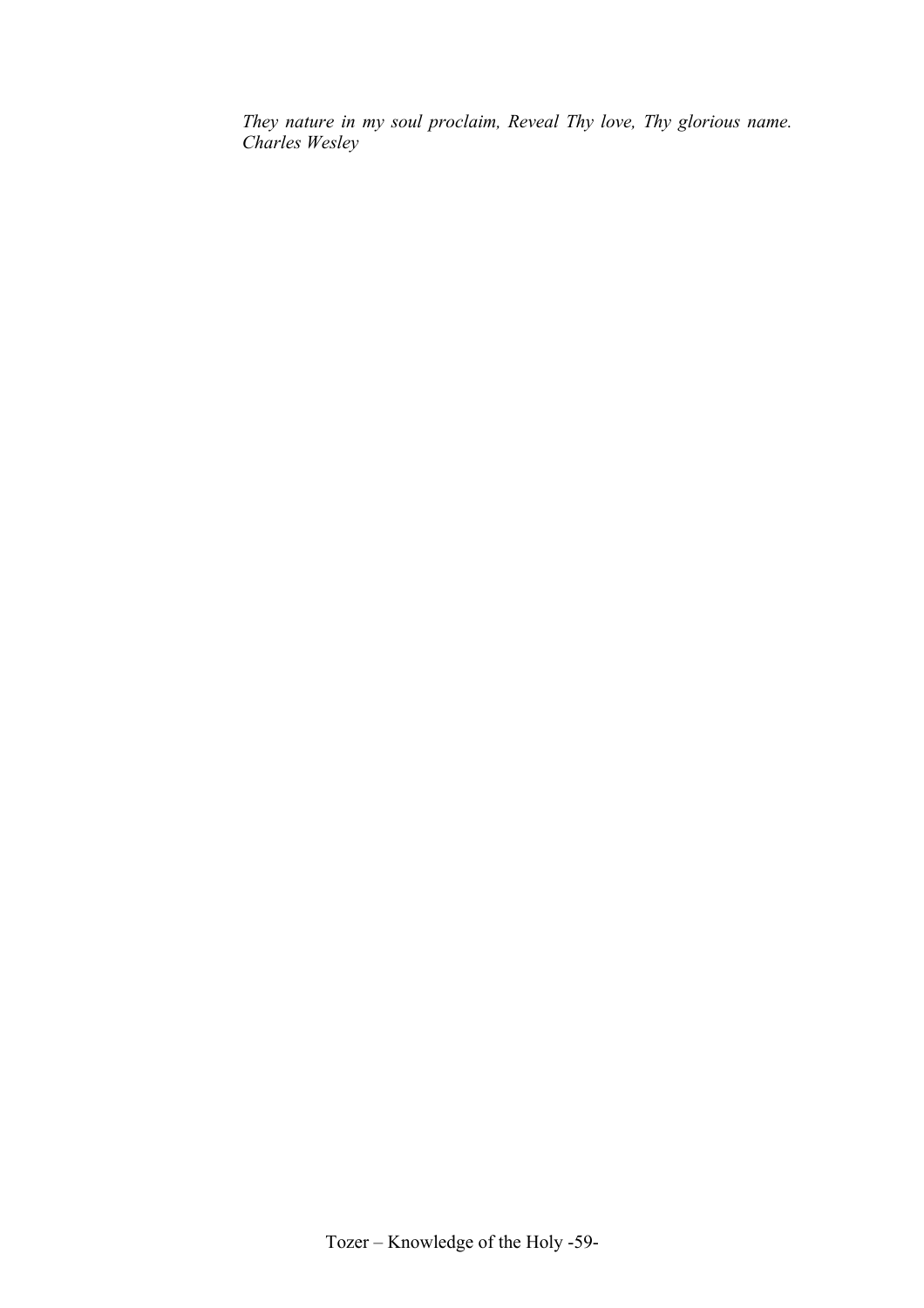#### The Justice of God

Our Father, we love Thee for Thy justice. We acknowledge that Thy judgments are true and righteous altogether. Thy justice upholds the order of the universe and guarantees the safety of all who put their trust in Thee. We live because Thou art just - and merciful. Holy, holy, holy, Lord God Almighty, righteous in all Thy ways and holy in all Thy works. Amen.

In the inspired Scriptures justice and righteousness are scarcely to be distinguished from each other. The same word in the original becomes in English justice or righteousness, almost, one would suspect, at the whim of the translator.

The Old Testament asserts God's justice in language clear and full, and as beautiful as may be found anywhere in the literature of mankind. When the destruction of Sodom was announced, Abraham interceded for the righteous within the city, reminding God that he knew He would act like Himself in the human emergency. ^That be far from thee to do after this manner, to slay the righteous with the wicked: and that the righteous should be as the wicked, that be far from thee: Shall not the Judge of all the earth do right?"

The concept of God held by the psalmists and prophets of Israel was that of an allpowerful ruler, high and lifted up, reigning in equity. "Clouds and darkness are round about him: righteousness and judgment are the habitation of his throne." Of the longawaited Messiah it was prophesied that when He came He should judge the people with righteousness and the poor with judgment.

Holy men of tender compassion, outraged by the inequity of the world's rulers, prayed, ^O Lord God, to whom vengeance belongeth; a God, to whom vengeance belongeth, shew thyself. Lift up thyself, thou Judge of the earth: render a reward to the proud. Lord, how long shall the wicked, how long shall the wicked triumph?" And this is to be understood not as a plea for personal vengeance but as a longing to see moral equity prevail in human society.

Such men as David and Daniel acknowledged their own un-righteousness in contrast to the righteousness of God, and as result their penitential prayers gained great power and effectiveness. "O Lord, righteousness belongeth unto thee, but unto us confusion of faces." And when the long-withheld judgment of God begins to fall upon the world, John sees the victorious saints standing upon a sea of glass mingled with fire. In their hands they hold harps of God; the song they sing is the song of Moses and the Lamb, and the theme of their song is the divine justice.

\_Great and marvellous are thy works, Lord God Almighty; just and true are thy ways, thou King of saints. Who shall not fear thee, O Lord, and glorify thy name? for thou alone art holy: for all nations I shall come and worship before thee; for thy judgments are made manifest."

Justice embodies the idea of moral equity, and iniquity is the exact opposite; it is inequity, the absence of equality from human thoughts and acts. Judgment is the application of equity to moral situations and may be favorable or unfavorable according to whether the one under examination has been equitable or in- equitable in heart and conduct.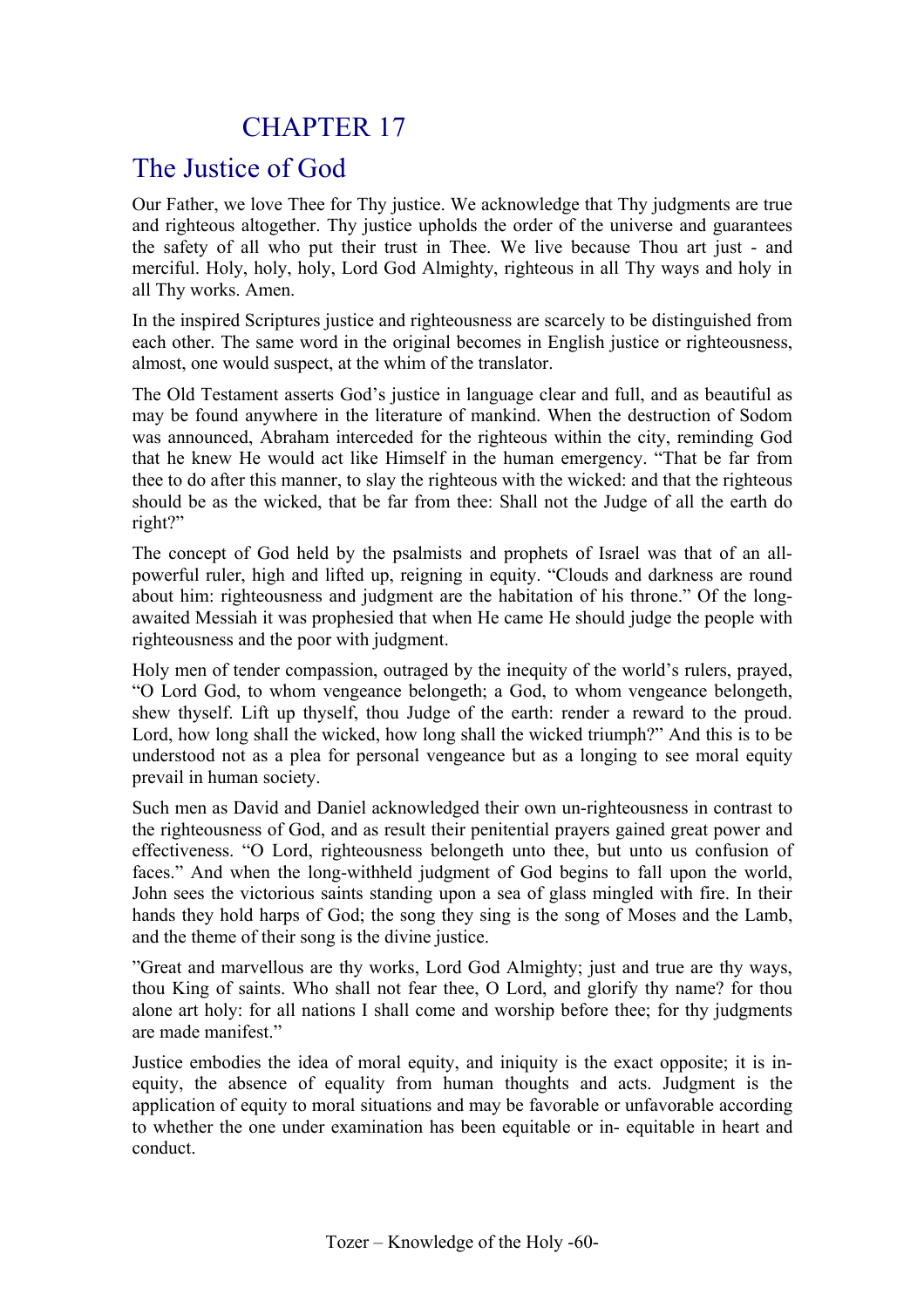It is sometimes said, "Justice requires God to do this," referring to some act we know He will perform. This is an error of thinking as well as of speaking, for it postulates a principle of justice outside of God which compels Him to act in a certain way. Of course there is no such principle. If there were it would be superior to God, for only a superior power can compel obedience.

The truth is that there is not and can never be anything outside of f the nature of God which can move Him in the least degree. All God's reasons come from within His uncreated being. Nothing has entered the being of God from eternity, nothing has been removed, and nothing has been changed.

Justice, when used of God, is a name we give to the way God is, nothing more; and when God acts justly He is not doing so to conform to an independent criterion, but simply acting like Himself in a given situation. As gold is an element in itself and can never change nor compromise but is gold wherever it is found, so God is God, always, only, fully God, and can never be other than He is. Everything in the universe is good to the degree it conforms to the nature of God and evil as it fails to do so. God is His own self-existent principle of moral equity, and when He sentences evil men or rewards the righteous, He simply acts like Himself from within, uninfluenced by anything that is not Himself.

All this seems, but only seems, to destroy the hope of justification for the returning sinner. The Christian philosopher and saint, Anselm, Archbishop of Canterbury, sought a solution to the apparent contradiction between the justice and the mercy of God. "How dost Thou spare the wicked," he inquired of God, "if Thou art all just and supremely just?" Then he looked straight at God for the answer, for he knew that it lies in what God is.

Anselm's findings may be paraphrased this way: God's being is unitary; it is not composed of a number of parts working harmoniously, but simply one. There is nothing in His justice which forbids the exercise of His mercy. To think of God as we sometimes think of a court where a kindly judge, compelled by law sentences a man to death with tears and apologies, is to think in a manner wholly unworthy of the true God. God is never at cross-purposes with Himself. No attribute of God is in conflict with another. God's compassion flows out of His goodness, and goodness without justice is not goodness. God spares us because He is good, but He could not be good if He were not just. When God punishes the wicked,

Anselm concludes, it is just because it is consistent with their deserts; and when He spares the wicked it is just because it is compatible with His goodness; so God does what becomes Him as the supremely good God. This is reason seeking to understand, not that it may believe but because it already believes.

A simpler and more familiar solution for the problem of how God can be just and still justify the unjust is found in the Christian doctrine of redemption. It is that, through the work of Christ in atonement, justice is not violated but satisfied when God spares a sinner. Redemptive theology teaches that mercy does not become effective toward a man until justice has done its work. The just penalty for sin was exacted when Christ our Substitute died for us on the cross. However unpleasant this may sound to the ear of the natural man, it has ever been sweet to the ear of faith. Millions have been morally and spiritually transformed by this message, have lived lives of great moral power, and died at last peacefully trusting in it.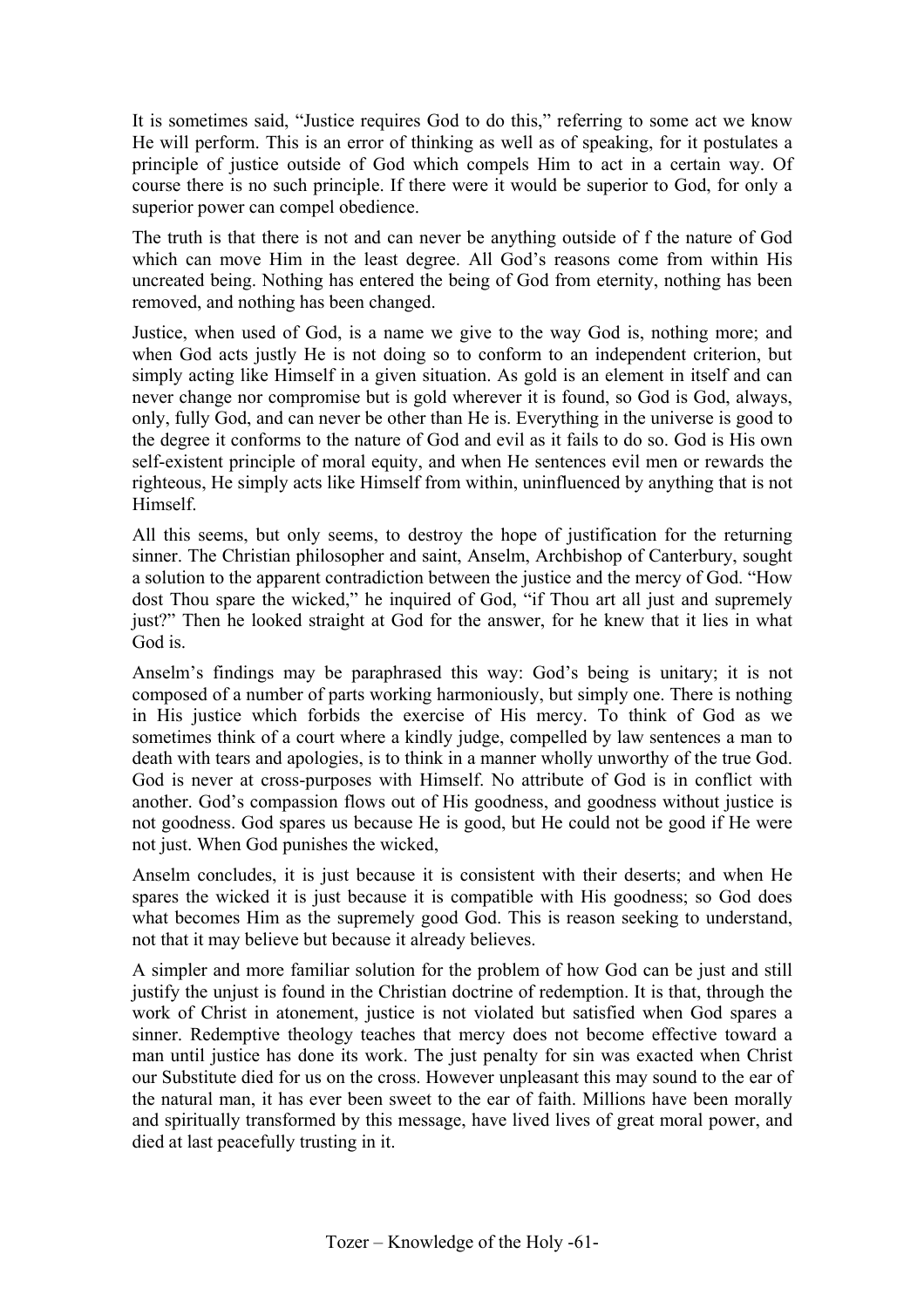This message of justice discharged and mercy operative is more than a pleasant theological theory; it announces a fact made necessary by our deep human need. Because of our sin we are all under sentence of death, a judgment which resulted when justice confronted our moral situation. When infinite equity encountered our chronic and willful in-equity, there was violent war between the two, a war which God won and must always win. But when the penitent sinner casts himself upon Christ for salvation, the moral situation is reversed. Justice confronts the changed situation and pronounces the believing man just.

Thus justice actually goes over to the side of God's trusting children. This is the meaning of those daring words of the apostle John: "If we confess our sins, he is faithful and just to forgive us our sins, and to cleanse us from all unrighteousness." But God's justice stands forever against the sinner in utter severity. The vague and tenuous hope that God is too kind to punish the ungodly has become a deadly opiate for the consciences of millions. It hushes their fears and allows them to practice all pleasant forms of iniquity while death draws every day nearer and the command to repent goes unregarded. As responsible moral beings we dare not so trifle with our eternal future.

> *Jesus, Thy blood and righteousness My beauty are, my glorious dress; Midst flaming worlds, in these arrayed, With joy shall I lift up my head. Bold shall I stand in Thy great day; For who aught to my charge shall lay? Fully absolved through these I am From sin and fear, from guilt and shame. Count N. L. von Zinzendorf*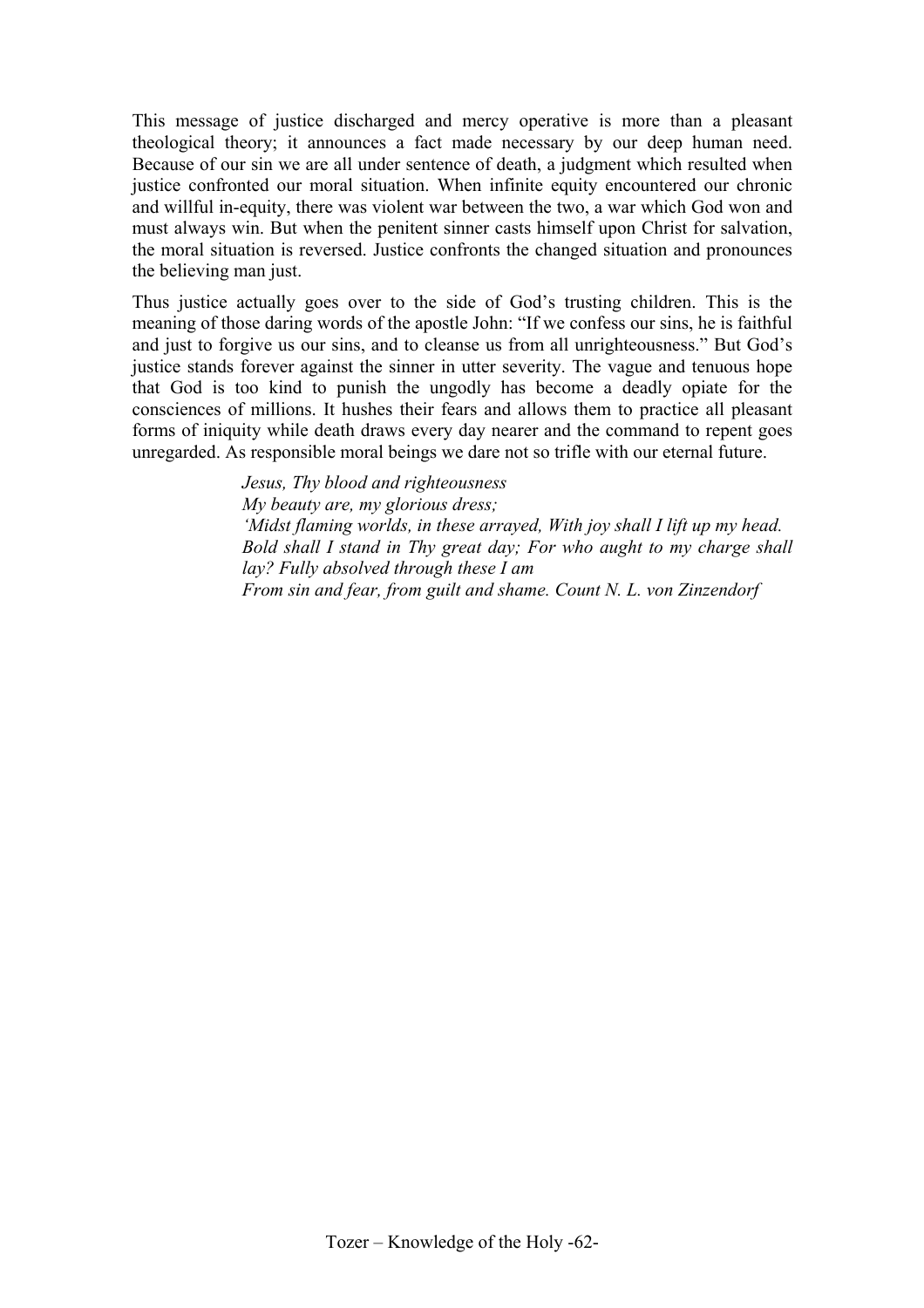## The Mercy of God

Holy Father, Thy wisdom excites our admiration, Thy power fills us with fear, Thy omnipresence turns every spot of earth into holy ground; but how shall we thank Thee enough for Thy mercy which comes down to the lowest part of our need to give us beauty for ashes, the oil of joy for mourning, and for the spirit of heaviness a garment of praise?

We bless and magnify Thy mercy, through Jesus Christ our Lord. Amen.

When through the blood of the everlasting covenant we children of the shadows reach at last our home in the light, we shall have a thousand strings to our harps, but the sweetest may well be the one tuned to sound forth most perfectly the mercy of God.

For what right will we have to be there? Did we not by our sins take part in that unholy rebellion which rashly sought to dethrone the glorious King of creation? And did we not in times past walk according to the course of this world, according to the evil prince of the power of the air, the spirit that now works in the sons of disobedience? And did we not all at once live in the lusts of our flesh? And were we not by nature the children of wrath, even as others?

But we who were one time enemies and alienated in our minds through wicked works shall then see God face to face and His name shall be in our foreheads. We who earned banishment shall enjoy communion; we who deserve the pains of hell shall know the bliss of heaven. And all through the tender mercy of our God, whereby the Dayspring from on high hath visited us.

When all Thy mercies, O my God, My rising soul surveys, Transported with the view, I'm lost In wonder, love, and praise.

Joseph Addison

Mercy is an attribute of God, an infinite and inexhaustible energy within the divine nature which disposes God to be actively compassionate. Both the Old and the New Testaments proclaim the mercy of God, but the Old has more than four times as much to say about it as the New.

We should banish from our minds forever the common but erroneous notion that justice and judgment characterize the God of Israel, while mercy and grace belong to the Lord of the Church. Actually there is in principle no difference between the Old Testament and the New.

In the New Testament Scriptures there is a fuller development of redemptive truth, but one God speaks in both dispensations, and what He speaks agrees with what He is. Wherever and whenever God appears to men, He acts like Himself. Whether in the Garden of Eden or the Garden of Gethsemane, God is merciful as well as just.

He has always dealt in mercy with mankind and will always deal in justice when His mercy is despised. Thus He did in antediluvian times; thus when Christ walked among men; thus He is doing today and will continue always to do for no other reason than that He is God. If we could remember that the divine mercy is not a temporary mood but an attribute of God's eternal being, we would no longer fear that it will someday cease to be.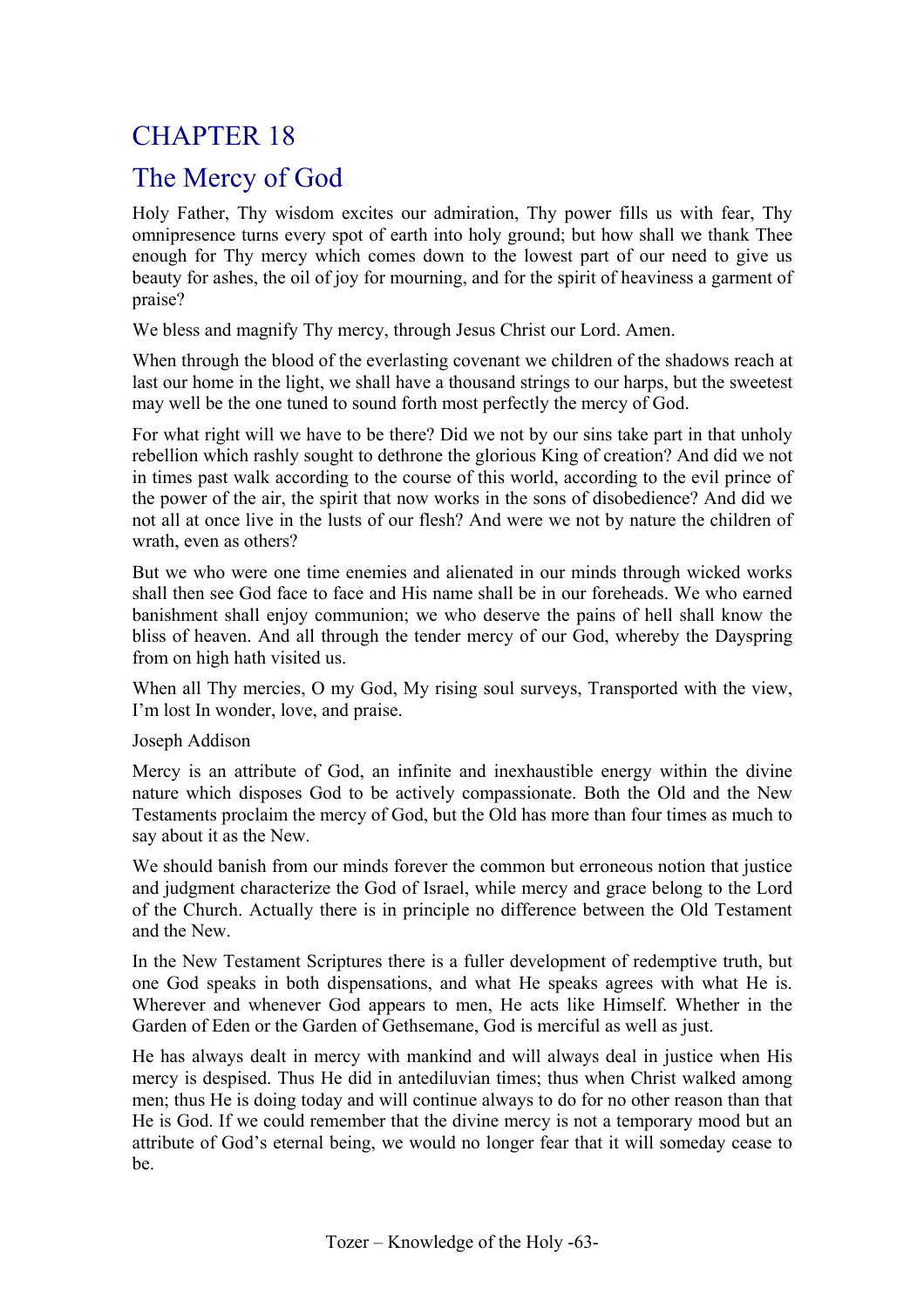Mercy never began to be, but from eternity was; so it will never cease to be. It will never be more since it is itself infinite; and it will never be less because the infinite cannot suffer diminution. Nothing that has occurred or will occur in heaven or earth or hell can change the tender mercies of our God. Forever His mercy stands, a boundless, overwhelming immensity of divine pity and compassion.

As judgment is God's justice confronting moral inequity, so mercy is the goodness of God confronting human suffering and guilt. Were there no guilt in the world, no pain and no tears, God would yet be infinitely merciful; but His mercy might well remain hidden in His heart, unknown to the created universe.

No voice would be raised to celebrate the mercy of which none felt the need. It is human misery and sin that call forth the divine mercy.

"Kyrie eleison! Christe eleison!" the Church has pleaded through the centuries; but if I mistake not I hear in the voice of her pleading a note of sadness and despair. Her plaintive cry, so often repeated in that tone of resigned dejection, compels one to infer that she is praying for a boon she never actually expects to receive. She may go on dutifully to sing of the greatness of God and to recite the creed times beyond number, but her plea for mercy sounds like a forlorn hope and no more, as if mercy were a heavenly gift to be longed for but never really enjoyed.

Could our failure to capture the pure joy of mercy consciously experienced be the result of our unbelief or our ignorance, or both? It was so once in Israel. "I bear them record," Paul testified of Israel, "that they have a zeal of God, but not according to knowledge." They failed because there was at least one thing they did not know, one thing that would have made the difference.

And of Israel in the wilderness the Hebrew writer says, "But the word preached did not profit them, not being mixed with faith in them that heard it." To receive mercy we must first know that God is merciful. And it is not enough to believe that He once showed mercy to Noah or Abraham or David and will again show mercy in some happy future day. We must believe that God's mercy is boundless, free and, through Jesus Christ our Lord, available to us now in our present situation.

We may plead for mercy for a lifetime in unbelief, and at the end of our days be still no more than sadly hopeful that we shall somewhere, sometime, receive it. This is to starve to death just outside the banquet hall in which we have been warmly invited.

Or we may, if we will, lay hold on the mercy of God by faith, enter the hall, and sit down with the bold and avid souls who will not allow diffidence and unbelief to keep them from the feast of fat things prepared for them.

> *Arise, my soul, arise; Shake off thy guilty fears; The bleeding Sacrifice In my behalf appears: Before the throne my Surety stands, My name is written on His hands. My God is reconciled; His pardoning voice I hear: He owns me for His child; I can no longer fear: With confidence I now draw nigh, And "Father, Abba, Father," cry. Charles Wesley*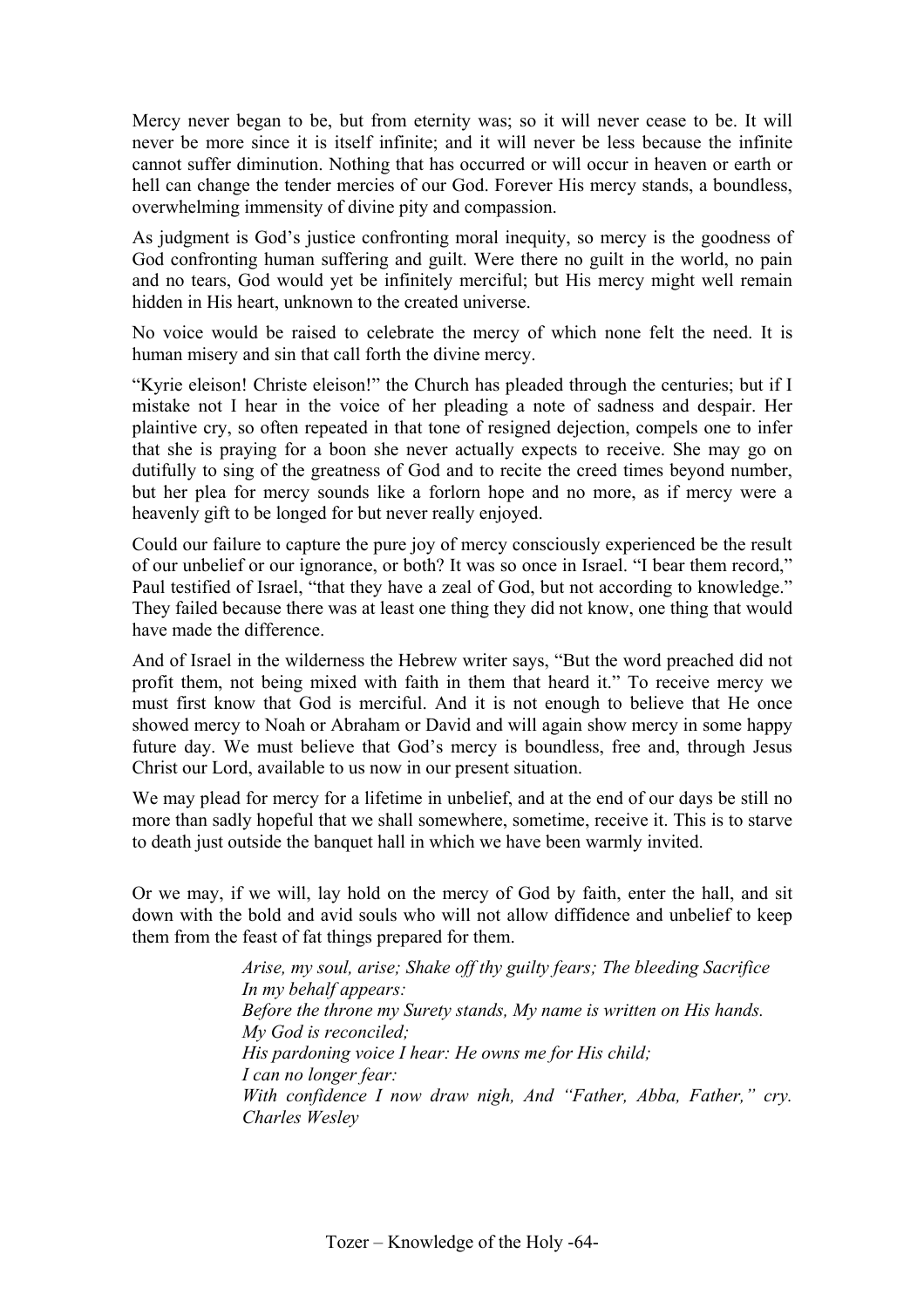### The Grace of God

God of all grace, whose thoughts toward us are ever thoughts of peace and not of evil, give us hearts to believe that we are accepted in the Beloved; and give us minds to admire that perfection of moral wisdom which found a way to preserve the integrity of heaven and yet receive us there. We are astonished and marvel that one so holy and dread should invite us into Thy banqueting house and cause love to be the banner over us. We can not express the gratitude we feel, but look Thou on our hearts and read it there. Amen.

In God mercy and grace are one; but as they reach us they are seen as two, related but not identical.

As mercy is God's goodness confronting human misery and guilt, so grace is His goodness directed toward human debt and demerit. It is by His grace that God imputes merit where none previously existed and declares no debt to be where one had been before.

Grace is the good pleasure of God that inclines Him to bestow benefits upon the undeserving. It is a self- existent principle inherent in the divine nature and appears to us as a self-caused propensity to pity the wretched, spare the guilty, welcome the outcast, and bring into favor those who were before under just disapprobation. Its use to us sinful men is to save us and to make us sit together in heavenly places to demonstrate to the ages the exceeding riches of God's kindness to us in Christ Jesus.

We benefit eternally by God's being just what He is. Because He is what He is, He lifts up our heads out of the prison house, changes our prison garments for royal robes, and makes us to eat bread continually before Him all the days of our lives.

Grace takes its rise far back in the heart of God, in the awful and incomprehensible abyss of His holy being; but the channel through which it flows out to men is Jesus Christ, crucified and risen. The apostle Paul, who beyond all others is the exponent of grace in redemption, never disassociates God's grace from God's crucified Son. Always in his teachings the two are found together, organically one and inseparable.

A full and fair summation of Paul's teaching on this subject is found in his Epistle to the Ephesians:

"Having predestinated us unto the adoption of children by Jesus Christ to himself, according to the good pleasure of his will, to the praise of the glory of his grace, where in he hath made us accepted in the beloved. In whom we have redemption through his blood, the forgiveness of sins, according to the riches of his grace."

John also in the Gospel that bears his name identifies Christ as the medium through which grace reaches mankind: "For the law was given by Moses, but grace and truth came by Jesus Christ."

But right here it is easy to miss the path and go far astray from the truth; and some have done this. They have compelled this verse to stand by itself, unrelated to other Scriptures bearing on the doctrine of grace, and have made it teach that Moses knew only law and Christ knows only grace. So the Old Testament is made to be a book of law and the New Testament a book of grace. The truth is quite otherwise.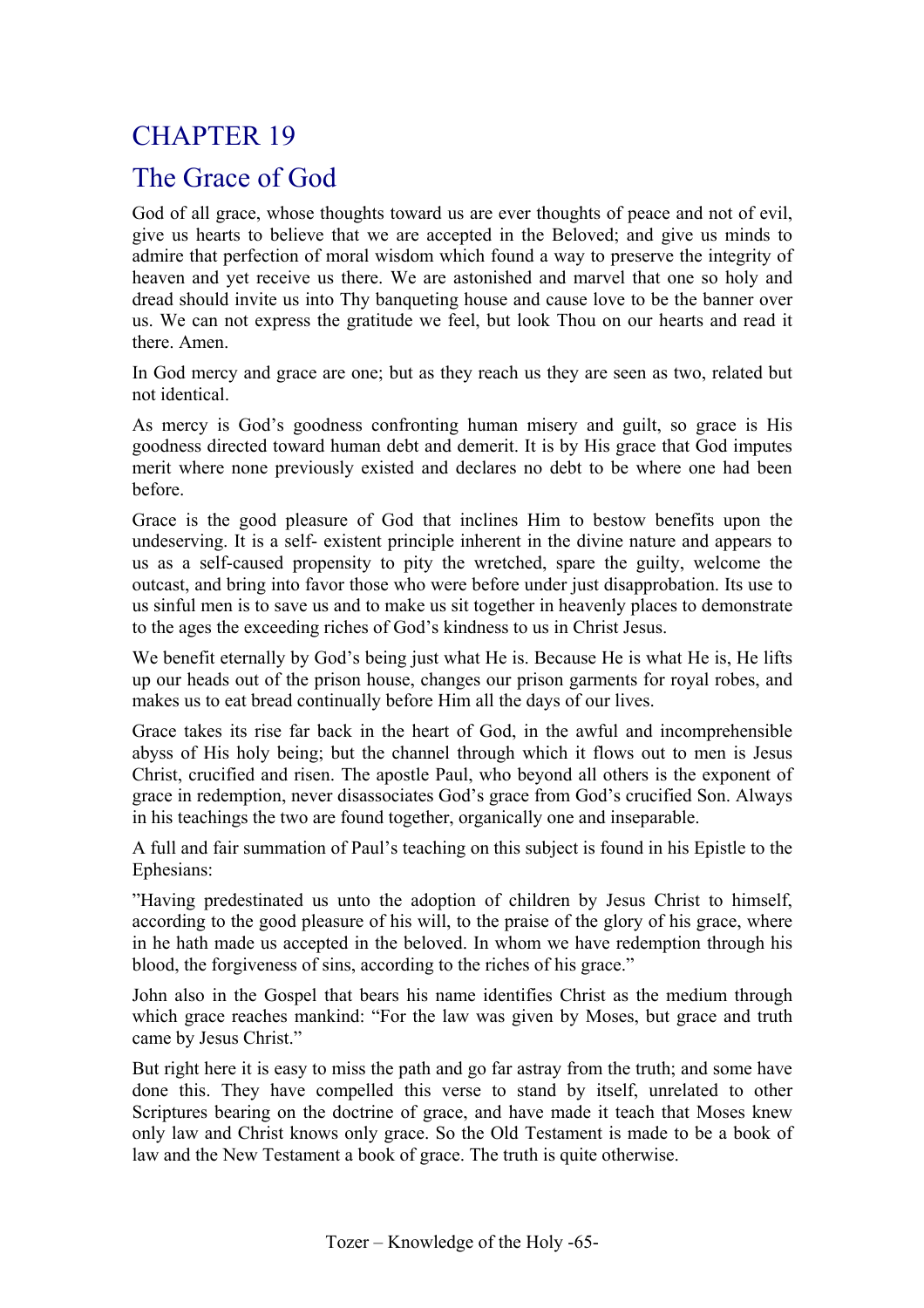The law was given to men through Moses, but it did not originate with Moses. It had existed in the heart of God from before the foundation of the world. On Mount Sinai it became the legal code for the nation of Israel; but the moral principles it embodies are eternal. There never was a time when the law did not represent the will of God for mankind nor a time when the violation of it did not bring its own penalty, though God was patient and sometimes "winked" at wrongdoing because of the ignorance of the people. Paul's close-knit arguments in the third and fifth chapters of his Epistle to the Romans make this very clear.

The spring of Christian morality is the love of Christ, not the law of Moses; nevertheless there has been no abrogation of the principles of morality contained in the law. No privileged class exists exempt from that righteousness which the law enjoins.

The Old Testament is indeed a book of law, but not of law only. Before the great flood Noah "found grace in the eyes of the Lord," and after the law was given God said to Moses, "Thou hast found grace in my sight." And how could it be otherwise? God will always be Himself, and grace is an attribute of His holy being. He can no more hide His grace than the sun can hide its brightness. Men may flee from the sunlight to dark and musty caves of the earth, but they cannot put out the sun. So men may in any dispensation despise the grace of God, but they cannot extinguish it.

Had the Old Testament times been times of stern, unbending law alone the whole complexion of the early world would have been vastly less cheerful than we find it to be in the ancient writings. There could have been no Abraham, friend of God; no David, man after God's own heart; no Samuel, no Isaiah, no Daniel. The eleventh chapter of Hebrews, that Westminster Abbey of the spiritually great of the Old Testament, would stand dark and tenantless. Grace made sainthood possible in Old Testament days just as it does today.

No one was ever saved other than by grace, from Abel to the present moment. Since mankind was banished from the east-ward Garden, none has ever returned to the divine favor except through the sheer goodness of God. And wherever grace found any man it was always by Jesus Christ. Grace indeed came by Jesus Christ, hut it did not wait for His birth in the manger or His death on the cross before it became operative.

Christ is the Lamb slain from the foundation of the world. The first man in human history to be reinstated in the fellowship of God came through faith in Christ. In olden times men looked forward to Christ's redeeming work; in later times they gaze back upon it, but always they came and they come by grace, through faith.

We must keep in mind also that the grace of God is infinite and eternal. As it had no beginning, so it can have no end, and being an attribute of God, it is as boundless as infinitude.

Instead of straining to comprehend this as a theological truth, it would be better and simpler to compare God's grace with our need. We can never know the enormity of our sin, neither is it necessary that we should. What we can know is that "where sin abounded, grace did much more abound."

To "abound" in sin: that is the worst and the most we could or can do. The word abound defines the limit of our finite abilities; and although we feel our iniquities rise over us like a mountain, the mountain, nevertheless, has definable boundaries: it is so large, so high, it weighs only this certain amount and no more. But who shall define the limitless grace of God? Its "much more" plunges our thoughts into infinitude and confounds them there. All thanks be to God for grace abounding.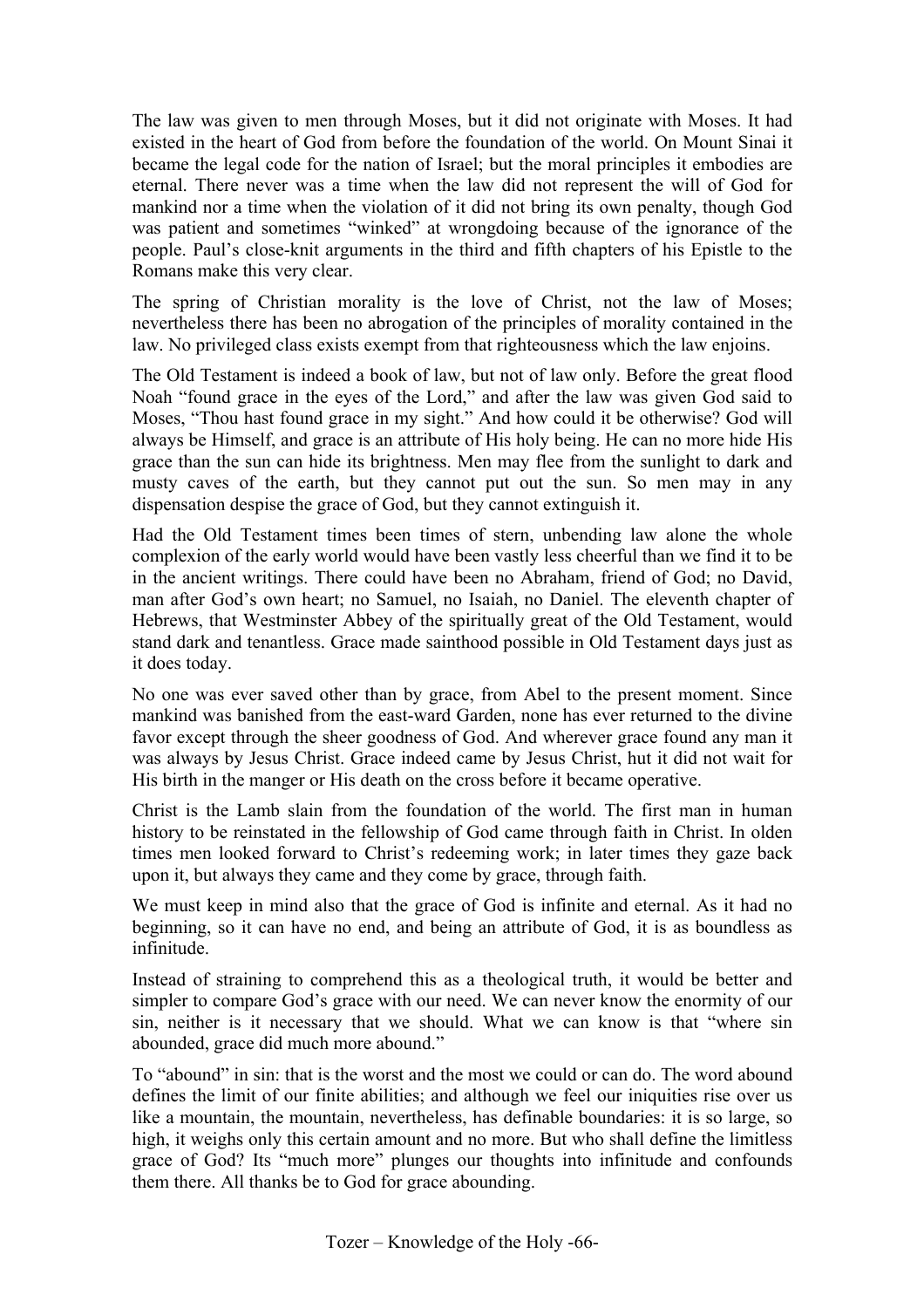We who feel ourselves alienated from the fellowship of God can now raise our discouraged heads and look up. Through the virtues of Christ's atoning death the cause of our banishment has been removed. We may return as the Prodigal returned, and be welcome. As we approach the Garden, our home before the Fall, the flaming sword is withdrawn. The keepers of the tree of life stand aside when they see a son of grace approaching.

> *Return, O wanderer, now return, And seek thy Father's face; Those new desires which in thee burn Were kindled by His grace. Return, O wanderer, now return, And wipe the falling tear: Thy Father calls, - no longer mourn; YTis love invites thee near William Benco Collyer*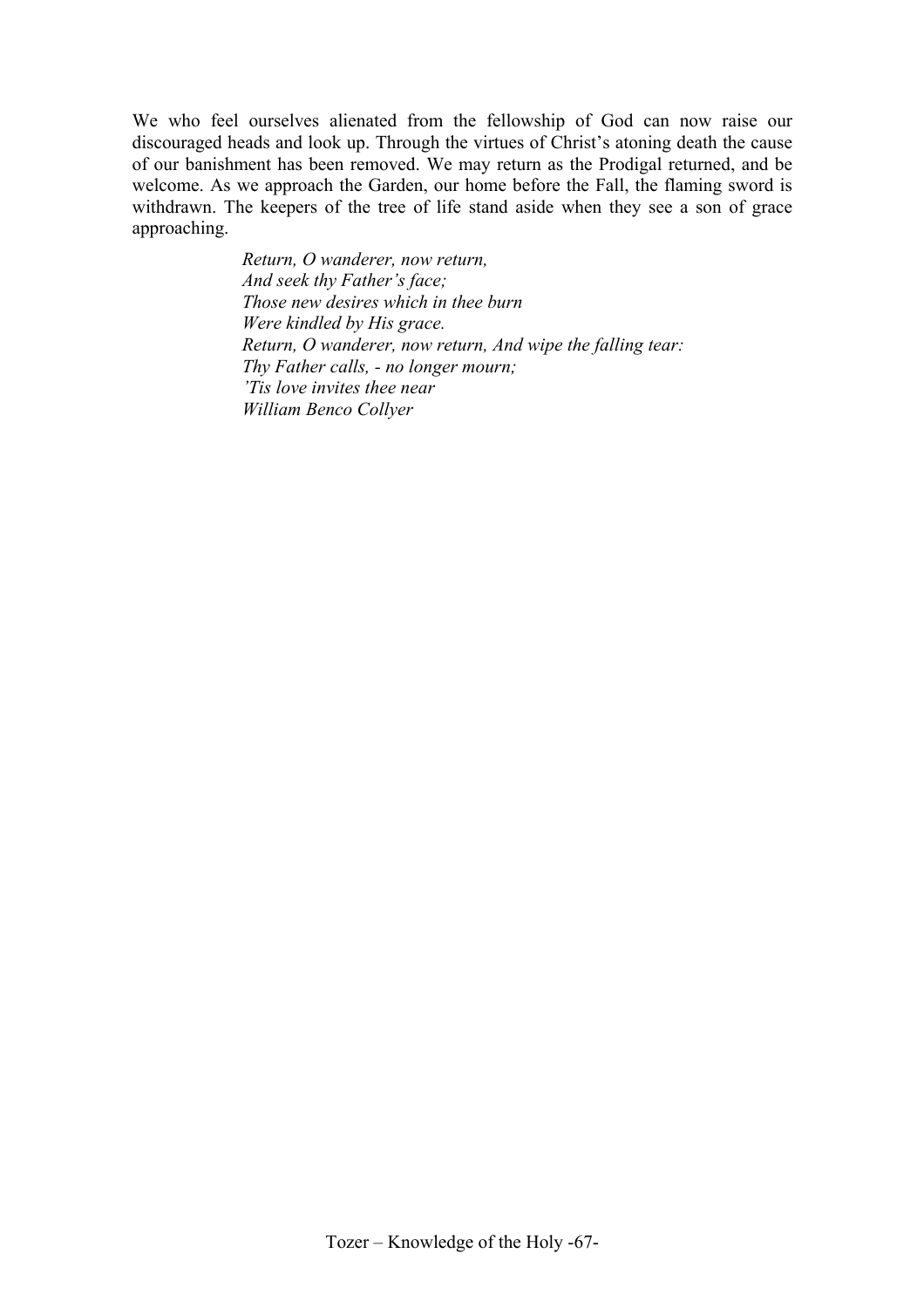#### The Love of God

Our Father which art in heaven, we Thy children are often troubled in mind, hearing within us at once the affirmations of faith and the accusations of conscience. We are sure that there is in us nothing that could attract the love of One as holy and as just as Thou art. Yet Thou hast declared Thine unchanging love for us in Christ Jesus. If nothing in us can win Thy love, nothing in the universe can prevent Thee from loving us.

Thy love is uncaused and undeserved. Thou art Thyself the reason for the love wherewith we are loved. Help us to believe the intensity, the eternity of the love that has found us. Then love will cast out fear; and our troubled hearts will be at peace, trusting not in what we are but in what Thou hast declared Thyself to be. Amen.

The apostle John, by the Spirit, wrote, "God is love," and some have taken his words to be a definitive statement concerning the essential nature of God. This is a great error. John was by those words stating a fact, hut he was not offering a definition.

Equating love with God is a major mistake which has produced much unsound religious philosophy and has brought forth a spate of vaporous poetry completely out of accord with the Holy Scriptures and altogether of another climate from that of historic Christianity.

Had the apostle declared that love is what God is, we would be forced to infer that God is what love is. If literally God is love, then literally love is God, and we are in all duty bound to worship love as the only God there is. If love is equal to God then God is only equal to love, and God and love are identical. Thus we destroy the concept of personality in God and deny outright all His attributes save one, and that one we substitute for God.

The God we have left is not the God of Israel; He is not the God and Father of our Lord Jesus Christ; He is not the God of the prophets and the apostles; He is not the God of the saints and reformers and martyrs, nor yet the God of the theologians and hymnists of the church.

For our souls' sake we must learn to understand the Scriptures. We must escape the slavery of words and give loyal adherence to meanings instead. Words should express ideas, not originate them. We say that God is love; we say that God is light; we say that Christ is truth; and we mean the words to be understood in much the same way that words are understood when we say of a man, "He is kindness itself." By so saying we are not stating that kindness and the man are identical, and no one understands our words in that sense.

The words "God is love" mean that love is an essential attribute of God. Love is something true of God but it is not God. It expresses the way God is in His unitary being, as do the words holiness, justice, faithfulness and truth. Because God is immutable He always acts like Himself, and because He is a unity He never suspends one of His attributes in order to exercise another.

From God's other known attributes we may learn much about His love. We can know, for instance, that because God is self-existent, His love had no beginning; because He is eternal, His love can have no end; because He is infinite, it has no limit; because He is holy, it is the quintessence of all spotless purity; because He is immense, His love is an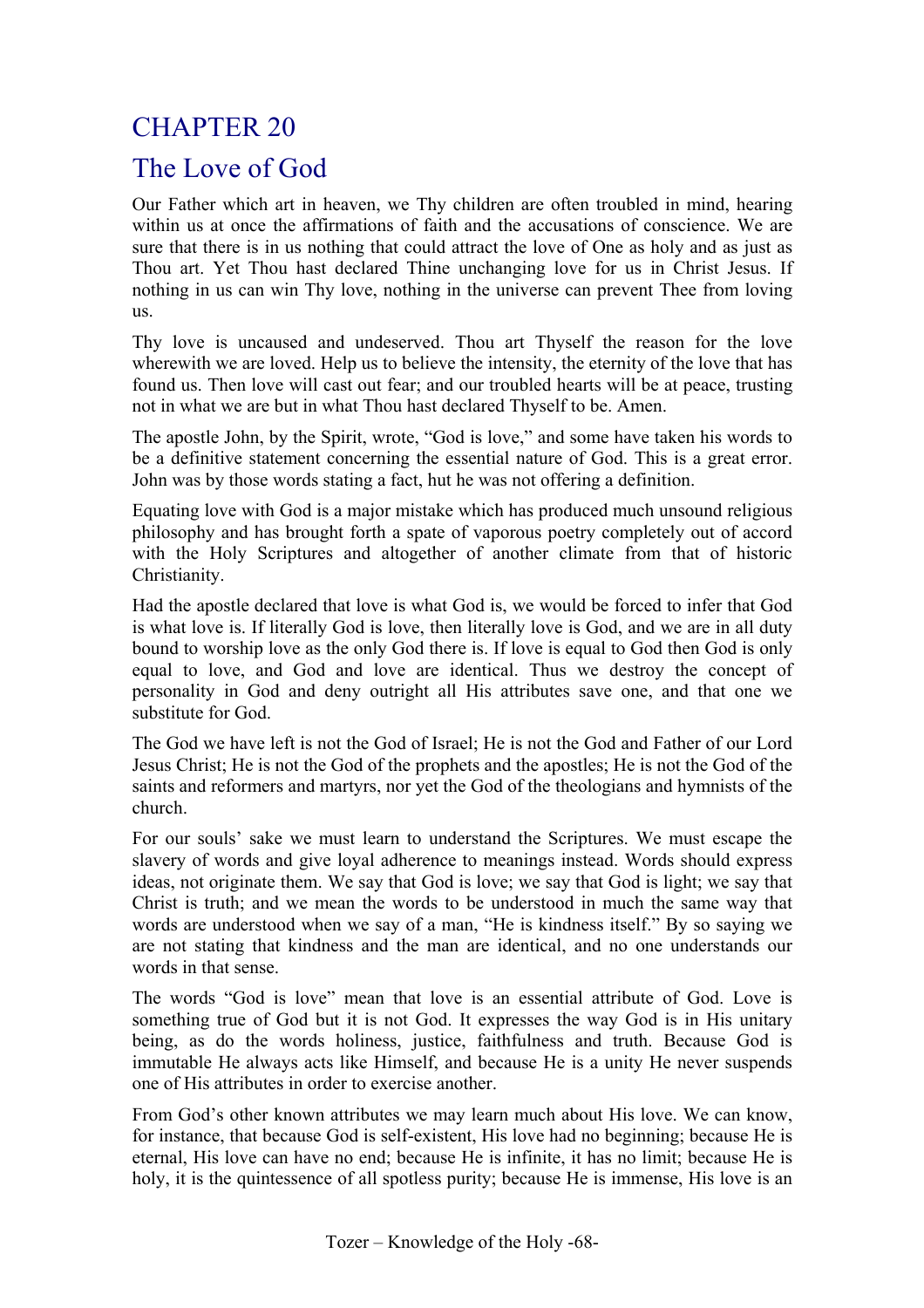incomprehensibly vast, bottomless, shoreless sea before which we kneel in joyful silence and from which the loftiest eloquence retreats confused and abashed.

Yet if we would know God and for other's sake tell what we know, we must try to speak of His love. All Christians have tried, but none has ever done it very well. I can no more do justice to that awesome and wonder-filled theme than a child can grasp a star. Still, by reaching toward the star the child may call attention to it and even indicate the direction one must look to see it. So, as I stretch my heart toward the high, shilling love of God, someone who has not before known about it may be encouraged to look up and have hope.

We do not know, and we may never know, what love is, but we can know how it manifests itself, and that is enough for us here. First we see it showing itself as good will. Love wills the good of all and never wills harm or evil to any. This explains the words of the apostle John: "There is no fear in love; but perfect love casteth out fear."

Fear is the painful emotion that arises at the thought that we may be harmed or made to suffer. This fear persists while we are subject to the will of someone who does not desire our well-being. The moment we come under the protection of one of good will, fear is cast out. A child lost in a crowded store is full of fear because it sees the strangers around it as enemies. In its mother's arms a moment later all the terror subsides. The known good will of the mother casts out fear.

The world is full of enemies, and as long as we are subject to the possibility of harm from these enemies, fear is inevitable. The effort to conquer fear without removing the causes is altogether futile. The heart is wiser than the apostles of tranquillity. As long as we are in the hands of chance, as long as we look for hope to the law of averages, as long as we must trust for survival to our ability to outthink or outmaneuver the enemy, we have every good reason to be afraid. And fear hath torment.

To know that love is of God and to enter into the secret place leaning upon the arm of the Beloved - this and only this can cast out fear. Let a man become convinced that nothing can harm him and instantly for him all fear goes out of the universe. The nervous reflex, the natural revulsion to physical pain may be felt sometimes, but the deep torment of fear is gone forever.

God is love and God is sovereign. His love disposes Him to desire our everlasting welfare and His sovereignty enables Him to secure it. Nothing can hurt a good man.

The body they may kill: God's truth abideth still His kingdom is forever. Martin Luther

God's love tells us that He is friendly and His Word assures us that He is our friend and wants us to be His friends. No man with a trace of humility would first think that he is a friend of God; but the idea did not originate with men. Abraham would never have said, "I am God's friend," but God Himself said that Abraham was His friend. The disciples might well have hesitated to claim friendship with Christ, but Christ said to them, ^Ye re my friends."

Modesty may demur at so rash a thought, but audacious faith dares to believe the Word and claim friendship with God. We do God more honor by believing what He has said about Himself and having the courage to come boldly to the throne of grace than by hiding in self-conscious humility among the trees of the garden.

Love is also an emotional identification. It considers nothing its own but gives all freely to the object of its affection. We see this constantly in our world of men and women. A young mother, thin and tired, nurses at her breast a plump and healthy baby, and far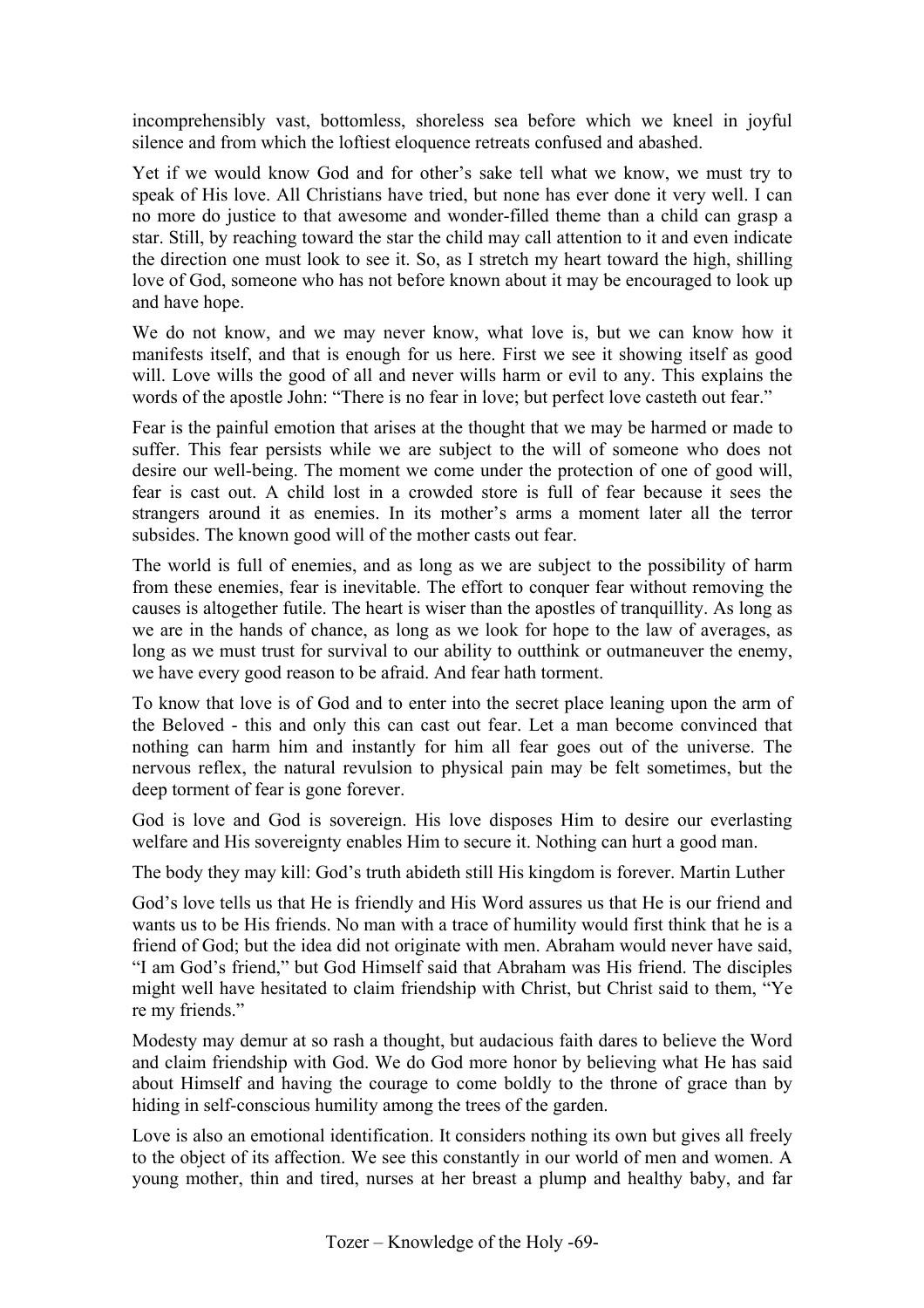from complaining, the mother gazes down at her child with eyes shining with happiness and pride. Acts of self-sacrifice are common to love. Christ said of Himself,

"Greater love hath no man than this, that a man lay down his life for his friends."

It is a strange and beautiful eccentricity of the free God that He has allowed His heart to be emotionally identified with men. Self-sufficient as He is, He wants our love and will not be satisfied till He gets it. Free as He is, He has let His heart be bound to us forever. Herein is love, not that we loved God, but that he loved us, and sent his Son to be the propitiation for our sins. "For our soul is so specially loved of Him that is highest," says Julian of Norwich, "that it overpasseth the knowing of all creatures: that is to say, there is no creature that is made that may know how much and how sweetly and how tenderly our Maker loveth us. And therefore we may with grace and His help stand in spiritual beholding, with everlasting marvel of this high, overpassing, inestimable Love that Almighty God hath to us of His Goodness."

Another characteristic of love is that it takes pleasure in its object. God enjoys His creation. The apostle John says frankly that God's purpose in creation was His own pleasure. God is happy in His love for all that He has made. We cannot miss the feeling of pleasure in God's delighted references to His handiwork. Psalm 104 is a divinely inspired nature poem almost rhapsodic in its happiness, and the delight of God is felt throughout it.

"The glory of the Lord shall endure forever: the Lord shall rejoice in his works."

The Lord takes peculiar pleasure in His saints. Many think of God as far removed, gloomy and mightily displeased with everything, gazing down in a mood of fixed apathy upon a world in which He has long ago lost interest; but this is to think erroneously. True, God hates sin and can never look with pleasure upon iniquity, but where men seek to do God's will He responds in genuine affection.

Christ in His atonement has removed the bar to the divine fellowship. Now in Christ all believing souls are objects of God's delight. "The Lord thy God in the midst of thee is mighty; he will save, he will rejoice over thee with joy; he will rest in his love, he will joy over thee with singing."

According to the Book of Job, God's work of creation was done to musical accompaniment. "Where wast thou," God asks, "when I laid the foundations of the earth. . . when the morning stars sang together, and all the sons of God shouted for joy?" John Dryden carried the idea a bit further than this, but not, perhaps, too far to be true:

From harmony, from heavenly harmony, This universal frame began:

*When nature underneath a heap Of jarring atoms lay, And could not heave her head, The tuneful voice was heard from high, Arise, ye more than dead!*" *Then cold, and hot, and moist, and dry, In order to their stations leap, And Music's power obey. From harmony, from heavenly harmony, This universal frame began: From harmony to harmony Through all the compass of the notes it ran, The diapason closing full in Man. From "A Song for St. Cecilia's Day"*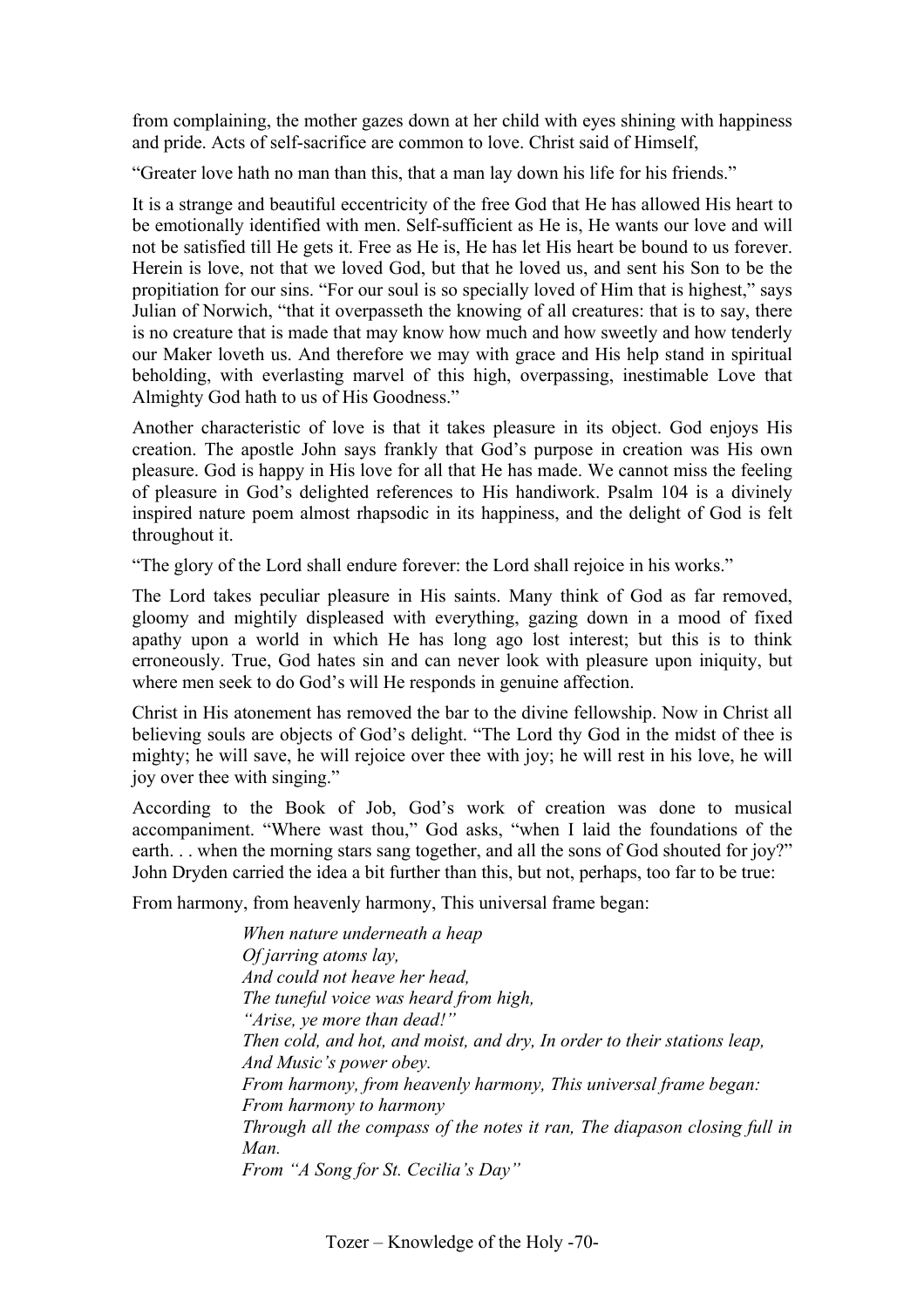Music is both an expression and a source of pleasure, and the pleasure that is purest and nearest to God is the pleasure of love.

Hell is a place of no pleasure because there is no love there. Heaven is full of music because it is the place where the pleasures of holy love abound. Earth is the place where the pleasures of love are mixed with pain, for sin is here, and hate and ill will. In such a world as ours love must sometimes suffer, as Christ suffered in giving Himself for His own. But we have the certain promise that the causes of sorrow will finally be abolished and the new face enjoy forever a world of selfless, perfect love.

It is of the nature of love that it cannot lie quiescent. It is active, creative, and benign. ^God commendeth his love toward us, in that, while we were sinners, Christ died for us." "God so loved the world, that he gave his only begotten Son." So it must be where love is; love must ever give to its own, whatever the cost. The apostles rebuked the young churches sharply because a few of their members had forgotten this and had allowed their love to spend itself in personal enjoyment while their brethren were in need. "But whoso hath this world's good, and seeth his brother have need, and shutteth up his bowels of compassion from him, how dwelleth the love of God in him?" So wrote that John who has been known to the centuries as "the Beloved."

The love of God is one of the great realities of the universe, a pillar upon which the hope of the world rests. But it is a personal, intimate thing, too. God does not love populations, He loves people. He loves not masses, but men. He loves us all with a mighty love that has no beginning and can have no end.

In Christian experience there is a highly satisfying love content that distinguishes it from all other religions and elevates it to heights far beyond even the purest and noblest philosophy. This love content is more than a thing; it is God Himself in the midst of His Church singing over His people. True Christian joy is the heart's harmonious response to the Lord's song of love.

> *Thou hidden love of God, whose height, Whose depth unfathomed, no man knows, I see from far Thy beauteous light, Inly I sigh for Thy repose; My heart is pained, nor can it be At rest till it finds rest in Thee. Gerhard Tersteegen*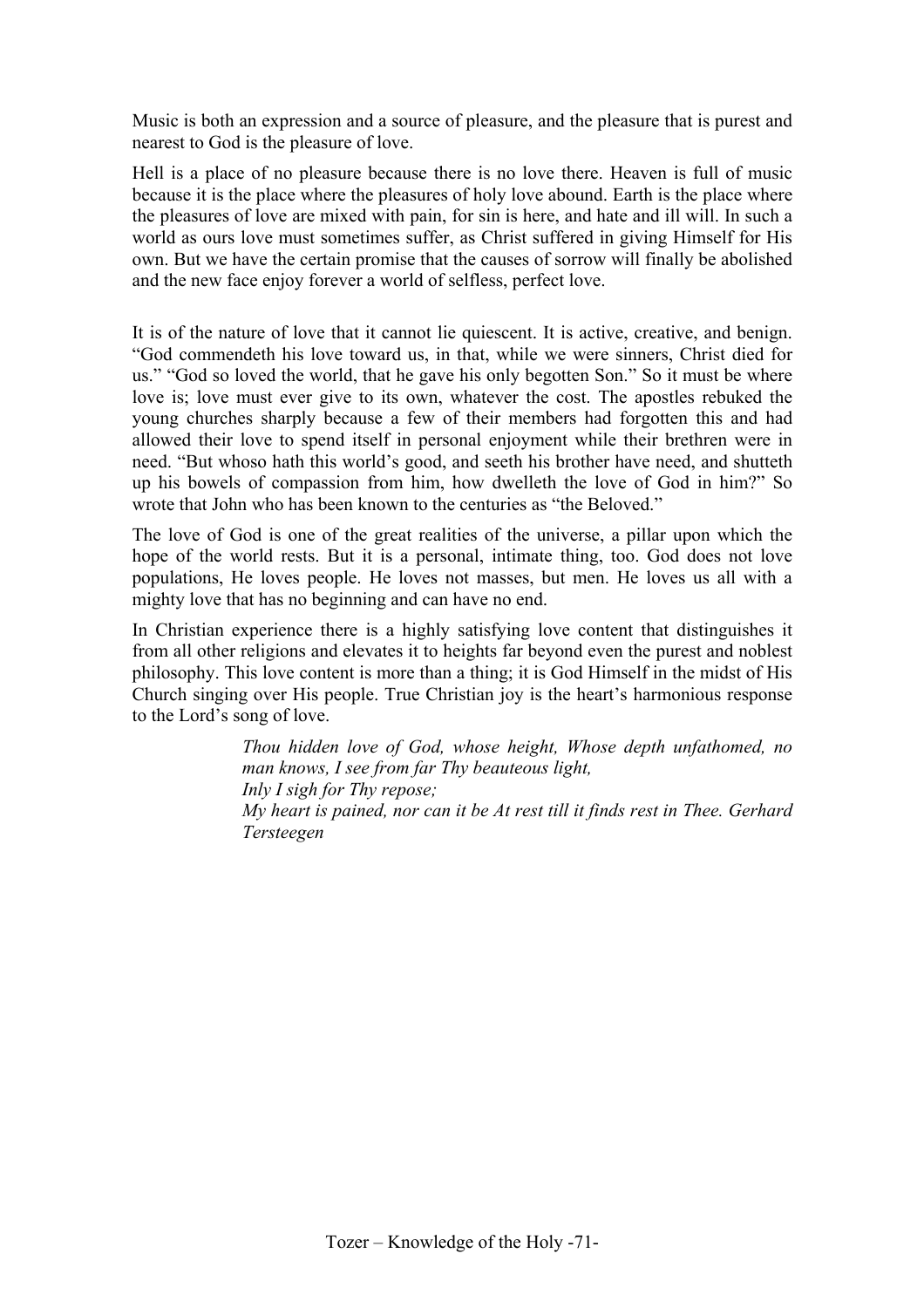### The Holiness of God

Glory be to God on high. We praise Thee, we bless Thee, we worship Thee, for Thy great glory. Lord, I uttered that I understood not; things too wonderful for me which I knew not. I heard of Thee by the hearing of the ear, but now mine eye seeth Thee and I abhor myself in dust and ashes. O Lord, I will lay my hand upon my mouth. Once have I spoken, yea, twice, but I will proceed no further.

But while I was musing the fire burned. Lord, I must speak of Thee, lest by my silence I offend against the generation of Thy children. Behold, Thou has chosen the foolish things of the world to confound the wise, and the weak things of the world to confound the mighty. O Lord, forsake me not. Let me show forth Thy strength unto this generation and Thy power to everyone that is to come. Raise up prophets and seers in Thy Church who shall magnify Thy glory and through Thine almighty Spirit restore to Thy people the knowledge of the holy. Amen.

The moral shock suffered by us through our mighty break with the high will of heaven has left us all with a permanent trauma affecting every part of our nature. There is disease both in ourselves and in our environment.

The sudden realization of his personal depravity came like a stroke from heaven upon the trembling heart of Isaiah at the moment when he had his revolutionary vision of the holiness of God. His pain-filled cry,

^Woe is me! for I am undone; because I am a man of unclean lips, and I dwell in the midst of a people of unclean lips: for mine eyes have seen the King, the Lord of hosts." expresses the feeling of every man who has discovered himself under his disguises and has been confronted with an inward sight of the holy whiteness that is God. Such an experience cannot but be emotionally violent.

Until we have seen ourselves as God see us, we are not likely to be much disturbed over conditions around us as long as they do not get so far out of hand as to threaten our comfortable way of life. We have learned to live with unholiness and have come to look upon it as the natural and expected thing. We are not disappointed that we do not find all truth in our teachers of faith, fulness in our politicians or complete honesty in our merchants or full trustworthiness in our friends That we may continue to exist we make such laws as are necessary to protect us from our fellow men and let it go at that.

Neither the writer nor the reader of these words is qualified to appreciate the holiness of God. Quite literally a new channel must be cut through the desert of our minds to allow the sweet waters of truth that will heal our great sickness to flow in. We cannot grasp the true meaning of the divine holiness by thinking of someone or something very pure and then raising the concept to the highest degree we are capable of.

God's holiness is not simply the best we know infinitely bettered. We know nothing like the divine holiness. It stands apart, unique, unapproachable, incomprehensible and unattainable. The natural man is blind to it. He may fear God's power and admire His wisdom, but His holiness he cannot even imagine.

Only the Spirit of the Holy One can impart to the human spirit the knowledge of the holy. Yet as electric power flows only through a conductor, so the Spirit flows through truth and must find same measure of truth in the mind before He can illuminate the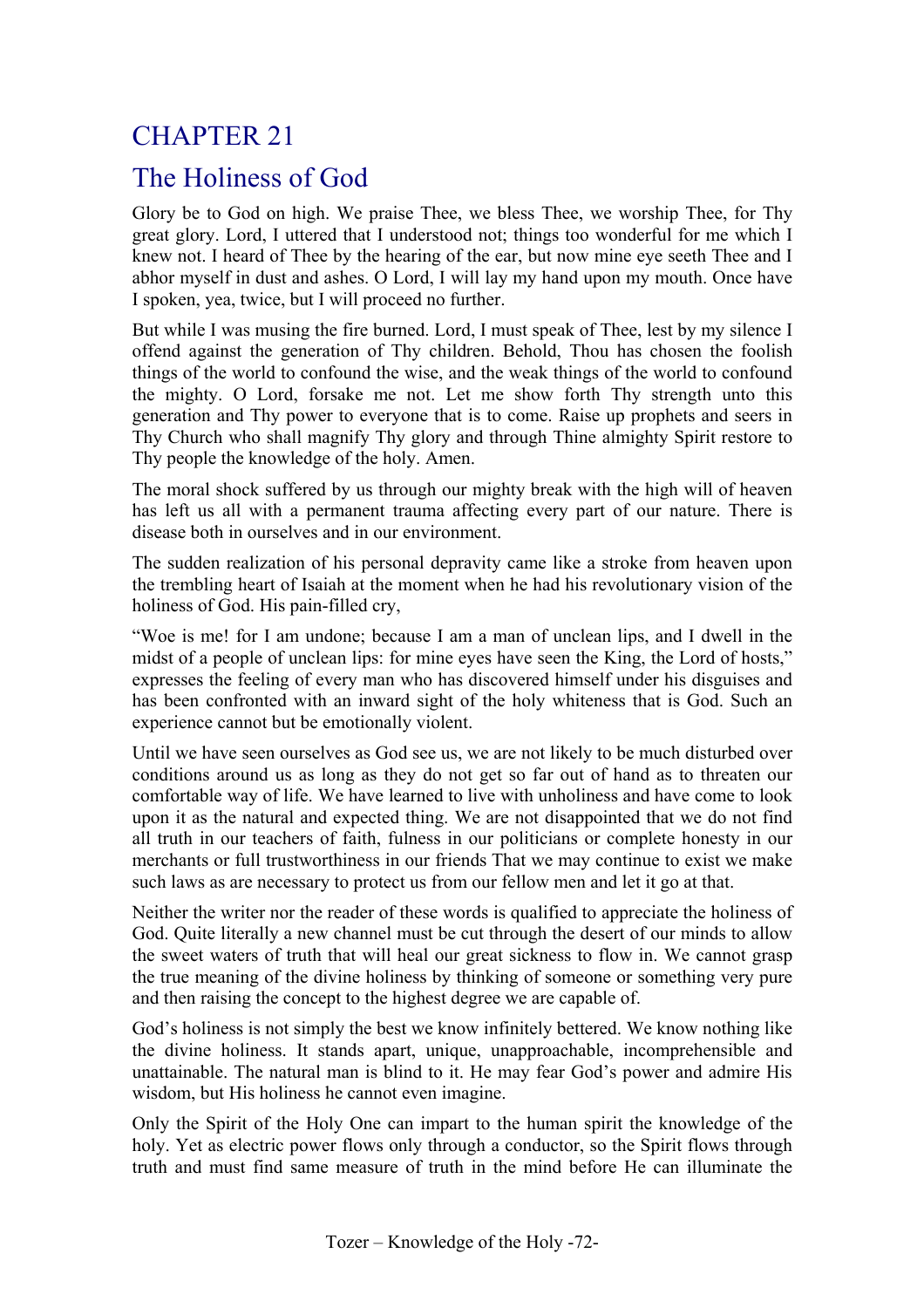heart. Faith wakes at the voice of truth but responds to no other sound. "Faith cometh by hearing, and hearing by the word of God." Theological knowledge is the medium through which the Spirit flows into the human heart, yet there must be humble penitence in the heart before truth can produce faith. The Spirit of God is the Spirit of truth. It is possible to have same truth in the mind without having the Spirit in the heart, but it is never possible to have the Spirit apart from truth.

In his penetrating study of the holy, Rudolf Otto makes a strong case for the presence in the human mind of something he names the "numinous," by which, apparently, he means a sense that there is in the world a vague, incomprehensible Something, the Mysterium Tremendum, the awesome Mystery, surrounding and enfolding the universe. This is an It, an awful Thing, and can never be intellectually conceived, only sensed and felt in the depths of the human spirit. It remains as a permanent religious instinct, a feeling for that unnamed, undiscoverable Presence that "runs quicksilverlike through creation's veins" and sometimes stuns the mind by confronting it with a supernatural, suprarational manifestation of itself. The man thus confronted is brought down and overwhelmed and can only tremble and be silent.

This nonrational dread, this feeling for the uncreated Mystery in the world, is back of all religion. The pure religion of the Bible, no less than the basest animism of the naked tribesman, exists only because this basic instinct is present in human nature. Of course, the difference between the religion of an Isaiah or a

Paul and that of the animist is that one has truth and the other has not; he has only the "numinous" instinct. He feels after an unknown God, but an Isaiah and a Paul have found the true God through His own self- disclosure in the inspired Scriptures.

The feeling for mystery, even for the Great Mystery, is basic in human nature and indispensable to religious faith, but it is not enough. Because of it men may whisper, "That awful Thing," but they do not cry, "Mine Holy One!" In the Hebrew and Christian Scriptures God carries forward His self-revelation and gives it personality and moral content. This awful Presence is shown to be not a Thing but a moral Being with all the warm qualities of genuine personality. More than this, He is the absolute quintessence of moral excellence, infinitely perfect in righteousness, purity, rectitude, and incomprehensible holiness. And in all this He is uncreated, self-sufficient and beyond the power of human thought to conceive or human speech to utter.

Through the self-revelation of God in the Scriptures and the illumination of the Holy Spirit the Christian gains everything and loses nothing. To his idea of God there are added the twin concepts of personality and moral character, but there remains the original sense of wonder and fear in the presence of the world- filling Mystery. Today his heart may leap up with the happy cry, "Abba Father, my Lord and my God!" Tomorrow he may kneel with the delighted trembling to admire and adore the High and Lofty One that inhabiteth eternity.

Holy is the way God is. To be holy He does not conform to a standard. He is that standard. He is absolutely holy with an infinite, incomprehensible fullness of purity that is incapable of being other than it is. Because He is holy, His attributes are holy; that is, whatever we think of as belonging to God must be thought of as holy. God is holy and He has made holiness the moral condition necessary to the health of

His universe. Sin's temporary presence in the world only accents this. Whatever is holy is healthy; evil is a moral sickness that must end ultimately in death. The formation of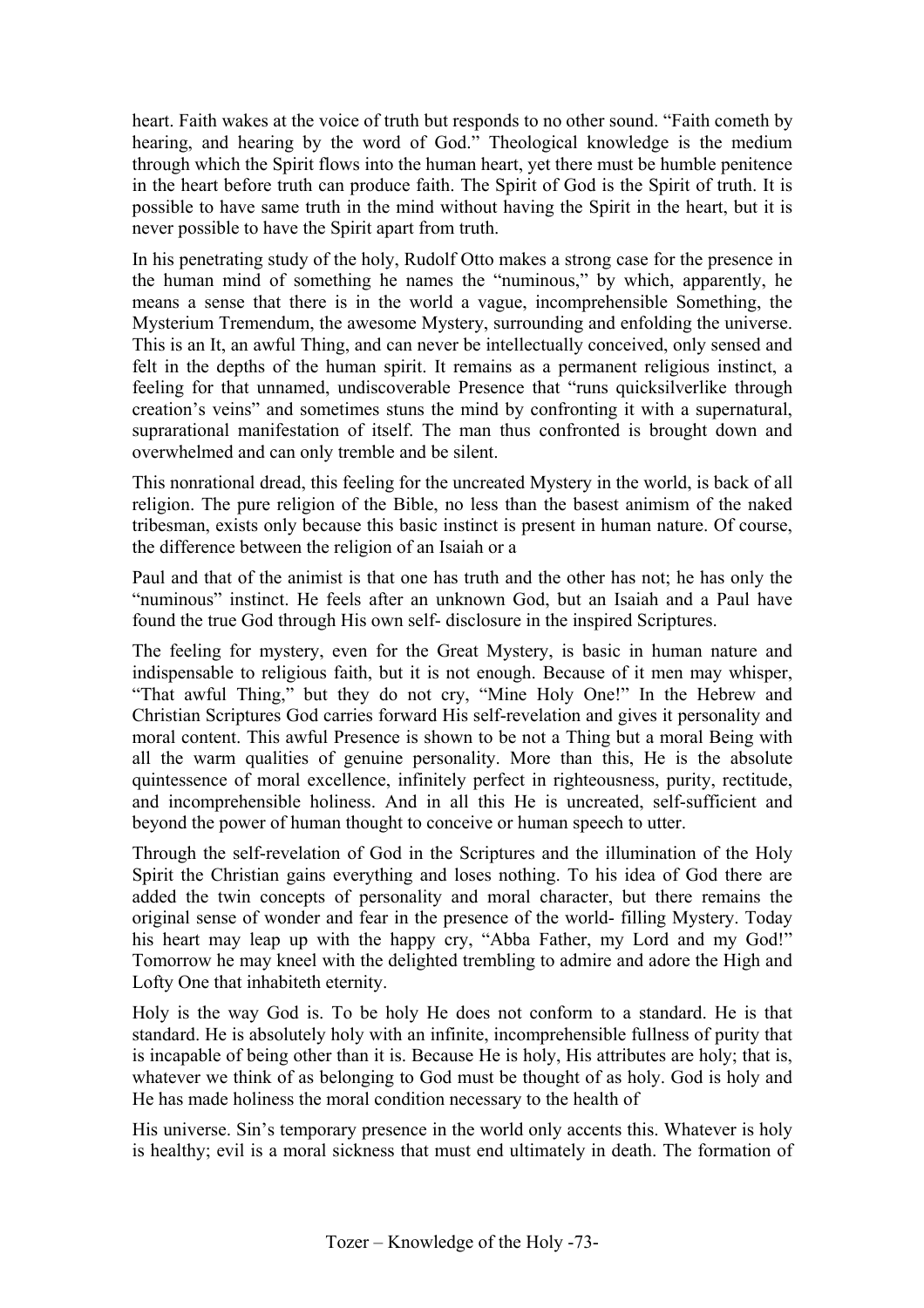the language itself suggests this, the English word holy deriving from the Anglo-Saxon halig, hal, meaning, "well, whole."

Since God's first concern for His universe is its moral health, that is, its holiness, whatever is contrary to this is necessarily under His eternal displeasure. To preserve His creation God must destroy whatever would destroy it. When He arises to put down iniquity and save the world from irreparable moral collapse, He is said to be angry. Every wrathful judgment in the history of the world has been a holy act of preservation. The holiness of God, the wrath of God, and the health of the creation are inseparably united. God's wrath is His utter intolerance of whatever degrades and destroys. He hates iniquity as a mother hates the polio that take the life of her child.

God is holy with an absolute holiness that knows no degrees, and this He cannot impart to His creatures. But there is a relative and contingent holiness which He shares with angels and seraphim in heaven and

with redeemed men on earth as their preparation for heaven. This holiness God can and does impart to His children. He shares it with them by imputation and by impartation, and because He has made it available to them through the blood of the Lamb, He requires it of them. To Israel first and later to His Church God spoke, saying, ^Be ye holy; for I am holy." He did not say "Be ye as holy as I am holy," for that would be to demand of us absolute holiness, something that belongs to God alone.

Before the uncreated fire of God's holiness angels veil their faces. Yea, the heavens are not clean, and the stars are not pure in His sight. No honest man can say "I am holy," but neither is any honest man willing to ignore the solemn words of the inspired writer, "Follow peace with all men, and holiness, without which no man shall see the Lord."

Caught in this dilemma, what are we Christians to do? We must like Moses cover ourselves with faith and humility while we steal a quick look at the God whom no man can see and live. The broken and the contrite heart He will not despise. We must hide our unholiness in the wounds of Christ as Moses hid himself in the cleft of the rock while the glory of God passed by. We must take refuge from God in God. Above all we must believe that God sees us perfect in His Son while He disciplines and chastens and purges us that we may be partakers of His holiness.

By faith and obedience, by constant meditation on the holiness of God, by loving righteousness and hating iniquity, by a growing acquaintance with the Spirit of holiness, we can acclimate ourselves to the fellowship of the saints on earth and prepare ourselves for the eternal companionship of God and the saints above. Thus, as they say when humble believers meet, we will have a heaven to go to heaven in.

> *How dread are Thine eternal years, O everlasting Lord! By prostrate spirits day and night Incessantly adored! How beautiful, how beautiful The sight of Thee must be, Thine endless wisdom, boundless power, And awful purity!*

*Oh how I fear Thee, living God! With deepest, tenderest fears, And worship Thee with trembling hope, And penitential tears.* 

Frederick W. Faber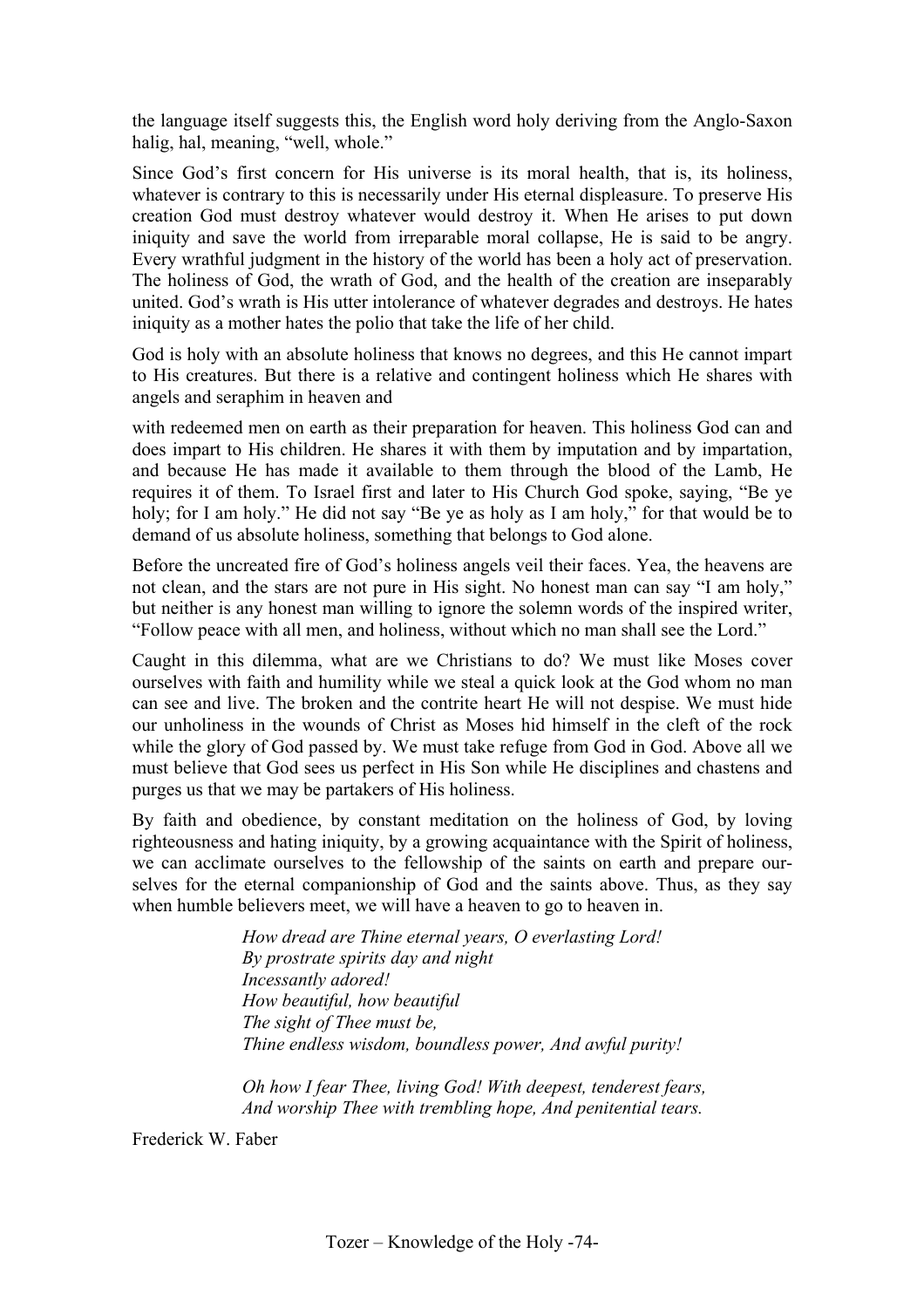## CHAPTER 22

## The Sovereignty of God

Who wouldst not fear Thee, O Lord God of Hosts, most high and most terrible? For Thou art Lord alone. Thou has made heaven and the heaven of heavens, the earth and all things that are therein, and in Thy hand is the soul of every living thing, Thou sittest king upon the flood; yea, Thou sittest king forever.

Thou art a great king over all the earth. Thou art clothed with strength; honor and majesty are before Thee. Amen.

God's sovereignty is the attribute by which He rules His entire creation, and to be sovereign God must be all-knowing, all-powerful, and absolutely free. The reasons are these:

Were there even one datum of knowledge, however small, un-known to God, His rule would break down at that point. To be Lord over all the creation, He must possess all knowledge. And were God lacking one infinitesimal modicum of power, that lack would end His reign and undo His kingdom; that one stray atom of power would belong to someone else and God would be a limited ruler and hence not sovereign.

Furthermore, His sovereignty requires that He be absolutely free, which means simply that He must be free to do whatever He wills to do anywhere at any time to carry out His eternal purpose in every single detail without interference. Were He less than free He must be less than sovereign.

To grasp the idea of unqualified freedom requires a vigorous effort of the mind. We are not psychologically conditioned to understand freedom except in its imperfect forms. Our concepts of it have been shaped in a world where no absolute freedom exists. Here each natural object is dependent upon many other objects, and that dependence limits its freedom.

Wordsworth at the beginning of his "Prelude" rejoiced that he had escaped the city where he had long been pent up and was "now free, free as a bird to settle where I will." But to be free a bird is not to be free at all. The naturalist knows that the supposedly free bird actually lives its entire life in a cage made of fears, hungers, and instincts; it is limited by weather conditions, varying air pressures, the local food supply, predatory beasts, and that strangest of all bonds, the irresistible compulsion to stay within the small plot of land and air assigned it by birdland comity. The freest bird is, along with every other created thing, held in constant check by a net of necessity. Only God is free.

God is said to be absolutely free because no one and no thing can hinder Him or compel Him or stop Him. He is able to do as He pleases always, everywhere, forever. To be thus free means also that He must possess universal authority. That He has unlimited power we know from the Scriptures and may deduce from certain other of His attributes. But what about His authority?

Even to discuss the authority of Almighty God seems a bit meaningless, and to question it would be absurd. Can we imagine the Lord God of Hosts having to request permission of anyone or to apply for anything to a higher body? To whom would God go for permission? Who is higher than the Highest? Who is mightier than the Almighty? Whose position antedates that of the Eternal? At whose throne would God kneel? Where is the greater one to whom He must appeal? "Thus saith the Lord the King of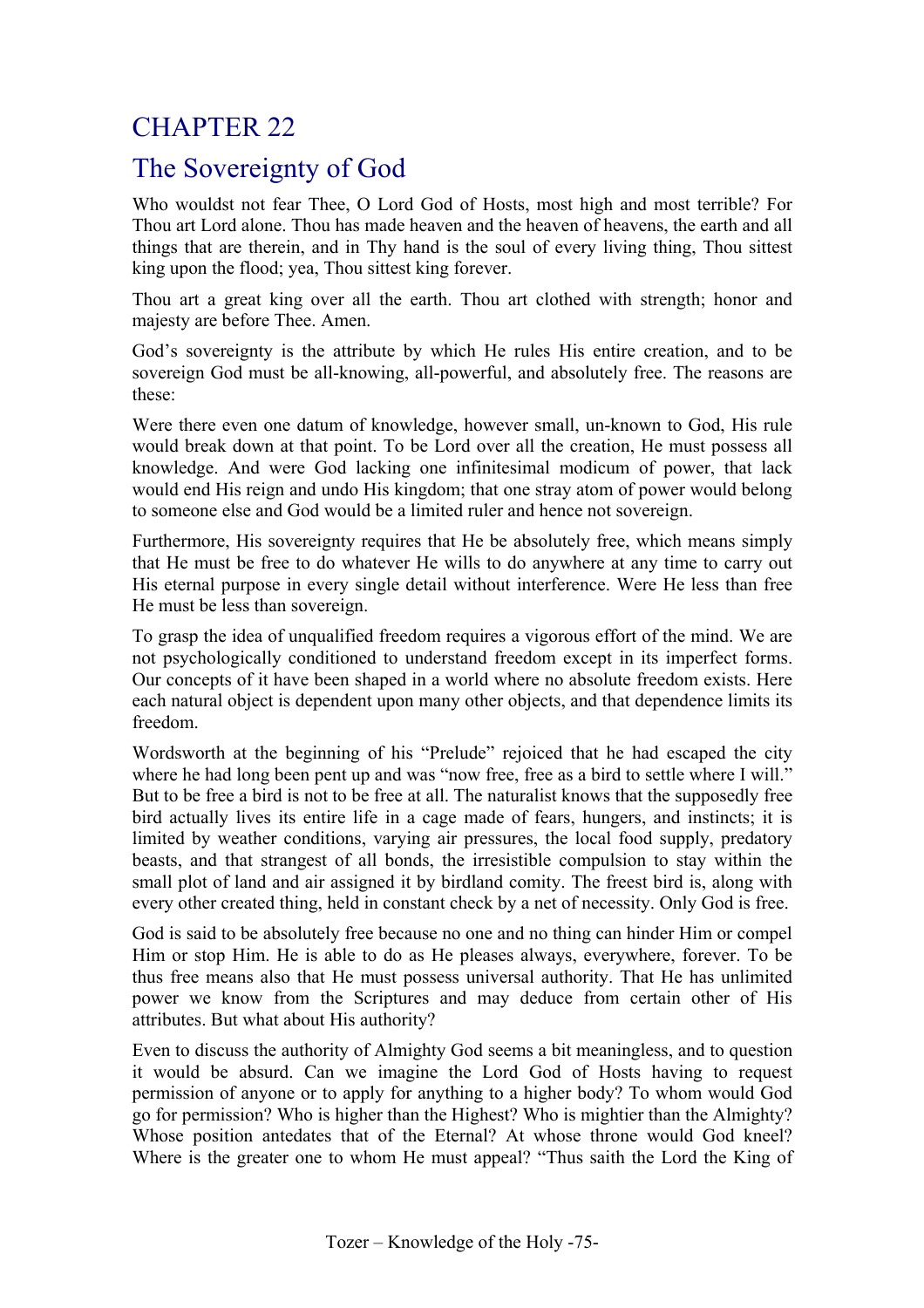Israel, and his redeemer the Lord of hosts; I am the first, and I am the last; and beside me there is no God."

The sovereignty of God is a fact well established in the Scriptures and declared aloud by the logic of truth. But admittedly it raises certain problems which have not to this time been satisfactorily solved: These are mainly two. The first is the presence in the creation of those things which God cannot approve, such as evil, pain, and death. If God is sovereign He could have prevented their coming into existence. Why did He not do so?

The Zend-Avesta, sacred book of Zoroastrianism, loftiest of the great non-Biblical religions, got around this difficulty neatly enough by postulating a theological dualism. There were two Gods, Ormazd and Ahriman, and these between them created the world. The good Ormazd made all good things and the evil Ahriman made the rest. It was quite simple. Ormazd had no sovereignty to worry about, and apparently did not mind sharing his prerogatives with another.

For the Christian this explanation will not do, for it flatly contradicts the truth taught so emphatically throughout the whole Bible, that there is one God and that He alone created the heaven and the earth and all the things that are therein. God's attributes are such as to make impossible the existence of another God. The Christian admits that he does not have the final answer to the riddle of permitted evil. But he knows what that answer is not. And he knows that the Zend-Avesta does not have it either.

While a complete explanation of the origin of sin eludes us, there are a few things we do know. In His sovereign wisdom God has permitted evil to exist in carefully restricted areas of His creation, a kind of fugitive outlaw whose activities are temporary and limited in scope. In doing this God has acted according to His infinite wisdom and goodness. More than that no one knows at present; and more than that no one needs to know. The name of God is sufficient guarantee of the perfection of His works.

Another real problem created by the doctrine of the divine sovereignty has to do with the will of man. If God rules His universe by His sovereign decrees, how is it possible for man to exercise free choice? And if he can not exercise freedom of choice, how can he be held responsible for his conduct? Is he not a mere puppet whose actions are determined by a behind-the-scenes God who pulls the strings as it pleases Him?

The attempt to answer these questions has divided the Christian church neatly into two camps which have borne the names of two distinguished theologians, Jacobus Arminius and John Calvin. Most Christians are content to get into one camp or the other and deny either sovereignty to God or free will to man. It appears possible, however, to reconcile these two positions without doing violence to either, although the effort that follows may prove deficient to partisans of one camp or the other.

Here is my view: God sovereignly decreed that man should be free to exercise moral choice, and man from the beginning has fulfilled that decree by making his choice between good and evil. When he chooses to do evil, he does not thereby countervail the sovereign will of God but fulfills it, inasmuch as the eternal decree decided not which choice the man should make but that he should be free to make it. If in His absolute freedom God has willed to give man limited freedom, who is there to stay His hand or say,

"What doest thou?" Man's will is free because God is sovereign. A God less than sovereign could not bestow moral freedom upon His creatures. He would be afraid to do so.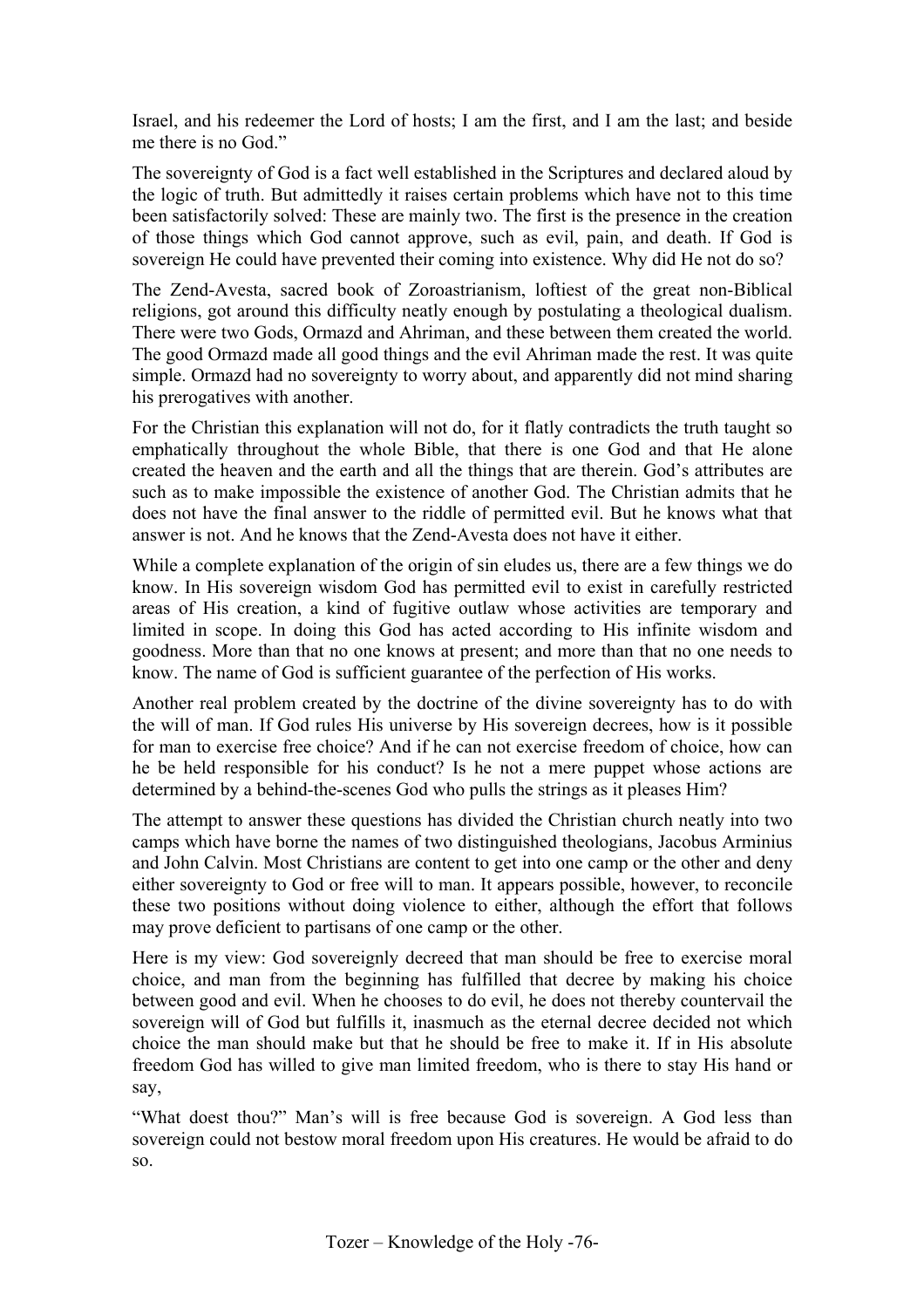Perhaps a homely illustration might help us to understand. An ocean liner leaves New York bound for Liverpool. Its destination has been determined by proper authorities. Nothing can change it. This is at least a faint picture of sovereignty.

On board the liner are several scores of passengers. These are not in chains, neither are their activities determined for them by decree. They are completely free to move about as they will. They eat, sleep, play, lounge about on the deck, read, talk, altogether as they please; but all the while the great liner is carrying them steadily onward toward a predetermined port.

Both freedom and sovereignty are present here and they do not contradict each other. So it is, I believe, with man's freedom and the sovereignty of God. The mighty liner of God's sovereign design keeps its steady course over the sea of history. God moves undisturbed and unhindered toward the fulfillment of those eternal purposes which He purposed in Christ Jesus before the world began. We do not know all that is included in those purposes, but enough has been disclosed to furnish us with a broad outline of things to come and to give us good hope and firm assurance of future well-being.

We know that God will fulfill every promise made to the prophets; we know that sinners will some day be cleansed out of the earth; we know that a ransomed company will enter into the joy of God and that the righteous will shine forth in the kingdom of their Father; we know that God's perfections will yet receive universal acclamation, that all created intelligences will own Jesus Christ Lord to the glory of God the Father, that the present imperfect order will be done away, and a new heaven and a new earth be established forever.

Toward all this God is moving with infinite wisdom and perfect precision of action. No one can dissuade Him from His purposes; nothing turn Him aside from His plans. Since He is omniscient, there can be no unforeseen circumstances, no accidents. As He is sovereign, there can be no countermanded orders, no breakdown in authority; and as He is omnipotent, there can be no want of power to achieve His chosen ends. God is sufficient unto Himself for all these things.

In the meanwhile things are not as smooth as this quick outline might suggest. The mystery of iniquity doth already work. Within the broad field of God's sovereign, permissive will the deadly conflict of good with evil continues with increasing fury. God will yet have His way in the whirlwind and the storm, but the storm and the whirlwind are here, and as responsible beings we must make our choice in the present moral situation.

Certain things have been decreed by the free determination of God, and one of these is the law of choice and consequences. God has decreed that all who willingly commit themselves to His Son Jesus Christ in the obedience of faith shall receive eternal life and become sons of God. He has also decreed that all who love darkness and continue in rebellion against the high authority of heaven shall remain in a state of spiritual alienation and suffer eternal death at last.

Reducing the whole matter to individual terms, we arrive at some vital and highly personal conclusions. In the moral conflict now raging around us whoever is on God's side is on the winning side and can not lose; whoever is on the other side is on the losing side and can not win. Here there is no chance, no gamble. There is freedom to choose which side we shall be on but no freedom to negotiate the results of the choice once it is made. By the mercy of God we may repent a wrong choice and alter the consequences by making a new and right choice. Beyond that we can not go.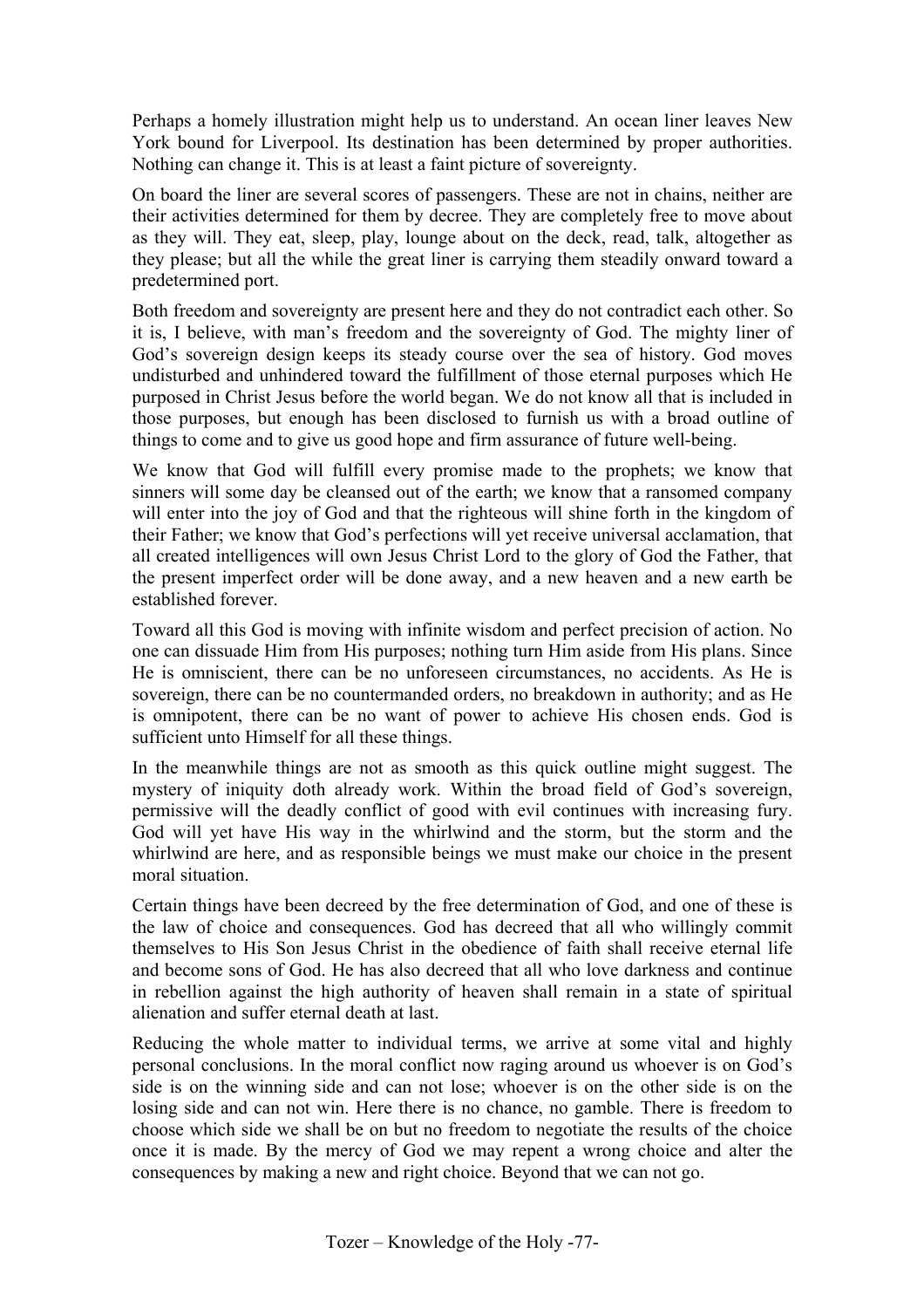The whole matter of moral choice centers around Jesus Christ. Christ stated it plainly: "He that is not with me is against me," and "No man cometh unto the Father, but by me." The gospel message embodies three distinct elements: an announcement, a command, and a call. It announces the good news of redemption accomplished in mercy; it commands all men everywhere to repent and it calls all men to surrender to the terms of grace by believing on Jesus Christ as Lord and Saviour.

We must all choose whether we will obey the gospel or turn away in unbelief and reject its authority. Our choice is our own, but the consequences of the choice have already been determined by the sovereign will of God, and from this there is no appeal.

The Lord descended from above, And bowed the heavens most high, And underneath His feet He cast The darkness of the sky.

> *On cherubim and seraphim Full royally He rode, And on the wings of mighty winds Came flying all abroad. He sat serene upon the floods, Their fury to restrain; And He, as sovereign Lord and King, For evermore shall reign. Psalm paraphrase, by Thomas Sternhold*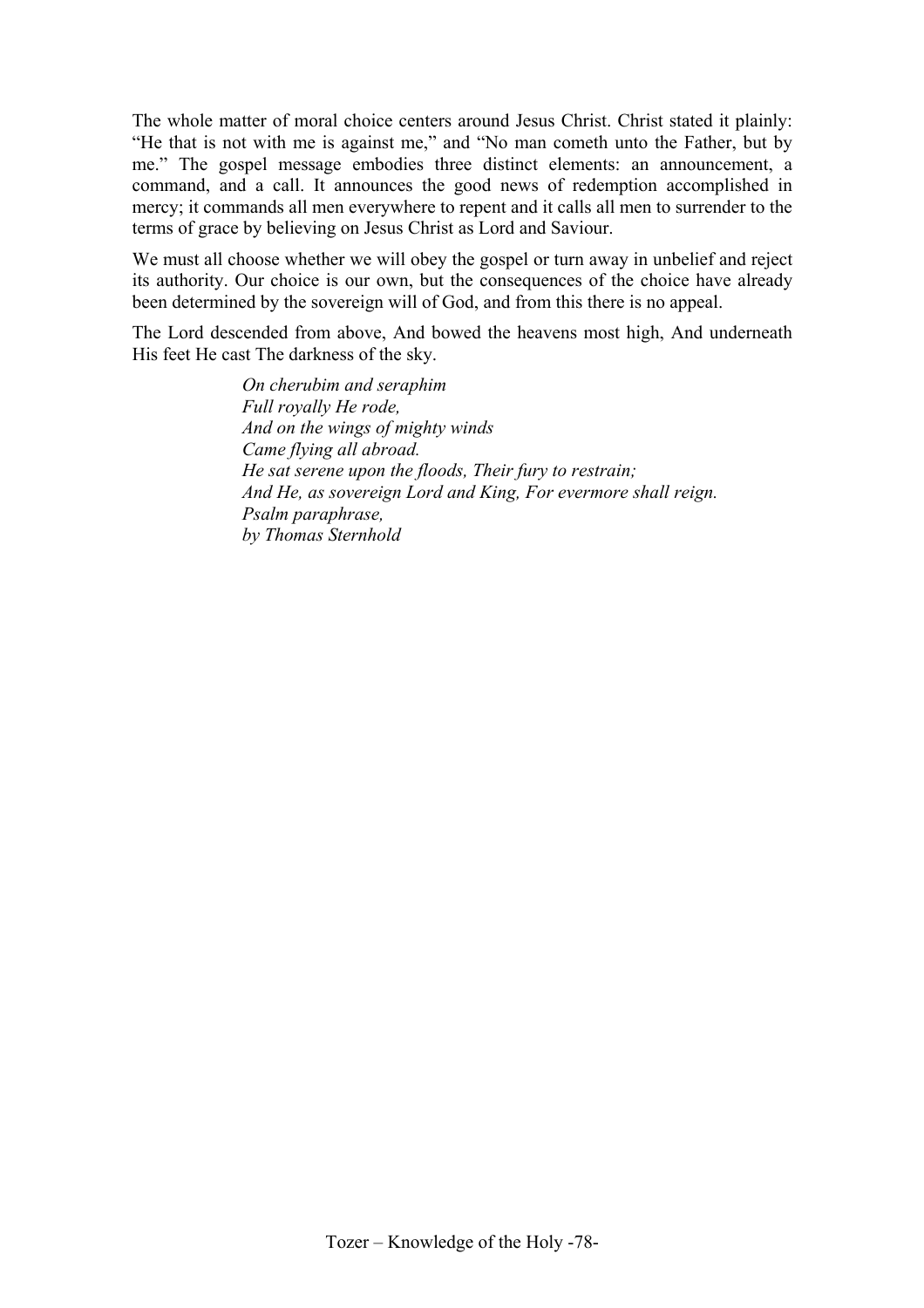## CHAPTER 23

## The Open Secret

When viewed from the perspective of eternity, the most critical need of this hour may well be that the Church should be brought back from her long Babylonian captivity and the name of God be glorified in her again as of old. Yet we must not think of the Church as an anonymous body, a mystical religious abstraction. We Christians are the Church and whatever we do is what the Church is doing. The matter, therefore, is for each of us a personal one. Any forward step in the Church must begin with the individual.

What can we plain Christians do to bring back the departed glory? Is there some secret we may learn? Is there a formula for personal revival we can apply to the present situation, to our own situation? The answer to these questions is yes.

Yet the answer may easily disappoint some persons, for it is anything but profound. I bring no esoteric cryptogram, no mystic code to be painfully deciphered. I appeal to no hidden law of the unconscious, no occult knowledge meant only for the few. The secret is an open one which the wayfaring man may read. It is simply the old and ever new counsel: Acquaint thyself with God. To regain her lost power the Church must see heaven opened and have a transforming vision of God.

But the God we must see is not the utilitarian God who is having such a run of popularity today, whose chief claim to men's attention is His ability to bring them success in their various undertakings and who for that reason is being cajoled and flattered by everyone who wants a favor. The God we must learn to know is the Majesty in the heavens, God the Father Almighty, Maker of heaven and earth, the only wise God, our Saviour. He it is that sitteth upon the circle of the earth, who stretcheth out the heavens as a curtain and spreadeth them out as a tent to dwell in, who bringeth out His starry host by number and calleth them all by name through the greatness of His power, who seeth the works of man as vanity, who putteth no confidence in princes and asks no counsel of kings.

Knowledge of such a Being cannot be gained by study alone. It comes by a wisdom the natural man knows nothing of, neither can know, because it is spiritually discerned. To know God is at once the easiest and the most difficult thing in the world. It is easy because the knowledge is not won by hard mental toil, but is something freely given. As sunlight falls free on the open field, so the knowledge of the holy God is a free gift to men who are open to receive it.

But this knowledge is difficult because there are conditions to be met and the obstinate nature of fallen man does not take kindly to them.

Let me present a brief summary of these conditions as taught by the Bible and repeated through the centuries by the holiest, sweetest saints the world has ever known:

First, we must forsake our sins. The belief that a holy God cannot be known by men of confirmed evil lives is not new to the Christian religion. The Hebrew book, The Wisdom of Solomon, which antedates Christianity by many years, has the following passage: ^Love righteousness, ye that be judges of the earth: think of the Lord with a good heart, and in simplicity of heart seek him. For he will be found of them that tempt him not; and showeth himself unto such as do not distrust him. For froward thoughts separate from God and his power, when it is tried, reproveth the unwise. For unto a malicious soul wisdom shall not enter; nor dwell in the body that is subject to sin. For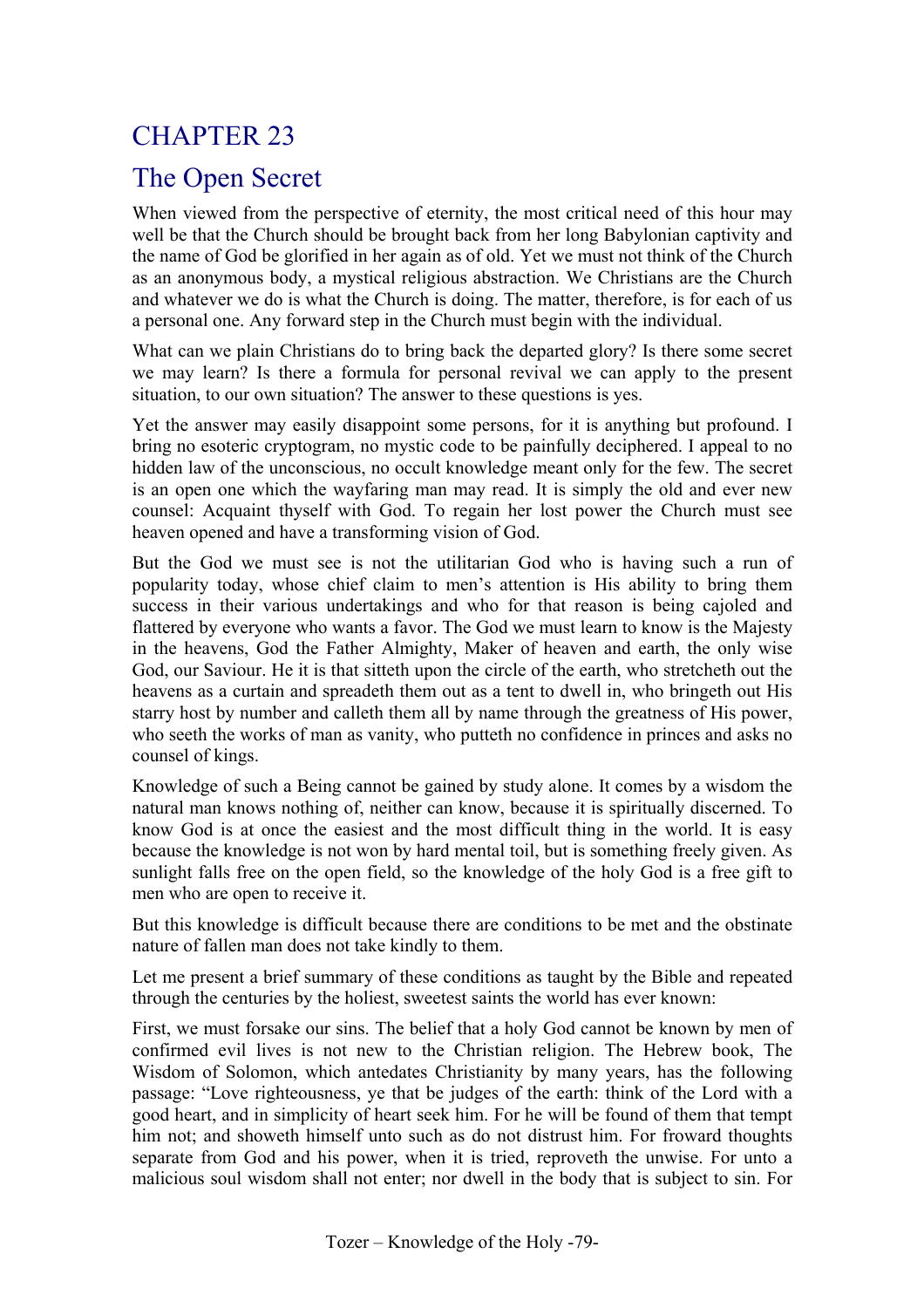the Holy Spirit of discipline will flee deceit, and remove from thoughts that are without understanding, and will not abide when unrighteousness cometh in." This same thought is found in various sayings throughout the inspired Scriptures, the best known probably being the words of Christ, "Blessed are the pure in heart: for they shall see God."

Second, there must be an utter committal of the whole life to Christ in faith. This is what it means to "believe in Christ." It involves a volitional and emotional attachment to Him accompanied by a firm purpose to obey Him in all things. This requires that we keep His commandments, carry our cross, and love God and our fellow men.

Third, there must be a reckoning of ourselves to have died unto sin and to be alive unto God in Christ Jesus, followed by a throwing open of the entire personality to the inflow of the Holy Spirit. Then we must practice whatever self-discipline is required to walk in the Spirit, and trample under our feet the lusts of the flesh.

Fourth, we must boldly repudiate the cheap values of the fallen world and become completely detached in spirit from everything that unbelieving men set their hearts upon, allowing ourselves only the simplest enjoyments of nature which God has bestowed alike upon the just and the unjust.

Fifth, we must practice the art of long and loving meditation upon the majesty of God. This will take some effort, for the concept of majesty has all but disappeared from the human race. The focal point of man's interest is now himself. Humanism in its various forms has displaced theology as the key to the understanding of life. When the nineteenth-century poet Swinburne wrote, "Glory to Man in the highest! for man is the master of things," he gave to the modern world its new Te Deum. All this must be reversed by a deliberate act of the will and kept so by a patient effort of the mind.

God is a Person and can be known in increasing degrees of intimate acquaintance as we prepare our hearts for the wonder. It may be necessary for us to alter our former beliefs about God as the glory that gilds the Sacred Scriptures dawns over our interior lives. We may also need to break quietly and graciously with the lifeless textualism that prevails among the gospel churches, and to protest the frivolous character of much that passes for Christianity among us. By this we may for the time lose friends and gain a passing reputation for being holier-than-thou; but no man who permits the expectation of unpleasant consequences to influence him in a matter like this is fit for the kingdom of God.

Sixth, as the knowledge of God becomes more wonderful, greater service to our fellow men will become for us imperative. This blessed knowledge is not given to be enjoyed selfishly. The more perfectly we know God the more we will feel the desire to translate the new-found knowledge into deeds of mercy toward suffering humanity. The God who gave all to us will continue to give all through us as we come to know Him better.

Thus far we have considered the individual's personal relation to God, but like the ointment of a man's right hand, which by its fragrance "betrayeth itself", any intensified knowledge of God will soon begin to affect those around us in the Christian community. And we must seek purposefully to share our increasing light with the fellow members of the household of God.

This we can best do by keeping the majesty of God in full focus in all our public services. Not only our private prayers should be filled with God, by our witnessing, our singing, our preaching, our writing should center around the Person of our holy, holy Lord and extol continually the greatness of His dignity and power. There is a glorified